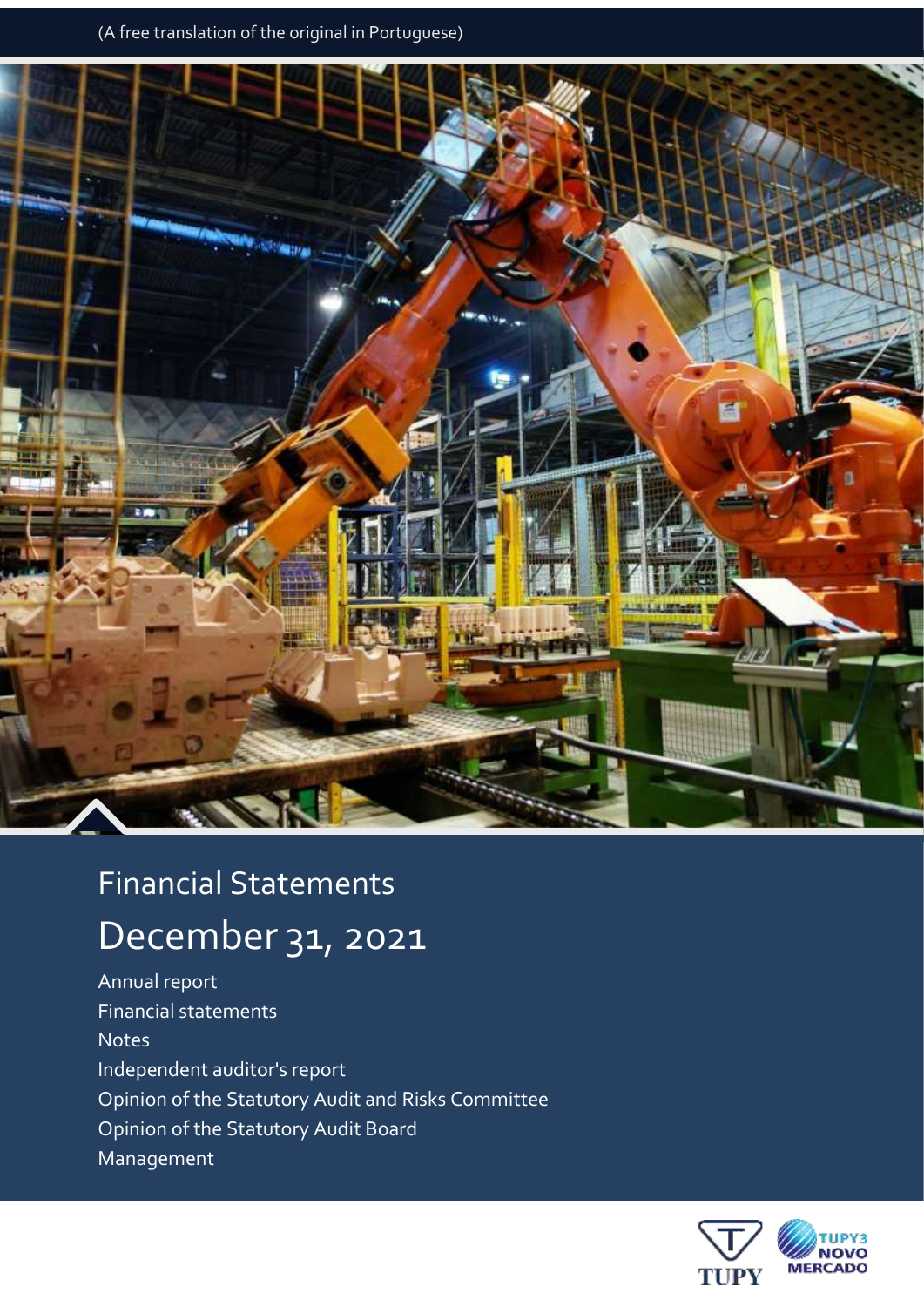## **MESSAGE FROM MANAGEMENT**

2021 has been marked by significant developments for Tupy's growth and strategic positioning. By combining plants acquired in Brazil and Portugal, we reinforce our global leadership in structural cast iron components dedicated to capital goods.

Our customer base has been expanded and now we supply all truck, agricultural, construction machinery, and engine manufacturers in the West. These two plants expand our production capacity nearly 40%.

Integrating the new units has been occurring as planned. The team was preserved, and this process has been considerably facilitated. Eventually, plants will benefit from identified synergies and shared best practices, which will contribute to increased margins in these operations.

# **Robust results and resilience to external factors**

In 2021, the Company has been prepared to meet demand for capital goods compatible with strong economic indicators. However, restricted semiconductor supply, led to comparatively low sales and sudden production stoppages. In addition, instability in the power and gas supply in Mexico has led to additional shutdowns.

This year has also been affected by unprecedented material and energy inflation, which has been fully offset by cost pass-throughs. However, most of these transfers are made in total values and, therefore, we notice margin reductions. Nonetheless, we have made progress in total EBITDA and have increased ROIC from 5.2% in 2020 to 10.6% in 2021.

Our business model's resilience and the implementation of several efficiency-oriented initiatives have contributed to achieve solid results. Company's highest net revenue and EBITDA ever. By comparing last year with 2018, Tupy (without recently acquired plants), in a higher macroeconomic indicator scenario in 2021, sold 15% less and achieved 30% more EBITDA. That demand, which will not be met in 2021, is held back. Fleet has achieved a high occupancy rate, matured, and will be replaced over the next few quarters.

# **Sustainability integrated into the Company's strategy**

Also last year, we published our first Sustainability Report, prepared following the guidelines of the Global Reporting Initiative (GRI) and our materiality matrix. We have thus defined key indicators aligned with the Company's environmental, social and governance (ESG) aspects. The report is published annually and is used as a management tool. Bringing exposure to the initiatives taken has also contributed to becoming even more aware about our processes and has resulted in us being upgraded by some major ESG ratings in the market.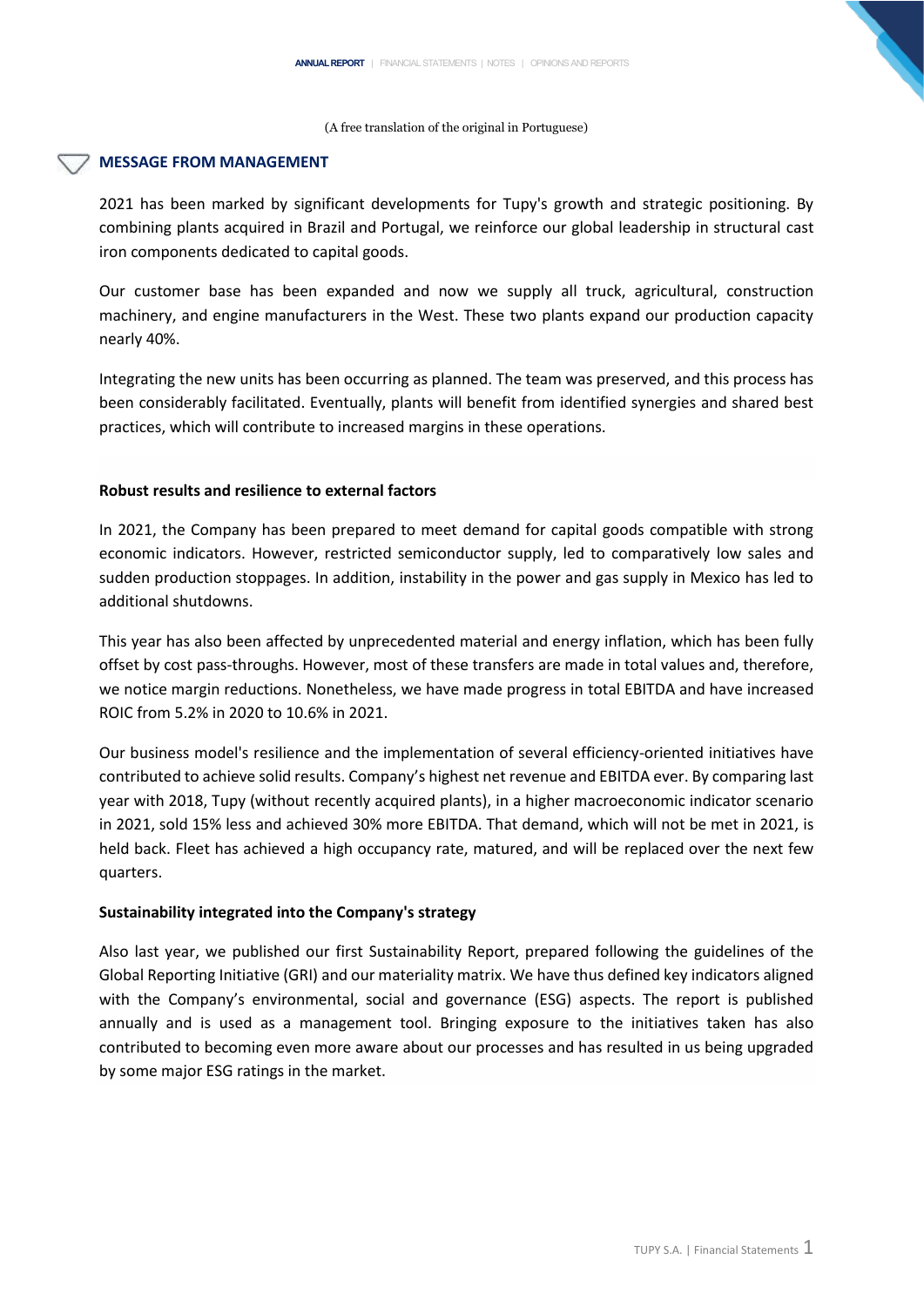# **SUMMARIZED RESULTS**

| <b>SUMMARY</b>                          | 2021        | 2020        | Chg. [%] |
|-----------------------------------------|-------------|-------------|----------|
| <b>Revenues</b>                         | 7,082,535   | 4,257,596   | 66.4%    |
| Cost of goods sold                      | (5,958,810) | (3,572,596) | 66.8%    |
| <b>Gross Profit</b>                     | 1,123,725   | 685,000     | 64.0%    |
| % on Revenues                           | 15.9%       | 16.1%       |          |
| Operating expenses                      | (554, 053)  | (384, 025)  | 44.3%    |
| Other operating expenses                | (134, 448)  | (64, 810)   | 107.4%   |
| Impairments                             |             | (19, 354)   |          |
| <b>Income before Financial Result</b>   | 435,224     | 216,811     | 100.7%   |
| % on Revenues                           | 6.1%        | 5.1%        |          |
| Net financial income (loss)             | (147, 197)  | (340, 937)  | $-56.8%$ |
| Income (Loss) before Tax Effects        | 288,027     | (124, 126)  |          |
| % on Revenues                           | 4.1%        | $-2.9%$     |          |
| Income tax and social contribution      | (85, 115)   | 47,916      |          |
| <b>Net Income (Loss)</b>                | 202,912     | (76, 210)   |          |
| % on Revenues                           | 2.9%        | $-1.8%$     |          |
|                                         |             |             |          |
| EBITDA (CVM Inst. 527/12)               | 802,892     | 566,951     | 41.6%    |
| % on Revenues                           | 11.3%       | 13.3%       |          |
| <b>Adjusted EBITDA</b>                  | 877,640     | 605,215     | 45.0%    |
| % on Revenues                           | 12.4%       | 14.2%       |          |
|                                         |             |             |          |
| Average exchange rate (R\$/US\$)        | 5.40        | 5.16        | 4.6%     |
| Average exchange rate ( $R\sin\theta$ ) | 6.38        | 5.90        | 8.1%     |

# **Consolidated (R\$ thousand)**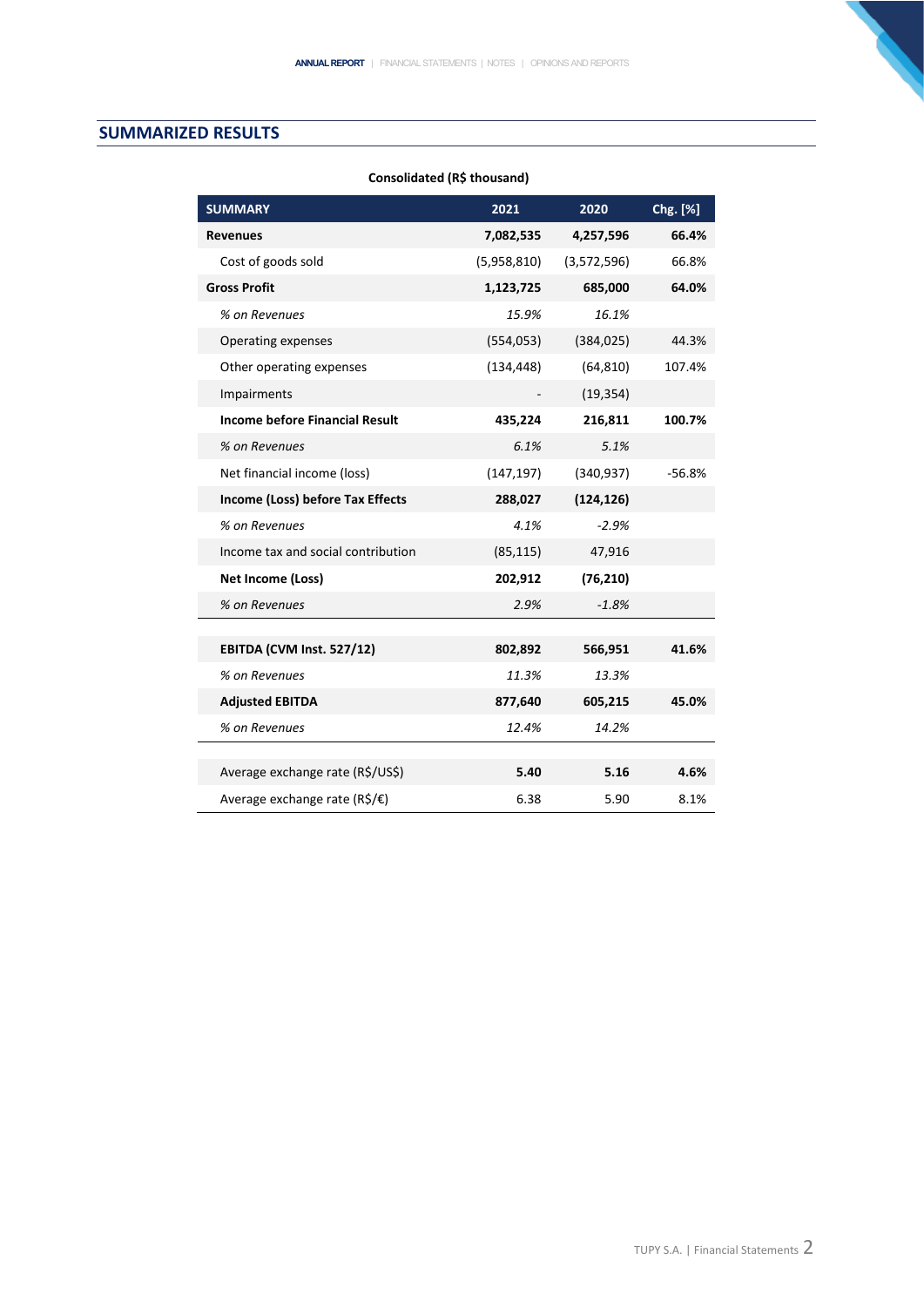# **PHYSICAL SALES VOLUME**

Sales had a recovery compared to 2020, the most intense period of the Covid-19 pandemic, especially in the commercial and off-road vehicle categories, as well as in the domestic market. In addition to macroeconomic factors and new contracts, the acquisition of plants located in Betim-Brazil and Aveiro-Portugal in October also contributed to the performance, adding 31,000 tons. The year was also marked by disruptions in our customers' global supply chains, leading to downtime that impacted volumes starting in the second quarter. Thus, strong economic indicators have not been realized in sales, which on the same basis of comparison, are improving, but remain below the levels of 2018 (-15%) and 2019 (-10%).

| <b>Consolidated (metric tons)</b>               |         |         |          |
|-------------------------------------------------|---------|---------|----------|
|                                                 | 2021    | 2020    | Chg. [%] |
| <b>Domestic Market</b>                          | 132,192 | 73,587  | 79.6%    |
| Transportation, Infrastructure, and Agriculture | 119,193 | 62,723  | 90.0%    |
| <b>Hydraulics</b>                               | 12,999  | 10,864  | 19.7%    |
| <b>Foreign Market</b>                           | 405,401 | 318,622 | 27.2%    |
| Transportation, Infrastructure, and Agriculture | 392,406 | 310,625 | 26.3%    |
| <b>Hydraulics</b>                               | 12,995  | 7.997   | 62.5%    |
| <b>Total Physical Sales</b>                     | 537,593 | 392,209 | 37.1%    |

# The transportation, infrastructure and agriculture segment accounted for 95% of the Company's portfolio and the Hydraulic segment (pipe fittings and iron bars) accounted for 5%. Partially or fully machined goods accounted for approximately 24% of the transportation, infrastructure and agriculture segment portfolio. The breakdown of iron alloy among the automotive products was 22% in Compacted Graphite Iron - CGI, with the remaining composed of gray or nodular iron products.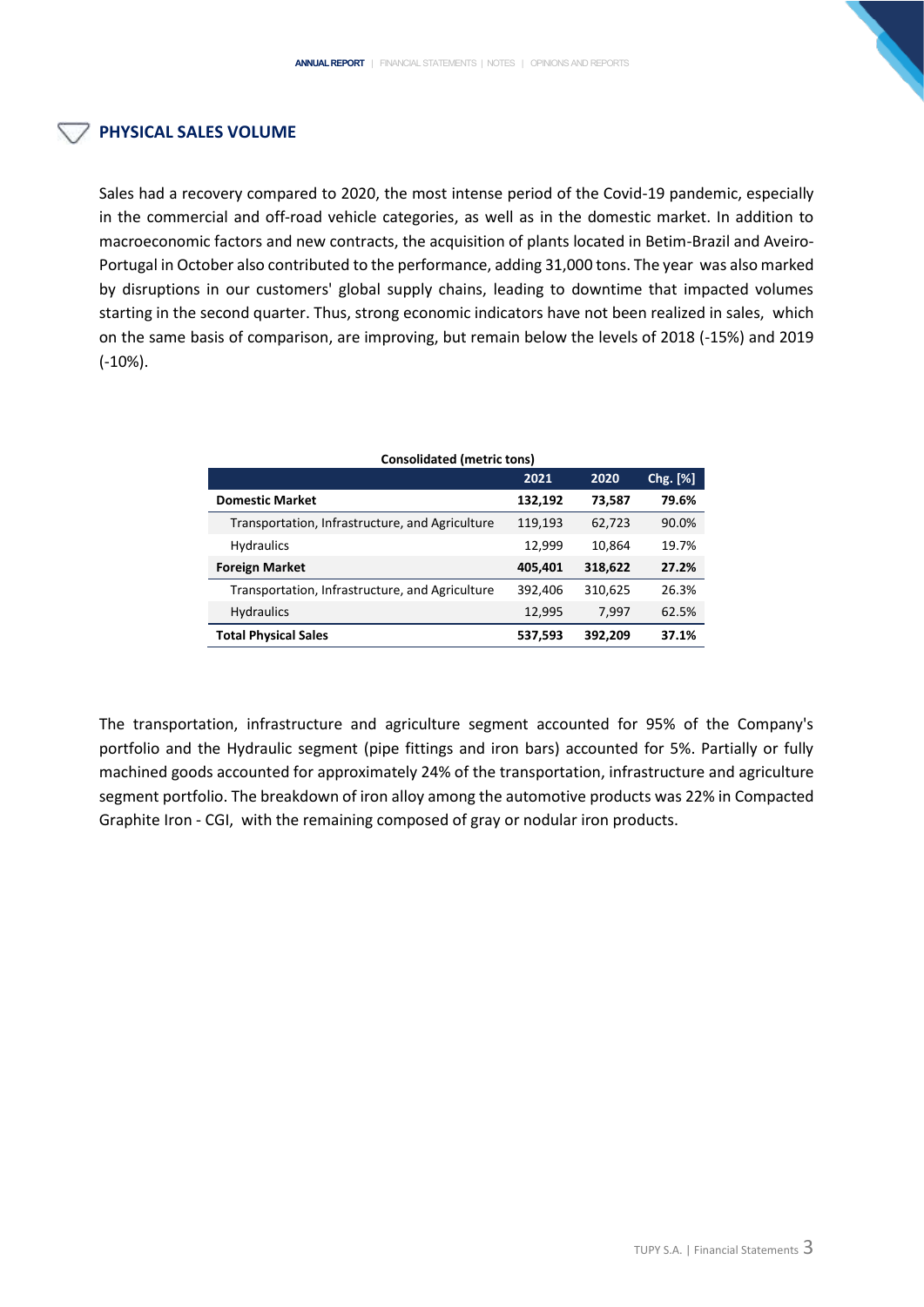# **REVENUES**

Revenues totaled R\$7,083 million in 2021, up 66% compared to 2020, with revenue /kg increasing 21% over the period. Revenue growth reflects, in addition to volumes, costs pass-throughs, price adjustments, and the effect of the exchange rate devaluation on our revenues in foreign currency. Revenues from the operations acquired in October were R\$302 million.

| Consolidated (R\$ thousand)                     |           |           |          |
|-------------------------------------------------|-----------|-----------|----------|
|                                                 | 2021      | 2020      | Chg. [%] |
| <b>Revenues</b>                                 | 7,082,535 | 4,257,596 | 66.4%    |
| Domestic market                                 | 1,600,201 | 678,154   | 136.0%   |
| Share (%)                                       | 22.6%     | 15.9%     |          |
| Foreign market                                  | 5,482,334 | 3,579,442 | 53.2%    |
| Share (%)                                       | 77.4%     | 84.1%     |          |
|                                                 |           |           |          |
| <b>Revenues by segment</b>                      | 7,082,535 | 4,257,596 | 66.4%    |
| Transportation, Infrastructure, and Agriculture | 6,748,877 | 4,061,866 | 66.2%    |
| Share (%)                                       | 95.3%     | 95.4%     |          |
| <b>Hydraulics</b>                               | 333,658   | 195,730   | 70.5%    |
| Share (%)                                       | 4.7%      | 4.6%      |          |

 *Note: The division between commercial and off-road vehicles considers our best inference of the same product for these two applications.*

In 2021, 58% of Tupy's revenues came from North America. The South and Central Americas accounted for 23%, and Europe for 14% of the total. The remaining 5% came from Asia, Africa and Oceania.

Revenues from the domestic market increased 136%, affected by the sales performance of applications for commercial vehicles and off-road machinery and equipment, stimulated mainly by agribusiness and indirect export opportunities, and also by the product mix of the recently acquired operations, which have a larger share of the Brazilian market. In the foreign market, revenues were 53% higher than in 2020, especially in applications for medium and heavy commercial vehicles, machinery and equipment.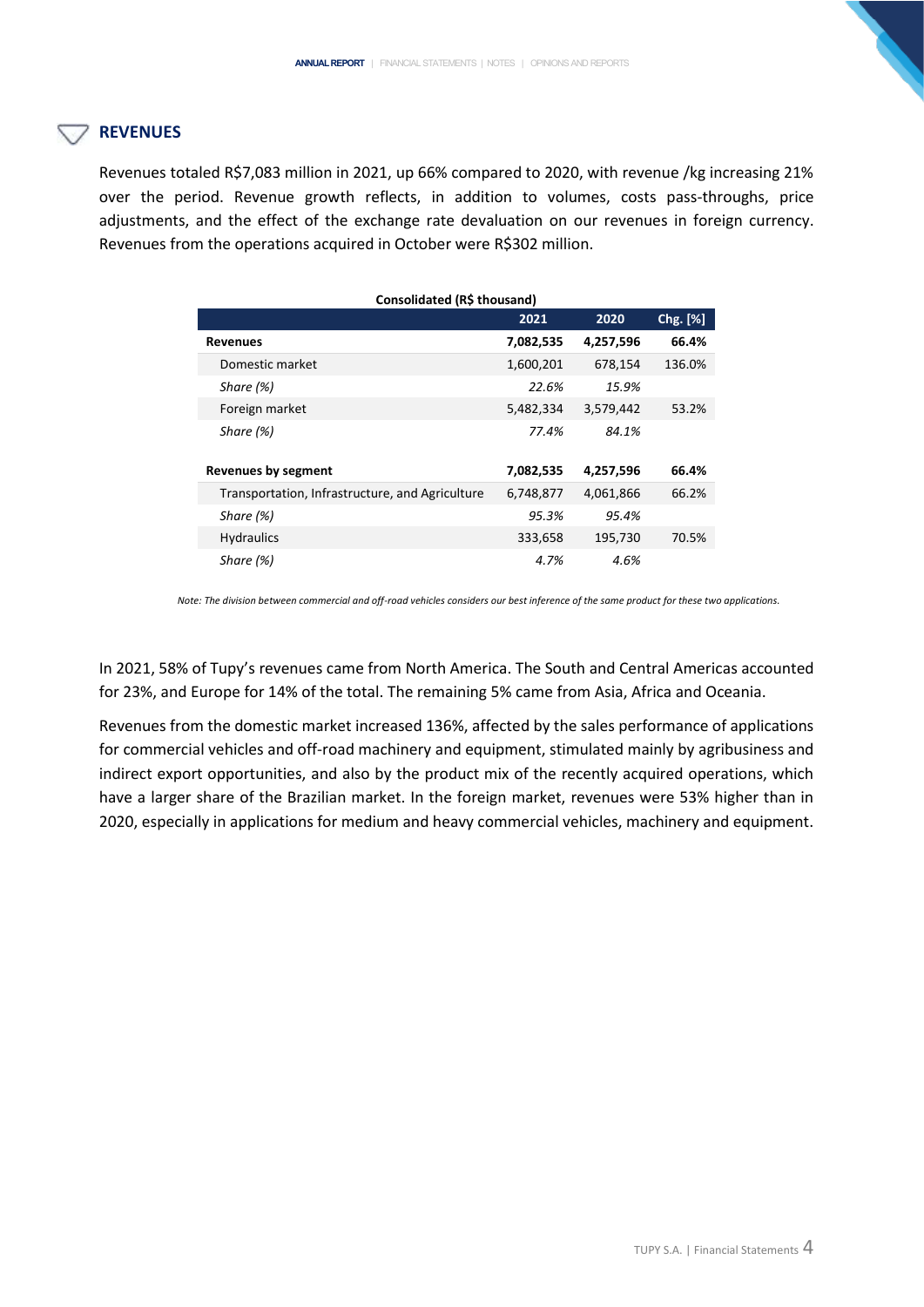# COST OF GOODS SOLD AND OPERATING EXPENSES

| Consolidated (R\$ thousand)                  |               |             |          |
|----------------------------------------------|---------------|-------------|----------|
|                                              | 2021          | 2020        | Chg. [%] |
| <b>Revenues</b>                              | 7,082,535     | 4,257,596   | 66.4%    |
|                                              |               |             |          |
| Cost of goods sold                           | (5,958,810)   | (3,572,596) | 66.8%    |
| Raw material                                 | (3,526,875)   | (1,793,957) | 96.6%    |
| Labor, profit sharing and social<br>benefits | (1, 285, 113) | (882, 151)  | 45.7%    |
| Maintenance materials and third<br>parties   | (417, 228)    | (339, 199)  | 23.0%    |
| Energy                                       | (340, 786)    | (222, 272)  | 53.3%    |
| Depreciation                                 | (294, 766)    | (291, 992)  | 1.0%     |
| Other                                        | (94, 041)     | (43, 025)   | 118.6%   |
| <b>Gross profit</b>                          | 1,123,725     | 685,000     | 64.0%    |
| % on Revenues                                | 15.9%         | 16.1%       |          |
|                                              |               |             |          |
| <b>Operating expenses</b>                    | 554,053       | (384, 025)  | 44.3%    |
| % on Revenues                                | 7.8%          | 9.0%        |          |

The cost of goods sold (COGS) in 2021 amounted to R\$5,959 million, up 67% from 2020.

Over 2021, several initiatives were implemented to mitigate price increases and material shortages experienced throughout the year, such as the transfer of production to more efficient lines, supplier renegotiations, and process improvements. Meanwhile, the Covid-19 pandemic effects also impacted our costs through high absenteeism and supply chain shutdowns, which impacted volumes and led to lower dilution of fixed costs. Exchange depreciation also contributed to an increase in costs denominated directly or indirectly in foreign currency.

Operating expenses increased 44% over the previous year, mainly due to increased volumes and higher freight prices.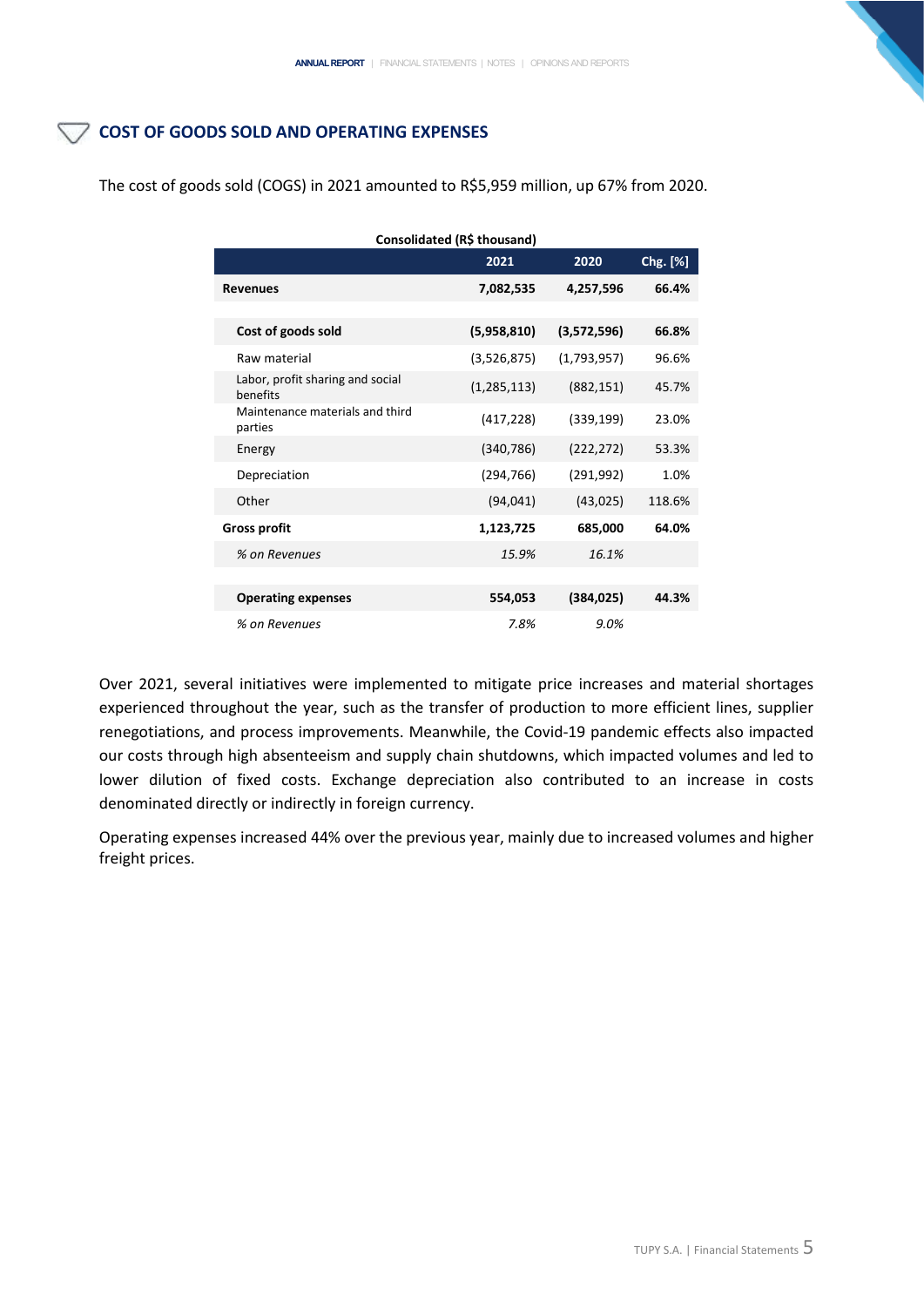# **OTHER OPERATING INCOME (EXPENSES)**

| Consolidated (R\$ thousand)                 |            |           |          |  |
|---------------------------------------------|------------|-----------|----------|--|
|                                             | 2021       | 2020      | Chg. [%] |  |
| Depreciation of non-operating assets        | (2, 440)   | (649)     | 276.0%   |  |
| Amortization of intangible assets           | (57, 260)  | (45, 251) | 26.5%    |  |
| Land sale                                   |            | 20,135    |          |  |
| Gain on bargain purchase                    | 48,804     |           |          |  |
| Other                                       | (123, 552) | (39,045)  | 216.4%   |  |
| Other operating expenses, net               | 134,448    | (64, 810) | 107.4%   |  |
| Impairment of property, plant and equipment |            | (3,404)   |          |  |
| Impairment of intangible assets             |            | (15,950)  |          |  |
| Total impairment adjustments                |            | (19, 354) |          |  |

Other net operating income (expenses) totaled R\$134 million in 2021, versus R\$65 million in 2020.

The item "Others" was impacted due to:

- (i) Results arising from the sale of scrap and other costs, totaling R\$86 million;
- (ii) Constitution/updating of contingencies, in the amount of R\$34 million;
- (iii) Write-off of Property, Plant & Equipment, totaling R\$4 million.

Besides the impacts mentioned above, the other net operational expenses line was affected by the revenue of R\$49 million resulting from gains of bargain purchase (accounting effect) of the Betim and Aveiro plants. It is measured as the surplus between the net fair value, on the acquisition date, of the assets acquired and liabilities assumed in relation to the acquisition value.

# **NET FINANCIAL RESULTS**

The Company recorded net financial loss of R\$147 million in 2021, versus a financial loss of R\$341 million in 2020.

In February, the Company concluded the issuance of debt securities totaling US\$375 million, at a coupon of 4.5% p.a. and amortization in 2031. The funds were used mainly to repurchase the Senior Notes due in 2024 and coupon of 6.625% p.a., resulting in lower cost of debt. Meanwhile, the exchange devaluation (average rate of R\$5.40 in 2021 vs R\$5.16 in 2020) contributed to the increase in financial expenses in foreign currency.

The restatement of the derivative instrument used to adjust Eletrobras' receivable credits to present value (with no cash effect) accounted for R\$9 million in net revenue in 2021.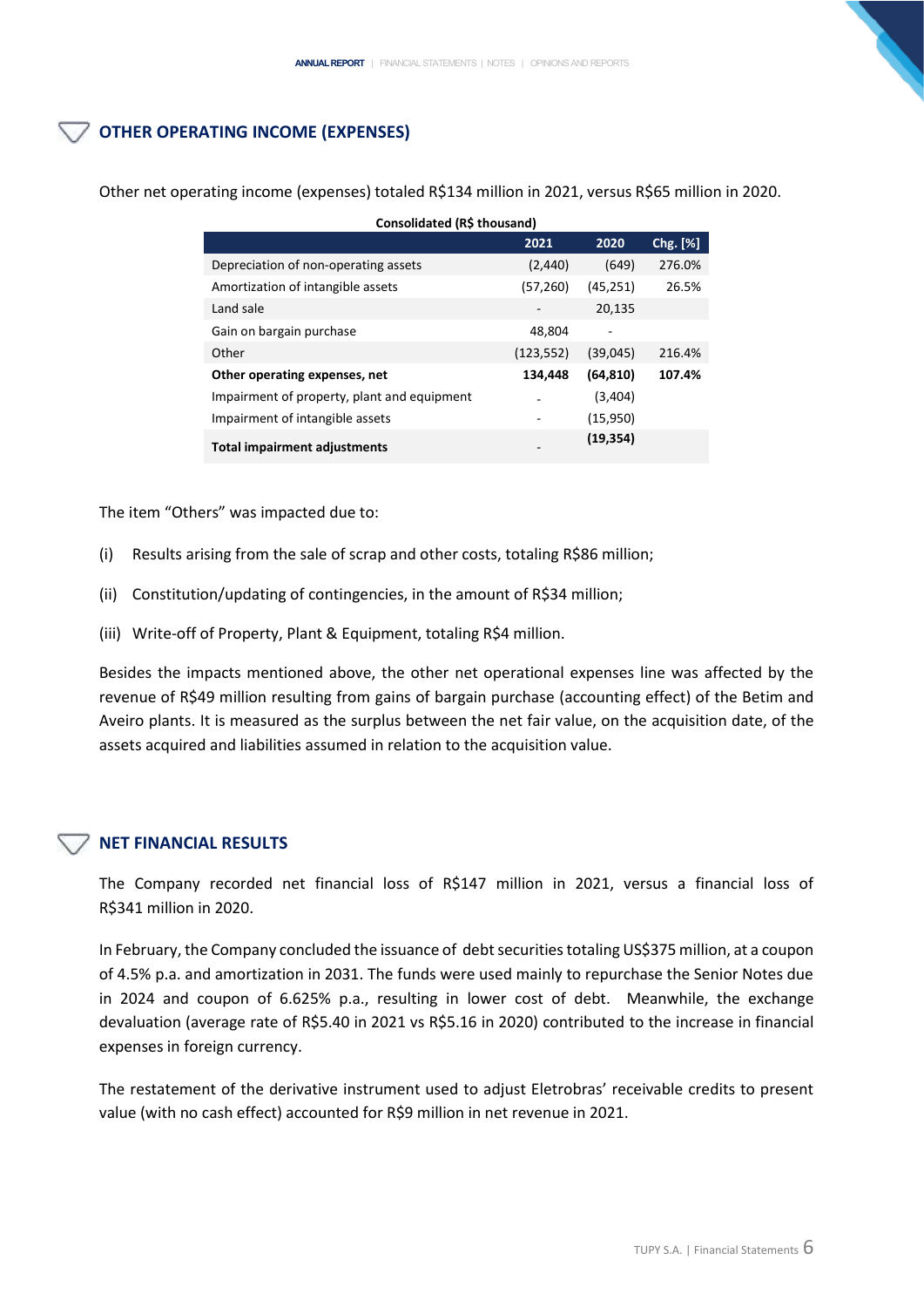Expenses from net monetary and exchange variations totaled R\$12 million due to (i) a positive variation of R\$13 million in the balance sheet accounts and (ii) the result of hedge operations based on the zerocost collar instrument, corresponding to an expense of R\$1 million in the period.

| Consolidated (R\$ thousand)           |            |            |          |  |
|---------------------------------------|------------|------------|----------|--|
|                                       | 2021       | 2020       | Chg. [%] |  |
| Financial expenses                    | (207, 021) | (235, 529) | $-12.1%$ |  |
| Financial income                      | 47.982     | 39.612     | 21.1%    |  |
| Monetary and exchange variations, net | 11.842     | (145, 020) |          |  |
| <b>Net Financial Result</b>           | 147,197    | (340,937)  | -56.8%   |  |

# **EARNINGS BEFORE TAXES AND NET INCOME**

Due to the abovementioned factors, the tax effect of permanent additions/exclusions, and exchange rate effects on the tax base, the net income was R\$203 million in the period, compared to a loss of R\$76 million in 2020.

| Consolidated (R\$ thousand)               |           |           |               |  |
|-------------------------------------------|-----------|-----------|---------------|--|
|                                           | 2021      | 2020      | $Chg.$ $[\%]$ |  |
| Income (Loss) before Tax Effects          | 288,027   | (124,126) |               |  |
| Tax effects before currency impacts       | (82, 321) | 44,001    |               |  |
| Income (loss) before the currency effects |           |           |               |  |
| on the tax base                           | 205,706   | (80, 125) |               |  |
| Currency effects on the tax base          | (2,794)   | 3,915     |               |  |
| Net Income (Loss)                         | 202,912   | (76,210)  |               |  |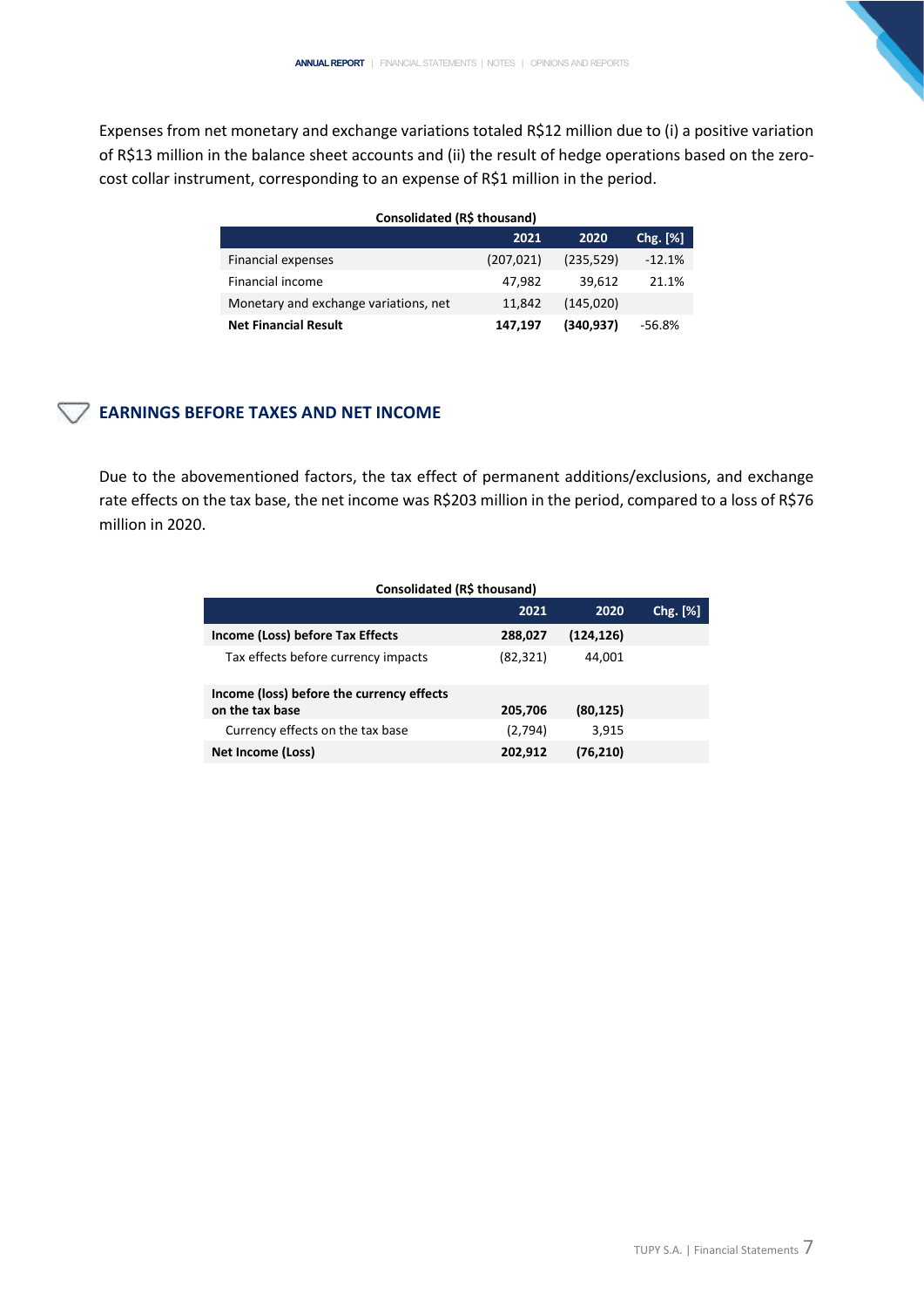# **EBITDA**

The combination of the aforementioned factors resulted in CVM EBITDA of R\$803 million, and Adjusted EBITDA of R\$878 million with a margin of 12% over net revenue.

| <b>RECONCILIATION OF NET INCOME TO EBITDA</b> | 2021    | 2020      | $Chg.$ [%] |
|-----------------------------------------------|---------|-----------|------------|
| Net Income (Loss) for the Year                | 202,912 | (76, 210) |            |
| (+) Net financial income (loss)               | 147,197 | 340,937   | -56.8%     |
| (+) Income tax and social contribution        | 85,115  | (47, 916) |            |
| (+) Depreciation and amortization             | 367,668 | 350,140   | 5.0%       |
| <b>EBITDA (CVM Instruction 527/12)</b>        | 802,892 | 566,951   | 41.6%      |
| % on revenues                                 | 11.3%   | 13.3%     |            |
| (+/-) Other Net Operating Expenses            | 74,748  | 18,910    | 295.3%     |
| $(+)$ Impairments                             |         | 19,354    |            |
| <b>Adjusted EBITDA</b>                        | 877,640 | 605,215   | 45.0%      |
| % on revenues                                 | 12.4%   | 14.2%     |            |

2021 Adjusted EBITDA comprised, in addition to the revenue with bargain purchase in the amount of R\$49 million from the acquisition of the Betim and Aveiro plants, the following factors: (i) result from the sale of unserviceable and other costs, totaling an expense of R\$86 million; (ii) constitution/update of contingencies, in the amount of R\$34 million; (iii) write-off of property, plant and equipment, totaling R\$4 million.

The result was impacted by the slowdown in the customer supply chain, due to the shortage of semiconductors and other inputs. Thus, the strong economic indicators did not materialize in sales, which were lower than observed in 2018 and 2019. These stoppages have affected our processes and resulted in efficiency losses, as well as lower cost dilution, since our structure is sized to meet a volume that has not yet materialized.

Raw material costs increased significantly over the year and were passed-through to prices, according to contractual clauses. Despite the EBITDA neutral effect, this mechanism negatively impacts the margins, due to the increase in revenues.

The last quarter's result was also affected by the newly acquired transactions, which reported EBITDA of R\$7 million and a margin of 2.2% on net revenues, impacted by non-recurring effects. We have begun several initiatives in the operational, commercial, and procurement areas that will contribute to the increase in margins over 2022.

Despite these effects, we delivered the highest total and per kg Adjusted EBITDA in the Company's history, growing of 24% and 39%, respectively, vs 2019 (pre-pandemic) on the same comparison basis, evidencing the resilience of the business model and several management initiatives.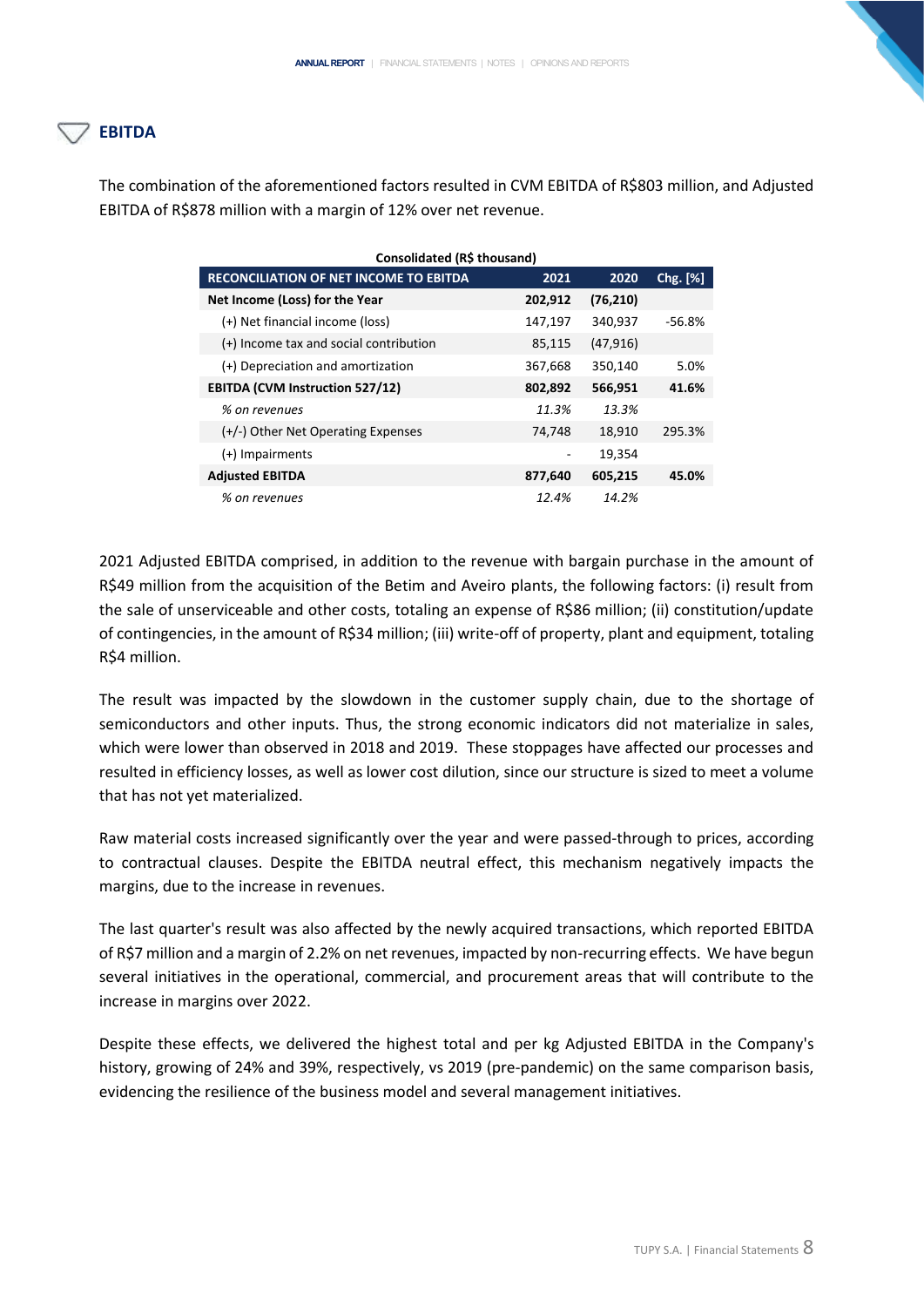# **INVESTIMENTS**

Total investments in property, plant and equipment and intangible assets were R\$257 million in 2021, up 88% from 2020, accounting for 4% of the net revenue in the period.

| Consolidated (R\$ thousand)          |         |         |          |  |
|--------------------------------------|---------|---------|----------|--|
|                                      | 2021    | 2020    | Chg. [%] |  |
| <b>Property, Plant and Equipment</b> |         |         |          |  |
| Strategic investments                | 106,296 | 41,713  | 154.8%   |  |
| Maintenance and renovation           | 120,990 | 75,114  | 61.1%    |  |
| Environment                          | 13,501  | 4,310   | 213.2%   |  |
| Interest and financial charges       | 2,446   | 1,617   | 51.3%    |  |
| Intangible assets                    |         |         |          |  |
| Software                             | 10,823  | 10,266  | 5.4%     |  |
| Projects under development           | 3,118   | 3,592   | $-13.2%$ |  |
| Total                                | 257,174 | 136,612 | 88.3%    |  |
| % on Revenues                        | 3.6%    | 3.2%    |          |  |

This change is explained by the resumption of projects postponed in 2020, in addition to new foundry and machining programs, and investments in information and automation systems, safety and the environment.

The list of investments in affiliated and/or controlled companies, with changes that occurred during the year, is available in Explanatory Note 13 (Investments) to the Financial Statements for the 2021 Fiscal Year, which is an integral part of this document.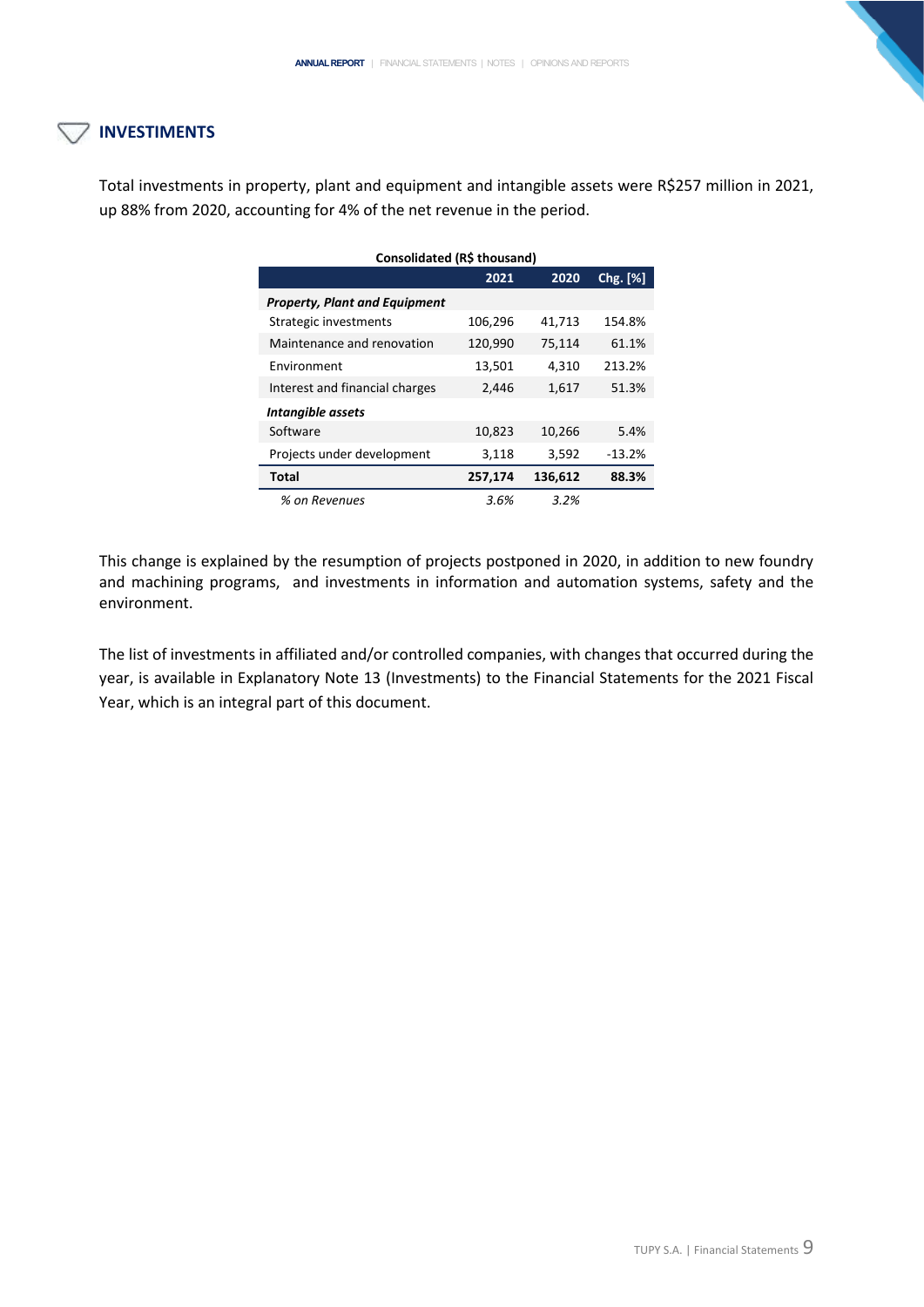# **INDEBTEDNESS**

The Company ended 2021 with net debt of R\$1,340 million and a net debt/LTM Adjusted EBITDA ratio of 1.53x.

Liabilities in foreign currency represented 82% of the total amount (0.5% short-term and 99.5% longterm debt), while 18% of total debt was denominated in BRL (98.5% short-term and 1.5% long-term debt). As for the Company's cash balance, 53% of the total amount is denominated in Brazilian reais and 47% in foreign currency.

| Consolidated (R\$ thousand)     |           |           |  |  |
|---------------------------------|-----------|-----------|--|--|
| <b>DEBT</b>                     | 2021      | 2020      |  |  |
| Short term*                     | 508,889   | 403,629   |  |  |
| Long-term                       | 2,103,738 | 1,823,618 |  |  |
| <b>Gross debt</b>               | 2,612,627 | 2,227,247 |  |  |
|                                 |           |           |  |  |
| Cash and cash equivalents*      | 1,272,445 | 1,425,113 |  |  |
| Net debt                        | 1,339,504 | 800,898   |  |  |
|                                 |           |           |  |  |
| Gross debt/adjusted EBITDA      | 2.98x     | 3.68x     |  |  |
| <b>Net debt/Adjusted EBITDA</b> | 1.53x     | 1.32x     |  |  |

\* Includes derivative financial instruments

# **WORKING CAPITAL**

| Consolidated (R\$ thousand)  |           |         |  |  |
|------------------------------|-----------|---------|--|--|
|                              | 2021      | 2020    |  |  |
| <b>Balance sheet</b>         |           |         |  |  |
| Accounts receivable          | 1,251,097 | 683,404 |  |  |
| Inventories                  | 1,487,934 | 754,486 |  |  |
| Accounts payable             | 1,239,828 | 616,194 |  |  |
|                              |           |         |  |  |
| Sales outstanding [days]     | 58        | 59      |  |  |
| Inventories [days]           | 81        | 77      |  |  |
| Payables outstanding [days]  | 63        | 62      |  |  |
| Cash conversion cycle [days] | 76        | 74      |  |  |

Average inventory maturity increased by 4 days compared to the previous year, due to the exchange rate depreciation of inventories in foreign currency, which corresponded to 61% of the total. Stoppages in production at customers due to a shortage of semiconductors contributed to an inventory increase of finished products, as well as the replacement of inventories of Betim and Aveiro plants customers located in Europe.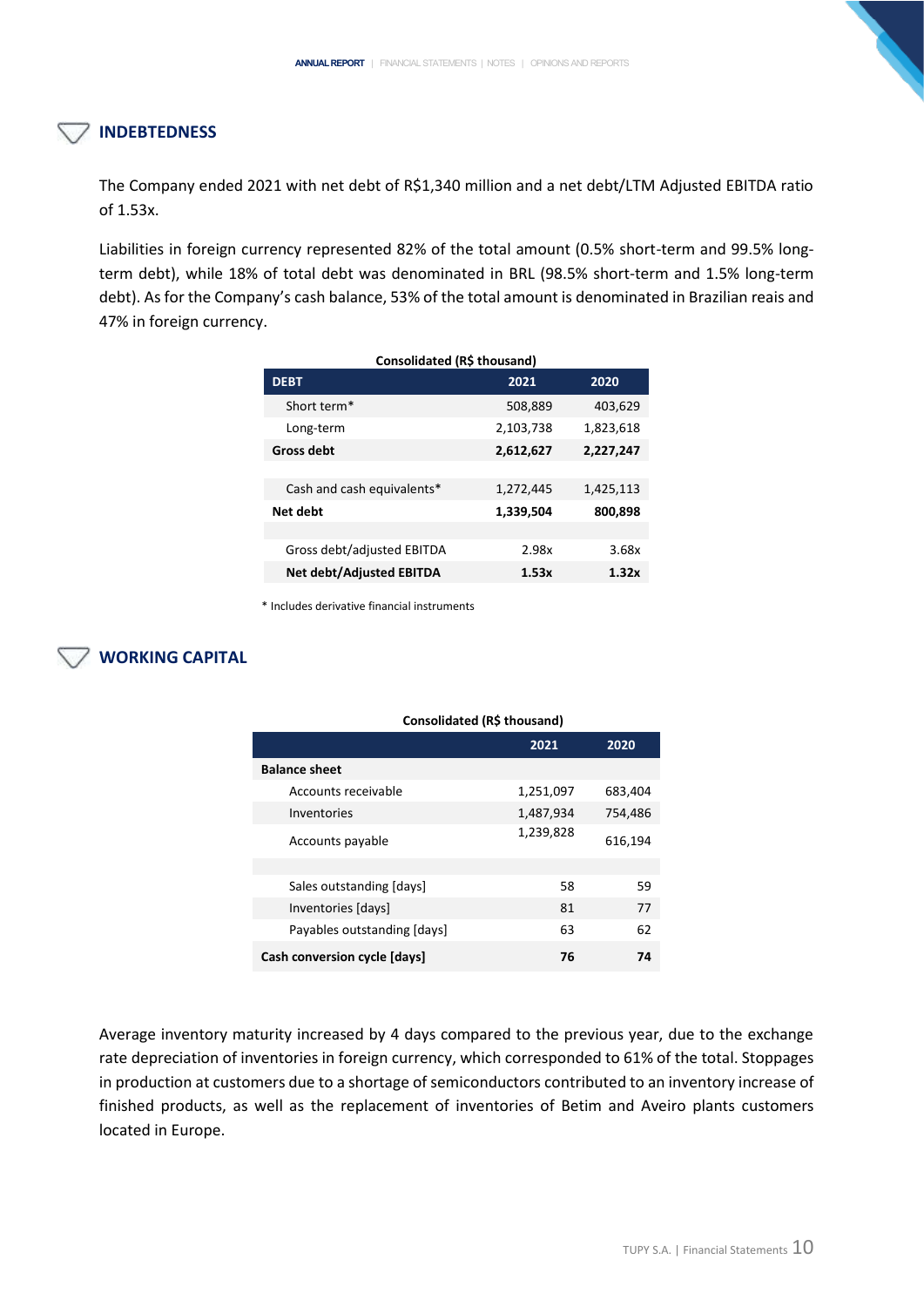Average payment term increased by 1 day, as a result of several initiatives promoted to extend the terms with the suppliers

# **CASH FLOW**

| Consolidated (R\$ thousand)                              |            |            |          |
|----------------------------------------------------------|------------|------------|----------|
| <b>CASH FLOW SUMMARY</b>                                 | 2021       | 2020       | Chg. [%] |
| Cash and cash equivalents at the beginning of the period | 1,425,113  | 840,030    | 69.7%    |
| Cash from operating activities                           | 324,266    | 291,659    | 11.2%    |
| Cash used in investing activities                        | (171, 011) | (122, 768) | 39.3%    |
| Cash from financing activities                           | (383,312)  | 289,717    |          |
| Currency effect on the cash for the year                 | 77,389     | 126,475    | $-38.8%$ |
| Increase (decrease) in cash and cash equivalents         | 152,668    | 585,083    |          |
| Cash and cash equivalents at the end of the period       | 1,272,445  | 1,425,113  | $-10.7%$ |

Cash generated from operating activities in 2021 totaled R\$324 million, with the higher change in working capital offset by the increase in net income for the period and receivables of R\$79 million from Eletrobrás.

Investment activities totaled R\$171 million, an increase of 39% in the year-on-year comparison, due to the resumption of investments related to new products, machining, safety, and the environment. The indicator was also affected by R\$60 million cash position receipt and other adjustments related to the acquisition of Teksid's iron foundry business in Brazil and Portugal.

During 2021, financing activities registered a consumption of R\$383 million, versus a R\$290 million consumption in the previous year. This impact refers to the amortization of intercompany loans of the acquired units of Betim and Aveiro held with Teksid do Brasil and Teksid SpA respectively, both settled on the closing day of the transaction as provided for in the agreement between the parties, and the payment of interest on own capital, in the amount of R\$40 million.

The comparison basis was affected by bank loans of R\$494 million in March 2020, due to the unknown scenario regarding Covid-19's duration and pandemic impacts on the demand for the Company's products.

The combination of these factors with the exchange rate effect on cash, led to lower cash equivalents, in the amount of R\$153 million. Therefore, the cash balance in the end of the year was R\$1,272 million.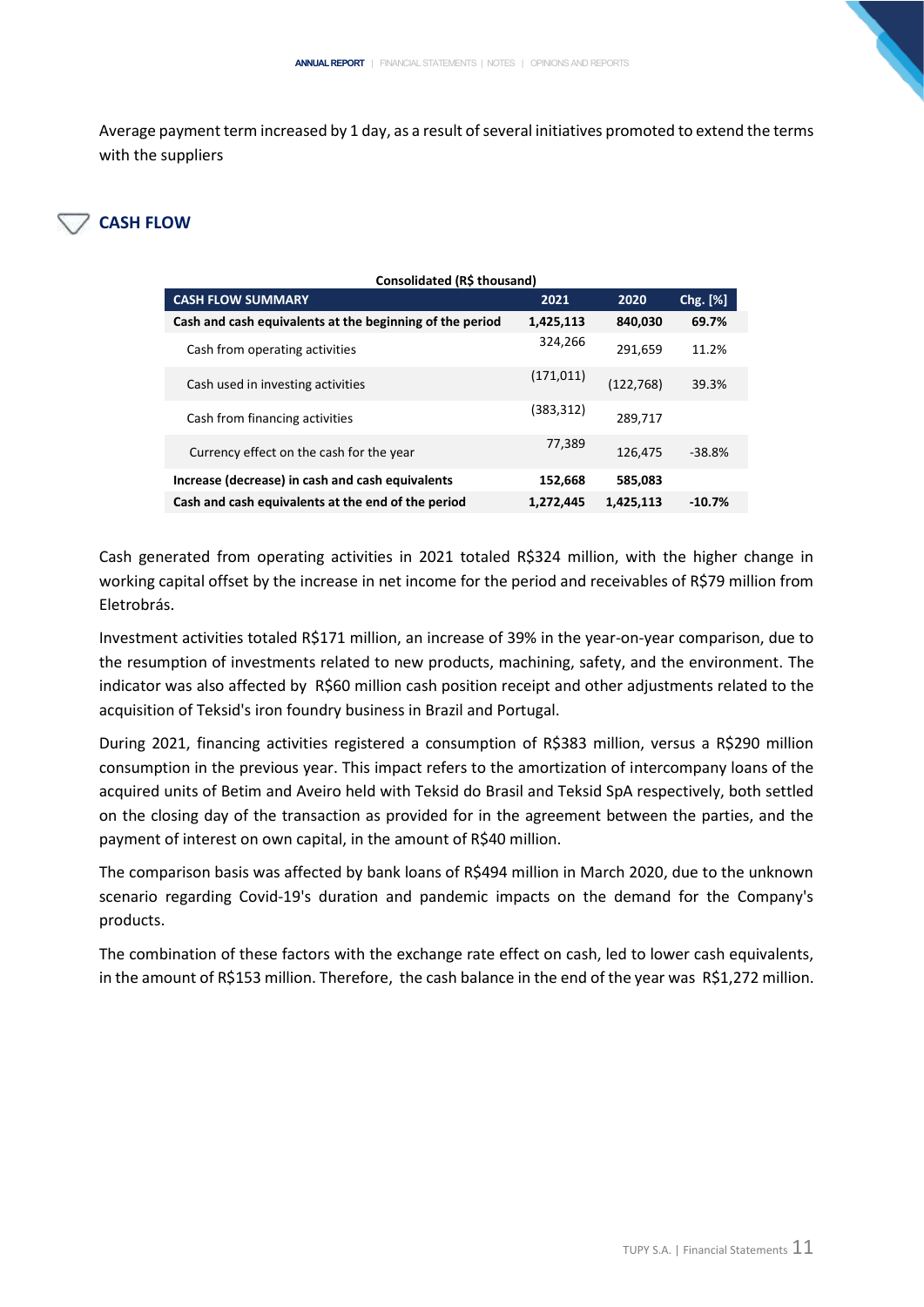# **OWNERSHIP STRUCTURE**



Tupy's ownership structure as of December 31, 2021 was as follows:

The Company is subject to the rules of the Novo Mercado Arbitration Chamber, pursuant to article 60 of its Bylaws.

## **RELATIONSHIP WITH THE INDEPENDENT AUDITOR**

Pursuant to CVM Instruction 381/03, of January 14, 2003, and it's internal policies, Tupy S.A. preserves the independence of the auditor, in accordance with applicable regulations, for the hiring of services not related to the external audit. In the fiscal year ended December 31, 2021, the independent auditors only rendered services related to external audit, issuance of the comfort letter issued on February 16, 2021 for the Offering Memorandum and revision of the ancillary obligation related to the ECF (Tax Accounting Bookkeeping).

# **EXECUTIVE OFFICERS' STATEMENT**

Pursuant to article 25 of CVM Instruction 480, of December 7, 2009, the Board of Executive Officers of Tupy S.A. declares that it has reviewed, discussed and agreed with the opinion expressed in the Independent Auditor's Report on the Financial Statements issued on this date, and the Financial Statements related to the fiscal year ended December 31, 2021.

\* \* \*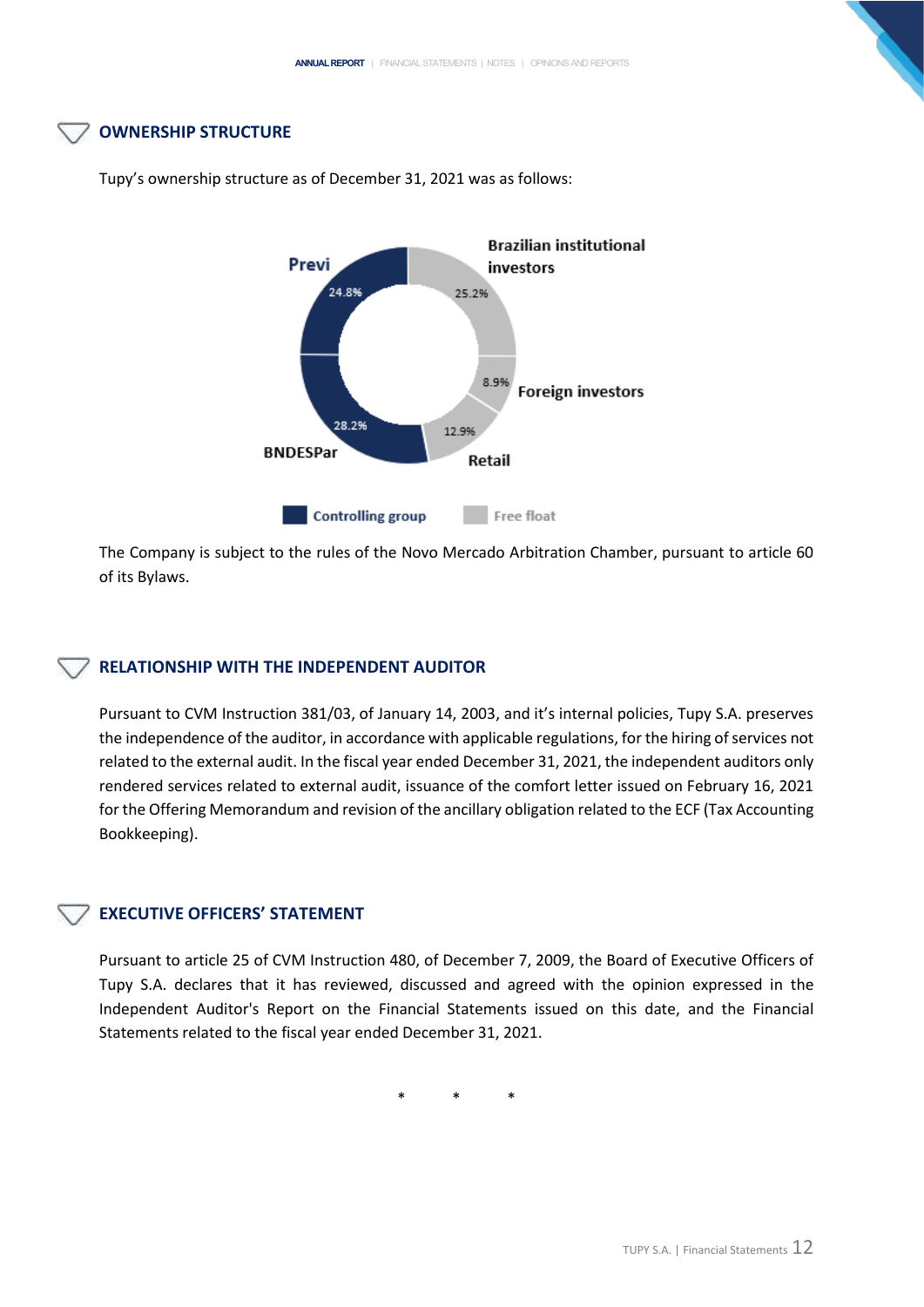## **TUPY S.A. AND SUBSIDIARIES**

## **BALANCE SHEETS AT DECEMBER 31, 2021 AND DECEMBER 31, 2020 (All amounts in thousands of reais)**

#### **A S S E T S**

|                                                |                | Parent company |           | Consolidated |           |
|------------------------------------------------|----------------|----------------|-----------|--------------|-----------|
|                                                | Note           | 12/31/21       | 12/31/20  | 12/31/21     | 12/31/20  |
| <b>CURRENT ASSETS</b>                          |                |                |           |              |           |
| Cash and cash equivalents                      | 3              | 712,364        | 832,175   | 1,272,445    | 1,425,113 |
| Derivative financial instruments               | 35             | 386            | 1,103     | 678          | 1,236     |
| Trade account receivables                      | 4              | 684,487        | 499.141   | 1,251,097    | 683,404   |
| Inventories                                    | 5              | 436,420        | 262,446   | 1,487,934    | 754,486   |
| Tooling                                        | 6              | 59,192         | 43,973    | 141,703      | 183,146   |
| Income tax and social contribution recoverable | $\overline{7}$ | 56,084         | 50,332    | 108,334      | 94,171    |
| Other taxes recoverable                        | 8              | 100,320        | 44,978    | 214,887      | 132,267   |
| Other assets                                   | 16             | 59,162         | 46,024    | 106,869      | 55,999    |
| <b>Total current assets</b>                    |                | 2,108,415      | 1,780,172 | 4,583,947    | 3,329,822 |
|                                                |                |                |           |              |           |
| <b>NON-CURRENT ASSETS</b>                      |                |                |           |              |           |
| Income tax and social contribution recoverable | 7              | 18,245         | 76,636    | 18,245       | 76,636    |
| Other taxes recoverable                        | 8              | 80,980         | 231,247   | 85,115       | 231,247   |
| Deferred income tax and social contribution    | 9              | 307,452        | 316,080   | 533,900      | 428,733   |
| Credits - Eletrobrás                           | 11             |                | 81,446    |              | 81,446    |
| Related parties                                | 10             | 125,198        |           |              |           |
| Judicial deposits and other                    | 16             | 11,985         | 47,738    | 13,350       | 48,824    |
| Investments in equity instruments              |                | 2,097          | 2,350     | 12,434       | 11,645    |
| Investments properties                         |                |                |           | 5,716        | 6,363     |
| Investments                                    | 13             | 2,402,961      | 2,307,818 |              |           |
| Property, plant and equipment                  | 14             | 633,824        | 621,083   | 2,132,529    | 1,726,857 |
| Intangible assets                              | 15             | 48,606         | 52,890    | 125,392      | 171,746   |
| <b>Total non-current assets</b>                |                | 3,631,348      | 3,737,288 | 2,926,681    | 2,783,497 |
|                                                |                |                |           |              |           |
| <b>Total assets</b>                            |                | 5,739,763      | 5,517,460 | 7,510,628    | 6,113,319 |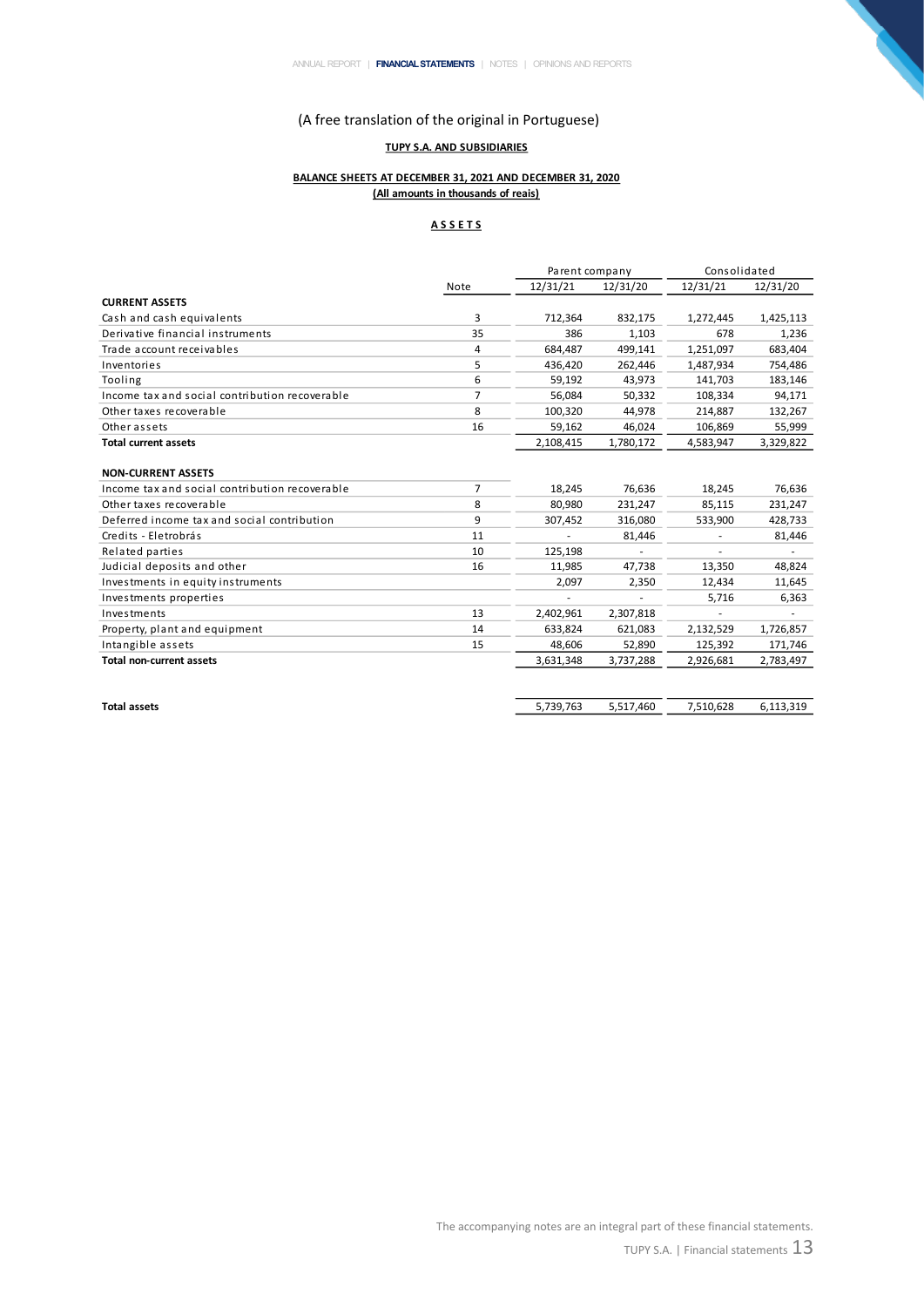# **TUPY S.A. AND SUBSIDIARIES**

## **BALANCE SHEETS AT DECEMBER 31, 2021 AND DECEMBER 31, 2020 (All amounts in thousands of reais)**

# **L I A B I L I T I E S**

|                                                                 |                 | Parent company |           | Consolidated |           |  |
|-----------------------------------------------------------------|-----------------|----------------|-----------|--------------|-----------|--|
|                                                                 | Note            | 12/31/21       | 12/31/20  | 12/31/21     | 12/31/20  |  |
| <b>CURRENT LIABILITIES</b>                                      |                 |                |           |              |           |  |
| Trade accounts payables                                         | 17              | 502,076        | 336,604   | 1,239,828    | 616,194   |  |
| Loans and financing                                             | 18              | 69,161         | 397,495   | 507,486      | 401,924   |  |
| Derivative financial instruments                                | 35              | 1,220          | 1,468     | 1,403        | 1,705     |  |
| Income taxes payable                                            |                 | ä,             |           | 39,340       | 2,403     |  |
| Other taxes payable                                             |                 | 8,181          | 2,254     | 33,103       | 40,559    |  |
| Salaries, social security charges and profit sharing            | 19              | 149,881        | 116,778   | 271,469      | 159,924   |  |
| Advances from customers                                         | 20              | 24,359         | 27,366    | 125,821      | 169,689   |  |
| Related parties                                                 | 10              | 5,086          | 3,008     |              |           |  |
| Dividends and interest on shareholders' equity                  | 24f             | 22,312         | 135       | 22,312       | 135       |  |
| Provision for tax, civil, social security and labor proceedings | 22              | 34,064         | 37,016    | 34,064       | 37,016    |  |
| Other liabilities                                               | 23              | 67,412         | 66,534    | 118,276      | 84,509    |  |
| <b>Total current liabilities</b>                                |                 | 883,752        | 988,658   | 2,393,102    | 1,514,058 |  |
|                                                                 |                 |                |           |              |           |  |
| <b>NON-CURRENT LIABILITIES</b>                                  |                 |                |           |              |           |  |
| Loans and financing                                             | 18              | 1,950,540      | 1,821,422 | 2,103,738    | 1,823,618 |  |
| Provision for tax, civil, social security and labor proceedings | 23              | 149,895        | 149,451   | 183,144      | 151,818   |  |
| Retirement benefit obligations                                  | 21              |                |           | 72,803       | 65,446    |  |
| Other long term liabilities                                     |                 | 3,032          | 4,472     | 4,627        | 4,922     |  |
| <b>Total non-current liabilities</b>                            |                 | 2,103,467      | 1,975,345 | 2,364,312    | 2,045,804 |  |
|                                                                 |                 |                |           |              |           |  |
| <b>EQUITY</b>                                                   |                 |                |           |              |           |  |
| Share capital                                                   | 24              | 1,060,301      | 1,060,301 | 1,060,301    | 1,060,301 |  |
| Share issuance costs                                            |                 | (6, 541)       | (6, 541)  | (6, 541)     | (6, 541)  |  |
| Share-based payments                                            |                 | 8,680          | 5,245     | 8,680        | 5,245     |  |
| Treasury shares                                                 |                 | (5)            | (374)     | (5)          | (374)     |  |
| Carrying value adjustments                                      | 13 <sub>b</sub> | 897,489        | 849,634   | 897,489      | 849,634   |  |
| Income reserves                                                 | 24e             | 792,620        | 645,192   | 792,620      | 645,192   |  |
| Non-controlling interest                                        |                 |                |           | 670          |           |  |
| <b>Total equity</b>                                             |                 | 2,752,544      | 2,553,457 | 2,753,214    | 2,553,457 |  |
|                                                                 |                 |                |           |              |           |  |
|                                                                 |                 |                |           |              |           |  |
| <b>Total liabilities and equity</b>                             |                 | 5,739,763      | 5,517,460 | 7,510,628    | 6,113,319 |  |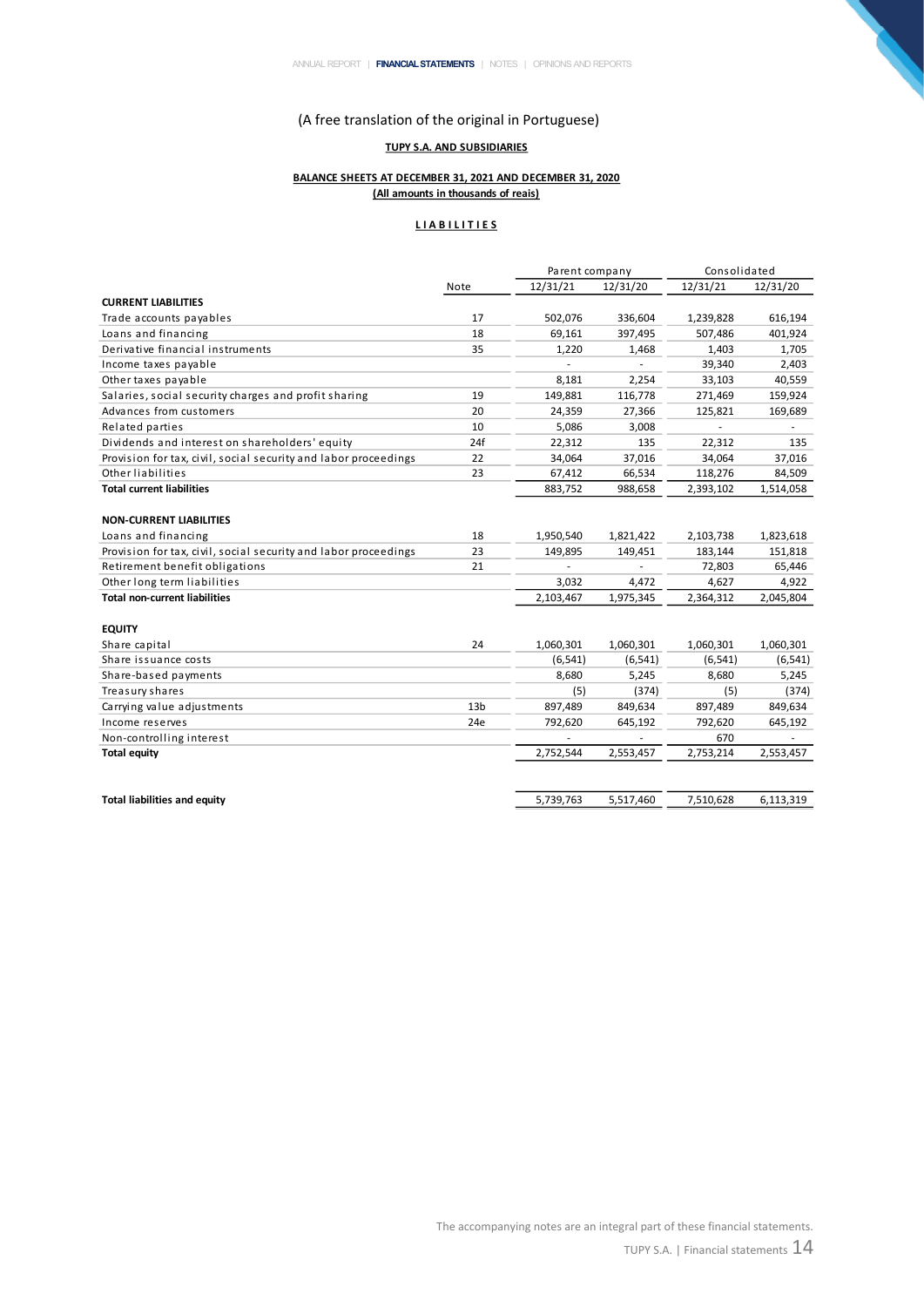## **TUPY S.A. AND SUBSIDIARIES**

#### **STATEMENTS OF INCOME PERIOD ENDED DECEMBER 31, 2021 AND 2020 (All amounts in thousands of reais, except earnings per share)**

|                                                |      | Parent company           |             | Consolidated |             |  |
|------------------------------------------------|------|--------------------------|-------------|--------------|-------------|--|
|                                                | Note | 12/31/21                 | 12/31/20    | 12/31/21     | 12/31/20    |  |
| <b>NET REVENUE</b>                             | 25   | 3,971,845                | 2,370,529   | 7,082,535    | 4,257,596   |  |
| Cost of products sold                          | 26   | (3, 122, 443)            | (1,847,886) | (5,958,810)  | (3,572,596) |  |
| <b>GROSS PROFIT</b>                            |      | 849,402                  | 522,643     | 1,123,725    | 685,000     |  |
| Selling expenses                               | 26   | (143,095)                | (100, 865)  | (300, 616)   | (194, 307)  |  |
| Administrative expenses                        | 26   | (162, 233)               | (123, 044)  | (236, 237)   | (175, 018)  |  |
| Management fees                                | 10   | (17, 200)                | (14, 700)   | (17,200)     | (14,700)    |  |
| Other operating expenses, net                  | 28   | (80, 406)                | (22, 577)   | (134, 448)   | (64, 810)   |  |
| Share of results of subsidiaries               | 13   | (44, 469)                | (74, 710)   |              |             |  |
| PROFIT BEFORE IMPAIRMENTS                      |      | 401,999                  | 186,747     | 435,224      | 236,165     |  |
| Impairment                                     | 28   |                          | (3,404)     |              | (19, 354)   |  |
| PROFIT BEFORE FINANCE RESULTS AND INCOME TAXES |      | 401,999                  | 183,343     | 435,224      | 216,811     |  |
| Finance costs                                  | 27   | (158, 607)               | (228, 204)  | (207, 021)   | (235, 529)  |  |
| Finance income                                 | 27   | 49,986                   | 36,301      | 47,982       | 39,612      |  |
| Monetary and foreign exchange variations, net  | 27   | 22,529                   | (93, 503)   | 11,842       | (145, 020)  |  |
|                                                |      | (86,092)                 | (285, 406)  | (147, 197)   | (340, 937)  |  |
| PROFIT (LOSS) BEFORE INCOME TAXES              |      | 315,907                  | (102,063)   | 288,027      | (124, 126)  |  |
| Income tax and social contribution             | 29   | (111, 699)               | 25,853      | (85, 115)    | 47,916      |  |
| NET INCOME (LOSS) FOR THE PERIOD               |      | 204,208                  | (76, 210)   | 202,912      | (76, 210)   |  |
| TUPY SHAREHOLDERS NET INCOME (LOSS)            |      | 204,208                  | (76, 210)   | 204,208      | (76, 210)   |  |
| NON-CONTROLLING NET INCOME (LOSS)              |      | $\overline{\phantom{a}}$ |             | (1, 296)     |             |  |
| <b>EARNINGS PER SHARE</b>                      |      |                          |             |              |             |  |
| Basic earnings (loss) per share                | 30   | 1.41642                  | (0.52903)   | 1.41642      | (0.52903)   |  |
| Diluted earnings (loss) per share              | 30   | 1.40766                  | (0.52629)   | 1.40766      | (0.52629)   |  |

N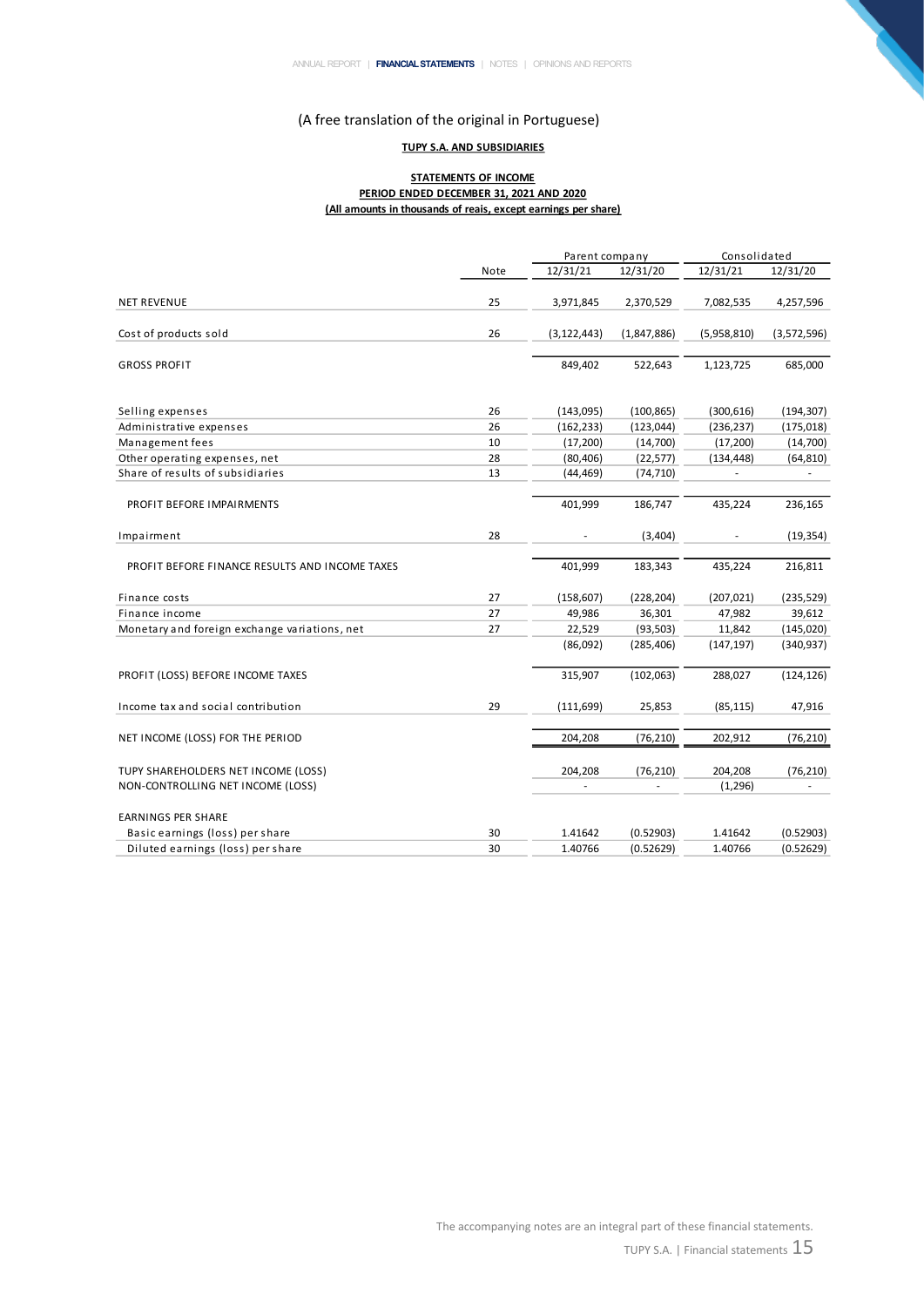#### **TUPY S.A. AND SUBSIDIARIES**

#### **STATEMENTS OF COMPREHENSIVE INCOME STATEMENTS OF COMPREHENSIVE INCOME PERIOD ENDED DECEMBER 31, 2021 AND 2020 (All amounts in thousands of reais, except earnings per share)**

|                                                                                             |                 | Parent company |            | Consolidated |            |
|---------------------------------------------------------------------------------------------|-----------------|----------------|------------|--------------|------------|
|                                                                                             | Note            | 12/31/21       | 12/31/20   | 12/31/21     | 12/31/20   |
| NET INCOME (LOSS) FOR THE YEAR                                                              |                 | 204.208        | (76, 210)  | 202.912      | (76, 210)  |
| Components of other comprehensive income                                                    |                 |                |            |              |            |
| to be reclassified to the results<br>Foreign exchange variation of investees located abroad | 13              | 137.835        | 509.764    | 137.835      | 509.764    |
| Hedge of net investment abroad                                                              | 35 <sub>b</sub> | (127, 966)     | (403, 692) | (127, 966)   | (403, 692) |
| Tax effect on hedge of net investment abroad                                                | 35 <sub>b</sub> | 43.506         | 137,255    | 43.506       | 137,255    |
| TOTAL COMPREHENSIVE INCOME FOR THE PERIOD                                                   |                 | 257.583        | 167.117    | 256.287      | 167.117    |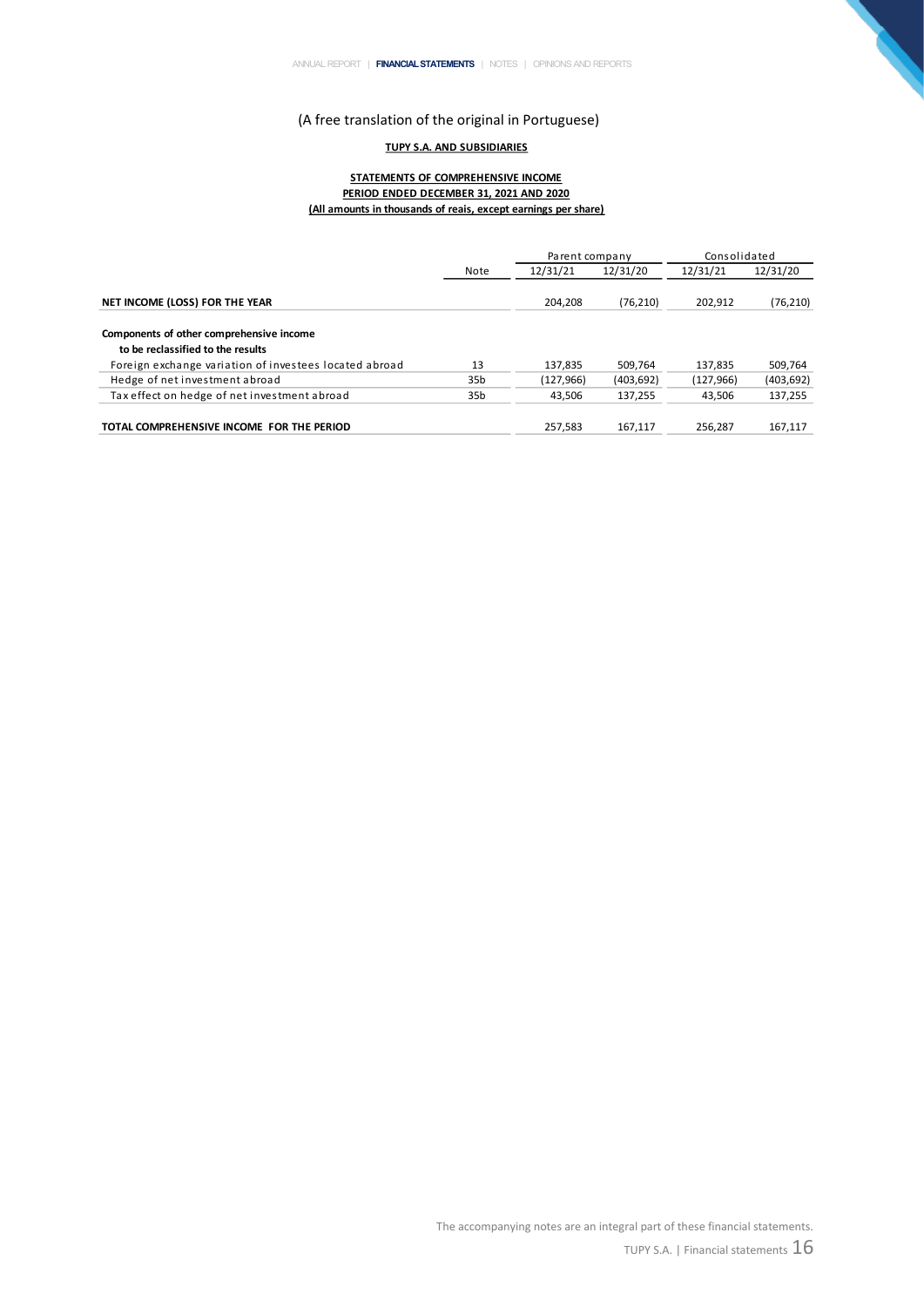#### **TUPY S.A. AND SUBSIDIARIES**

#### **STATEMENT OF CHANGES IN EQUITY (All amounts in thousands of reais)**

|                                                                         |                 |                          |                          |                          |                          |              | Carrying value adjustments |                          | Revenue reserves         |                          |                          |                             |                          |
|-------------------------------------------------------------------------|-----------------|--------------------------|--------------------------|--------------------------|--------------------------|--------------|----------------------------|--------------------------|--------------------------|--------------------------|--------------------------|-----------------------------|--------------------------|
|                                                                         |                 |                          | Share                    | Shared                   |                          | Exchange     | Deemed                     |                          |                          | Retained                 | Total                    |                             |                          |
|                                                                         |                 | Share                    | issue                    | based                    | Treasury                 | variation of | cost of                    | legal                    | Reserve for              | earnings                 |                          | controlling Non-controlling |                          |
|                                                                         | Note            | capital                  | cost                     | payments                 | stock                    | investees    | fixed assets               | reserve                  | investments              | (losses)                 | shareholders             | shareholders                | Total                    |
| AT DECEMBER 31, 2019                                                    |                 | 1,060,301                | (6, 541)                 | 7,968                    |                          | 580,123      | 33,129                     | 95,756                   | 616,667                  |                          | 2,387,403                |                             | 2,387,403                |
| Comprehensive income for the period                                     |                 |                          |                          |                          |                          |              |                            |                          |                          |                          |                          |                             |                          |
| Profit for the period                                                   |                 | $\overline{\phantom{a}}$ |                          |                          | $\overline{a}$           | $\sim$       | $\sim$                     | ٠                        | ٠                        | (76, 210)                | (76, 210)                | $\sim$                      | (76, 210)                |
| Realization of carrying value adjustments                               |                 |                          |                          | ÷                        | ÷                        | $\sim$       | (6, 945)                   | $\sim$                   | ٠                        | 6,945                    | $\sim$                   |                             | $\overline{\phantom{a}}$ |
| Foreign exchange variation of investees located abroad                  |                 | $\sim$                   |                          | $\overline{a}$           | $\overline{a}$           | 509,764      | $\sim$                     | $\sim$                   | $\overline{a}$           | $\sim$                   | 509,764                  | $\sim$                      | 509,764                  |
| Hedge of net investment abroad                                          |                 | $\sim$                   | $\overline{\phantom{a}}$ | ٠                        | ٠                        | (403, 692)   | $\sim$                     | $\sim$                   | ٠                        | $\sim$                   | (403, 692)               | $\sim$                      | (403, 692)               |
| Tax impact on hedge of net investment abroad                            |                 |                          |                          | ٠                        |                          | 137,255      | $\overline{\phantom{a}}$   | ٠                        |                          | $\overline{\phantom{a}}$ | 137,255                  |                             | 137,255                  |
| Total comprehensive income for the period                               |                 |                          |                          | ٠                        |                          | 243,327      | (6,945)                    | $\overline{\phantom{a}}$ | ٠                        | (69, 265)                | 167,117                  |                             | 167,117                  |
| Contributions from shareholders and distributions to shareholders       |                 |                          |                          |                          |                          |              |                            |                          |                          |                          |                          |                             |                          |
| Management stock option plan                                            |                 |                          |                          | 2,105                    | ٠                        |              |                            | ٠                        |                          | $\overline{\phantom{a}}$ | 2,105                    |                             | 2,105                    |
| Realization of management stock option plan                             |                 | $\sim$                   | $\overline{\phantom{a}}$ | (2,034)                  | $\sim$                   | $\sim$       | $\sim$                     | $\sim$                   | $\overline{\phantom{a}}$ | 2,034                    | $\sim$                   | $\sim$                      | $\sim$                   |
| (-) Shares in treasury acquired                                         |                 | $\overline{\phantom{a}}$ | $\overline{\phantom{a}}$ | $\sim$                   | (3, 168)                 | $\sim$       | $\sim$                     | $\sim$                   | ٠                        | $\sim$                   | (3, 168)                 | $\sim$                      | (3, 168)                 |
| (-) Stock options exercised                                             |                 |                          |                          | (2,794)                  | 2,794                    | $\sim$       | $\sim$                     | ÷,                       | ٠                        | $\sim$                   | $\sim$                   |                             | $\sim$                   |
| Allocation of profit:                                                   |                 |                          |                          |                          |                          |              |                            |                          |                          |                          |                          |                             |                          |
| Investment reserve                                                      |                 |                          |                          |                          |                          |              |                            |                          | (67, 231)                | 67,231                   | $\sim$                   |                             |                          |
| Total contributions from shareholders and distributions to shareholders |                 |                          |                          | (2,723)                  | (374)                    |              |                            |                          | (67, 231)                | 69,265                   | (1,063)                  |                             | (1,063)                  |
| AT DECEMBER 31, 2020                                                    |                 | 1,060,301                | (6, 541)                 | 5,245                    | (374)                    | 823,450      | 26,184                     | 95,756                   | 549,436                  | $\overline{\phantom{a}}$ | 2,553,457                | $\overline{a}$              | 2,553,457                |
|                                                                         |                 |                          |                          |                          |                          |              |                            |                          |                          |                          |                          |                             |                          |
| AT DECEMBER 31, 2020                                                    |                 | 1,060,301                | (6, 541)                 | 5,245                    | (374)                    | 823,450      | 26,184                     | 95,756                   | 549,436                  | $\sim$                   | 2,553,457                | $\sim$                      | 2,553,457                |
|                                                                         |                 |                          |                          |                          |                          |              |                            |                          |                          |                          |                          |                             |                          |
| Comprehensive income for the period                                     |                 |                          |                          |                          |                          |              |                            |                          |                          |                          |                          |                             |                          |
| Loss for the period                                                     |                 |                          |                          |                          |                          |              | $\overline{\phantom{a}}$   | ٠                        | $\overline{\phantom{a}}$ | 204,208                  | 204,208                  | (1, 296)                    | 202,912                  |
| Realization of carrying value adjustments                               |                 | $\sim$                   | $\overline{\phantom{a}}$ | $\sim$                   | $\sim$                   | $\sim$       | (5,520)                    | $\sim$                   | $\sim$                   | 5,520                    | $\sim$                   | $\sim$                      | $\overline{\phantom{a}}$ |
| Foreign exchange variation of investees located abroad                  | 13              | $\overline{\phantom{a}}$ |                          | ÷                        | ÷                        | 137,835      | $\sim$                     | ٠                        | ٠                        | $\sim$                   | 137,835                  | $\overline{\phantom{a}}$    | 137,835                  |
| Hedge of net investment abroad                                          | 35b             | $\sim$                   |                          | $\overline{a}$           | $\overline{a}$           | (127, 966)   | $\sim$                     | $\sim$                   | $\overline{a}$           | $\sim$                   | (127, 966)               | $\sim$                      | (127, 966)               |
| Tax impact on hedge of net investment abroad                            | 35 <sub>b</sub> | $\sim$                   |                          | $\overline{a}$           | $\overline{a}$           | 43,506       |                            | $\overline{\phantom{a}}$ | ٠                        | $\overline{\phantom{a}}$ | 43,506                   |                             | 43,506                   |
| Total comprehensive income for the year                                 |                 |                          |                          |                          |                          | 53,375       | (5,520)                    | ÷,                       | ٠                        | 209,728                  | 257,583                  | (1, 296)                    | 256,287                  |
| Contributions from shareholders and distributions to shareholders       |                 |                          |                          |                          |                          |              |                            |                          |                          |                          |                          |                             |                          |
| Management stock option plan                                            |                 | $\overline{\phantom{a}}$ | $\overline{\phantom{a}}$ | 3,809                    | $\overline{\phantom{a}}$ | $\sim$       | $\sim$                     | $\sim$                   | ٠                        | $\overline{\phantom{a}}$ | 3,809                    | $\sim$                      | 3,809                    |
| (-) Treasury stock                                                      |                 | $\overline{\phantom{a}}$ | $\overline{\phantom{a}}$ | $\sim$                   | (5)                      | $\sim$       | $\overline{\phantom{a}}$   | $\sim$                   | ٠                        | $\overline{\phantom{a}}$ | (5)                      | $\sim$                      | (5)                      |
| (-) Stock options exercised                                             |                 | $\sim$                   | $\overline{\phantom{a}}$ | (374)                    | 374                      | $\sim$       | $\sim$                     | $\sim$                   | ٠                        | $\sim$                   | $\sim$                   | $\sim$                      | $\sim$                   |
|                                                                         |                 | $\sim$                   |                          | $\sim$                   | ٠                        |              | $\overline{\phantom{a}}$   | ٠                        | ٠                        | $\overline{\phantom{a}}$ | $\sim$                   | 1,966                       | 1,966                    |
| Allocation of loss:                                                     |                 |                          |                          |                          |                          |              |                            |                          |                          |                          |                          |                             |                          |
| Investment reserve                                                      |                 |                          |                          | $\overline{\phantom{a}}$ |                          |              | $\sim$                     | 10,210                   | $\sim$                   | (10, 210)                | $\overline{\phantom{a}}$ |                             | $\overline{\phantom{a}}$ |
| Investment reserve                                                      |                 | $\overline{\phantom{a}}$ | $\overline{a}$           | $\sim$                   | ٠                        | $\sim$       | $\sim$                     | $\sim$                   | 199,518                  | (199, 518)               | $\sim$                   | $\sim$                      | $\sim$                   |
| Interest on capital                                                     |                 |                          |                          | ÷                        | ÷                        |              | ٠                          | $\sim$                   | (62, 300)                |                          | (62, 300)                | $\sim$                      | (62, 300)                |
| Total contributions from shareholders and distributions to shareholders |                 |                          |                          | 3,435                    | 369                      |              | ٠                          | 10,210                   | 137,218                  | (209, 728)               | (58, 496)                | 1,966                       | (56, 530)                |
| AT DECEMBER 31, 2021                                                    |                 | 1,060,301                | (6, 541)                 | 8,680                    | (5)                      | 876,825      | 20,664                     | 105,966                  | 686,654                  | $\overline{\phantom{a}}$ | 2,752,544                | 670                         | 2,753,214                |

The accompanying notes are an integral part of these financial statements.

TUPY S.A. | Financial statements  $17$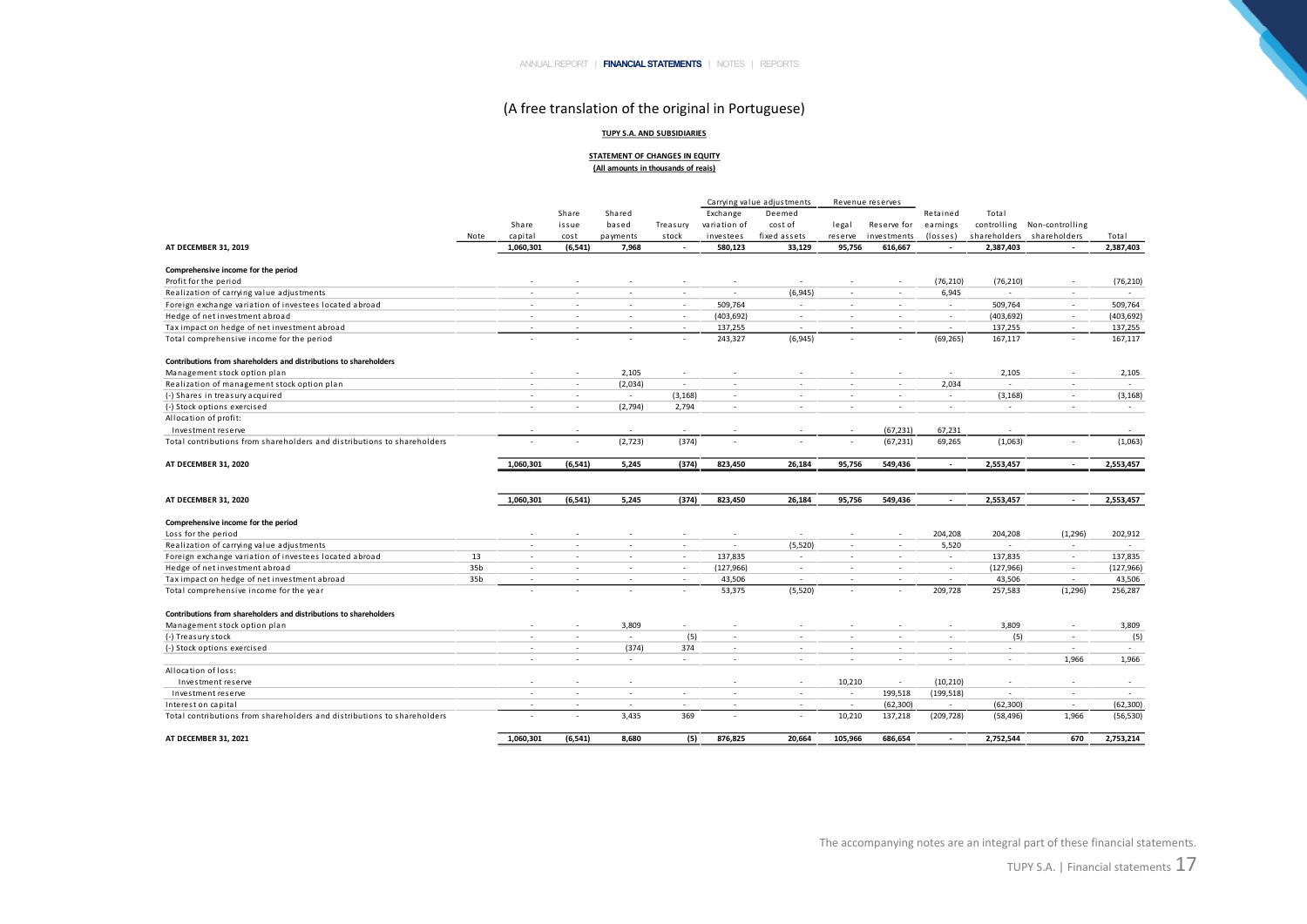## **TUPY S.A. AND SUBSIDIARIES**

#### **STATEMENTS OF CASH FLOW PERIOD ENDED DECEMBER 31, 2021 AND 2020 (All amounts in thousands of reais, except earnings per share)**

|                                                                         |           | Parent company           |                          | Consolidated             |                          |  |
|-------------------------------------------------------------------------|-----------|--------------------------|--------------------------|--------------------------|--------------------------|--|
| Cash flow from operating activities:                                    | Note      | 12/31/21                 | 12/31/20                 | 12/31/21                 | 12/31/20                 |  |
| Profit (loss) for the period before income tax and social contribution  |           | 315,907                  | (102,063)                | 288,027                  | (124, 126)               |  |
| Adjustment to reconcile profit (losses) with cash provided by operating |           |                          |                          |                          |                          |  |
| activities:                                                             |           |                          |                          |                          |                          |  |
| Depreciation and amortization                                           | 14 and 15 | 141.192                  | 141.859                  | 367,668                  | 350,140                  |  |
| Impairment                                                              | 14 and 15 |                          | 3,404                    | $\overline{\phantom{a}}$ | 19,354                   |  |
| Share of results of subsidiaries                                        | 13        | 44,469                   | 74,710                   | $\sim$                   | $\overline{a}$           |  |
| Disposals of property, plant and equipment                              |           | 611                      | 2,040                    | 5,535                    | 8,688                    |  |
| Interest accrued and foreign exchange variations                        |           | 112,219                  | 80,032                   | 154,659                  | 142,021                  |  |
| Provision for impairment of trade receivables                           |           | (6,939)                  | 8,183                    | (5,834)                  | 7,816                    |  |
| Provision for losses on inventory                                       |           | (605)                    | 10,512                   | 21,970                   | 21,394                   |  |
| Provision for contingencies                                             | 22        | 33,695                   | 37,004                   | 33,958                   | 38,067                   |  |
| Stock option plan                                                       |           | 3,809                    | 2,105                    | 3,809                    | 2,105                    |  |
| Change in Eletrobrás credit                                             | 11        | (8, 771)                 | 70,782                   | (8, 771)                 | 70,782                   |  |
| Bargain purchase                                                        | 28        | (48, 804)                |                          | (48, 804)                |                          |  |
|                                                                         |           | 586,783                  | 328,568                  | 812,217                  | 536,241                  |  |
| Changes in operating assets and liabilities:                            |           |                          |                          |                          |                          |  |
| Trade accounts receivables                                              |           | (144, 692)               | (11,586)                 | (330, 272)               | 69,748                   |  |
| Inventories                                                             |           | (173, 369)               | (18, 802)                | (480, 939)               |                          |  |
|                                                                         |           |                          |                          |                          | (29, 952)                |  |
| Tooling                                                                 |           | (15, 219)                | (5,921)                  | 66,370                   | (12, 597)                |  |
| Other taxes recoverable                                                 |           | 87,999                   | 10,065                   | 87,612                   | 9,227                    |  |
| Other assets                                                            |           | (2, 236)                 | 1,809                    | (24, 324)                | 1,656                    |  |
| Eletrobras                                                              |           | 90,470                   |                          | 90,470                   |                          |  |
| Judicial deposits and other                                             | 22        | 35,753                   | (6, 563)                 | 35,474                   | (6, 563)                 |  |
| Trade payables                                                          |           | 161,521                  | 50,719                   | 304,134                  | (115, 360)               |  |
| Other taxes payable                                                     |           | 5,927                    | (4,950)                  | (16, 338)                | (22,068)                 |  |
| Salaries, social security charges and profit sharing                    |           | 33,103                   | (12, 417)                | 63,627                   | (19,508)                 |  |
| Advances from customers                                                 |           | (3,007)                  | 6,046                    | (84, 574)                | 16,175                   |  |
| Notes and other payables                                                |           | 878                      | 27,924                   | 8,264                    | 36,624                   |  |
| Retirement benefit obligations                                          |           | $\frac{1}{2}$            | $\sim$                   | 2,274                    | 9,595                    |  |
| Payment of contingencies other liabitilies                              |           | (37, 643)                | (30,025)                 | (51,057)                 | (29, 986)                |  |
| Cash generated by operations                                            |           | 626,268                  | 334,867                  | 482,938                  | 443,232                  |  |
| Interest paid                                                           |           | (150, 521)               | (123, 376)               | (146, 311)               | (121, 772)               |  |
| Income tax and social contribution paid                                 |           | $\overline{a}$           | $\overline{a}$           | (12, 361)                | (29, 801)                |  |
| Net cash generated from operating activities                            |           | 475,747                  | 211,491                  | 324,266                  | 291,659                  |  |
|                                                                         |           |                          |                          |                          |                          |  |
| Cash flow from investing activities:                                    |           |                          |                          |                          |                          |  |
| Cash received by company acquisition                                    |           | 34,025                   |                          | 22,306                   |                          |  |
| Cash and cash equivalents acquired in a business combination            |           |                          |                          | 37,679                   |                          |  |
| Additions to fixed assets or intangibles                                | 14 and 15 | (146, 308)               | (53,098)                 | (233,096)                | (128, 993)               |  |
| Cash generated on property sales                                        |           |                          |                          | $\overline{\phantom{a}}$ | 5,000                    |  |
| Cash generated on PPE disposals                                         |           | 3,218                    | 1,225                    | 2,100                    | 1,225                    |  |
| Subsidiaries and associates                                             |           | (123, 120)               | 3,709                    | $\overline{\phantom{a}}$ | $\overline{a}$           |  |
| Net cash used in investing activities                                   |           | (232, 185)               | (48,164)                 | (171, 011)               | (122, 768)               |  |
| Cash flow from financing activities:                                    |           |                          |                          |                          |                          |  |
| Payment of loans                                                        | 18        | (318, 967)               | (184, 153)               | (2,343,289)              | (184, 153)               |  |
| Loans and financing raised                                              | 18        |                          | 494,412                  | 2,018,062                | 494,412                  |  |
| Lease payment from right of use                                         |           | (6, 202)                 | (6,011)                  | (16, 309)                | (17, 318)                |  |
| Forfaiting operation                                                    |           | $\overline{\phantom{a}}$ | $\overline{\phantom{a}}$ | (1,648)                  | $\overline{\phantom{a}}$ |  |
| Interest on capital and dividends paid                                  |           | (43, 309)                |                          | (43, 309)                |                          |  |
| Income tax of interest on capital and dividends paid                    |           | 3,186                    | (56)                     | 3,186                    | (56)                     |  |
|                                                                         |           |                          |                          |                          |                          |  |
| Treasury stock                                                          |           | (5)                      | (3, 168)                 | (5)                      | (3, 168)                 |  |
| Net cash from (used) in financing activities                            |           | (365, 297)               | 301,024                  | (383,312)                | 289,717                  |  |
| Effect of exchange rate differences on cash for the period              |           | 1,924                    | 5,224                    | 77,389                   | 126,475                  |  |
| Increase in cash and cash equivalents                                   |           | (119, 811)               | 469,575                  | (152, 668)               | 585,083                  |  |
| Cash and cash equivalents at the beginning of the year                  |           | 832,175                  | 362,600                  | 1,425,113                | 840,030                  |  |
| Cash and cash equivalents at the end of the year                        |           | 712,364                  | 832,175                  | 1,272,445                | 1,425,113                |  |

The accompanying notes are an integral part of these financial statements.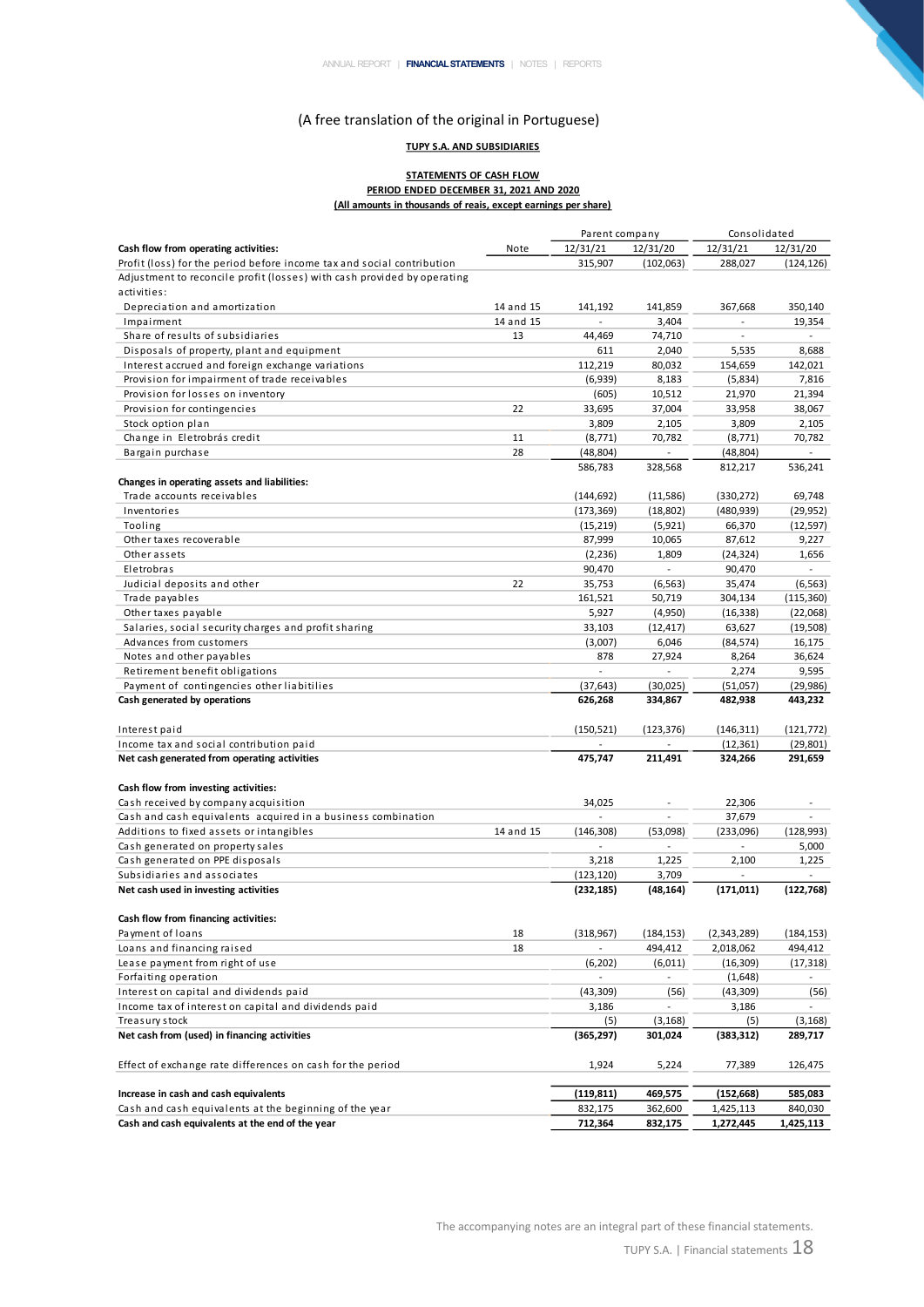## **TUPY S.A. AND SUBSIDIARIES**

#### **STATEMENT OF VALUE ADDED PERIOD ENDED DECEMBER 31, 2021 AND 2020 (All amounts in thousands of reais, except earnings per share)**

|                                                                           |           | Parent company  |              | Consolidated    |                 |  |
|---------------------------------------------------------------------------|-----------|-----------------|--------------|-----------------|-----------------|--|
|                                                                           | Note      | 12/31/21        | 12/31/20     | 12/31/21        | 12/31/20        |  |
| Origination of value added                                                |           | 4,375,675       | 2,539,445    | 7,522,694       | 4,426,879       |  |
| Sale of products, net of returns and rebates                              | 25        | 4,319,932       | 2,547,628    | 7,468,056       | 4,434,695       |  |
| Other revenue, net                                                        | 28        | 48,804          |              | 48,804          |                 |  |
| Provision for impairment of trade receivables                             |           | 6,939           | (8, 183)     | 5,834           | (7, 816)        |  |
|                                                                           |           |                 |              |                 |                 |  |
| (-) Inputs acquired from third parties                                    |           | (2,866,399)     | (1,456,326)  | (5,087,378)     | (2,741,973)     |  |
| Raw materials and processing material consumed                            |           | (2, 297, 528)   | (1,022,549)  | (3,318,759)     | (1,367,171)     |  |
| Materials, energy, third party services and other                         |           | (568, 871)      | (433, 777)   | (1,768,619)     | (1,374,802)     |  |
| <b>GROSS VALUE ADDED</b>                                                  |           | 1,509,276       | 1,083,119    | 2,435,316       | 1,684,906       |  |
|                                                                           |           |                 |              |                 |                 |  |
| <b>Retentions:</b>                                                        |           | (141, 192)      | (145, 263)   | (367, 668)      | (369, 494)      |  |
| Depreciation and amortization                                             | 12 and 13 | (141, 192)      | (141, 859)   | (367, 668)      | (350, 140)      |  |
| Impairment                                                                |           |                 | (3,404)      |                 | (19, 354)       |  |
| Net value added generated by the Company                                  |           | 1,368,084       | 937,856      | 2,067,648       | 1,315,412       |  |
| Value added received through transfer                                     |           | 5,517           | (38, 409)    | 47,982          | 39,612          |  |
| Share of results of subsidiaries                                          | 13        | (44, 469)       | (74, 710)    |                 |                 |  |
| Finance income                                                            | 27        | 49,986          | 36,301       | 47,982          | 39,612          |  |
|                                                                           |           |                 |              |                 |                 |  |
| <b>VALUE ADDED TO DISTRIBUTE</b>                                          |           | 1,373,601       | 899,447      | 2,115,630       | 1,355,024       |  |
| Distribution of value added                                               |           |                 |              |                 |                 |  |
| Personnel                                                                 |           | 742,966         | 516,783      | 1,398,707       | 934,024         |  |
| Employees                                                                 |           | 548,964         | 365,365      | 1,181,332       | 763,080         |  |
| Social charges - Government Severance Indemnity Fund for Employees (FGTS) |           | 36,838          | 25,193       | 36,838          | 25,193          |  |
| Profit sharing                                                            |           | 48,392          | 30,530       | 65,781          | 47,876          |  |
| Management fees                                                           |           | 17,200          | 14,700       | 17,200          | 14,700          |  |
| Workplace healthcare and safety                                           |           | 55,183          | 58,619       | 55,183          | 58,619          |  |
| Food                                                                      |           | 14,124          | 8,362<br>630 | 14,124          | 8,362           |  |
| Professional education, qualification and development<br>Other amounts    |           | 1,496<br>20,769 | 13,384       | 2,139<br>26,110 | 1,450<br>14,744 |  |
|                                                                           |           |                 |              |                 |                 |  |
| Government                                                                |           | 290,349         | 137,167      | 318,832         | 116,661         |  |
| Federal taxes and contributions                                           |           | 213,172         | 71,443       | 221,217         | 50,929          |  |
| State taxes and rates                                                     |           | 68,236          | 55,466       | 88,362          | 55,466          |  |
| Municipal taxes, rates and other                                          |           | 8,941           | 10,258       | 9,253           | 10,266          |  |
| Third party capital                                                       |           | 136,078         | 321,707      | 195,179         | 380,549         |  |
| Finance costs                                                             | 27        | 158,607         | 228,204      | 207,021         | 235,529         |  |
| Monetary and foreign exchange variations, net                             | 27        | (22, 529)       | 93,503       | (11, 842)       | 145,020         |  |
| Own capital                                                               |           | 204,208         | (76, 210)    | 202,912         | (76, 210)       |  |
| Retained earnings (losses)                                                |           | 204,208         | (76, 210)    | 202,912         | (76, 210)       |  |
| <b>TOTAL VALUE ADDED</b>                                                  |           | 1,373,601       | 899,447      | 2,115,630       | 1,355,024       |  |

N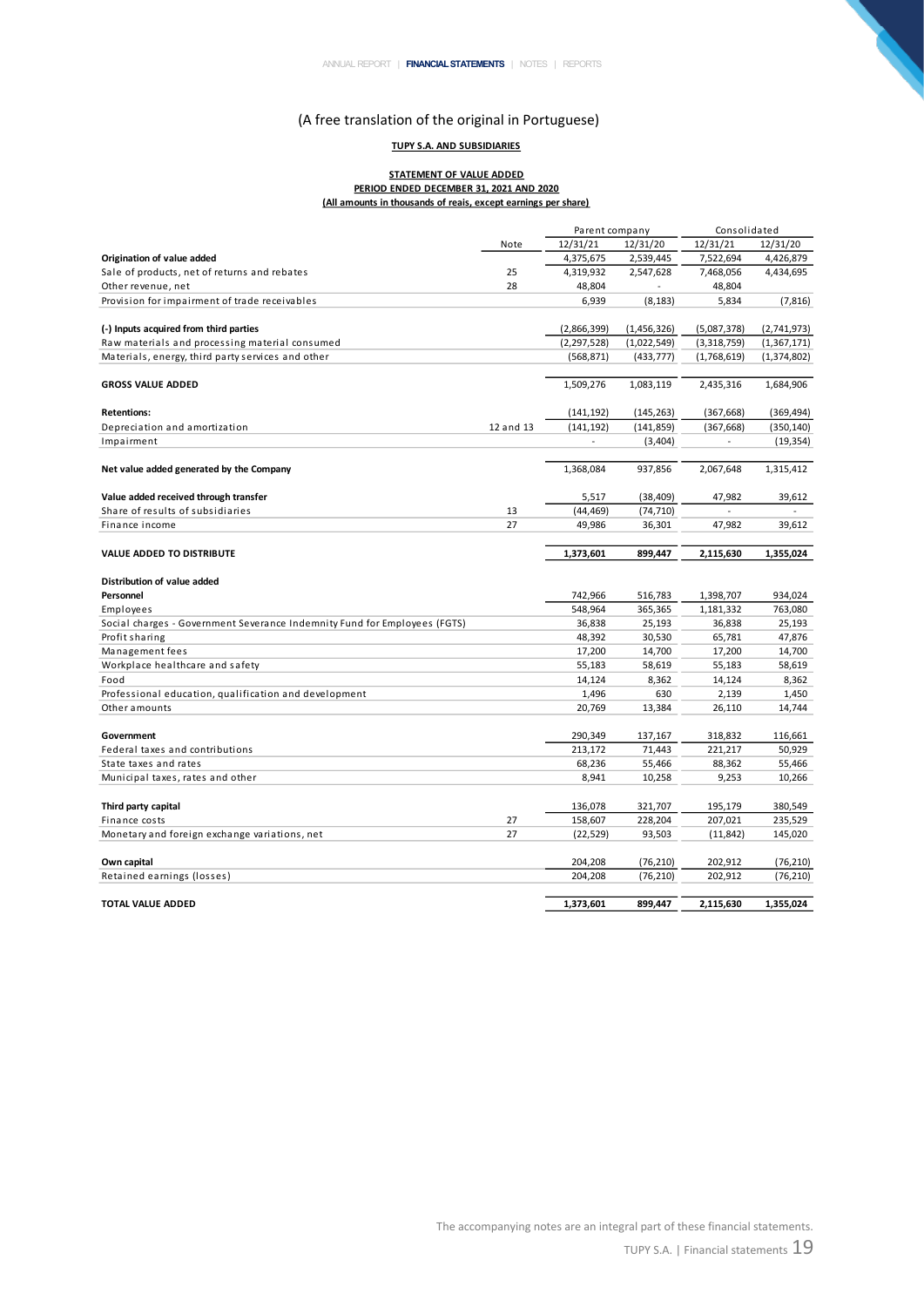## (A free translation of the original in Portuguese)

# **NOTES**

| 1. |                                                                            |  |
|----|----------------------------------------------------------------------------|--|
| 2. |                                                                            |  |
| 3. |                                                                            |  |
| 4. |                                                                            |  |
| 5. |                                                                            |  |
| 6. |                                                                            |  |
| 7. |                                                                            |  |
| 8. |                                                                            |  |
| 9. |                                                                            |  |
|    |                                                                            |  |
|    |                                                                            |  |
|    |                                                                            |  |
|    |                                                                            |  |
|    |                                                                            |  |
|    |                                                                            |  |
|    |                                                                            |  |
|    |                                                                            |  |
|    |                                                                            |  |
|    |                                                                            |  |
|    |                                                                            |  |
|    |                                                                            |  |
|    | 22. PROVISION FOR TAX, CIVIL, SOCIAL SECURITY AND LABOR PROCEEDINGS  52    |  |
|    |                                                                            |  |
|    |                                                                            |  |
|    |                                                                            |  |
|    |                                                                            |  |
|    |                                                                            |  |
|    |                                                                            |  |
|    |                                                                            |  |
|    |                                                                            |  |
|    |                                                                            |  |
|    |                                                                            |  |
|    |                                                                            |  |
|    |                                                                            |  |
|    | 35. DERIVATIVE FINANCIAL INSTRUMENTS AND HEDGE OF NET INVESTMENT ABROAD 67 |  |
|    |                                                                            |  |
|    |                                                                            |  |
|    |                                                                            |  |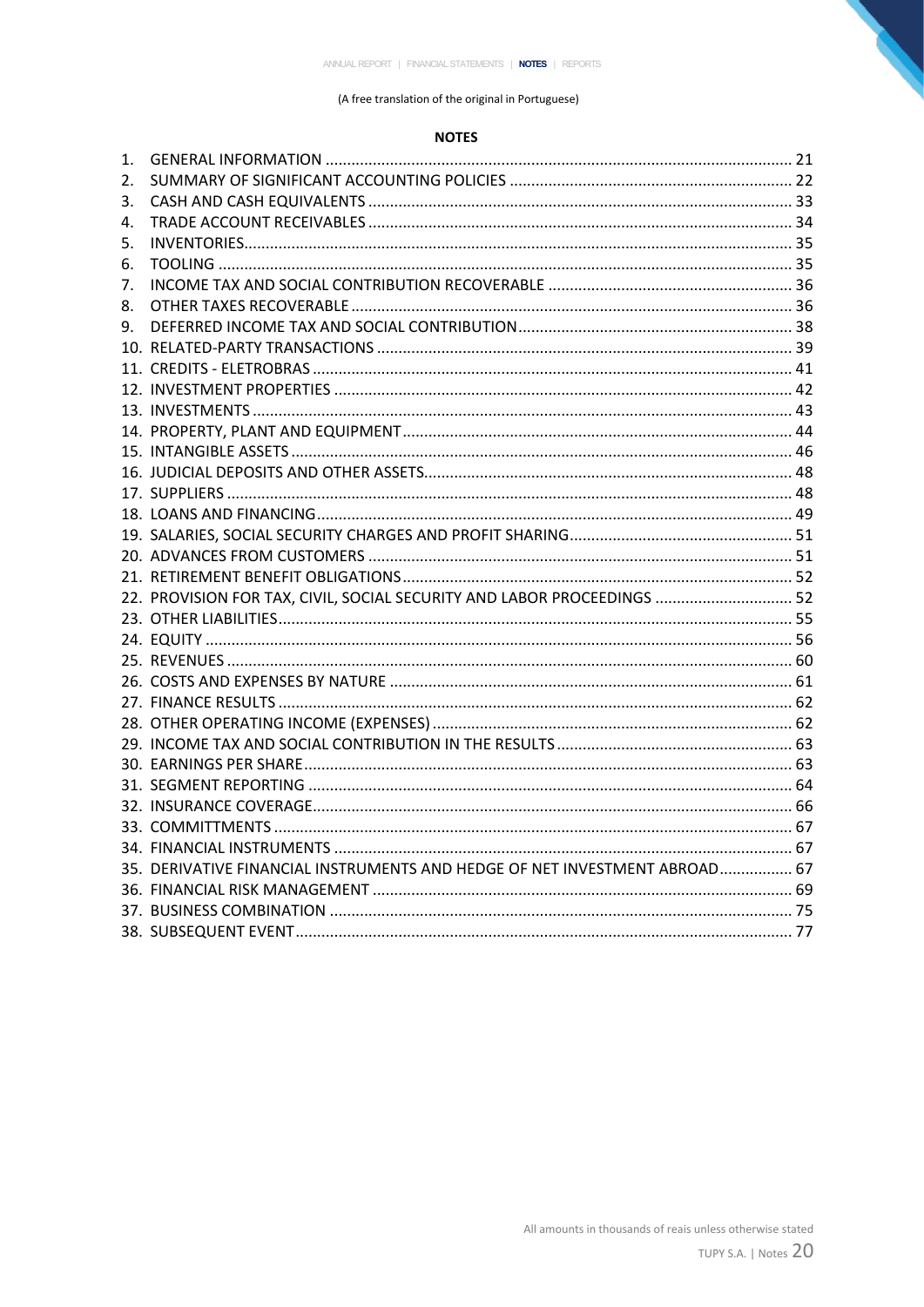(A free translation from Portuguese into English)

# <span id="page-21-0"></span>**1. GENERAL INFORMATION**

Tupy S.A. (the "Parent company") and its subsidiaries (together the "Company" or "Consolidated") have domestic and foreign operations in the iron casting markets, especially engine blocks and cylinder heads. The Company also operates in the transportation, infrastructure and agriculture (blocks, cylinder heads and parts) and hydraulics (steel shots and iron bar) segments. With a diversified customer base in the Americas, Europe and Asia. The Company has plants in Brazil, at Joinville – Santa Catarina, in Betim – Minas Gerais and Maua – São Paulo, in Mexico, at Saltillo and Ramos Arizpe and Portugal at Aveiro. In addition, the Parent company has investments in companies abroad a holding at Netherlands which coordinate the Companys foreign trading and commercial offices that operate in logistics, trading, technical assistance and issuance of bonds in the international market.

# **1.1 Industrial plants acquisition in Brazil and Portugal**

On October 1 of this year, the Company concluded the acquisition, thus obtaining control of Teksid SpA's Brazilian and Portuguese operations of iron components, through the acquisition of Teksid's interest in the subsidiaries Tupy Minas Gerais Ltda (former Teksid Iron do Brasil Ltda.) and Funfrap-Fundição Portuguesa S.A. as informed at Business combination (note 37)

## **1.2 Impacts of the COVID-19 pandemic**

The Company monitors the risks of the COVID-19 pandemic and the effects on the local and global economies, as well as the impact on its employees, operations, supply chain, demand for its products and the community.

The Company has been carrying out tests of recoverability of its relevant assets, which until now have not resulted in the need to recognize significant losses in its financial statements.

The projections of operating income and cash flows indicate full conditions for the continuity of operations. The evolution of the entire economic context in the world is being monitored, as well as its implication in profitability and financial position, aiming to adapt the Company's operations to the evolving circumstances triggered by government regulations and market dynamics in the face of the COVID-19 pandemic. The profits achieved in the third quarter of 2020 demonstrate that the Company is successfully managing the crisis.

Tupy S.A. is a publicly-held corporation headquartered in Joinville, State of Santa Catarina, listed on the São Paulo Stock Exchange (ticker TUPY3) and in the Novo Mercado segment of B3 S.A. – Brasil, Bolsa e Balcão.

The issuance of these financial statements was approved by the Board of Directors on March 29, 2022.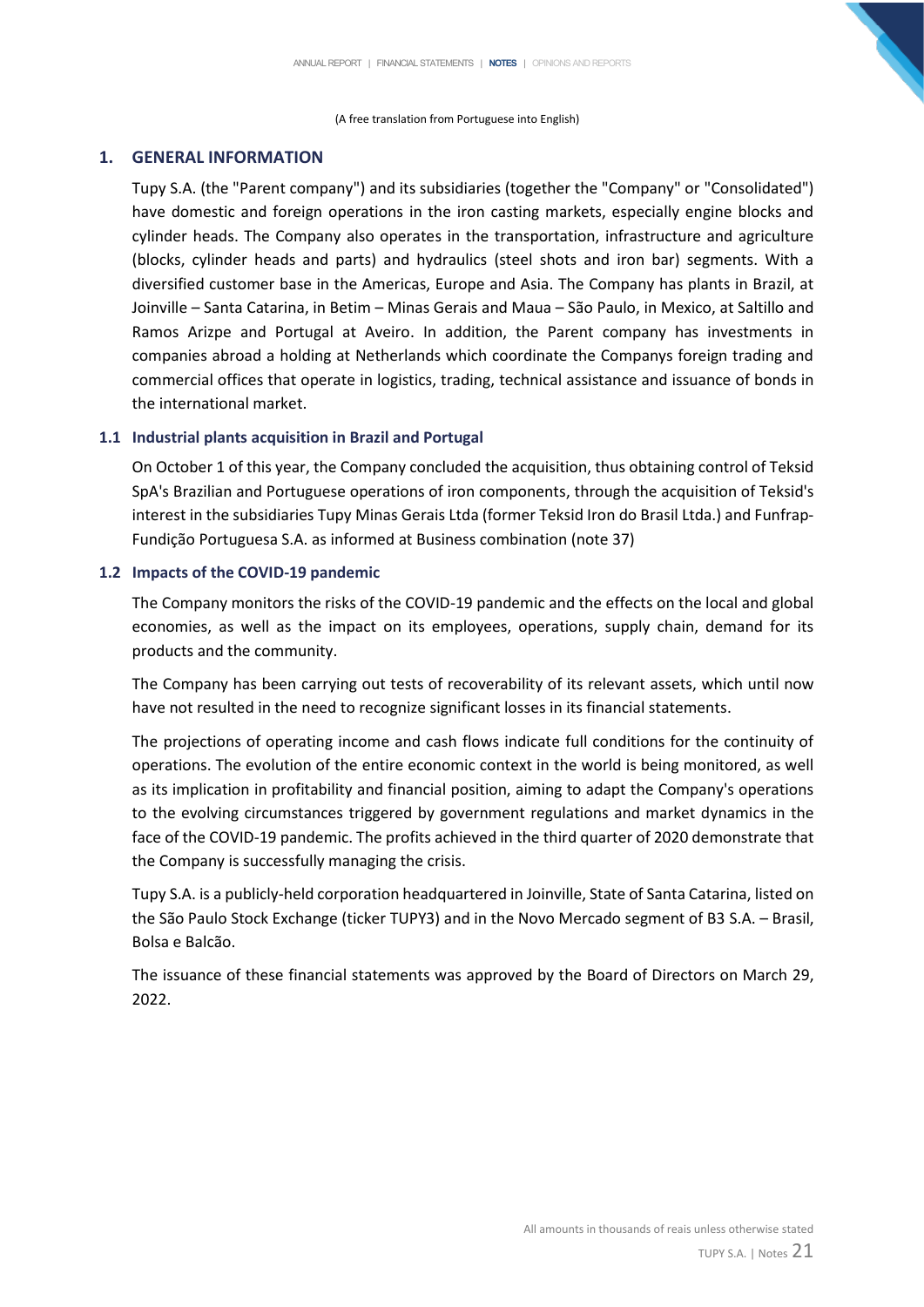# <span id="page-22-0"></span>**2. SUMMARY OF SIGNIFICANT ACCOUNTING POLICIES**

# **2.1 Statement of compliance and basis of preparation**

The Company's financial statements which have been prepared in accordance with the accounting practices adopted in Brazil, including the pronouncements, interpretations and orientations, issued by the Brazilian Accounting Pronouncements Committee (CPC), as well as in accordance with the International Financial Reporting Standards (IFRS), issued by the International Accounting Standards Board (IASB), and all financial statements' material information, and only material information, is being disclosed, which are consistent with those used by management.

The presentation of statements of value added, for the Parent company and consolidated statements, is required by the Brazilian corporate legislation for listed companies. These statements were not required by IFRS. As a result, for IFRS, those statements are considered supplementary information, without any impact for the financial statements.

The financial statements have been prepared under historical cost, except for certain financial instruments measured at their fair values, as described in the accounting policies. The historical cost is generally based on the fair value of the consideration paid in exchange for assets.

The preparation of financial statements requires the use of certain critical accounting estimates. It also requires management to exercise its judgment in the process of applying the Company's accounting policies. The areas involving a higher degree of judgment or complexity, or areas where assumptions and estimates are significant to the financial statements, are disclosed in Note 2.4.

# **2.2 Consolidation**

Subsidiaries are all entities over which the Company has control. Subsidiaries are fully consolidated from the date on which control is obtained. Control is obtained when the Company is exposed or entitled to variable returns based on its investment with the subsidiary and has the capacity to affect those returns through the power exercised in relation to the subsidiary. They are deconsolidated from the date that control ceases. In this situation, at the date of loss of control, the corresponding assets (including goodwill), liabilities, non-controlling interest and other equity components are written off, while any resulting gain or loss is recorded in the statement of income. The consolidated subsidiaries at December 31, 2021 are: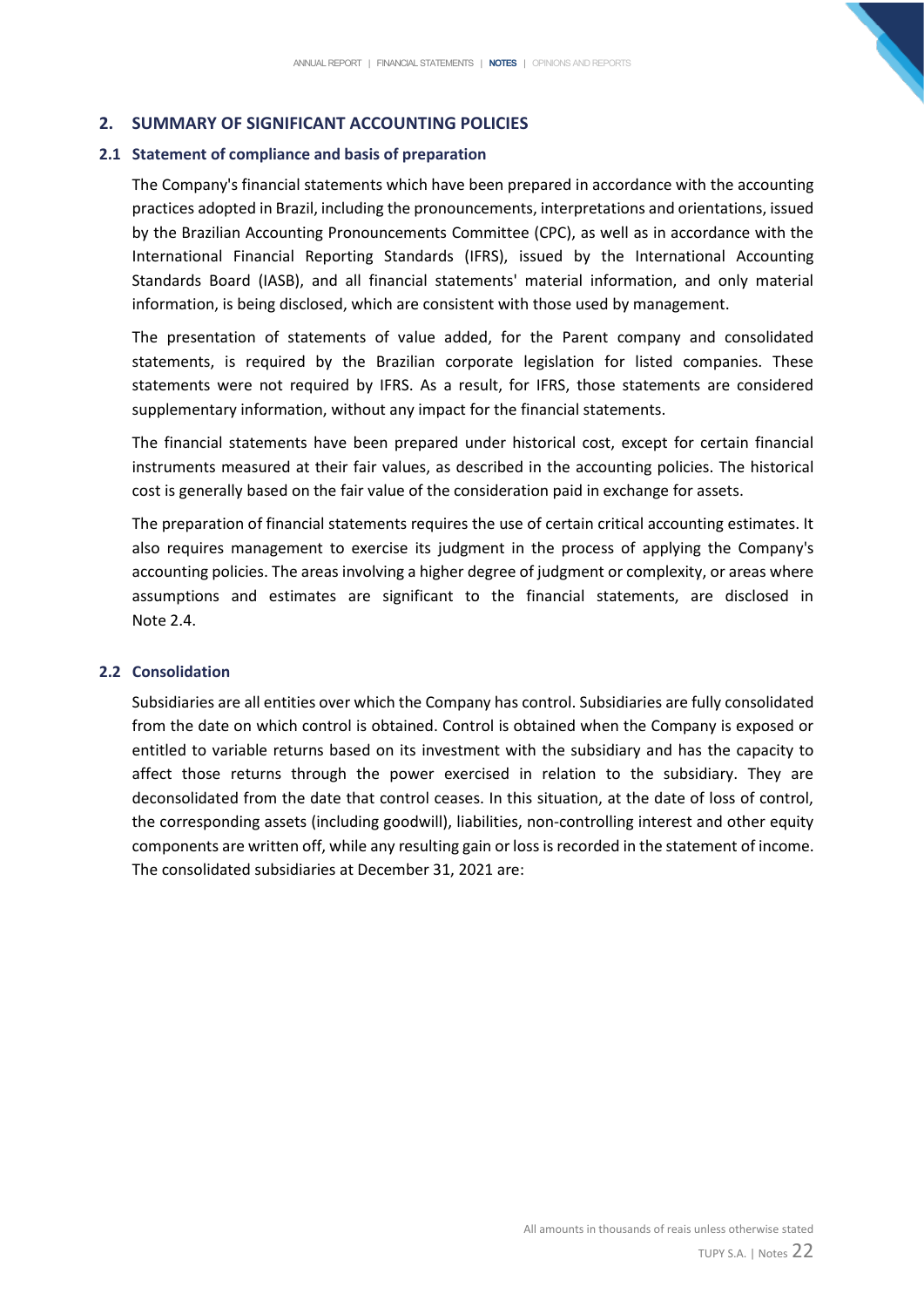|                                                                          |     | Interest $*(\%)$ | <b>Functional currency</b> | <b>Headquarters</b> |
|--------------------------------------------------------------------------|-----|------------------|----------------------------|---------------------|
| <b>Direct subsidiaries</b>                                               |     |                  |                            |                     |
| Tupy Materials & Components B.V                                          | (a) | 100,00           | Real                       | <b>Netherlands</b>  |
| Tupy American Foundry Corporation                                        | (b) | 100,00           | U.S. dollar                | <b>USA</b>          |
| <b>Tupy Europe GmbH</b>                                                  | (b) | 100,00           | <b>EURO</b>                | Germany             |
| Tupy Overseas S.A.                                                       | (c) | 100,00           | U.S. dollar                | Luxembourg          |
| Tupy Agroenergética Ltda.                                                | (d) | 100,00           | Real                       | <b>Brazil</b>       |
| Sociedade Técnica de Fundições Gerais S.A.<br>- Sofunge "in liquidation" | (e) | 100,00           | Real                       | Brazil              |
| Tupy Minas Gerais Ltda                                                   | (f) | 100,00           | Real                       | <b>Brazil</b>       |
|                                                                          |     |                  |                            |                     |

| Indirect subsidiary                             |     |        |             |          |
|-------------------------------------------------|-----|--------|-------------|----------|
| Tupy Mexico Saltillo, S.A. de C.V.              | (f) | 100.00 | U.S. dollar | Mexico   |
| Technocast, S.A. de C.V.                        | (f) | 100.00 | U.S. dollar | Mexico   |
| Diesel Servicios Industriales, S.A. de C.V.     | (g) | 100.00 | U.S. dollar | Mexico   |
| Servicios Industriales Technocast, S.A. de C.V. | (g) | 100.00 | U.S. dollar | Mexico   |
| FUNFRAP - Fundição Portuguesa, S.A              | (f) | 83.60  | <b>EURO</b> | Portugal |

*(\*) Interest in capital and in voting capital.*

The main subsidiaries' activities:

- (a) Company incorporated with the purpose of concentrating corporate activities abroad.
- (b) Companies abroad, which operate as an extension of the activities in Brazil in logistics, trading and technical assistance for the transportation, infrastructure and agriculture segment.
- (c) Company abroad, which was established for the purpose of issuing bonds in the international market.
- (d) A company that has acted with reforestation activities and is currently without activity.
- (e) Company in liquidation process, with no current activity.
- (f) Industrial plants for the transportation, infrastructure and agriculture segment.
- (g) Rendering of industrial services for subsidiaries in Mexico.

Transactions, balances and unrealized gains on transactions between the Group companies are eliminated. Unrealized losses are also eliminated, unless the transaction provides evidence of impairment of the asset transferred. Accounting policies of subsidiaries have been changed where necessary to ensure consistency with the policies adopted by the Parent company.

#### **2.3 Business combination**

Business combinations are recognized using the acquisition method. The cost of an acquisition is measured by the sum of the consideration transferred, which is evaluated based on the fair value on the acquisition date, and the value of any non-controlling interest in the acquiree. For each business combination, the Company measures the non-controlling interest in the acquiree based on their interest in the net assets identified in the acquiree. Costs directly attributable to the acquisition are expensed when incurred.

When acquiring a business, the Company evaluates the financial assets and liabilities assumed with the objective of classifying and allocating them according to the contractual terms, economic circumstances and relevant conditions on the acquisition date, which includes the segregation, on the part of the acquiree, of embedded derivatives existing in host contracts in the acquiree.

Any contingent consideration to be transferred by the acquirer will be recognized at fair value on the acquisition date. Subsequent changes in the fair value of the contingent consideration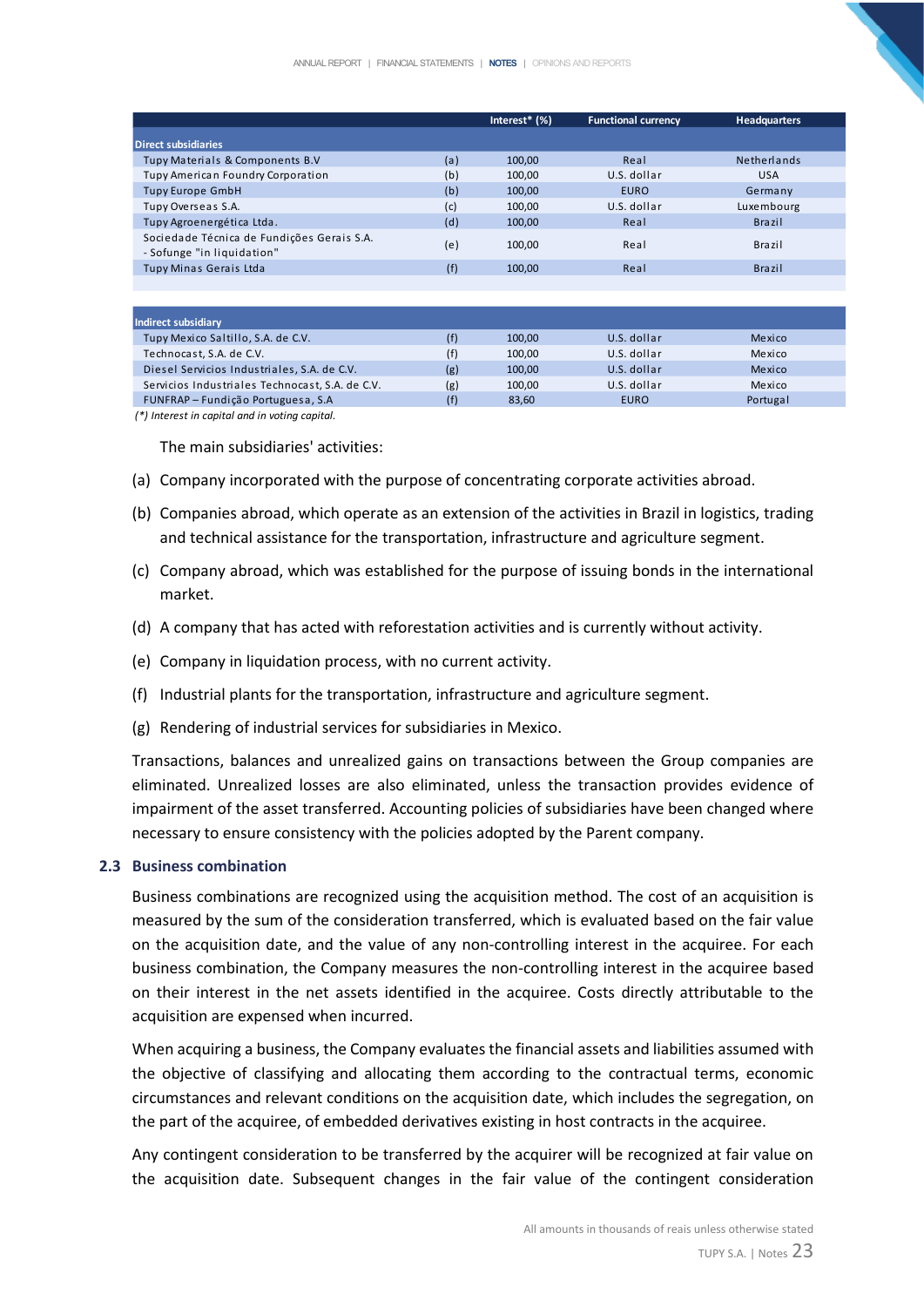considered as an asset or a liability must be recognized in accordance with CPC 48 in the income statement.

Initially, the bargain purchase is measured as the excess between the net value, on the acquisition date, of the assets acquired and the liabilities assumed in relation to the consideration transferred. The difference must be recognized as a gain in the income statement.

# **2.4 Foreign currency translation**

# **a. Functional and presentation currency**

Items included in the financial statements of each of the consolidated entities are measured using the currency of the primary economic environment in which the entity operates ("functional currency").

The Parent company and Consolidated financial statements are presented in Brazilian Real (R\$), which is the Parent company's functional currency.

# **b. Transactions and balances**

Foreign currency transactions are translated into the functional currency using the exchange rates prevailing at the dates of the transactions or the dates of valuation when items are remeasured.

Foreign exchange gains and losses resulting from the settlement of such transactions and from the translation at year-end exchange rates of monetary assets and liabilities denominated in foreign currencies are recognized in the statement of income.

Foreign exchange gains and losses on loans and financing and cash and cash equivalents are presented in the statement of income within "Monetary and foreign exchange variations, net". All other foreign exchange gains and losses are presented in the statement of income within "Other operating income (expenses), net".

Translation differences on monetary securities denominated in foreign currency carried at amortized cost are recorded in the statement of income. Translation differences on non-monetary financial assets and liabilities such as equities held at fair value through profit or loss are recognized in profit or loss as part of the fair value gain or loss. Translation differences on non-monetary financial assets are included in the "Carrying value adjustments" account, within equity until the write off of the net investment, when they are recognized in the statement of income. Charges and tax effects attributed to exchange variation on these loans are also recognized in equity.

# **c. Subsidiaries with a different functional currency**

The results and financial position of all the Consolidated entities (none of which has the currency of a hyper-inflationary economy) that have a functional currency different from the presentation currency are translated into the presentation currency as follows:

- **EXECTS Assets and liabilities for each balance sheet presented are translated at the closing rate at** the date of that balance sheet.
- **EXP** Income and expenses for each statement of income are translated at the average exchange rate.
- **E** All resulting exchange differences are recognized as a separate component of equity, in the account "Carrying value adjustments".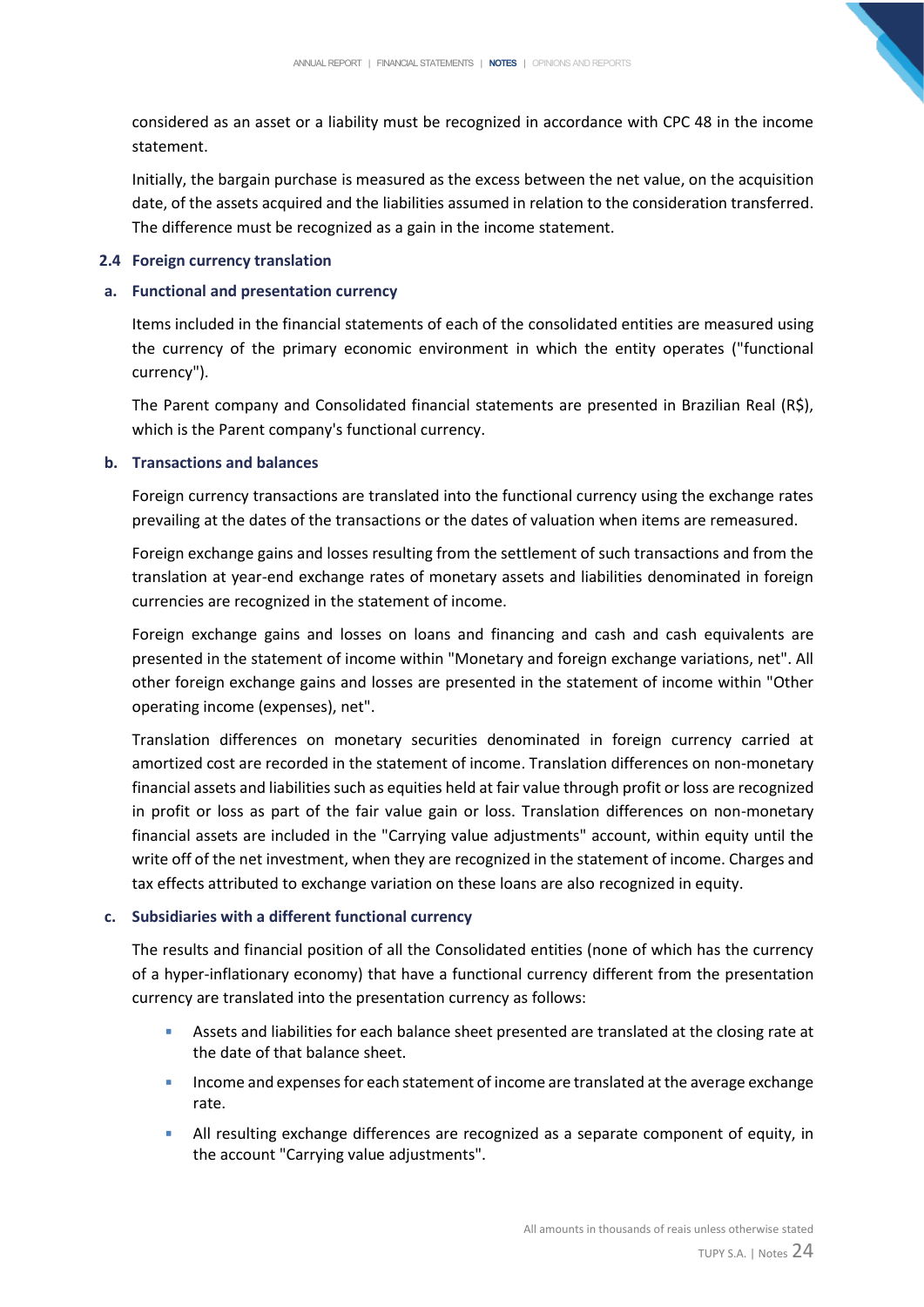On consolidation, foreign exchange differences arising from the translation of the net investment in foreign operations, and of loans and financing and other foreign currency instruments designated as hedges of such investments, are taken to equity. When a foreign operation is partially disposed of or sold, foreign exchange differences that were recorded in equity are recognized in the statement of income as part of the gain or loss on sale.

Goodwill and fair value adjustments arising on the acquisition of a foreign entity are treated as assets and liabilities of the foreign entity and translated at the closing rate.

## **2.5 Use of critical accounting estimates and judgments**

The preparation of Parent Company and Consolidated annual financial statements requires management to make judgments, estimates and assumptions that affect the application of accounting policies and the amounts reported for assets, liabilities, revenue and expenses. The estimates and associated assumptions are based on historical experience and other factors that are considered to be relevant. Actual results may differ from these estimates.

The estimates and underlying assumptions are reviewed on an ongoing basis. The effects arising from revised accounting estimates are recognized in the period when the estimates are revised if the revision affects only this period, or also in subsequent periods, when the revision impacts both the current and future periods. The main estimates and judgments are presented below:

# **a. Deferred income tax and social contribution**

The Company recognizes in its financial statements the effect of deferred income tax and social contribution arising from tax losses and/or temporary differences. A provision for impairment of tax assets is recognized when it is not probable that these assets will be recovered.

The recognition of a provision for tax assets and liabilities or deferred tax, and provisions for tax losses, requires the Company's management to make estimates. For each future tax credit, the Company assesses the likelihood of a portion or the totality of the tax asset not being recovered. The amount of the valuation allowance depends on the evaluation of the likelihood of generation of taxable profit based on the production and planning of sales, prices, operating costs and other expenditures.

## **b. Useful life of property, plant and equipment**

The Company recognizes the depreciation of its property, plant and equipment based on their estimated useful lives, which is reviewed in an annual basis, which is in accordance with the industry practices, as well as previous experiences, reflecting the economic useful lives of property, plant and equipment. However, actual useful lives may differ depending on the technological update of each plant. Useful lives of property, plant and equipment also affect recoverability tests, when necessary.

The Company does not believe that there is evidence of material changes in the estimates and assumptions.

## **c. Impairment of assets**

The Company tests annually its intangible assets and other long-term assets whenever events and circumstances indicate that the estimated discounted cash flows to be generated by such assets are lower than the book value of these items.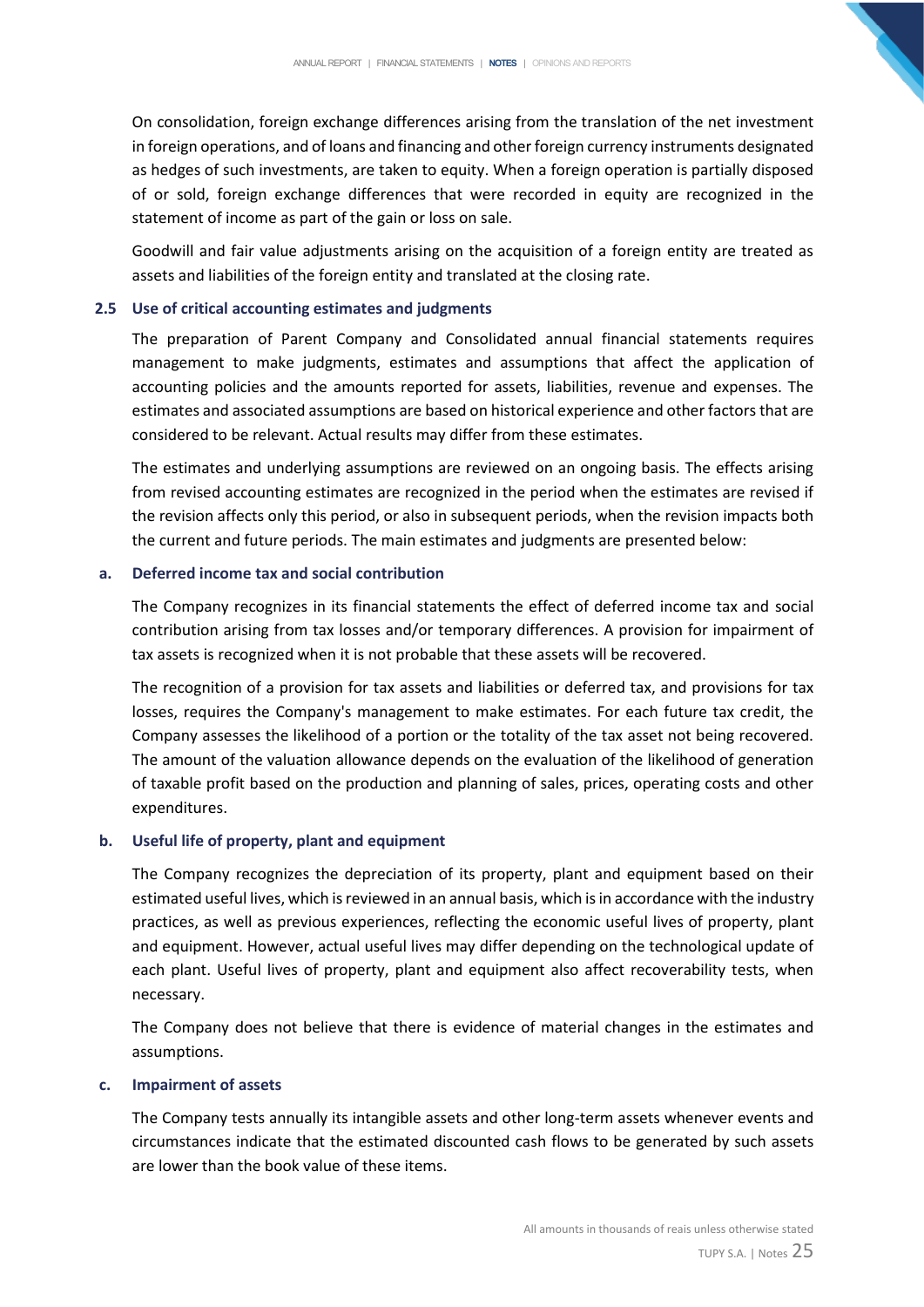Cash flow estimates are based on historical results adjusted to reflect the best market estimate and the Company's operating conditions. The estimates of actual amounts used by the Company to calculate impairment losses, if any, represent the Company's best estimate based on expected cash flows, industry tendencies and reference to rates and market operations. Impairment losses may arise also from the disposal of assets.

# **d. Provision for tax, civil, social security and labor proceedings**

Provisions for tax, civil, social security and labor proceedings are recognized only when the legal advisors consider that the likelihood of loss or obligation to payment is probable. Provisions are recorded when the amount of loss can be reasonably estimated. By their nature, proceedings will be settled when one or more future events happen or not. Typically, the Company does not have influence over whether these events happen or not, thus making it difficult to make accurate estimates about when these events will happen. The evaluation of these liabilities, but also in other jurisdictions, requires Management to use significant estimates and judgments concerning the results of future events.

# **2.6 Company-specific accounting policies**

# **a. Cash and cash equivalents**

Cash equivalents are held for the purpose of attended short-term cash commitments, not for investment or other purposes. The Company considers investments as cash equivalents considering these investments are immediately convertible in cash and there is no significant risk of change in value. Therefore, an investment typically qualifies as cash equivalent when it has a short-term maturity, for example three months or less, from the transaction date. The conditions of these investments are presented in Note 3.

## **b. Inventories**

Inventories are carried at the average acquisition and/or production cost, considering the full manufacturing costs absorption method, adjusted to the net realizable value, when applicable.

The analysis for recording a provision is based on the inventory applicability, recoverability, expected realization and evidence of obsolescence. This provision is reviewed and adjusted at each reporting date.

## **c. Tooling**

Refer to tools used in production to complete contracts with customers. They are carried at the acquisition and production cost, less the provision for adjustment to probable realizable values, when applicable. When completed, the tools are billed to customers and remain in the Company under free-lease agreements, to be used in the production process.

# **d. Financial assets**

The Company classifies its financial assets in the following categories: at amortized cost, fair value through other comprehensive income or fair value through profit or loss. The classification depends on the purpose for which the financial assets were acquired.

# **(i) Recognition and measurement**

Classifications of financial assets are based on the Company's business model for the management of these assets in the characteristics of contractual cash flows, and are classified as follows: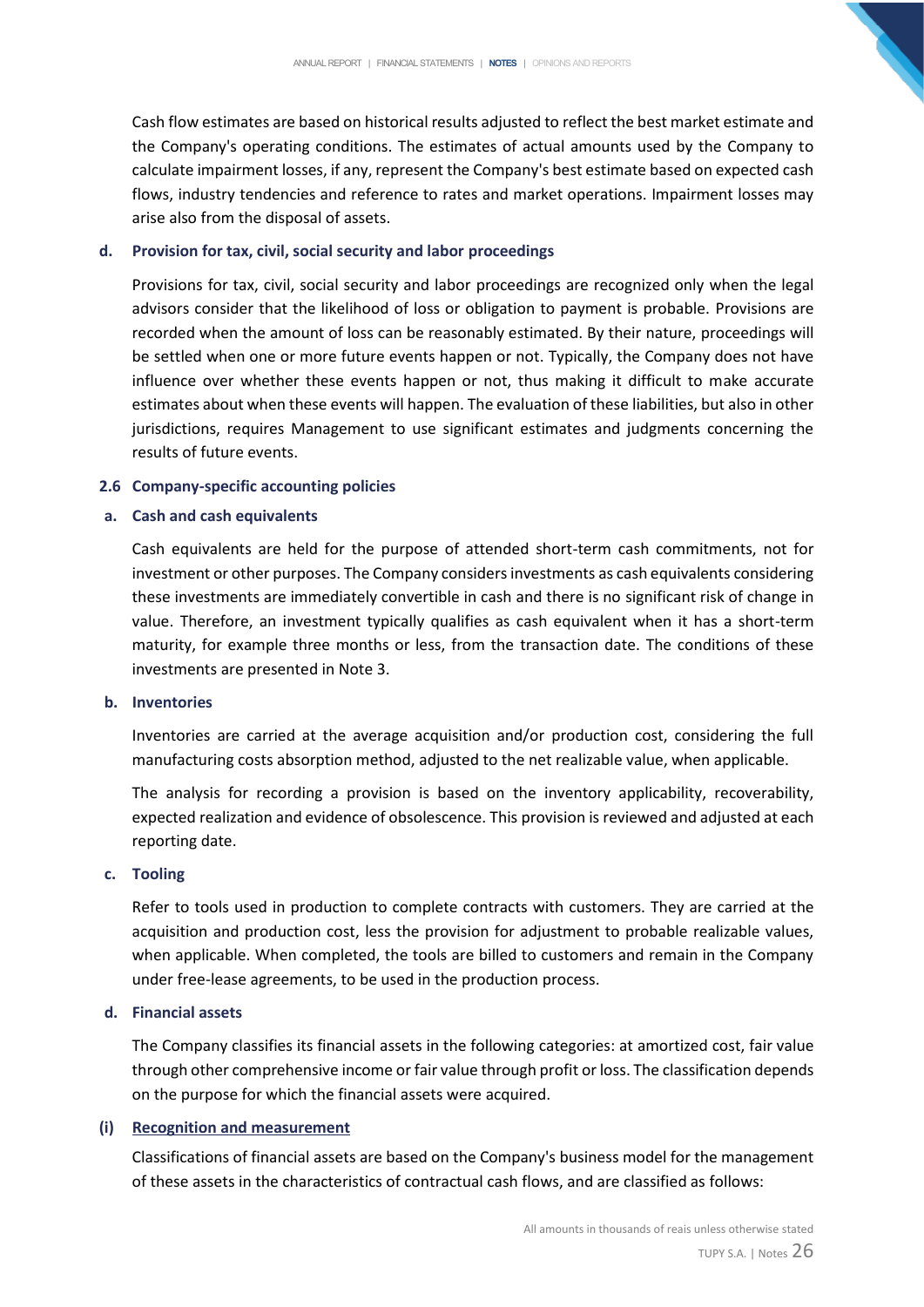- Debt instruments measured at amortized cost
- **•** Debt instruments measured at fair value through other comprehensive income
- **•** Debt instruments, derivatives, equity instruments and debt instruments measured at fair value through profit or loss

The Company determines the classification of financial assets at the time of its initial recognition, when it becomes part of the contractual provisions of the instrument.

Financial assets are initially recognized at fair value, plus, in the case of investments not designated at fair value through profit or loss, transaction costs that are directly attributable to the acquisition of financial assets.

The Company's financial assets include cash and cash equivalents, trade accounts receivable, other assets, other loans and receivables and mutuos are classified as financial assets at amortized cost. Investment properties and derivative financial instruments are classified as fair value at profit and loss.

# **(ii) Subsequent measurement**

Subsequent measurement of financial assets depends on their classification, which can be as follows:

■ At amortized cost

They should be measured at amortized cost if both of the following conditions are met:

(a) the financial asset is maintained within a business model whose objective is to maintain financial assets in order to receive contractual cash flows; and

(b) the contractual terms of the financial asset give rise, on specified dates, to cash flows that exclusively comprise payments of principal and interest on the principal amount outstanding.

■ Fair value through other comprehensive income

Financial assets should be measured at fair value through other comprehensive income if both of the following conditions are met:

(a) the financial asset is maintained within a business model whose objective is achieved by both the receipt of contractual cash flows and the sale of financial assets; and

(b) the contractual terms of the financial asset give rise, on specified dates, to cash flows that exclusively comprise principal and interest payments on the principal amount outstanding.

■ Fair value through profit or loss

Financial assets must be measured at fair value through profit or loss, unless measured at amortized cost or at fair value through other comprehensive income.

# **(iii) Offsetting of financial instruments**

Financial assets and liabilities are offset and the net amount presented in the balance sheet when there is a legally enforceable right to offset the recognized amounts and there is an intention to settle on a net basis or realize the asset and settle the liability simultaneously.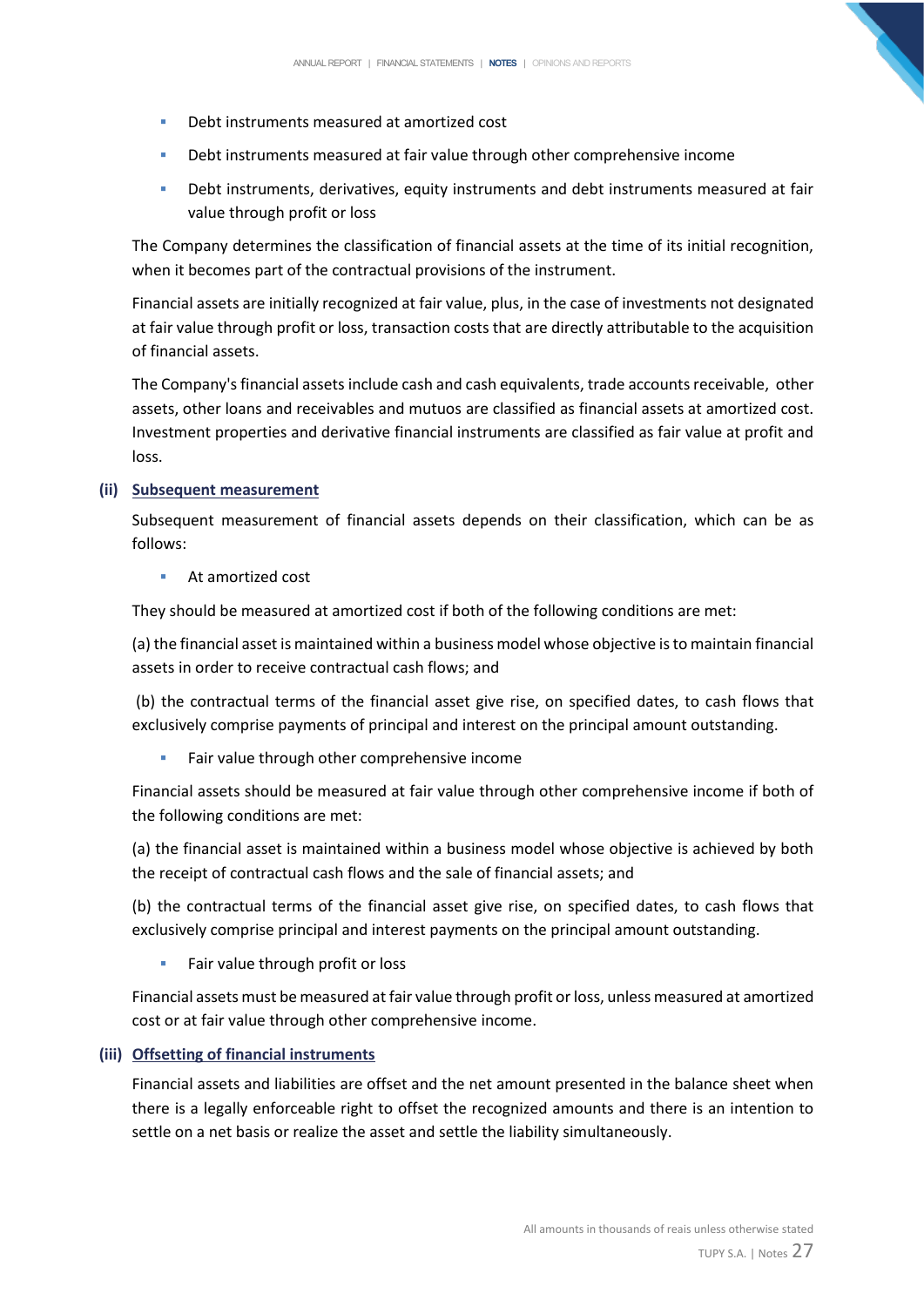# **(iv) Impairment of financial assets**

The Company evaluates at the balance sheet dates whether there is any objective evidence that determines whether the financial asset or group of financial assets is not recoverable. A financial asset or group of financial assets is considered to be non-recoverable if, and only if, there is objective evidence of non-recoverability as a result of one or more events that occurred after the initial recognition of the asset (a "loss event") and this loss event has an impact on the estimated future cash flow of the financial asset or the Company from financial assets that can be reasonably estimated. Evidence of impairment may include indicators that borrowing parties are experiencing a time of significant financial hardship.

# **(v) Derecognition**

Derecognition of a financial asset occurs only when the contractual rights on the cash flow of the asset are realized or when the Company transfers the financial asset and substantially all its risks and returns to third parties. In transactions where such financial assets are transferred to third parties, but without the actual transfer of the respective risks and returns, the asset is not derecognized.

# **(vi) Derivative financial instruments and hedge of net investment abroad**

In order to mitigate its exposure to exchange rates, the Company uses derivative financial instruments such as zero cost collar and net investment hedges.

# *Derivative financial instruments*

In order to mitigate its exposure to exchange rates in net revenue, the Company uses derivative financial instruments such as zero cost collar and net investment hedges.

Adjustments (gain or losses) from derivative financial instruments are recognized at fair value thought profit and loss and are recognized as financial results.

The derivative financial instrument fair value is classified as current assets or liabilities if the due date are less than 12 months.

# *Hedge of net investment abroad*

The Company designates loans and financing in foreign currency as hedging instruments against the foreign exchange variation risk arising from investments that the Company maintains abroad, resulting from the translation of those investments into the Company's financial statement presentation currency.

At the beginning of each transaction, the Company documents:

- the relationship between the hedging instruments and the hedged items;
- the risk management objectives;
- the hedge accounting strategy;
- **•** the appraisal that the hedging instruments used in the transactions are highly effective in offsetting changes in the fair value of the hedged items.

The effective portion of gains or losses of a hedging instrument designated and qualified as hedge of net investment abroad is recognized in equity within the "Carrying value adjustments" account. The gain or loss relating to the ineffective portion is recognized immediately in the Company's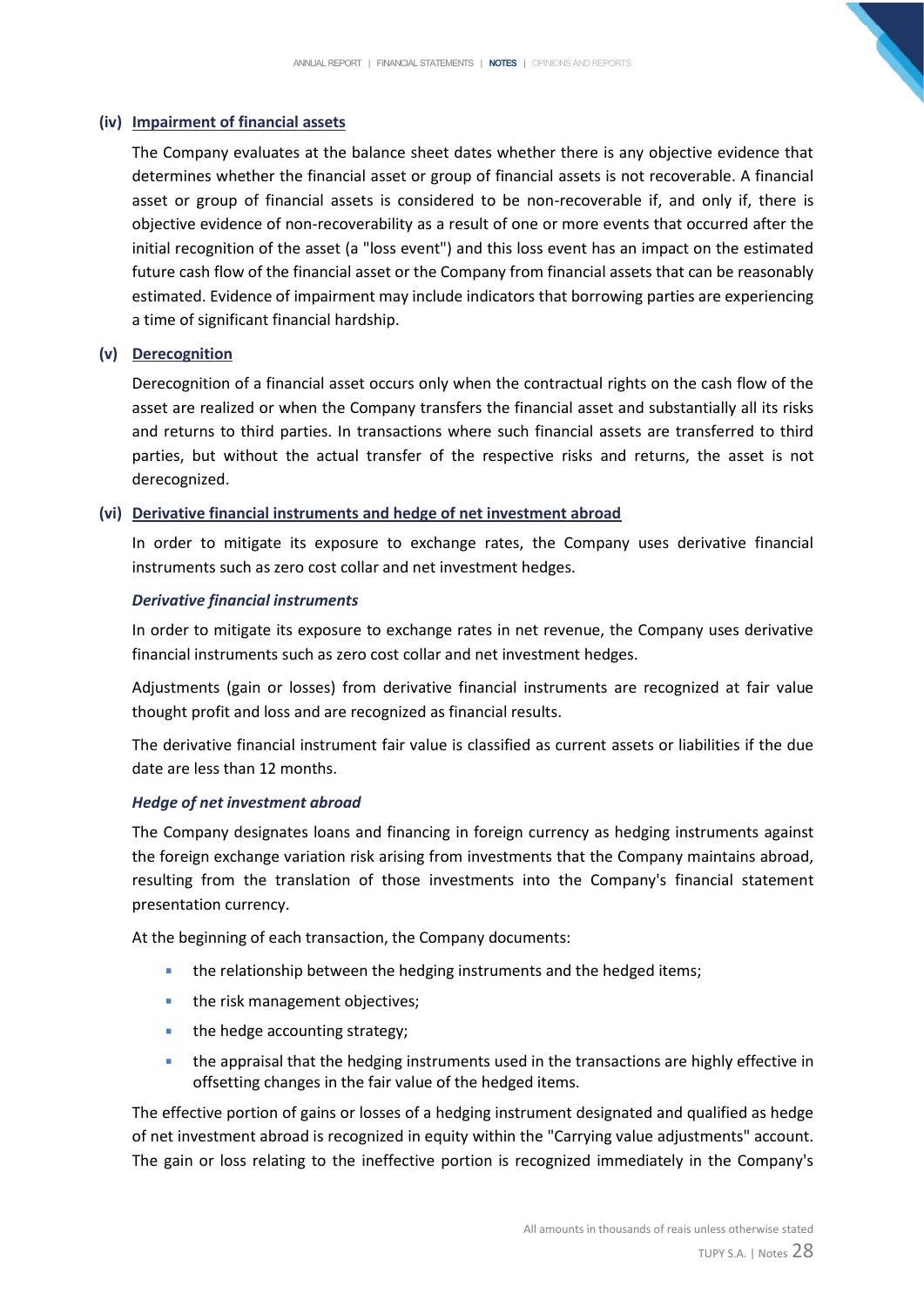finance result. Changes in the hedging amounts classified in "Carrying value adjustments" within equity are shown in Note 35.

Gains and losses accumulated in equity are included in the statement of income when the foreign operation is partially or fully disposed of or sold.

# **e. Loans and financing**

Loans and financing are recognized initially at fair value, net of transaction costs incurred, and are subsequently carried at amortized cost. Any difference between the proceeds (net of transaction costs) and the total amount payable is recognized in the statement of income over the term of loans and financing using the effective interest method (Note 17).

# **f. Financial liabilities**

They are classified, as initial recognition, as financial liabilities at amortized cost or fair value through profit or loss, or derivatives classified as hedging instrument, as applicable. The classification depends on the purpose of the financial liabilities were acquired.

# **(i) Initial recognition and measurement**

Financial liabilities are initially measured at fair value, net of transaction costs and are subsequently measured at amortized cost using the effective interest method to calculate interest expenses. The effective interest method calculates the amortized cost of a liability and allocates interest expense during the relevant period. These are classified as balances of trade accounts payable, loans and financing, related parties and other liabilities.

# **(ii) Derecognition**

A financial liability is derecognized when the obligation is revoked, canceled or expired. When an existing financial liability is replaced by another of the same lender with substantially different terms, or the terms of an existing liability are significantly changed, such replacement or modification is treated as write-off of the original liability and recognition of a new liability, the difference between those accounting values are recognized in the statement of income.

# **g. Forfaiting operations**

The Company implements a fortfaitng program with financial institutions in order to facilitate administrative procedures for suppliers receive in advanced to purchases from the Parent Company and the Betim unit.

In the Parent Company's operations, the financial institution offers separately to prepay our supplier in exchange for a discount and, when contracted between the bank and the supplier (the decision to join this transaction is solely and exclusively of the supplier), the Company pays to the financial institution, on the original payment date, the full face value of the original obligation. This operation does not change the amounts and passive nature and does not affect the Company with the financial charges practiced by the financial institution. The terms are not significantly changed and there is no guarantee given by the Company. Additionally, the payments made by the Company represent purchases of goods and services, are directly related to supplier invoices and do not substantially change the Company's cash flows, not even the economic-financial essence of being operational transactions of supply and purchase. of goods or services for the Company in nonrelevant amounts in the years 2021 and 2020. Considering these characteristics and the essence of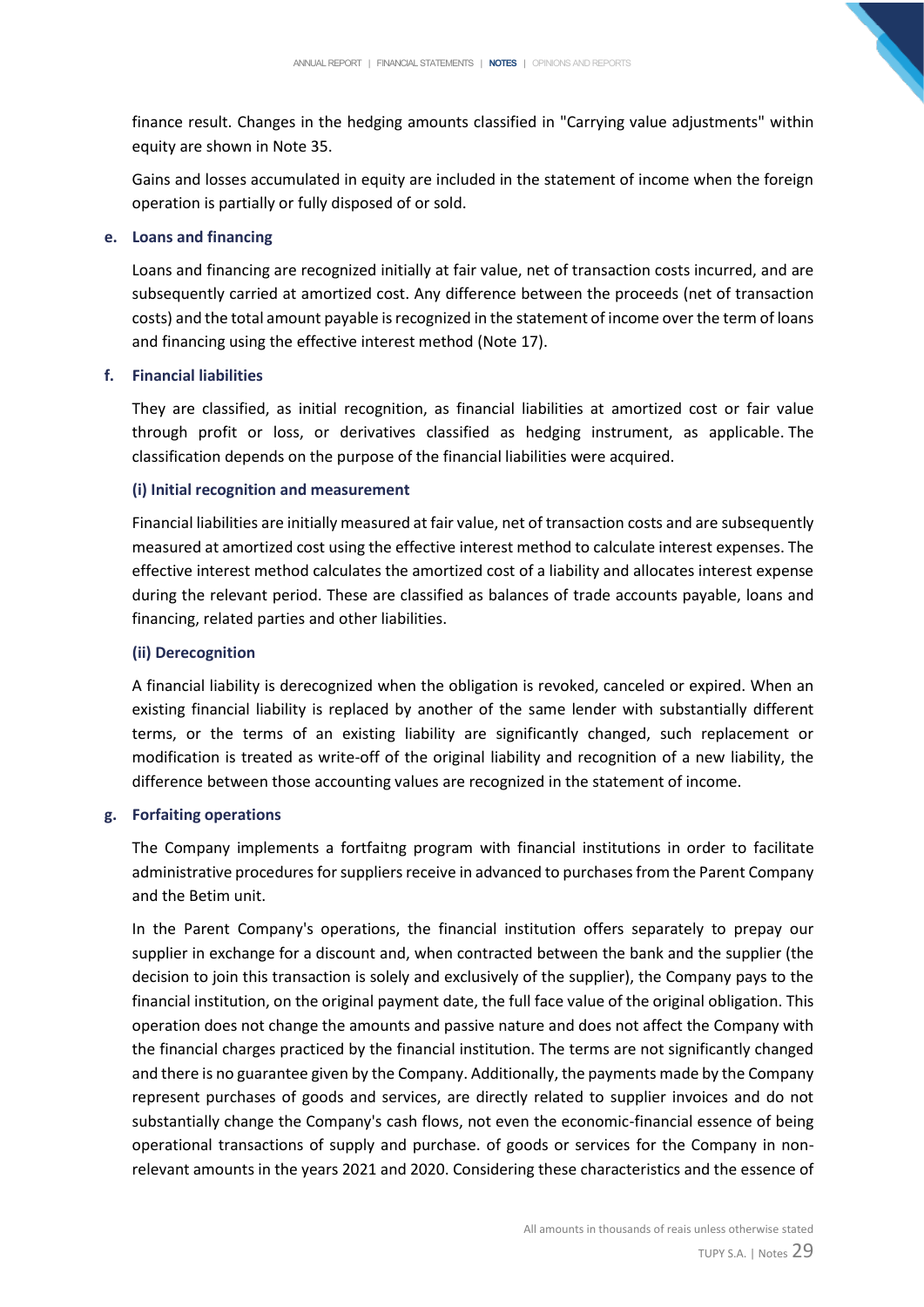these transactions, the Company's accounting practice is to recognize the respective financial liabilities arising from these transactions under Suppliers. (Note 17)

In the operation performed by Betim unit, by decision of the subsidiary, the financial institution makes the payment to the supplier on the original maturity of the transaction and the subsidiary pays the financial institution in a period longer than the original contracted, incurring financial charges. Therefore, for such operations, the Company's accounting practice is to recognize such financial liabilities under of Financing and loans. (Note 18)

# **h. Employee benefits**

The Company has defined benefit plans for Mexicans employees, which are funded through payments to funds, determined by periodic actuarial calculations. The Company also has a defined contribution plan for its operations in Brazil.

The liability recognized in the balance sheet in respect of defined benefit pension plans is the present value of the defined benefit obligation at the balance sheet date minus the fair value of plan assets. The defined benefit obligation is calculated annually by independent actuaries using the projected unit credit method. The present value of the defined benefit obligation is determined by discounting the estimated future cash outflows using market interest rates that are denominated in the currency in which the benefits will be paid, and that have terms to maturity approximating the terms of the related pension obligation.

Actuarial gains and losses arising from experience adjustments and changes in actuarial assumptions are charged or credited to equity in other comprehensive income in the period in which they arise. Past-service costs are recognized immediately in the statement of income.

For defined contribution plans, in Brasil, the Company pays contributions to privately administered pension insurance plans on a contractual or voluntary basis. The Company has no further payment obligations once the contributions have been paid. The contributions are recognized as employee benefit expense when they are due. Prepaid contributions are recognized as an asset to the extent that a cash refund or a reduction in the future payments is available.

## **i. Advances from customers**

This account refers to advances of funds to build the tools that will be used in the production process. Advances from customers are recorded at the contractual amounts and adjusted for foreign exchange differences when applicable, and settled upon the billing of the object of the transaction; the resulting revenue is recorded when the construction of tools is concluded and approved by the customer.

# **j. Share-based payments**

The Company offers a share-based compensation plan to its management. The variable portion of management compensation is settled through the issuance of equity instruments. The fair value of the services received in exchange for the grant of the options is recognized as an expense. The total amount to be expensed is determined with reference to the fair value of the options granted.

The total expense is recognized over the vesting period, which is the period over which all of the specified vesting conditions are to be satisfied.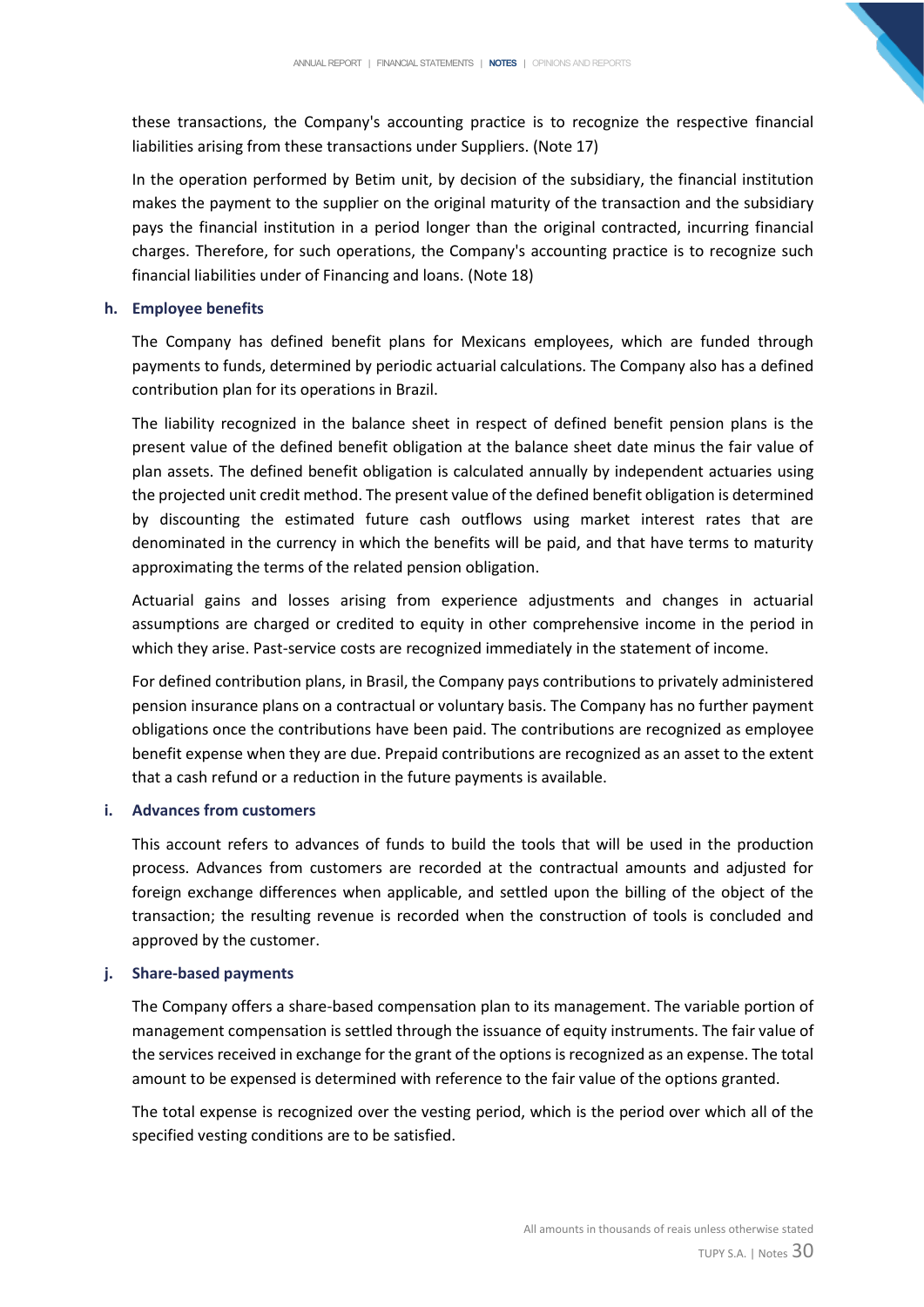# **k. General provisions**

Provisions are recognized when the Company has a present obligation (legal or non-formalized) as a consequence of a past event, it is probable that economic benefits are required to settle the obligation and a reliable estimate of the value of the obligation can be made. When the Company expects the value of a provision to be totally paid or in part, for example, under an insurance contract, the reimbursement is recognized as a separate asset, but only when the reimbursement is practically certain.

The expense related to any provision is presented in the statement of income, net of any reimbursement.

## **l. Revenues**

Revenues are presented net of taxes and discounts. Taxes on sales are recognized when sales are billed and discounts are recognized when granted. Revenue from sales of products is recognized when the sales amount can be measured reliably, the Company no longer controls the products sold or has any other responsibility related to the ownership of the products and costs incurred or to be incurred in respect of the transaction can be measured reliably, it is probable that the economic benefits associated with the transaction will flow to the Company, and the Company has transferred to the buyer all the risks and rewards of ownership of the product.

## **m. Indirect Taxes**

Revenues are recognized net of taxes. Likewise, purchases of products, services, assets and expenses are also recognized net of taxes, except in situations where, in acquisitions, taxes are not liable to credit, in which case such taxes are recognized as a party of the cost of purchasing the products, service, assets and expenses, as the case may be.

The amount of taxes levied on sales and purchases are included as a component of the amounts receivable or payable in the Company's balance sheet.

The value of taxes, after being determined, (as opposed to credits for acquisitions and debits for sales), will present a recoverable or payable balance, and are presented, respectively, in the balance sheet as assets or liabilities,.

These charges are deducted from income in the statement of income. The credits arising from noncumulative PIS / COFINS and ICMS are deducted in the income statement from the cost of services rendered.

# **n. Information by segment**

For management purposes, the Company is divided into business units, based on the products, considering two operating segments subject to the disclosure of information:

- Transportation, infrastructure & agriculture
- **■** Hydraulic

Management monitors the operational results of the business units separately, in order to be able to make decisions on resource allocation and to evaluate performance. Segment performance is assessed based on EBITDA in conjunction with operating profit or loss, which in some cases is measured differently from operating income or loss in the consolidated financial statements. The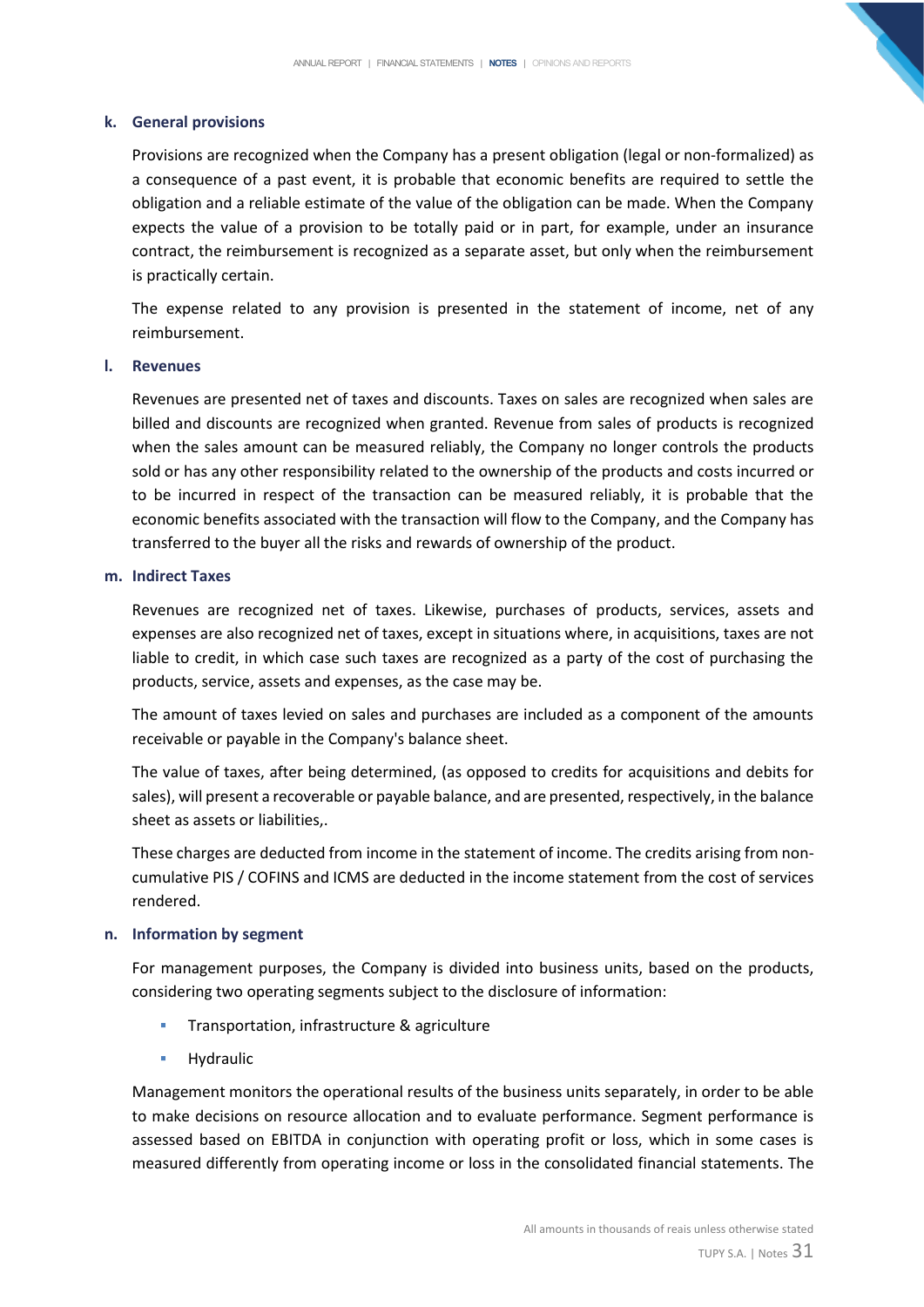Company's financing (including income and expenses from financing) and taxes on profits are managed within the Company and are not allocated to operating segments.

Financial income and financial costs, as well as gains and losses at fair value over financial assets, are not allocated to individual segments, since the underlying instruments are managed at consolidated level.

Current taxes, deferred taxes and certain financial assets and liabilities are not allocated to these segments, since they are also managed at consolidated level.

Capital expenditures consist of additions of property, plant and equipment, intangible assets and investment properties, including assets arising from the acquisition of subsidiaries.

# **2.7 New standards, amendments and interpretations of standards issued by the IASB and CPC**

# **a. New standards**

The Company decided not to adopt in advance any other norms, interpretations or changes that have been issued, but are not yet in force.

# **IFRS 17 – Insurance contracts**

In May 2017, the IASB issue IFRS 17 – insurance contracts (the standard was not issued in Brasil yet, but the equivalent number will be CPC 50 – Insurance contracts and it will replace the CPC 11 – Insurance contracts). The IFRS 17 and CPC 50 are valid for periods beginning in January 1, 2023. This standard does not impact the Company.

# **Amendments to IAS 1: Classification of liabilities as current or non-current**

In January 2020, IASB issued amendments do IAS 1 in paragraphs 69 to 76, corresponding to CPC 26, to clarify that a liability is classified as current or non-current. The amendments clarify:

- **•** should be based on rights that are in existence at the end of the reporting period;
- make explicit that only rights in place "at the end of the reporting period";
- **.** that classification is unaffected by expectations about whether an entity will exercise its right to defer settlement of a liability; and
- that settlement refers to the transfer to the counterparty of cash, equity instruments, other assets or services does not affect the classification.

The changes are valid for periods beginning in January 1, 2023 and e that should be applied retrospectively.

During the year 2022, the Company will assess if those modification will impact or not the existing loan agreements

# **Amendments in IAS 8: Definition of accounting estimates**

In February 2021, the IASB issued amendments to IAS 8 (standard related to CPC 23), in which it introduces the definition of 'accounting estimates. The amendments clarify the distinction between changes in accounting estimates and changes in accounting policies and correction of errors. In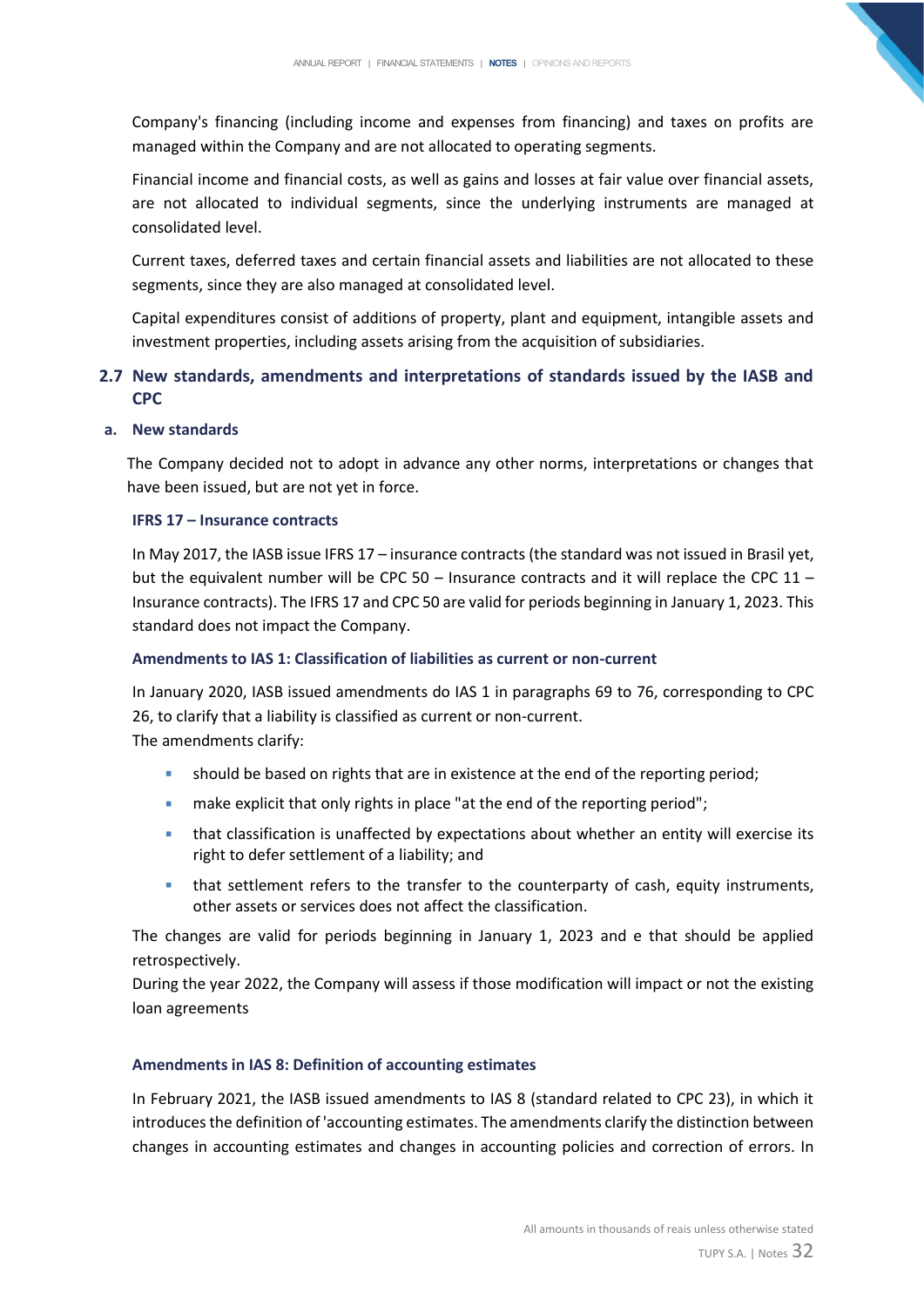addition, they clarify how entities use measurement and input techniques to develop accounting estimates.

The changes will be effective for periods beginning on or after January 1, 2023 and will apply for changes in accounting policies and estimates that occur on or after the beginning of that period. Early adoption is permitted if disclosed.

The changes are not expected to have a significant impact on the Company's financial statements.

# **Amendments to IAS 1: Disclosure of Accounting Policies**

In February 2021, the IASB issued amendments to IAS 1 (standard related to CPC 26 (R1), in which it provides guides and examples to help entities apply materiality judgment to the disclosure of accounting policies. The amendments are to assist entities in disclosing accounting policies that are most useful by replacing the requirement for disclosure of significant accounting policies to material accounting policies and adding guidance for how entities should apply the concept of materiality in making decisions about disclosure of policies. accounting.

The amendments to IAS 1 are applicable for periods beginning on or after January 1, 2023 with early adoption permitted.

The Company is evaluating the impacts of these changes on the accounting policies disclosed.

# **b. Modifications**

The Company evaluated changes in standards that are valid for annual periods beginning on January 1, 2021 or after that date as follows:

Amendments at CPC 06 (R2), CPC 11, CPC 38, CPC 40 (R1) and CPC 48: Reference Interest Rate Reform.

The amendments to CPC Standards 38 and 48 provide temporary exceptions that address the financial statement effects when an interbank certificate of deposit rate is replaced with an alternative to an almost risk-free rate. The changes include the following practical expedients:

- A practical expedient that requires contractual changes, or changes in cash flows that are directly required by the reform, to be treated as changes in a floating interest rate, equivalent to a movement in a market rate.
- **EXECUTE:** Allows reform-required changes to be made to hedging designations and documentation, without the hedging relationship being discontinued.
- Provides a temporary exception for entities to comply with the identifiable requirement when a risk-free rate instrument is designated as a hedge of a risk component.

These changes did not impact the Company's individual and consolidated financial statements. Such practical expedients will be used in future periods if they become applicable.

# <span id="page-33-0"></span>**3. CASH AND CASH EQUIVALENTS**

|                                 |               | Parent company |           | Consolidated  |
|---------------------------------|---------------|----------------|-----------|---------------|
|                                 | <b>Dec/21</b> | <b>Dec/20</b>  | Dec/21    | <b>Dec/20</b> |
| Cash and banks                  | 9,817         | 19.215         | 14.692    | 19,401        |
| Financial investments in Brazil | 642.678       | 753,293        | 665,273   | 753,533       |
| Financial investments abroad    | 59.869        | 59.667         | 592.480   | 652,179       |
|                                 | 712.364       | 832.175        | 1,272,445 | 1,425,113     |

The financial investments disclosed as cash and cash equivalents are highly-liquid securities with an insignificant risk of changes in value. Those investments in Brazil are remunerated based on variation of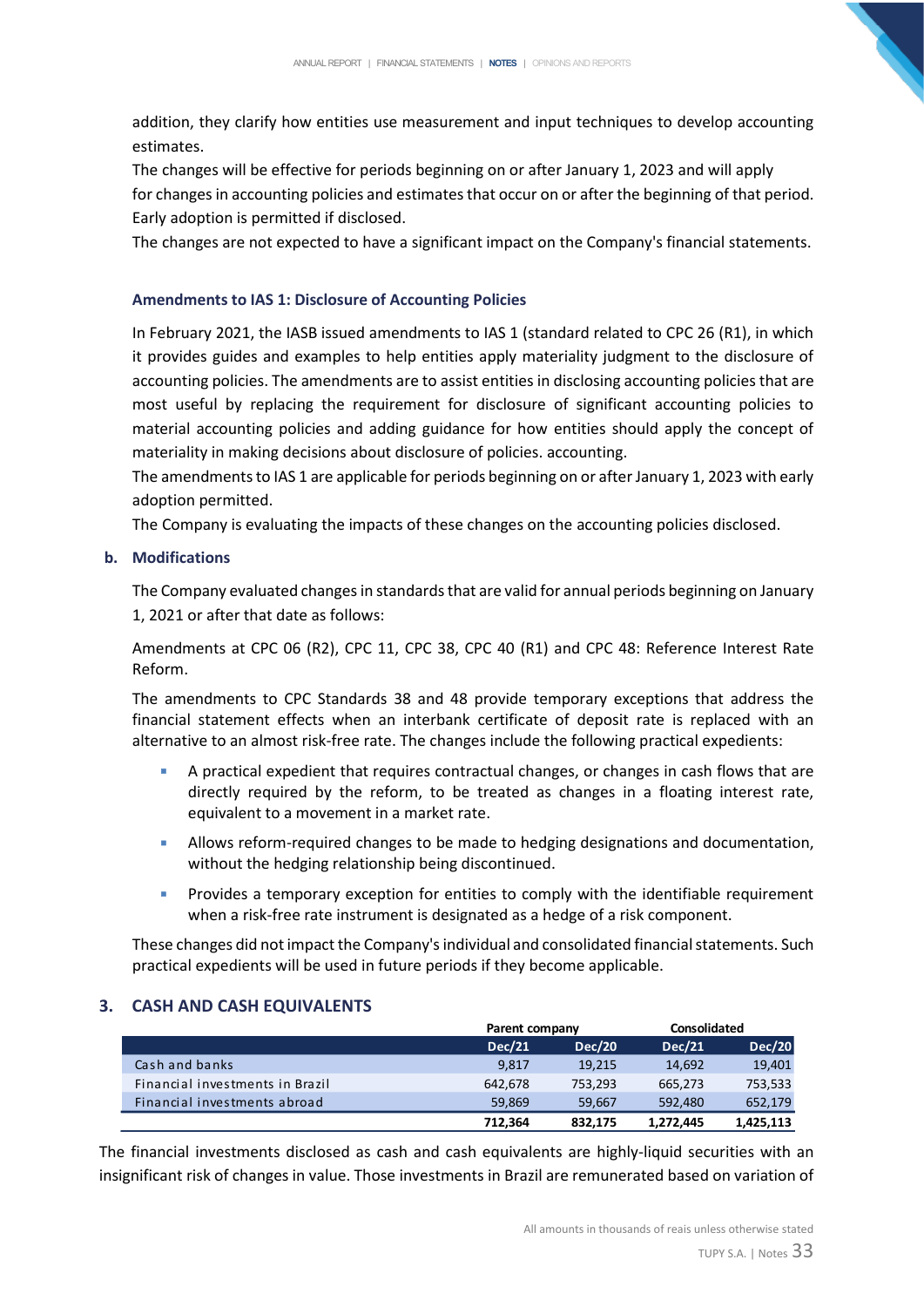Interbank Deposit Certificate (CDI) rate, with an average rate equivalent to 4.56% per annum (2.86% - December 31, 2020). The investments abroad are denominated mostly in U.S. dollars (US\$) at the average rate of 0.21% per annum (0.42% per annum - December 31, 2020) designed as time deposit and overnight.

The decrease occurred in cash and cash equivalents is mainly due payments occurred since the acquisition of Tupy Minas Gerais Ltda (former: Teksid Iron do Brasil Ltda) and Funfrap – Fundição Portuguesa S.A.

The Company operates with first line banks as detailed in Note 36.1.

# <span id="page-34-0"></span>**4. TRADE ACCOUNT RECEIVABLES**

The composition of trade account receivables from client by market is as follows:

|                                               | Parent company |               | Consolidated |               |
|-----------------------------------------------|----------------|---------------|--------------|---------------|
|                                               | <b>Dec/21</b>  | <b>Dec/20</b> | Dec/21       | <b>Dec/20</b> |
| Domestic market                               | 156,108        | 93,459        | 275,975      | 93,459        |
| Foreign market                                | 532.818        | 414.918       | 986,378      | 600,445       |
| Provision for impairment of trade receivables | (4.439)        | (9,236)       | (11, 256)    | (10, 500)     |
|                                               | 684,487        | 499.141       | 1,251,097    | 683,404       |

Trade account receivables in the domestic market are denominated in Brazilian Real and in the foreign market primarily in U.S. dollars and also in Euro.

The variation in trade account receivable is mainly due to the increase in the amount of sales for the period, the devaluation of the Real in relation to the U.S. dollar which was R\$5.1967 to US\$1.00 on December 31, 2020 and achieved R\$5.5805 to US\$1.00 on December 31, 2021, reflects the cost price increase in the period, specially at salles pricing and business combination effect.

The Company's trade accounts receivables in the foreign market include related-party amounts which are eliminated upon consolidation, amounting R\$392,066 (R\$324,028 on December 31, 2020) (Note 10).

|                                               | Parent company |               | Consolidated  |               |
|-----------------------------------------------|----------------|---------------|---------------|---------------|
|                                               | <b>Dec/21</b>  | <b>Dec/20</b> | <b>Dec/21</b> | <b>Dec/20</b> |
| Falling due in up to 30 days                  | 261,683        | 193,181       | 596,940       | 388,920       |
| Falling due within 31 to 60 days              | 169,236        | 194,531       | 342,979       | 204,138       |
| Falling due in more than 61 days              | 214,979        | 87,918        | 202,151       | 29,235        |
| <b>Total falling due</b>                      | 645,898        | 475,630       | 1,142,070     | 622,293       |
| Overdue for up to 30 days                     | 31,266         | 18,963        | 86,562        | 47,281        |
| Overdue for 31 to 60 days                     | 2,858          | 3,097         | 9,467         | 11,240        |
| Overdue for more than 61 days                 | 8,904          | 10,687        | 24,254        | 13,090        |
| <b>Total overdue</b>                          | 43,028         | 32,747        | 120,283       | 71,611        |
| Provision for impairment of trade receivables | (4, 439)       | (9,236)       | (11, 256)     | (10, 500)     |
| <b>Total</b>                                  | 684.487        | 499.141       | 1,251,097     | 683.404       |

The Company performs quantitative and qualitative analyses of its portfolio of trade accounts receivables in order to determine the allowance for expected losses with receivables, which changed as follows: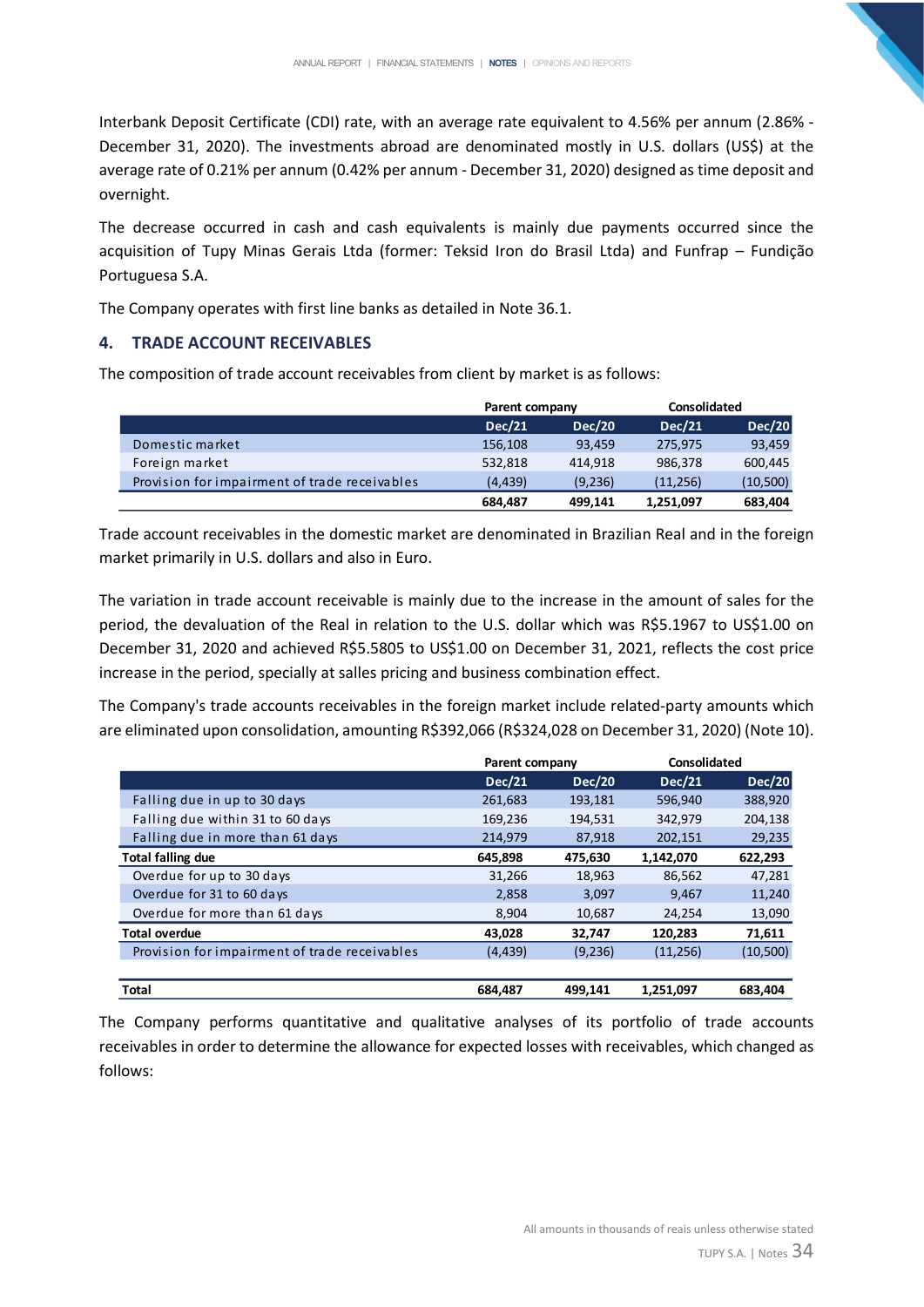|                        | Parent company           |                          |               |                          |
|------------------------|--------------------------|--------------------------|---------------|--------------------------|
|                        | <b>Dec/21</b>            | <b>Dec/20</b>            | <b>Dec/21</b> | <b>Dec/20</b>            |
| <b>Opening balance</b> | (9,236)                  | (113)                    | (10,500)      | (1, 389)                 |
| Business combination   | $\overline{\phantom{0}}$ | $\overline{\phantom{0}}$ | (2,574)       | $\overline{\phantom{a}}$ |
| Additions              | (5,613)                  | (9,074)                  | (6, 718)      | (10, 375)                |
| Reversals              | 12,552                   | 891                      | 12,552        | 2,559                    |
| Write-offs (*)         | (2, 142)                 | (940)                    | (4,016)       | (1, 295)                 |
| Closing balance        | (4, 439)                 | (9,236)                  | (11, 256)     | (10,500)                 |

*(\*) Receivables written off during the year as uncollectible*

# <span id="page-35-0"></span>**5. INVENTORIES**

|                                 | Parent company |               | Consolidated  |          |
|---------------------------------|----------------|---------------|---------------|----------|
|                                 | <b>Dec/21</b>  | <b>Dec/20</b> | <b>Dec/21</b> | Dec/20   |
| Finished products               | 189,643        | 99,099        | 482,219       | 230,758  |
| Work in progress                | 99,455         | 76.299        | 564,642       | 297,785  |
| Raw materials                   | 128,691        | 75,435        | 356,566       | 181,355  |
| Maintenance and other materials | 34,308         | 27.895        | 163,600       | 81,586   |
| Provision for losses            | (15, 677)      | (16, 282)     | (79,093)      | (36,998) |
|                                 | 436.420        | 262,446       | 1,487,934     | 754.486  |

Inventories are carried at the average acquisition and/or production cost, considering the full manufacturing costs absorption method, adjusted to the net realizable value, when applicable.

The growth in the amount of inventories reflects the price increase at raw materials in the period, the business combination effect (note 37) and the devaluation of the Real against the U.S. dollars, which went from R\$5.1967 on December 31, 2020 to R\$5.5802 on December 31, 2021. This variation reflects the increase of the inventories of the subsidiaries located abroad which has the U.S. dollar as functional currency.

The changes in the provision for losses during the year were as follows:

|                        |                          | Parent company           |               | <b>Consolidated</b> |  |
|------------------------|--------------------------|--------------------------|---------------|---------------------|--|
|                        | <b>Dec/21</b>            | <b>Dec/20</b>            | <b>Dec/21</b> | <b>Dec/20</b>       |  |
| <b>Opening balance</b> | (16,282)                 | (5,770)                  | (36,998)      | (15,604)            |  |
| Business combination   | $\overline{\phantom{a}}$ | $\overline{\phantom{a}}$ | (36, 741)     |                     |  |
| Additions              | (1, 116)                 | (11, 163)                | (7,075)       | (22, 045)           |  |
| Write-off as loss      | 1.721                    | 651                      | 1.721         | 651                 |  |
| Closing balance        | (15,677)                 | (16,282)                 | (79,093)      | (36,998)            |  |

On December 31, 2021, the Company offered finished product inventory as collateral for labor and social security proceedings amounting to R\$10,559 (R\$9,584 on December 31, 2020) in the Parent company and Consolidated. Currently, the Company adopts guarantee insurance.

# <span id="page-35-1"></span>**6. TOOLING**

|                 | Parent company |               | <b>Consolidated</b> |               |
|-----------------|----------------|---------------|---------------------|---------------|
|                 | <b>Dec/21</b>  | <b>Dec/20</b> | <b>Dec/21</b>       | <b>Dec/20</b> |
| Domestic market | 23,055         | 14.183        | 39,320              | 14,183        |
| Foreign market  | 36,137         | 29.790        | 102,383             | 168,963       |
|                 | 59,192         | 43,973        | 141,703             | 183,146       |

The reduction in the period is because the closing of projects and sales for clients.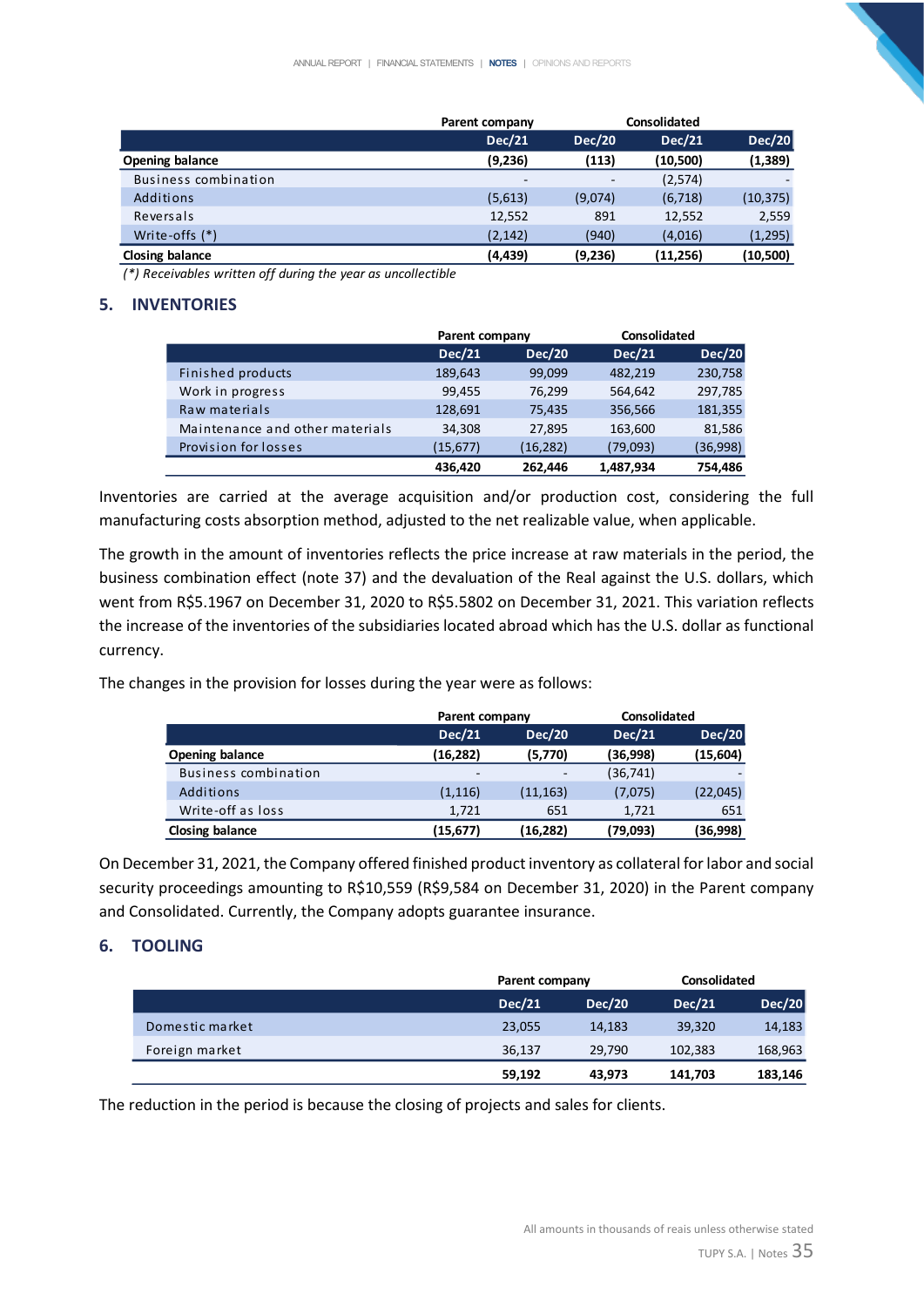## **7. INCOME TAX AND SOCIAL CONTRIBUTION RECOVERABLE**

Since January 2019, the Parent company selected the quarterly calculation of income tax and social contribution, previously made on an annual basis. In some periods the Company overpaid them. These amounts will be used to offset federal tax from Company. Based on the Company's projections, they will be realized during the next three years.

|                       |                | <b>Dec/21</b>      |         |                | <b>Dec/20</b>      |              |
|-----------------------|----------------|--------------------|---------|----------------|--------------------|--------------|
|                       |                |                    |         |                |                    |              |
|                       | <b>Current</b> | <b>Non-current</b> | Total   | <b>Current</b> | <b>Non-current</b> | <b>Total</b> |
| <b>Parent Company</b> | 56,084         | 18,245             | 74,329  | 50,332         | 76,636             | 126,968      |
| Income tax            | 56,084         | 2,947              | 59,031  | 50,332         | 45.482             | 95,814       |
| Social contribution   | ٠              | 15,298             | 15,298  | -              | 31.154             | 31,154       |
| <b>Subsidiaries</b>   | 52.250         | ٠                  | 52,250  | 43.839         |                    | 43,839       |
| Income tax            | 52,250         | ۰.                 | 52,250  | 43,839         | ۰                  | 43,839       |
| <b>Consolidated</b>   | 108.334        | 18.245             | 126.579 | 94.171         | 76.636             | 170.807      |

During 2021 the amounting of R\$59,563 of income tax and social contribution credits was used to settle payable taxes (R\$11,750 in 2020).

## **8. OTHER TAXES RECOVERABLE**

#### **Parent company Dec/21 Dec/20 Current Non-current Total Current Non-current Total** ICMS recoverable - São Paulo (a) 1,337 2 1,339 5,697 8,138 13,835 ICMS recoverable - Santa Catarina (a) 29,988 21,457 51,445 29,982 53,528 83,510 Reintegra benefit (b) 678 52,744 53,422 463 52,744 53,207 COFINS, PIS and IPI recoverable (c) 68,317 6,777 75,094 8,836 116,837 125,673 **100,320 80,980 181,300 44,978 231,247 276,225**

**Consolidated**

|                                       |                | <b>Dec/21</b> |              |                | <b>Dec/20</b>      |              |
|---------------------------------------|----------------|---------------|--------------|----------------|--------------------|--------------|
|                                       |                |               |              |                |                    |              |
|                                       | <b>Current</b> | Non-current   | <b>Total</b> | <b>Current</b> | <b>Non-current</b> | <b>Total</b> |
| ICMS recoverable - São Paulo (a)      | 1,337          |               | 1,339        | 5,697          | 8,138              | 13,835       |
| ICMS recoverable - Santa Catarina (a) | 29,988         | 21.457        | 51,445       | 29,982         | 53,528             | 83,510       |
| ICMS recoverable - Minas Gerais (a)   | 8,167          | 853           | 9,020        |                |                    |              |
| Reintegra benefit (b)                 | 910            | 52.744        | 53,654       | 463            | 52.744             | 53,207       |
| COFINS, PIS and IPI recoverable (c)   | 79,395         | 10,059        | 89,454       | 8,836          | 116,837            | 125,673      |
| Value-added tax (VAT) (d)             | 95,090         |               | 95,090       | 87,289         |                    | 87,289       |
|                                       | 214.887        | 85.115        | 300,002      | 132,267        | 231.247            | 363,514      |

The mentioned credits originate as follows:

## **a. Value-added Tax on Sales and Services (ICMS) recoverable in São Paulo, in Santa Catarina and in Minas Gerais**

Credits arising from the purchase of raw materials used in the process of constructing and purchasing property, plant and equipment assets, originally realizable in 48 installments, according to applicable state legislation. The decrease in the Company's sales in the Brazilian market, observed in recent years as a result of the economic crisis, contributed to the increase in the credit balance.

In Santa Catarina, the Company was accomplishing the credit balance by transfer to third parties and with a special regim "pro-emprego", which deferrs the payment of ICMS.

In São Paulo, realization takes place in normal sales operations.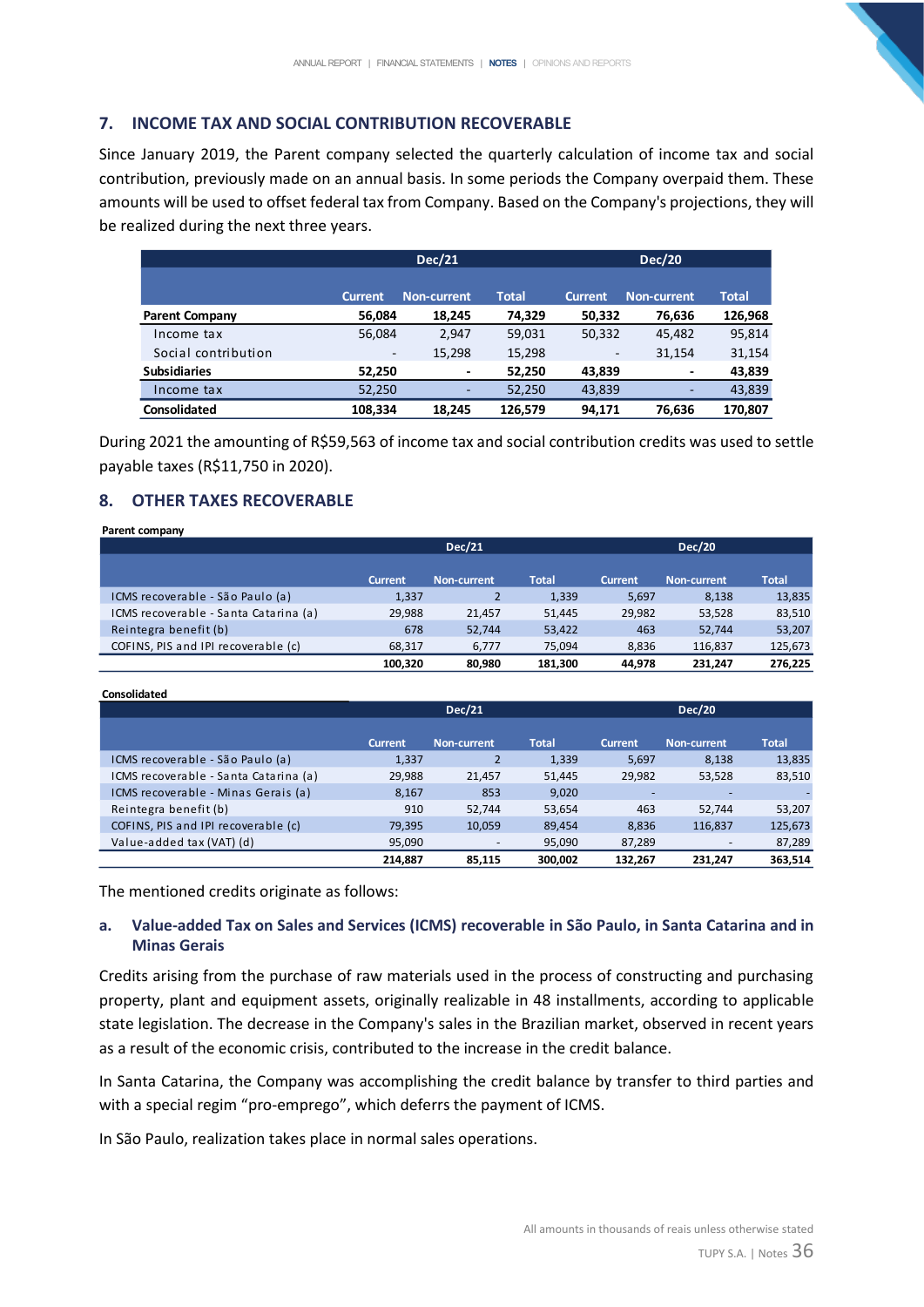In Minas Gerais, the amouting of Tupy Minas Gerais Ltda, realization takes place in normal sales operations.

The Company's projections identify the realization of credits in up to 4 years.

## **b. Special System for Refund of Tax Amounts to Exporting Companies (Reintegra) benefit**

Credits arising from the benefit established by Provisional Measure 540 of August 2, 2011, reestablished by Law 13,043/14, and regulated by Decree 8,415/15, with modification 8,543/15. The amount is existence of tax residue in the production chain which could be monetized after procedures to be initiated with the tax authorities.

# **c. Social Contribution on Revenues (COFINS), Social Integration Program (PIS) and Excise Tax (IPI) recoverable**

These are credits generated mainly the right to exclude the ICMS from the calculation basis of the contribution to PIS and COFINS, according with 2 (two) writ of mandamus, one at the judicial subsection of the Federal Justice in São Paulo/SP and another filed in the judicial subsection of Joinville/SC. Those credits were recognized after the final decision in 2019 and 2020. . According with financial statements of year end of December 31, 2020. (note 8, letter c).

The Company will realize the credit offsetting federal tax values, for the portion related to foreign sales. The credit from domestic sales will be compensated in the account.

The Company projections indicate the credit will be realized up to 3 years.

# **d. Value-added tax (VAT)**

These are credits generated on the acquisition of inputs used in the production process of the subsidiaries in Mexico and are regularly reimbursed by the local tax authorities.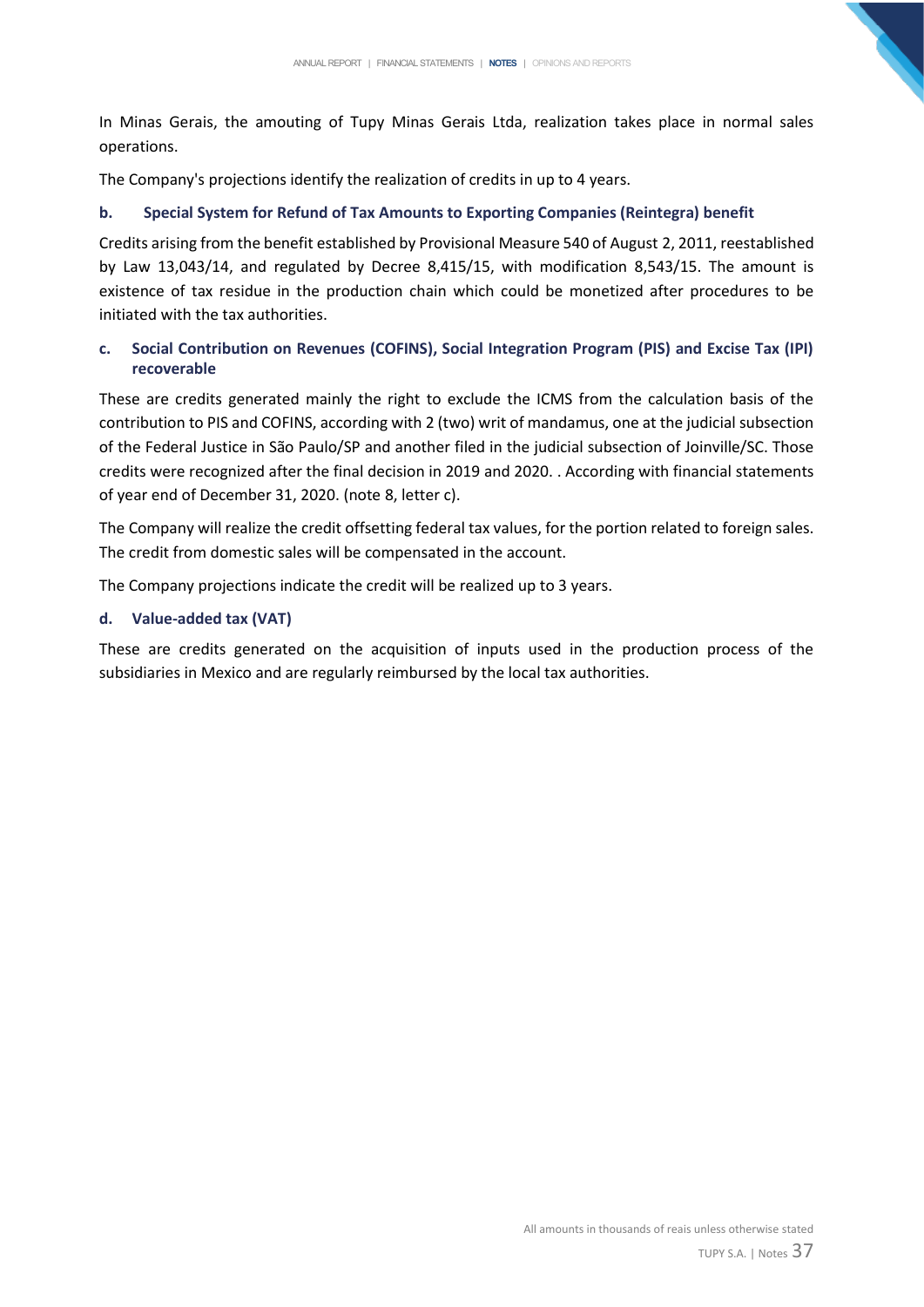# **9. DEFERRED INCOME TAX AND SOCIAL CONTRIBUTION**

The composition of deferred tax assets and liabilities relating to income tax and social contribution, presented in the balance sheet accounts, is as follows:

|                                                            | Parent company |         | <b>Consolidated</b> |               |
|------------------------------------------------------------|----------------|---------|---------------------|---------------|
|                                                            | Dec/21         | Dec/20  | Dec/21              | <b>Dec/20</b> |
| <b>Deferred assets</b>                                     |                |         |                     |               |
| Income tax and social contribution losses                  | 223,308        | 208,208 | 326,403             | 244,180       |
| Provisions for contingencies                               | 60,489         | 65,608  | 75,069              | 65,608        |
| Taxes and contribution recoverable                         | 39,760         | 39,629  | 39,760              | 39,629        |
| Credits - Eletrobrás                                       |                | 10,881  |                     | 10,881        |
| Property, plant and equipment - impairment                 | 30,288         | 30,288  | 30,332              | 30,288        |
| Salaries, social security charges and profit sharing       | 4,563          | 10,066  | 51,108              | 39,870        |
| Provision for impairment of trade receivables              | 9,371          | 11,206  | 16,879              | 11,206        |
| Provision for inventory losses                             | 7,057          | 5,989   | 13,211              | 5,989         |
| Share-based payments                                       | 2,950          | 1,783   | 2,950               | 1,783         |
| Tooling                                                    |                |         | 13,030              | 40,051        |
| Financial derivative instruments                           | 284            | 124     | 284                 | 124           |
| Other items                                                | 14,077         | 14,324  | 32,907              | 29,961        |
| Property, plant and equipment - tax base (México)          |                |         | 10,982              | 463           |
| Unrealized profits in subsidiaries                         |                |         | 16,078              | 12,738        |
| <b>Subtotal</b>                                            | 392,147        | 398,106 | 628,993             | 532,771       |
|                                                            |                |         |                     |               |
| <b>Deferred liabilities</b>                                |                |         |                     |               |
| Depreciation rate differences                              | 57,457         | 68,537  | 60,622              | 68,537        |
| Business combination effect                                | 16,593         |         | 16,593              |               |
| Property, plant and equipment - carrying value adjustments | 10,645         | 13,489  | 11,969              | 13,489        |
| Deferred tax on intangible assets                          |                |         | 5,909               | 22,012        |
| <b>Subtotal</b>                                            | 84,695         | 82,026  | 95,093              | 104,038       |
| <b>Total deferred liabilities, net</b>                     | 307.452        | 316.080 | 533.900             | 428.733       |

The Mexican tax legislation allows the depreciation of property, plant and equipment on a tax bases, and accordingly, the Company records the temporary difference of the depreciation between the tax and the accounting bases. The tax amount of temporary difference at December 31, 2021 was R\$10,982 (R\$463 at December 31, 2020). The change in the year is due to the foreign exchange difference between the currency in which the taxes are charged in Mexico (Mexican pesos) and the functional currency (U.S. dollar) of the subsidiaries in Mexico.

For deferred income tax and social contribution assets, the Company carried out an assessment of the realization of outstanding amounts, which indicates the full recovery of these deferred taxes. Expected future realization, based on the Company's profit projections and the expectation of effective realization of temporary differences, is as follows

|              | <b>Parent company</b> | <b>Consolidated</b> |
|--------------|-----------------------|---------------------|
| <b>Years</b> | Dec/21                | <b>Dec/21</b>       |
| 2022         | 77,755                | 142,028             |
| 2023         | 88,782                | 127,071             |
| 2024         | 59,265                | 94,313              |
| 2025         | 59,905                | 94,742              |
| 2026         | 49,401                | 42,430              |
| Thereafter   | 57,039                | 128,409             |
|              | 392.147               | 628.993             |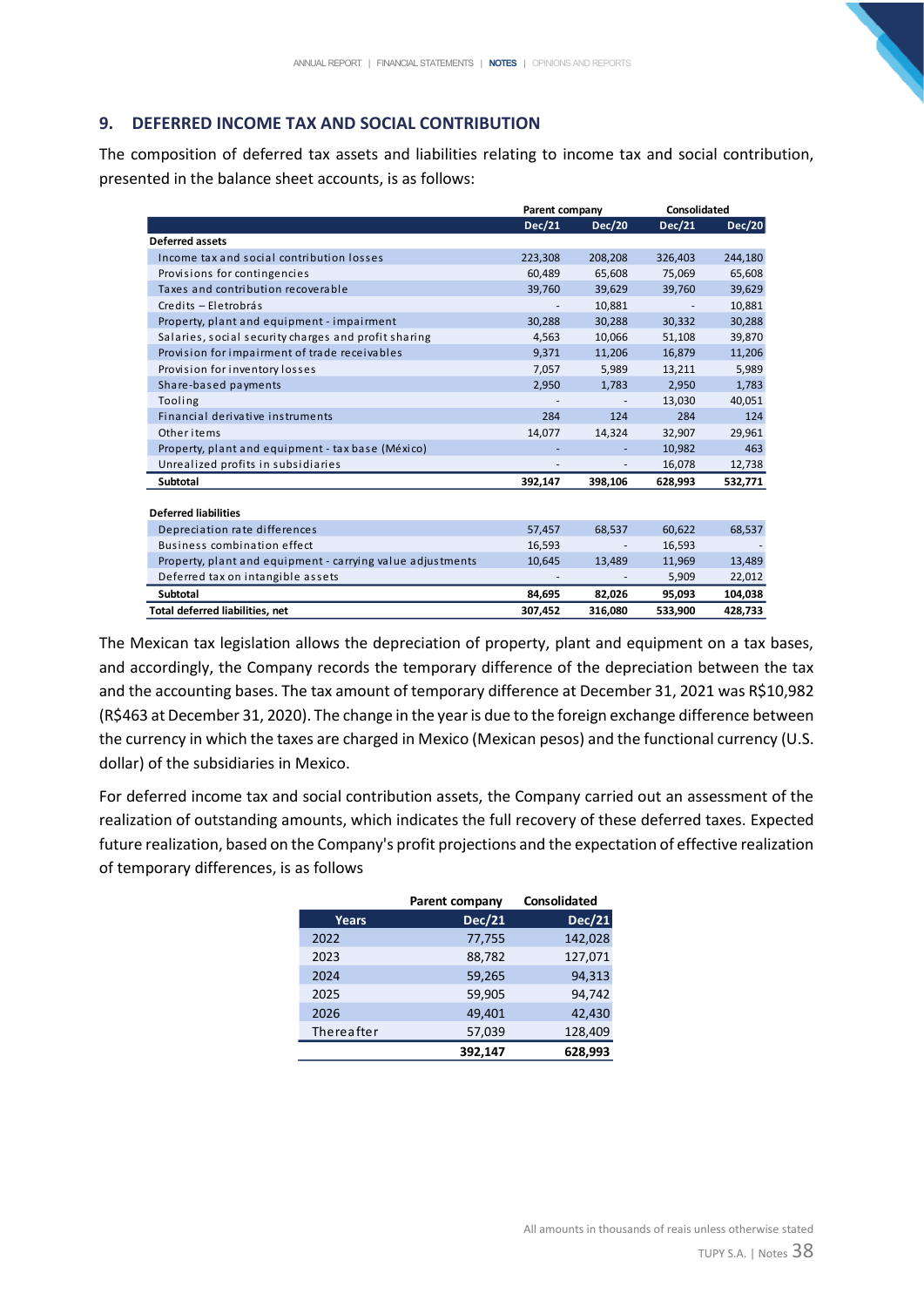During the year ended December 31, 2021, changes in deferred tax assets and liabilities were as follows:

|                                                            | Parent company |                          | Consolidated  |               |
|------------------------------------------------------------|----------------|--------------------------|---------------|---------------|
|                                                            | <b>Dec/21</b>  | <b>Dec/20</b>            | <b>Dec/21</b> | <b>Dec/20</b> |
| <b>Opening balance</b>                                     | 316,080        | 139,304                  | 428,733       | 195,887       |
| Recognized in profit (loss)                                |                |                          |               |               |
| Recognized in profit (loss) for the year                   | (52, 134)      | 39,521                   | 7,585         | 67,011        |
| Recognized in comprehensive income for the year            | 43,506         | 137,255                  | 43,506        | 137,255       |
| Effects of currency translation into presentation currency | -              | $\overline{\phantom{a}}$ | 18,990        | 28,580        |
| <b>Recognized in assets</b>                                |                |                          |               |               |
| <b>Business combination</b>                                |                |                          | 35,086        |               |
| Closing balance                                            | 307,452        | 316.080                  | 533,900       | 428,733       |

## **10. RELATED-PARTY TRANSACTIONS**

The main transactions of the Company with related parties are summarized as follows:

#### **a. Subsidiaries:**

| <b>Assets</b>                         | <b>Dec/21</b> | <b>Dec/20</b> |
|---------------------------------------|---------------|---------------|
| <b>Trade account receivables</b>      | 392,066       | 324,208       |
| Tupy Mexico Saltillo, S.A. de C.V     | 198,706       | 180,357       |
| Tupy American Foundry Corporation     | 164,967       | 132,771       |
| <b>Tupy Europe GmbH</b>               | 21,257        | 10,438        |
| Technocast, S.A. de C.V.              | 3,799         | 642           |
| Funfrap Fundição Portuguesa           | 2,760         |               |
| Technocast, S.A. de C.V.              | 577           |               |
| <b>Related parties - loans</b>        | 125,198       |               |
| Tupy Minas Gerais Ltda.               | 125,198       |               |
|                                       | 517,264       | 324,208       |
|                                       |               |               |
| <b>Liabilities</b>                    | <b>Dec/21</b> | <b>Dec/20</b> |
| Loans and financing                   | 2,009,584     | 1,871,373     |
| Tupy Overseas S.A                     | 2,009,584     | 1,871,373     |
| <b>Advances from customers</b>        |               | 6,469         |
| Tupy American Foundry Co.             |               | 4,652         |
| <b>Tupy Europe GmbH</b>               |               | 1,817         |
| <b>Other liabilities</b>              | 16,771        | 19,677        |
| Tupy México Saltillo S.A. de CV       | 2,103         | 10,126        |
| <b>Tupy Europe GmbH</b>               | 9,910         | 3,843         |
| Tupy American Foundry Co.             | 3,911         | 5,708         |
| Tupy Minas Gerais Ltda.               | 847           |               |
| <b>Related parties - loans</b>        | 5,086         | 3,008         |
| Tupy Agroenergética Ltda.             | 3,909         | 1,823         |
| Gerais S.A. - Sofunge "em liquidação" | 1,177         | 1,185         |
|                                       | 2,031,441     | 1,900,527     |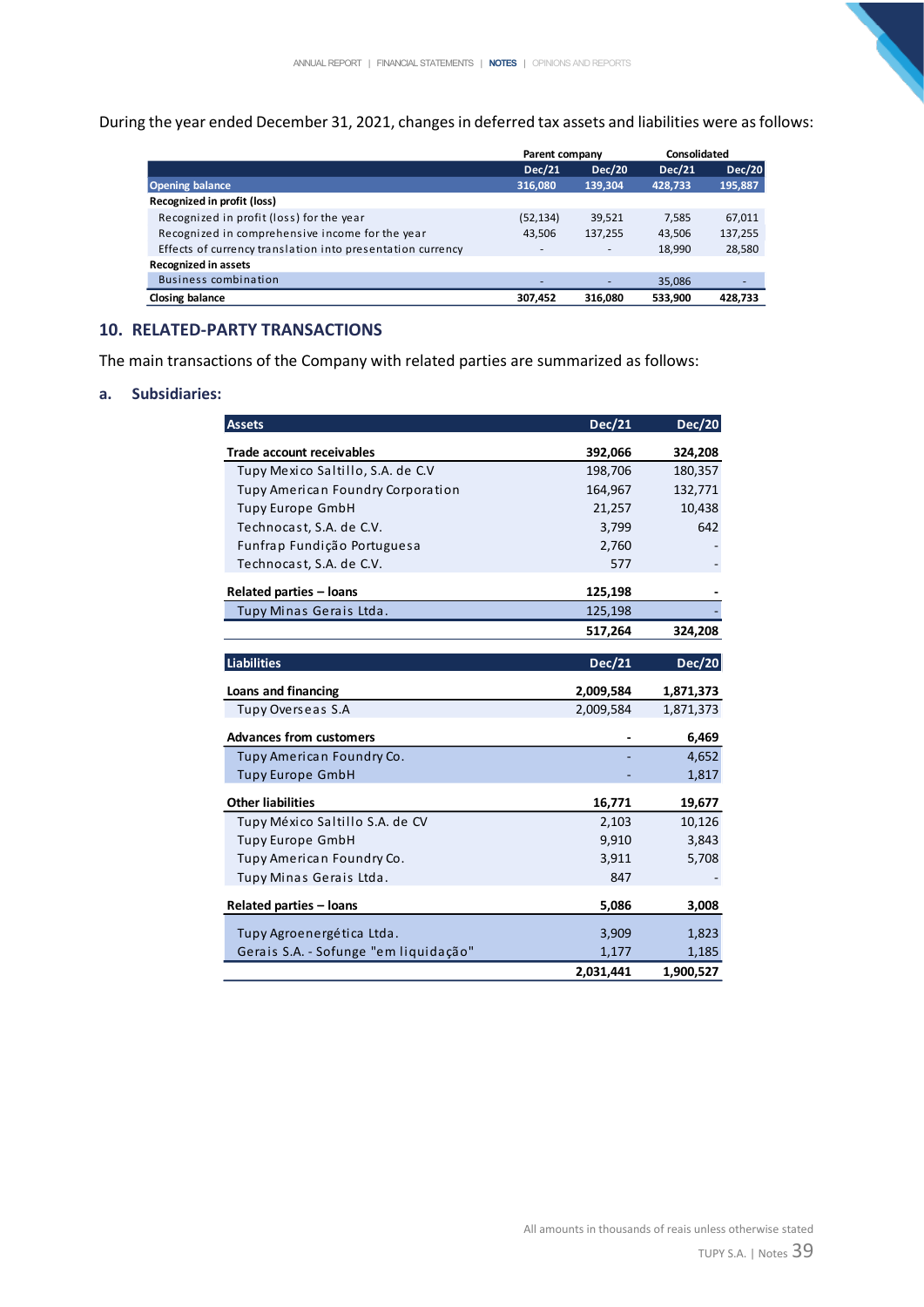| <b>Statement of income</b>         | 2021       | 2020       |
|------------------------------------|------------|------------|
| <b>Revenues</b>                    | 1,472,720  | 1,111,720  |
| Tupy American Foundry Corporation  | 871,642    | 508,035    |
| Tupy Europe GmbH                   | 223,500    | 137,068    |
| Tupy Mexico Saltillo, S.A. de C.V  | 377,578    | 466,617    |
| Other operating expenses, net      | 7,526      | 522        |
| Technocast, S.A. de C.V.           | 3,413      | 496        |
| Tupy Mexico Saltillo, S.A. de C.V  | 79         | 26         |
| Tupy Minas Gerais Ltda.            | 1,229      |            |
| FUNFRAP – Fundição Portuguesa, S.A | 2,805      |            |
| <b>Finance costs</b>               | (126,407)  | (126, 178) |
| Tupy Overseas S.A.                 | (129, 604) | (126, 178) |
| Tupy Minas Gerais Ltda.            | 3,197      |            |
|                                    | 1,353,839  | 986,064    |

Information from operations of the subsidiaries is provided in Note 2.2.

The receivables (Note 4) and sales revenue of the Company with its subsidiaries mainly represent sales of products from the transportation, infrastructure and agriculture segment. Prices charged are in compliance with the Company's price lists, and terms range from 60 to 90 days, as established by the parties. At December 31, 2021, the Company's related parties had no overdue receivables, because of deb loss, and, therefore, the Company did not record a provision for the impairment of these receivables.

The loan operations receivable were carried out with the subsidiary in Brazil Tupy Minas Gerais Ltda and have an average maturity term of 2 years and are remunerated at a rate of 11.83% p.a.

Advances from customers correspond to amounts sent by the subsidiaries abroad for the future delivery of products.

Notes and other payables to subsidiaries abroad represent a current account between the subsidiaries and the Parent company, with an unspecified maturity. Refers mainly, to quality assistance for transportation, infrastructure & agriculture products, with 30 and 60 maturity days.

The loan conditions granted by Tupy Overseas S.A. to the Parent company are disclosed in Note 18.

The other operations refer to loan agreements between the subsidiaries in Brazil and the Company, with no defined maturities, which bear interest equivalent to the Referential Rate (TR).

Other operations expenses, net, refer to transfer by sale of fixed assets of the machining line to Technocast S.A. de C.V. and Tupy México Saltillo, S.A. de C.V. subsidiaries.

#### **b. Main shareholders:**

The Company's main shareholders are BNDES Participações S.A. – BNDESPAR and PREVI - Caixa de Previdência dos Funcionários do Banco do Brasil.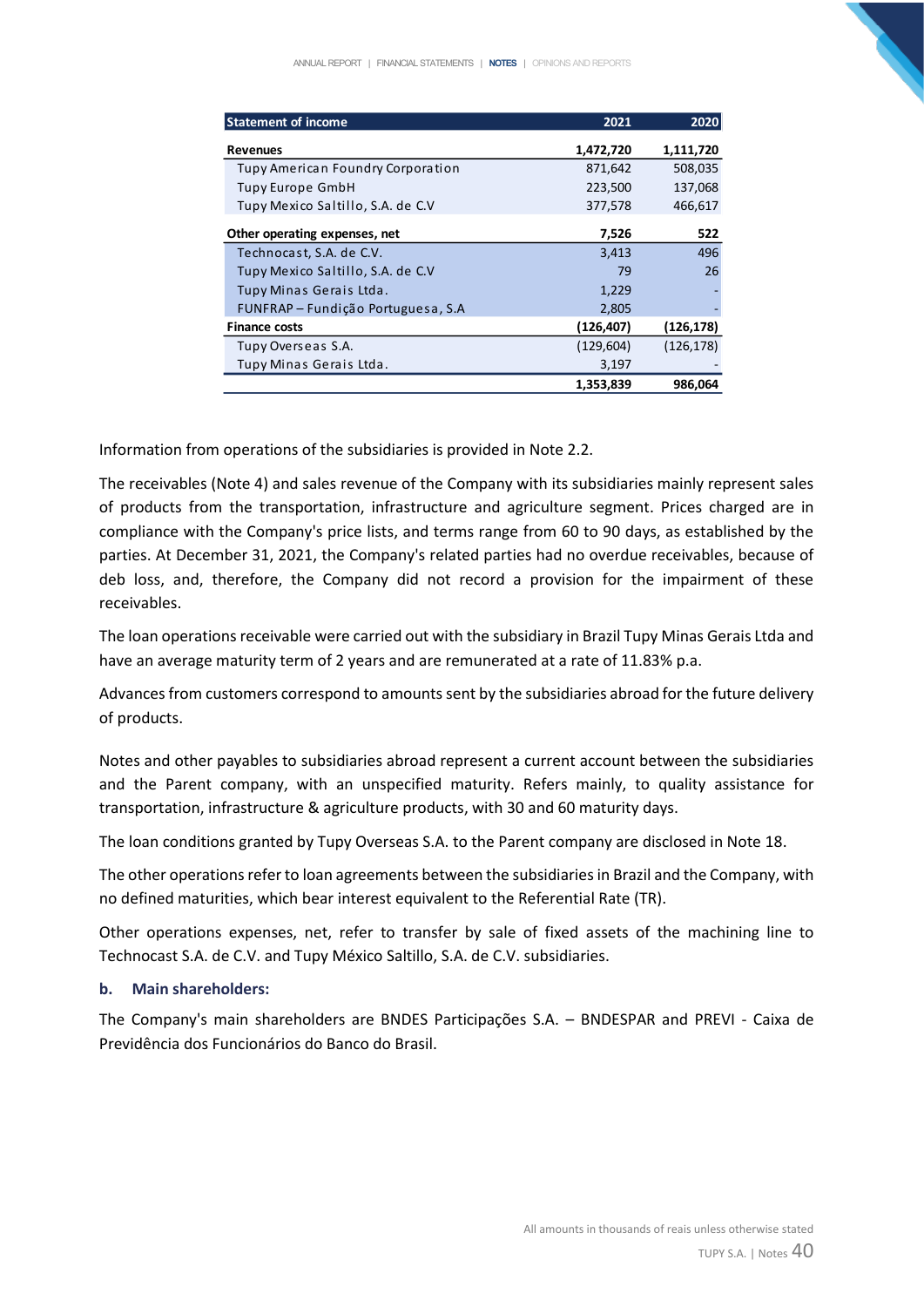#### **c. Management remuneration:**

|                       |                          | <b>Board of Directors</b> |        | <b>Board of Officers</b> | Total  |        |
|-----------------------|--------------------------|---------------------------|--------|--------------------------|--------|--------|
|                       | 2021                     | 2020                      | 2021   | 2020                     | 2021   | 2020   |
| Fixed remuneration    | 4.353                    | 3.561                     | 6.851  | 4.870                    | 11.204 | 8,431  |
| Variable remuneration | $\overline{\phantom{a}}$ | -                         | 2.726  | 4.279                    | 2.726  | 4,279  |
| Stock option plan     | 473                      | 537                       | 2.797  | 1.453                    | 3.270  | 1,990  |
|                       | 4.826                    | 4.098                     | 12.374 | 10.602                   | 17.200 | 14.700 |

The overall amount of the annual remuneration, net of taxes, approved at the Ordinary General Meeting for Board of Directors and Bord of officers for the year of 2021is up to R\$37,239 (R\$21,085 for the year ended at December 31, 2020). Since 2021 the amount of R\$11,645 has been integrated at annual remuneration, as termination accruals.

The statutory management remuneration is paid only at the Parent Company level and, therefore, no management remuneration has been recorded in subsidiaries.

The amounts recorded as variable remuneration of the Executive Board are considered as a provision, based on to the goals established for the year.

Considering the stock option plan, the information about the Stock option plan approved by November 2014 and April 2019, are provided in Note 24.

Officers receive additional corporate benefits, such as corporate vehicles, reimbursement of vehiclerelated expenses, health and life insurance, fixed contribution type pension plan and severance pay. At December 31, 2020, these benefits totaled R\$1,402 (R\$1,083 in the same previous-year period).

The Company does not offer its officers a post-employment benefit plan.

## **d. Other related parties:**

The Parent company sponsors the Associação Atlética Tupy (Tupy Athletic Association), a not-for-profit foundation that offers leisure activities and sports to the Company's employees. During the year ended December 31, 2021, the Company recognized sponsorship expenses of R\$271 (R\$454 - December 31, 2020).

## **11. CREDITS - ELETROBRAS**

Refiring to credits arising from the right to additional inflation adjustment of the Eletrobrás compulsory loan and related interest, based on Law n° 4.156/62.

In 2003, the right was recognized in a lawsuit moved by the Company, and in 2005, started the execution toward the Judicial Subsection from Joinville/SC.

In 2008, a technical inspection report was issued, which indicated the credit amount due in favor of the Company. The report has been ratified by the Judicial Subsection from Joinville/SC and by the Federal Regional Court of the fourth Region ("TRF4"), in 2011, when the cumulation of the interests was ratified.

In October 2016, the guarantee towards Eletrobrás assets, was specified in the amount of R\$224,000, and after, the referred amount was transferred to a bank account related to the lawsuit.

Eletrobrás was in disagreement with the amount being charged from the Company and claims that the amount due is of R\$72,470. In December 2019, the Judicial Subsection from Joinville/SC determined the payment of the undisputed amount in favor of the Company, being deducted the amount of the legal fees that resulted in a net amount of R\$63,049.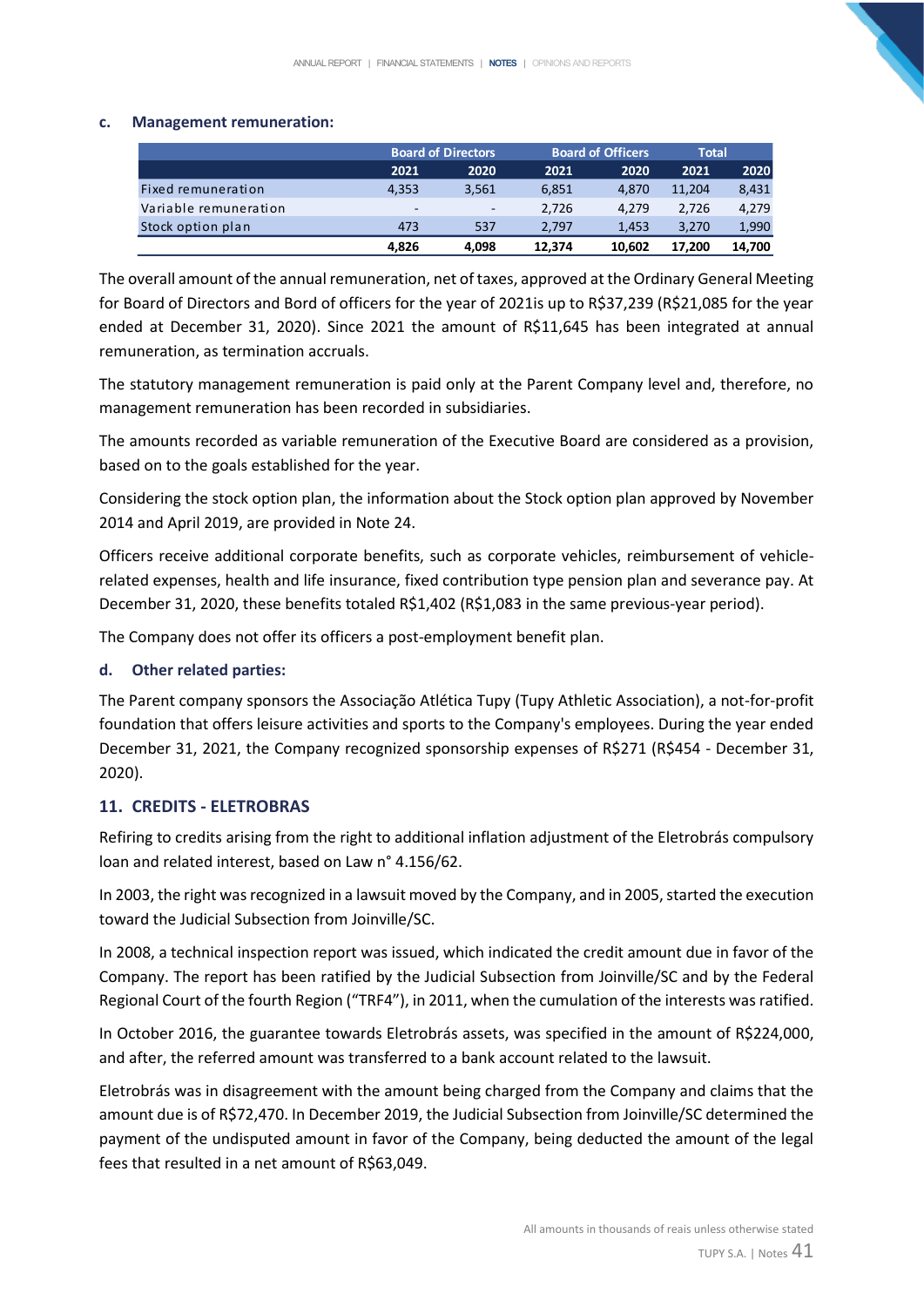Despite the low probability of Eletrobrás following with the payment through shares, the credits were influenced by a derivative, which was valued at its realization value on the balance sheet date by the black-sholes criterion reflecting the lowest and highest probable realization value in favor of the Company. During the processual period the derivative had been actualized monthly, and the variation substantially reflects the change in market value of Eletrobrás shares and the decrease in the estimated credit realization term.

In December 2020, the ruling determined that the Judicial Accounting Office present a definitive update of the credit.

In August 2021, the expert assigned to the case presented the updated amounts of Eletrobrás in favor of the Company.

In December 2021, after manifestations from both parties, the magistrate determined that the undisputed amounts should be paid in favor of the Company (remaining balance), in the amount of R\$90,470. Respective receipt, represented the write-off of the right that was kept recorded in the Company's assets, however, it will continue to claim the disputed portion still pending in court.

| <b>Parent Company and Consolidated</b>       |                |                                          |                                |
|----------------------------------------------|----------------|------------------------------------------|--------------------------------|
|                                              | <b>Credits</b> | <b>Realizable</b><br>value<br>adjustment | <b>Net realizable</b><br>value |
| AT DECEMBER 31, 2019                         | 185,505        | (33,356)                                 | 152,149                        |
| Adjustment (note 27)                         | (72,056)       |                                          | (72,056)                       |
| Change in fair value of derivative (nota 26) |                | 1,353                                    | 1,353                          |
| AT DECEMBER 31, 2020                         | 113,449        | (32,003)                                 | 81,446                         |
| Adjustment (nota 27)                         | 345            |                                          | 345                            |
| Received                                     | (90, 470)      |                                          | (90, 470)                      |
| Write off                                    | (23, 324)      | 32,003                                   | 8,679                          |
| AT DECEMBER 31, 2021                         |                |                                          |                                |

## **12. INVESTMENT PROPERTIES**

The Company has assets classified as investment properties, mainly land and forests, belonging to the subsidiary Tupy Agroenergética Ltda. At December 31, 2021, their carrying value was R\$5,716 (R\$6,363 in 2020), considering the historical cost as the accounting basis. The expected possible result, according an appraisal by a specialized company, in the realization of these assets indicate a range between R\$49,923 (minimum) and R\$91,524 (expected), there are no indications this amount could be significant different to 2021.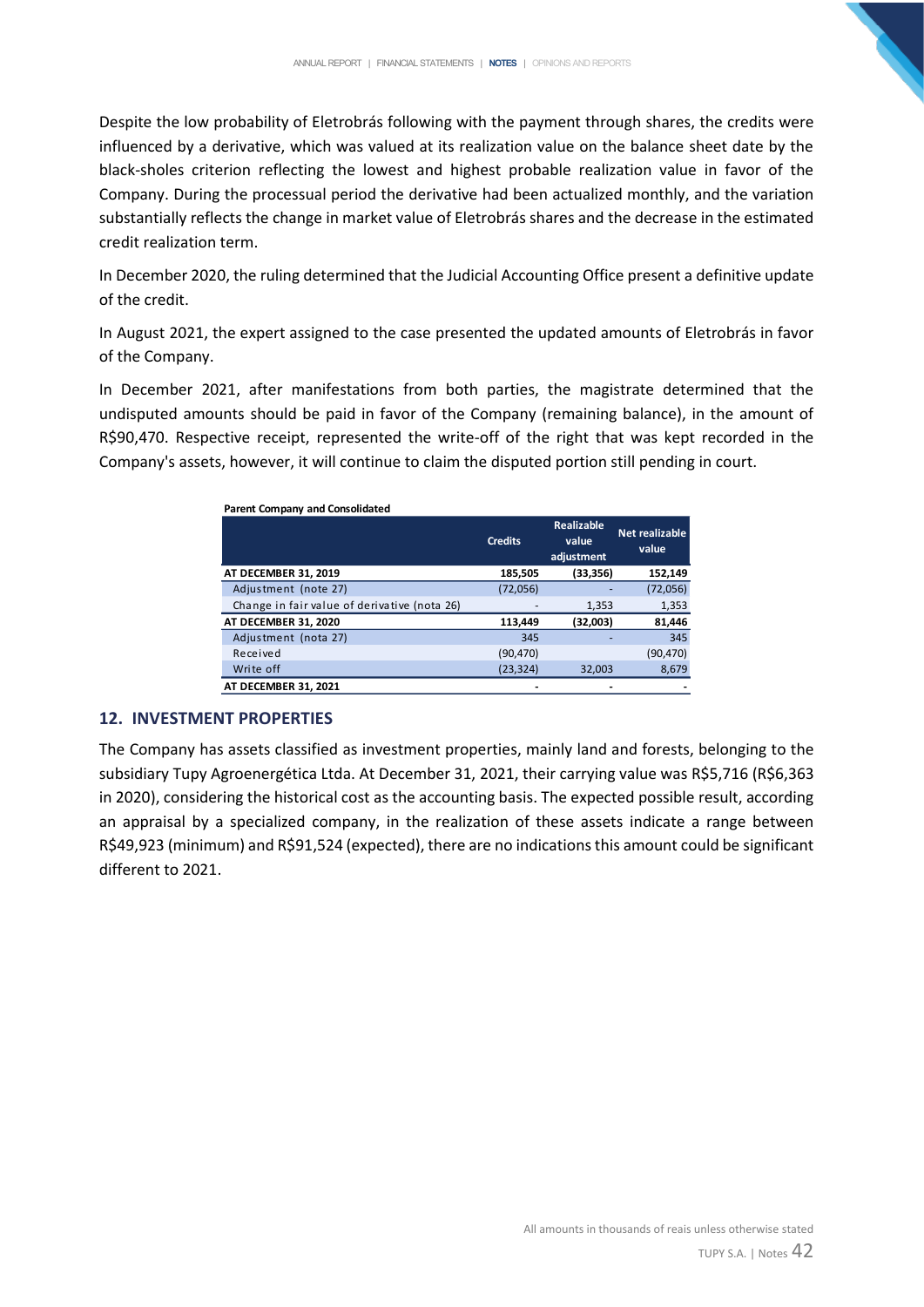## **13. INVESTMENTS**

#### **a. Composition of investments**

|                                       |                     |           |                          | Profit (loss)  | Interest in | Share in the<br>results of |                |
|---------------------------------------|---------------------|-----------|--------------------------|----------------|-------------|----------------------------|----------------|
| Parent company                        | <b>Total assets</b> | Equity    | Goodwill                 | for the period | capital (%) | subsidiaries (*)           | Book value (*) |
| AT DECEMBER 31. 2021                  |                     |           |                          |                |             |                            |                |
| investment in subsidiary company      |                     |           |                          |                |             |                            |                |
| Tupy Materials & Components B.V(**)   | 2,174,224           | 1,933,207 | 41,226                   | (39, 246)      | 100,00      | (30,681)                   | 1,965,518      |
| Tupy Overseas                         | 2,116,761           | 1,759     | $\overline{\phantom{a}}$ | (26, 360)      | 100,00      | (26, 360)                  | 1,759          |
| Tupy American Foundry Co.             | 388,311             | 205,115   | ٠                        | 16.439         | 100,00      | 14,877                     | 194,552        |
| Tupy Europe GmbH                      | 375,048             | 252,141   | -                        | 17.062         | 100,00      | 15,808                     | 244,164        |
| Tupy Minas Gerais Ltda.               | 778.866             | (15, 114) | ۰                        | (11.720)       | 100.00      | (17,950)                   | (15, 440)      |
| Tupy Agroenergética Ltda.             | 14,322              | 12,579    | -                        | 149            | 100,00      | 149                        | 12,579         |
| Gerais SA. - Sofunge "in liquidation" | 2,514               | (171)     |                          | (312)          | 100,00      | (312)                      | (171)          |
|                                       |                     |           |                          |                |             | (44, 469)                  | 2.402.961      |

*(\*) Adjusted by unrealized profits*

*(\*\*) Tupy S.A. 99% and Tupy Agroenergética 1%*

|                                      |                     |           |                          | Profit (loss)  | Interest in | Share in the<br>results of |                |
|--------------------------------------|---------------------|-----------|--------------------------|----------------|-------------|----------------------------|----------------|
| Parent company                       | <b>Total assets</b> | Equity    | Goodwill                 | for the period | capital (%) | subsidiaries (*)           | Book value (*) |
| AT DECEMBER 31, 2020                 |                     |           |                          |                |             |                            |                |
| investment in subsidiary company     |                     |           |                          |                |             |                            |                |
| Tupy Materials & Components B.V(**)  | 2,875,152           | 1,840,257 | 41,226                   | (123, 758)     | 100.00      | (110,099)                  | 1,870,202      |
| Tupy Overseas                        | 1,893,239           | 25.970    | Ξ.                       | 1,595          | 100.00      | 1,595                      | 25,970         |
| Tupy American Foundry Co.            | 320,893             | 175,272   | ٠.                       | 5,329          | 100.00      | 13,554                     | 169,494        |
| <b>Tupy Europe GmbH</b>              | 259,537             | 237,245   | $\overline{\phantom{a}}$ | 1,865          | 100.00      | 12,583                     | 229,580        |
| Tupy Agroenergética Ltda.            | 12.444              | 12,431    |                          | 8,714          | 100.00      | 8.714                      | 12,431         |
| Sociedade Técnica de Fundições       |                     |           |                          |                |             |                            |                |
| Gerais SA. - Sofunge "em liquidação" | 2,511               | 141       |                          | (1,057)        | 100.00      | (1,057)                    | 141            |
|                                      |                     |           |                          |                |             | (74.710)                   | 2.307.818      |

*(\*) Adjusted by unrealized profits*

*(\*\*) Tupy S.A. 99% and Tupy Agroenergética 1%*

#### **b. Changes in investments**

| Parent company                                 |           |
|------------------------------------------------|-----------|
|                                                |           |
| AT DECEMBER 31, 2019                           | 1,872,764 |
| Share in the results of subsidiaries           | (74, 710) |
| Exchange variations of investees located abroa | 509,764   |
| AT DECEMBER 31, 2020                           | 2,307,818 |
|                                                |           |
| Share in the results of subsidiaries           | (44, 469) |
| Exchange variations of investees located abroa | 137,835   |
| Business combination (note 36)                 | 1,777     |

Share in the results is recognized in income for the year and the exchange variation of investees located abroad is recognized in comprehensive income and are recognize in the equity valuation adjustment account in equity.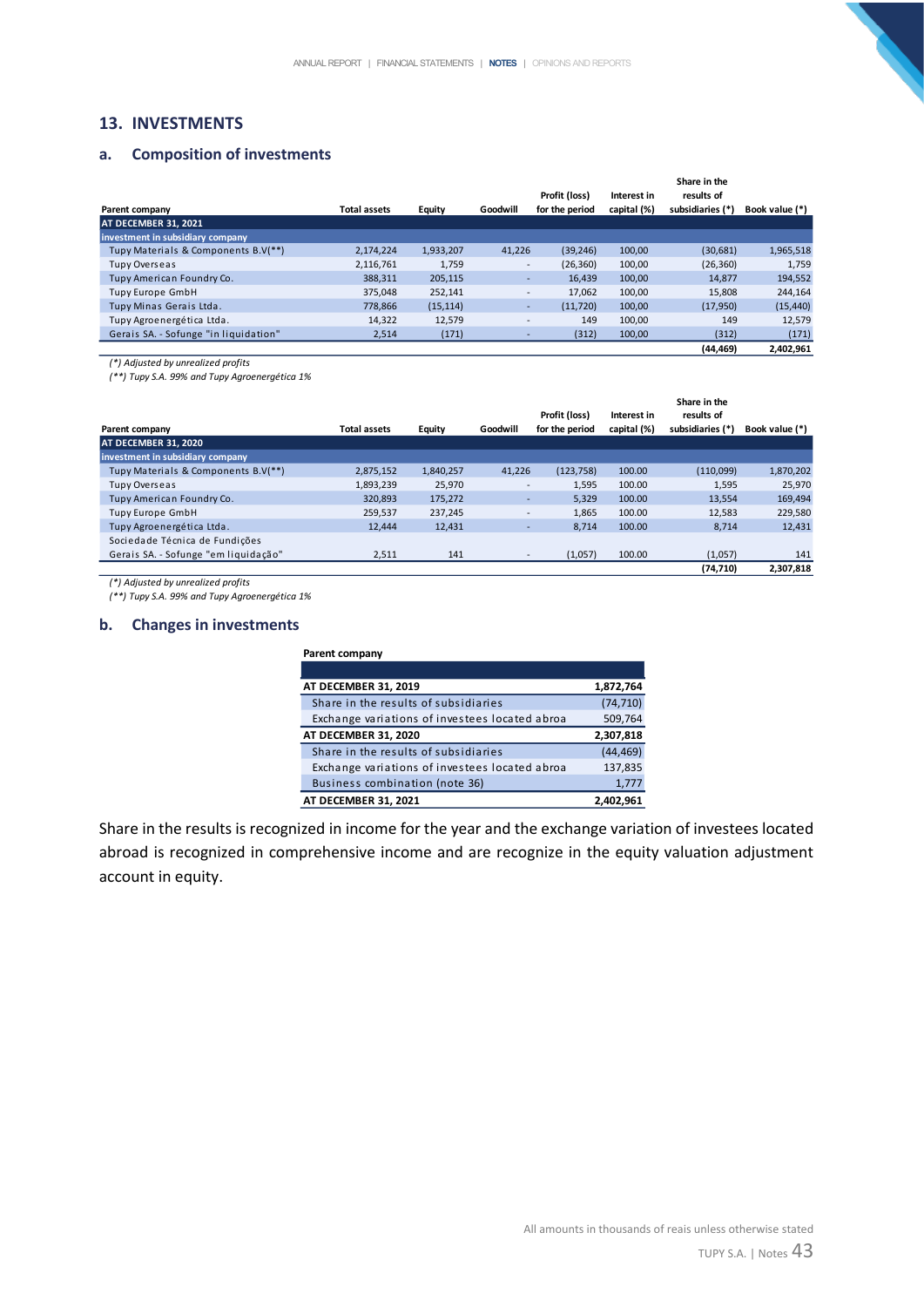## **14. PROPERTY, PLANT AND EQUIPMENT**

#### **a. Changes in property, plant and equipment**

|                                                  | Machinery,<br>facilities and |                          |                          |                 | Furniture.               |                          |                                          |              |
|--------------------------------------------------|------------------------------|--------------------------|--------------------------|-----------------|--------------------------|--------------------------|------------------------------------------|--------------|
| Parent company                                   | equipment                    | <b>Buildings</b>         | Land                     | <b>Vehicles</b> | fittings and<br>other    | of use                   | <b>Right Construction</b><br>in progress | <b>Total</b> |
| Cost                                             |                              |                          |                          |                 |                          |                          |                                          |              |
| AT DECEMBER 31, 2019                             | 1,678,452                    | 356,362                  | 8,956                    | 21,641          | 5,934                    | 14,099                   | 38,644                                   | 2,124,088    |
| Addition                                         |                              |                          | ۰                        |                 |                          | 5,625                    | 54,682                                   | 60,307       |
| Transfer to property, plant and equipment in use | 50,722                       | 8,187                    | $\overline{\phantom{a}}$ | 885             | 161                      | $\overline{\phantom{a}}$ | (64, 293)                                | (4, 338)     |
| Impairment                                       | (3,404)                      | $\overline{\phantom{a}}$ | -                        | -               | $\overline{\phantom{a}}$ | $\overline{\phantom{a}}$ | $\sim$                                   | (3,404)      |
| Disposal                                         | (7, 286)                     | (1,683)                  | (8)                      | (682)           | (32)                     |                          | $\overline{\phantom{a}}$                 | (9,691)      |
| AT DECEMBER 31, 2020                             | 1,718,484                    | 362,866                  | 8,948                    | 21,844          | 6,063                    | 19,724                   | 29,033                                   | 2,166,962    |
| Addition                                         |                              |                          |                          |                 | ٠                        | 2,277                    | 142,001                                  | 144,278      |
| Transfer to property, plant and equipment in use | 72,962                       | 6,550                    | $\overline{\phantom{a}}$ | 3,667           | 620                      | $\sim$                   | (83,799)                                 |              |
| Disposal                                         | (16, 827)                    | (104)                    | ۰                        | (1,230)         | (1)                      |                          | ٠                                        | (18, 162)    |
| AT DECEMBER 31, 2021                             | 1,774,619                    | 369,312                  | 8,948                    | 24,281          | 6,682                    | 22,001                   | 87,235                                   | 2,293,078    |
|                                                  |                              |                          |                          |                 |                          |                          |                                          |              |

| Depreciation             |             |            |                          |           |         |                          |                          |             |
|--------------------------|-------------|------------|--------------------------|-----------|---------|--------------------------|--------------------------|-------------|
| AT DECEMBER 31, 2019     | (1,229,016) | (168, 930) | $\blacksquare$           | (14, 691) | (3,833) | (4,786)                  | ٠                        | (1,421,256) |
| Depreciation in the year | (109, 866)  | (14,031)   | $\overline{a}$           | (1,842)   | (392)   | (6, 143)                 | $\overline{\phantom{a}}$ | (132, 274)  |
| Disposal                 | 5,987       | 1,104      | $\overline{\phantom{0}}$ | 535       | 25      | $\overline{\phantom{a}}$ | $\overline{\phantom{a}}$ | 7,651       |
| AT DECEMBER 31, 2020     | (1,332,895) | (181, 857) |                          | (15,998)  | (4,200) | (10, 929)                |                          | (1,545,879) |
| Depreciation in the year | (109, 926)  | (11, 319)  | $\overline{\phantom{a}}$ | (1,741)   | (398)   | (6, 424)                 | $\overline{\phantom{a}}$ | (129, 808)  |
| Disposal                 | 15.308      | 104        |                          | 1,020     |         |                          | ٠                        | 16,433      |
| AT DECEMBER 31, 2021     | (1,427,513) | (193,072)  |                          | (16, 719) | (4,597) | (17, 353)                |                          | (1,659,254) |
|                          |             |            |                          |           |         |                          |                          |             |
| Carrying amount          |             |            |                          |           |         |                          |                          |             |
| AT DECEMBER 31, 2020     | 385.589     | 181.009    | 8.948                    | 5.846     | 1,863   | 8.795                    | 29.033                   | 621,083     |
| AT DECEMBER 31, 2021     | 347.106     | 176,240    | 8,948                    | 7,562     | 2.085   | 4,648                    | 87.235                   | 633,824     |

|                                                  | Machinery,<br>facilities and |                  |         |                 | Furniture,<br>fittings and |                          | <b>Right Construction</b> |            |
|--------------------------------------------------|------------------------------|------------------|---------|-----------------|----------------------------|--------------------------|---------------------------|------------|
| Consolidated                                     | equipment                    | <b>Buildings</b> | Land    | <b>Vehicles</b> | other                      | of use                   | in progress               | Total      |
| Cost                                             |                              |                  |         |                 |                            |                          |                           |            |
| AT DECEMBER 31, 2019                             | 3,754,325                    | 826,173          | 69,182  | 23,644          | 30,987                     | 37,620                   | 186,622                   | 4,928,553  |
| Addition                                         |                              |                  |         |                 |                            | 9,198                    | 122,754                   | 131,952    |
| Transfer to property, plant and equipment in use | 199,241                      | 19,623           |         | 1,475           | 1,276                      | $\overline{\phantom{a}}$ | (225, 953)                | (4, 338)   |
| Exchange variation                               | 601,039                      | 136,053          | 17,305  | 556             | 6,319                      | 7,182                    | 45,046                    | 813,500    |
| Impairment                                       | (3,404)                      |                  |         |                 |                            |                          | $\overline{\phantom{a}}$  | (3,404)    |
| Disposal                                         | (23, 777)                    | (1,957)          | (8)     | (682)           | (32)                       | (158)                    | ٠                         | (26, 614)  |
| AT DECEMBER 31, 2020                             | 4,527,425                    | 979,892          | 86,479  | 24,993          | 38,550                     | 53,842                   | 128,469                   | 5,839,649  |
| Business combination (note 36)                   | 906,147                      | 451,061          | 51,501  | 4,426           | 52,893                     | 6,035                    | 20,159                    | 1,492,222  |
| Addition                                         |                              |                  |         |                 |                            | 29,172                   | 243,232                   | 272,404    |
| Transfer to property, plant and equipment in use | 134,432                      | 16,188           |         | 3,686           | 1,322                      | ٠                        | (155, 628)                |            |
| Exchange variation                               | 192,411                      | 40,985           | 5,696   | 210             | 1,389                      | 2,974                    | 6,878                     | 250,543    |
| Disposal                                         | (150, 741)                   | (104)            |         | (1,265)         | (1)                        |                          |                           | (152, 111) |
| AT DECEMBER 31, 2021                             | 5,609,674                    | 1,488,022        | 143,676 | 32,050          | 94,153                     | 92,023                   | 243,110                   | 7,702,707  |

| <b>Depreciation</b>            |             |            |                          |           |           |           |                          |               |
|--------------------------------|-------------|------------|--------------------------|-----------|-----------|-----------|--------------------------|---------------|
| AT DECEMBER 31, 2019           | (2,806,036) | (438, 405) | $\overline{\phantom{0}}$ | (16,072)  | (19, 976) | (13, 728) |                          | (3,294,217)   |
| Depreciation in the year       | (242, 106)  | (28, 661)  | $\overline{\phantom{a}}$ | (2,008)   | (2,748)   | (17, 781) | $\sim$                   | (293, 304)    |
| Exchange variation             | (457, 465)  | (78,019)   | $\overline{\phantom{a}}$ | (403)     | (4,691)   | (2,619)   | $\overline{\phantom{a}}$ | (543, 197)    |
| Disposal                       | 16,262      | 1,104      |                          | 535       | 25        |           | $\overline{\phantom{a}}$ | 17,926        |
| AT DECEMBER 31, 2020           | (3,489,345) | (543, 981) |                          | (17, 948) | (27, 390) | (34, 128) |                          | (4, 112, 792) |
| Business combination (note 36) | (757, 599)  | (325,030)  | $\sim$                   | (2,981)   | (46, 536) |           |                          | (1, 132, 146) |
| Depreciation in the year       | (247, 872)  | (29, 583)  | $\sim$                   | (2,053)   | (2,738)   | (14, 532) | $\overline{\phantom{a}}$ | (296, 778)    |
| Exchange variation             | (149,061)   | (22,896)   | $\sim$                   | (127)     | (1,008)   | (1, 977)  | ٠                        | (175,069)     |
| Disposal                       | 145,447     | 104        |                          | 1,055     |           |           | ۰                        | 146,607       |
| AT DECEMBER 31, 2021           | (4,498,430) | (921, 386) | $\overline{a}$           | (22,054)  | (77, 671) | (50, 637) | ٠                        | (5,570,178)   |
|                                |             |            |                          |           |           |           |                          |               |
| Carrying amount                |             |            |                          |           |           |           |                          |               |
| AT DECEMBER 31, 2020           | 1,038,080   | 435,911    | 86,479                   | 7,045     | 11,160    | 19,714    | 128,469                  | 1,726,857     |
| AT DECEMBER 31, 2021           | 1,111,244   | 566,636    | 143,676                  | 9,996     | 16,482    | 41,386    | 243,110                  | 2,132,529     |

The group of construction in progress mainly comprises investments in the support of capacity, environment, safety, projects in order to expansion of machining capacity in Mexico plants and strategic projects development.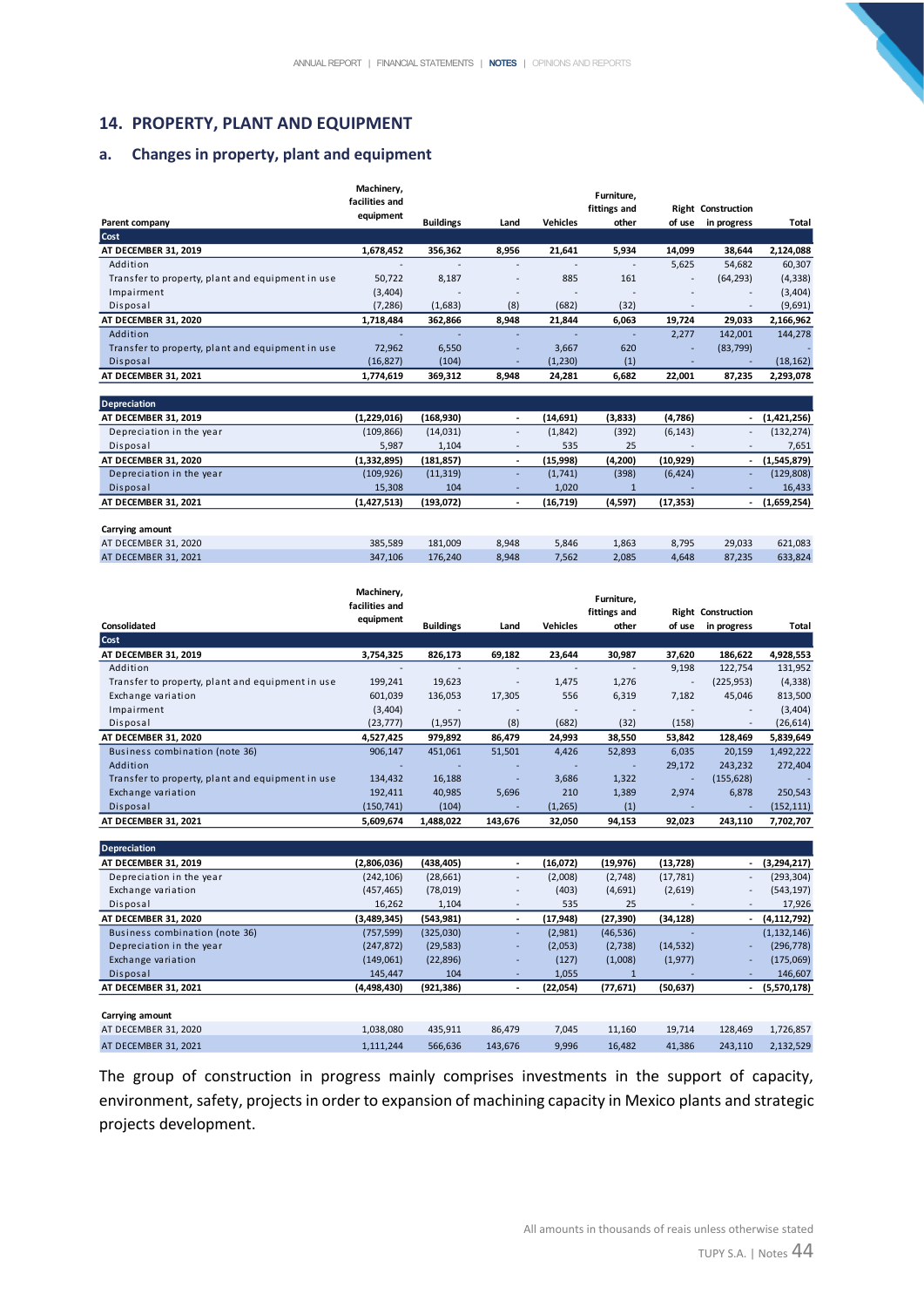## **b. Impairment of non-financial assets**

In 2016 in order to optimizing the manufacturing plant and consequently reducing operating costs, due to the reduction of demand in the domestic market, in the automotive segment, and revision of the future plans of the operation, the Company deactivated part of the industrial park, in Mauá-SP, for an indefinite period. In 2020, due the Covid-19 pandemic the Company deactivated the finishing area of the same unit. Those actions resulting in R\$84,760 and R\$3,404 recognized as impairment adjustments, respectively.

On December 31, 2021, the Company assessed the indicators of impairment of its assets and assessed the recoverable values and does not identified the need for impairment adjustments.

#### **c. Depreciation**

The Company depreciates property, plant and equipment on a straight-line basis, according with , using the following useful lives:

|                                     | Average useful lives |
|-------------------------------------|----------------------|
| Machinery, facilities and equipment | 15 years             |
| <b>Buildings</b>                    | 35 years             |
| Vehicles                            | 6 years              |
| Furniture, fittings and other       | 10 years             |

## **d. Capitalization of interest and financial charges**

The Company recognizes interest and financial charges incurred during the period of construction of the qualifying assets as asset formation cost.

The amount recorded in the year ended December 31, 2021 totals R\$2,446 (R\$1,617 in 2020).

#### **e. Guarantees**

The Company pledged property, plant and equipment items as collateral for loans and financing of R\$5,821 (R\$10,594 at the same period prior year) with maturity date in January, 2025. And R\$5,895 (R\$5,895 at December 31, 2019) as a collateral for tax litigation in the Parent Company and Consolidated.

#### **f. Insured amounts**

Property, plant and equipment are insured for fire, electrical damage and explosion. Insurance coverage is determined based on the amounts and the level of risk involved (Note 32).

#### **g. Non-cash transactions**

The Company carried out investment transactions that did not affect cash and which, therefore, were not recorded in the statements of cash flows. These transactions totaled R\$38,661 in the year ended December 31, 2021 (R\$17,030 in the year ended December 31, 2020).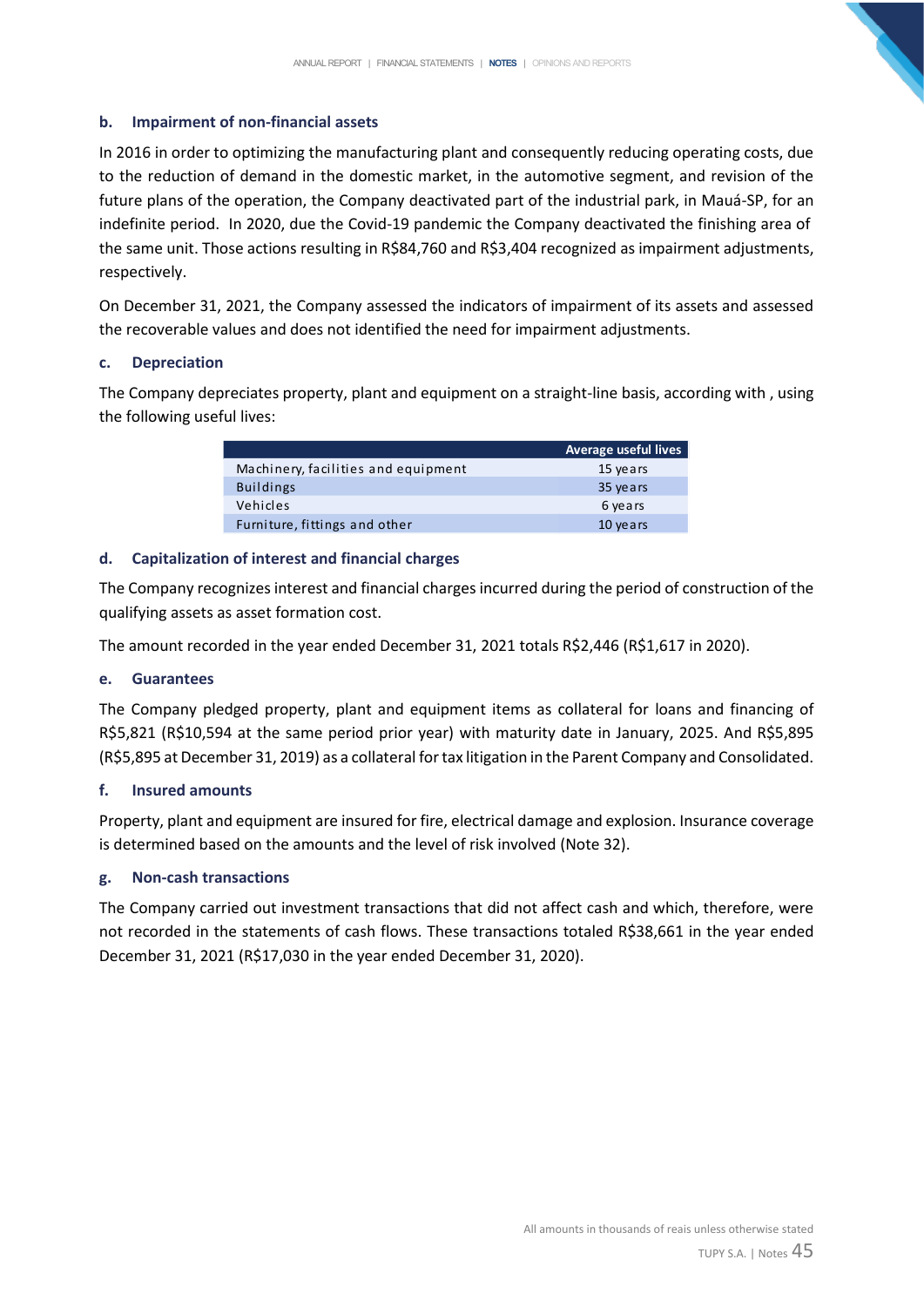## **15. INTANGIBLE ASSETS**

|                      |                 | Internal | Projects in |          |
|----------------------|-----------------|----------|-------------|----------|
| Parent company       | <b>Software</b> | projects | progress    | Total    |
|                      |                 |          |             |          |
| AT DECEMBER 31, 2019 | 41.743          | 1,121    | 9.246       | 52,110   |
| Acquisition/costs    | 3,096           | 961      | 1.970       | 6.027    |
| Transfers            | 6,019           | 661      | (2, 342)    | 4,338    |
| Amortization         | (8,968)         | (617)    |             | (9,585)  |
| AT DECEMBER 31, 2020 | 41,890          | 2,126    | 8,874       | 52,890   |
| Acquisition/costs    | 1,754           | 2,228    | 3,118       | 7,100    |
| Transfers            |                 | 1,261    | (1,261)     |          |
| Amortization         | (9,665)         | (1,719)  |             | (11,384) |
| AT DECEMBER 31, 2021 | 33,979          | 3.896    | 10.731      | 48.606   |

|                                   |                 | Contractual<br>customer |          | Internal                 | Projects in |           |
|-----------------------------------|-----------------|-------------------------|----------|--------------------------|-------------|-----------|
| Consolidated                      | <b>Software</b> | relationships           | Goodwill | projects                 | progress    | Total     |
|                                   |                 |                         |          |                          |             |           |
| AT DECEMBER 31, 2019              | 45,547          | 104,420                 | 41,226   | 1,121                    | 9,246       | 201,560   |
| Acquisition/costs                 | 4,247           |                         |          | 961                      | 1,970       | 7,178     |
| Transfers                         | 6,019           |                         |          | 661                      | (2, 342)    | 4,338     |
| Exchange variation                | 1,303           | 30,153                  |          | $\overline{\phantom{a}}$ |             | 31,456    |
| Disposal                          | (10, 968)       | (45, 251)               |          | (617)                    |             | (56, 836) |
| <i>Impairment</i>                 |                 | (15,950)                |          |                          |             | (15,950)  |
| AT DECEMBER 31, 2020              | 46,148          | 73,372                  | 41,226   | 2,126                    | 8,874       | 171,746   |
| <b>Business combination (note</b> | 6,767           |                         |          | ٠                        |             | 6,767     |
| Acquisition/costs                 | 8,595           |                         |          | 2,228                    | 3,118       | 13,941    |
| <b>Transfers</b>                  |                 |                         |          | 1,261                    | (1,261)     |           |
| Disposal                          | (31)            |                         |          |                          |             | (31)      |
| Exchange variation                | 274             | 3,585                   |          |                          |             | 3,859     |
| Amortization                      | (11, 911)       | (57, 260)               |          | (1,719)                  |             | (70, 890) |
| AT DECEMBER 31, 2021              | 49,842          | 19,697                  | 41,226   | 3,896                    | 10,731      | 125,392   |

#### **a. Computer software**

It basically consists of a license for an enterprise management system (ERP) acquired in 2013. This ERP was developed in 2013 and 2014 and it was implemented in 2015. The amortization is being carried out, in a linear way, in 10 years.

#### **b. Contractual customer relationships**

The contractual relationship arises from the acquisition of Tupy México S.A. de C.V. and Technocast S.A. de C.V. on April 16, 2012 and was calculated based on the minimum estimate of customer portfolio maintenance, taking the sales volumes of periods prior to the acquisition and the market perspectives existing at the time into consideration.

The calculation used the Multi-period Excess Earnings Method (MEEM), which covers ten-year period, equivalent to the minimum term estimated for the maintenance of the commercial relationship with the customers. These intangible assets will be amortized on a straight-line basis.

The aggregate of the customer portfolios that compose the contractual relationship presents, and projects in the long term, volumes and profitability significantly higher than the initial recognition of the asset, which make the profitability of the plants reach the appropriate level.

Considering that the intangible asset was recognized by each portfolio, and according to IFRS is not allowed compensation between them, at the end of 2020, individual analysis was made and the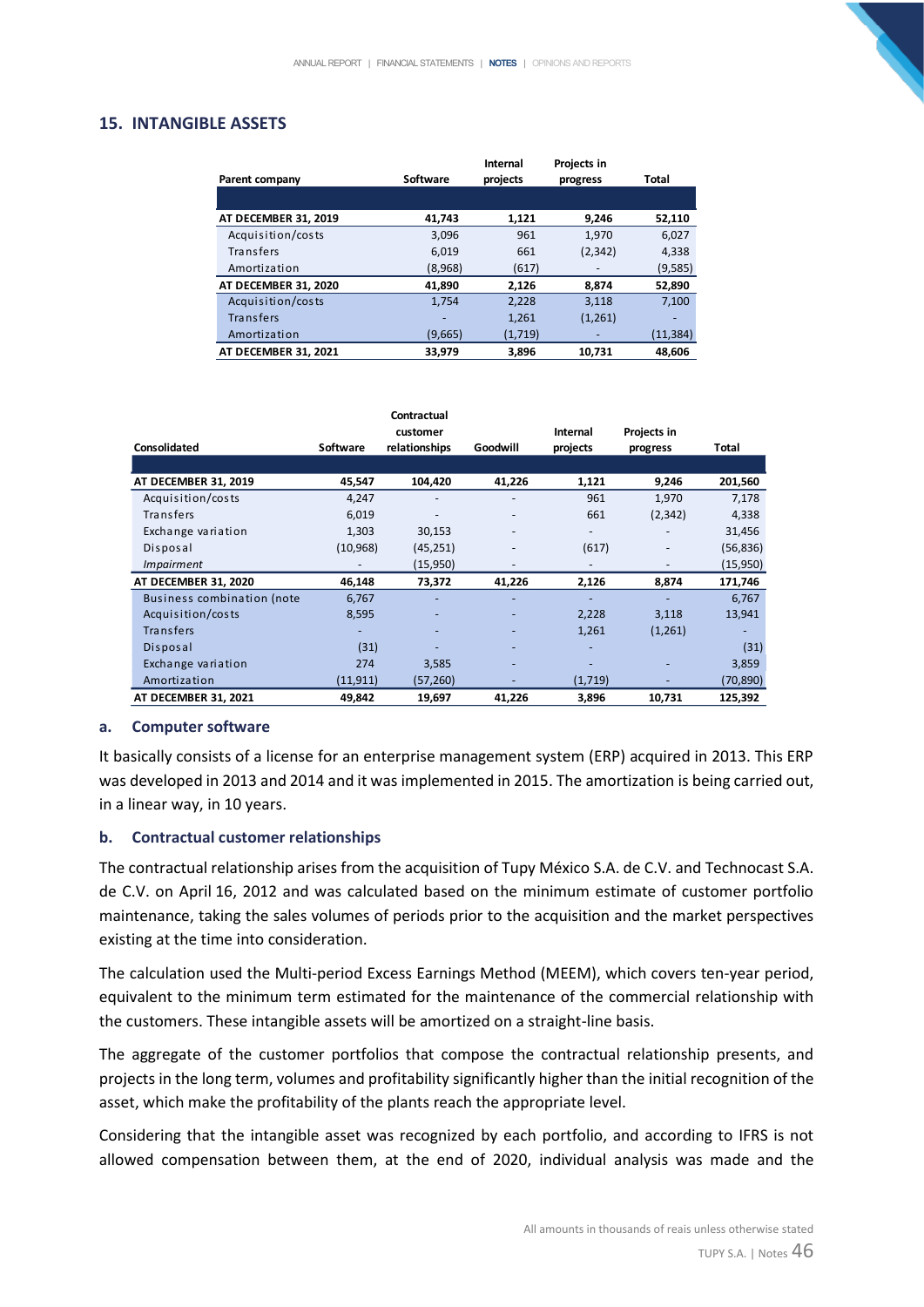Company identify a reduction in the demand of some customers when compared with the projections of previously year. Because of that, an impairment test was necessary.

The methodology used in order to determine the fair value for the remain period of 1.5 years, was the value in use, considering the MEEM (*"Multi-period excess earnings methods"*) methodology.

The assumptions used by management at December 31, 2021 was the value in use, were as follows:

- Revenues were defined based on projections of demand by customer in the next 4 months (remaining period).
- **•** Operating margins were determined based on historical performance and on expectations arising from investments and operational improvements.
- Discount rate in real terms, before tax effects, of 5.31% p.y., which reflects the Company's specific risks.

The amount recognized in the year ended December 31, 2021 is the better estimation of realization.

In the year ended December 31, 2020 the result of the test determined an impairment recorded in prior years in the amount of R\$15,950, net of taxes of R\$11,165 (Note 27).

## **c. Goodwill**

Intangible assets represented by the excess of the cost of an acquisition over the net fair value of assets and liabilities of the subsidiaries, Tupy Mexico S.A. de C.V. and Technocast S.A. de C.V., substantially generated by expected synergies.

Goodwill is allocated to the subsidiaries Tupy Mexico S.A., de C.V. and Technocast S.A., de C.V., which are considered as cash-generating units and operate in the automotive business.

At the moment, there is goodwill impairment, which is recorded by calculation of the cash-generating unit's recoverable amount.

The recoverable amount was determined based on value-in-use calculations. These calculations utilize discounted cash flow projections, post-tax profit and capital expenses based on financial budgets in real terms (i.e., without considering inflation) approved by management and covering a five-year period. Cash flows beyond the five-year period are extrapolated using the cash flows for the 5th year. The key assumptions used for value-in-use calculations at December 31, 2021 are as follows:

- Revenues were defined based on projections of demand by customer in the next five years.
- Management determined the operating margins based on past performance and its expectations of market development.
- Discount rate in real terms of 5.31% p.y., before tax effects, which reflects the Company's specific risks.

Made sensitivity analysis to determine the impact on the change of its main variable, discount rate, considering an increase of 1p.p. and no lower value was found than the accounting cost of the investments, so that the Company did not identify the need for impairment adjustment on the recorded goodwill.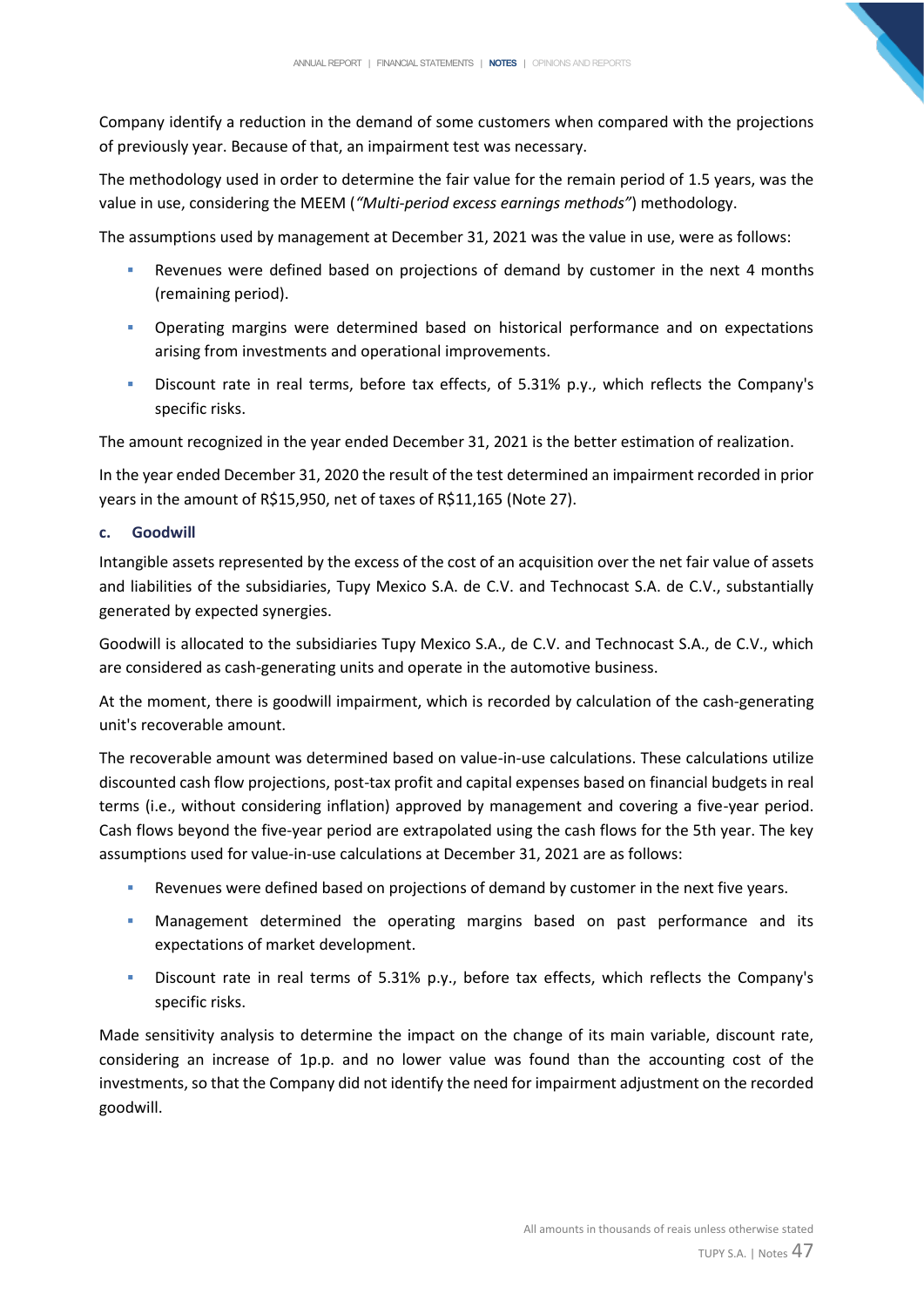# **16. JUDICIAL DEPOSITS AND OTHER ASSETS**

|                             |               | Parent company |         | Cosolidated |
|-----------------------------|---------------|----------------|---------|-------------|
|                             | <b>Dec/21</b> | <b>Dec/20</b>  | Dec/21  | Dec/20      |
| <b>CURRENT ASSETS</b>       | 59.162        | 46.024         | 106.869 | 55,999      |
| Other assets                | 59.162        | 46.024         | 106,869 | 55,999      |
| <b>NON-CURRENT ASSETS</b>   | 11.985        | 47.738         | 13.350  | 48,824      |
| Judicial deposits and other | 11,985        | 47,738         | 13,350  | 48,824      |

Other assets comprise advances to employees, expenses paid in advance and other receivables not related to the operation. The variation in the period substantially reflects the balances assumed in the business combination for the acquisition of the Betim and Aveiro units.

The reduction presented in the balances of judicial deposits and others is due to redemptions made in the period due to the replacement of the judicial deposit by letters of guarantee insurance.

# **17. SUPPLIERS**

|                      |               | Parent company |               | Consolidated  |
|----------------------|---------------|----------------|---------------|---------------|
|                      | <b>Dec/21</b> | <b>Dec/20</b>  | <b>Dec/21</b> | <b>Dec/20</b> |
| Domestic suppliers   | 358,695       | 244.981        | 480,115       | 244,982       |
| Foreign suppliers    | 52.049        | 24.789         | 668,381       | 304,378       |
| <b>Subtotal</b>      | 410.744       | 269.770        | 1,148,496     | 549,360       |
| Forfaiting operation | 91.332        | 66,834         | 91,332        | 66,834        |
| Total                | 502,076       | 336,604        | 1,239,828     | 616,194       |

The variations in the period reflect the balances assumed in the business combination for the acquisition of the Betim and Aveiro units, in the amount of R\$224,313, the highest level of activity in relation to the closing of 2020, the inflation of materials accumulated in the period and the devaluation of the Real against the US Dollar (US\$) which changed from R\$5.1967 on December 31, 2020 to R\$5.5805 on December 31, 2021.

The Company has contracts signed with Banco do Brasil S.A., Banco Itaú Unibanco S.A. and Banco Santander S.A. to structure, with its main suppliers, the operation called "fortfaiting". In this operation, the suppliers transfer the right to receive the invoice to the financial institutions, which, in turn, become creditors of the operation. Further details on these transactions are included in Note 2.6(g).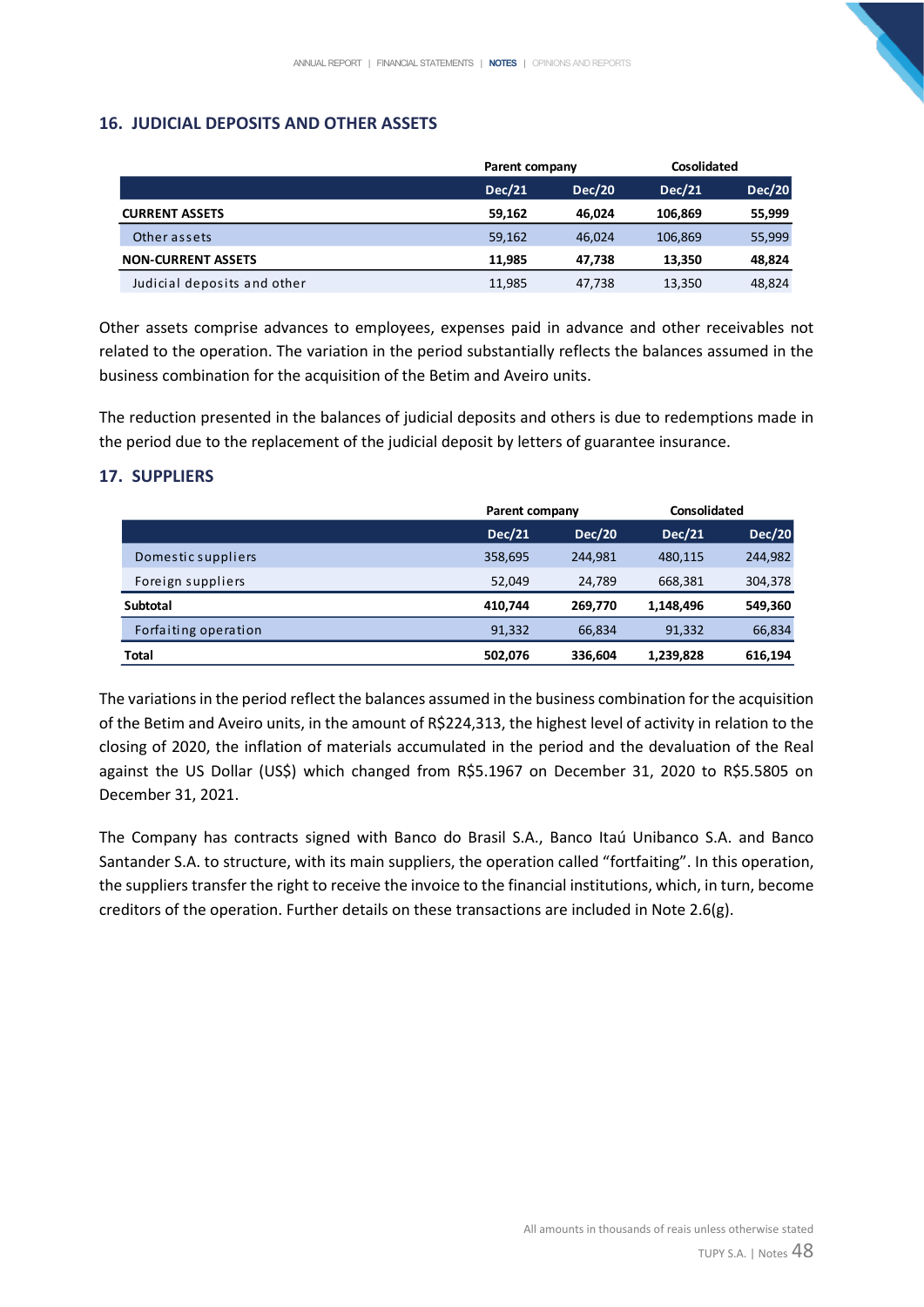## **18. LOANS AND FINANCING**

**Parent company**

| Parent company                        |                 |                       |               |               |
|---------------------------------------|-----------------|-----------------------|---------------|---------------|
|                                       | <b>Maturity</b> | <b>Effective rate</b> | <b>Dec/21</b> | <b>Dec/20</b> |
| Local currency                        |                 |                       | 10,117        | 347,544       |
| $(a)$ 4131 operation                  | Sep/2021        | $CDI + 4.5% p.a.$     | ۰             | 225,903       |
| (b) Export credit notes               | Mar/2021        | 198% CDI              |               | 103,621       |
| <b>FINAME</b>                         | Jan/2025        | $5.59\%$ p.a.         | 4,851         | 8,828         |
| Leasing from right of use             |                 |                       | 5,266         | 9,192         |
| <b>Foreign currency</b>               |                 |                       | 2,009,584     | 1,871,373     |
| (c) Export prepayment - Tupy Overseas | Jul/2024        | $VC + 6.78% p.a.$     | 2,009,584     | 1,871,373     |
|                                       |                 |                       |               |               |
| Current portion                       |                 |                       | 69,161        | 397,495       |
| Non-current portion                   |                 |                       | 1,950,540     | 1,821,422     |
|                                       |                 |                       | 2,019,701     | 2,218,917     |

VC – Foreign exchange variation

CDI – Interbank deposit certificate

FINAME - Special Industrial Financing Agency of the BNDES

|                                          | <b>Maturity</b> | <b>Effective rate</b> | <b>Dec/21</b> | Dec/20    |
|------------------------------------------|-----------------|-----------------------|---------------|-----------|
| Local currency                           |                 |                       | 464,177       | 347,544   |
| $(a)$ 4131 operation                     | Sep/2021        | CDI+4.5% p.a.         |               | 225,903   |
| (b) Export credit notes                  | Mar/2021        | 198% CDI              |               | 103,621   |
| <b>FINAME</b>                            | Jan/2025        | 6.3% p.a.             | 5,485         | 8,828     |
| (b) Export credit notes - TMG            | Jul/2022        | CDI+1,87%             | 398,456       |           |
| (d) Forfaiting operation                 | Apr/2022        | 12,54% p.a.           | 54,970        |           |
| Leasing from right of use                |                 |                       | 5,266         | 9,192     |
| Foreign currency                         |                 |                       | 2,147,047     | 1,877,998 |
| (e) Senior unsecured Notes - US\$350.000 | Jul/2024        | $VC + 6.63\% p.a.$    |               | 1,865,843 |
| (f) Senior unsecured Notes - US\$375.000 | Fev/2031        | $VC + 4.5% p.a.$      | 2,110,005     |           |
| Leasing from right of use                |                 |                       | 37,042        | 12,155    |
|                                          |                 |                       |               |           |
| Current portion                          |                 |                       | 507,486       | 401,924   |
| Non-current portion                      |                 |                       | 2,103,738     | 1,823,618 |
|                                          |                 |                       | 2,611,224     | 2,225,542 |

VC – Foreign exchange variation

CDI – Interbank deposit certificate

FINAME - Special Industrial Financing Agency of the BNDES

On December 31, 2021, the Company was in compliance with the covenant terms, as presented below.

#### **a) 4131 operation**

In March 2020, 4131 operations were contracted in the amount of R\$215,000 with Banco Santander, with an average term of 15 months, CDI rate + 4.5% per year and amortization at the end of the contracts.

In March 25 and September 22, 2021 occurred the payment of R\$95,000 and R\$120,000, respectively from Banco Santander

#### **b) Export credit notes – NCE**

In March 2020, NCE operations were contracted in the amount of R\$178,000 with Banco Itaú BBA, maturing in march 2021, with a weighted rate of 192% CDI and amortization at the end of the contract.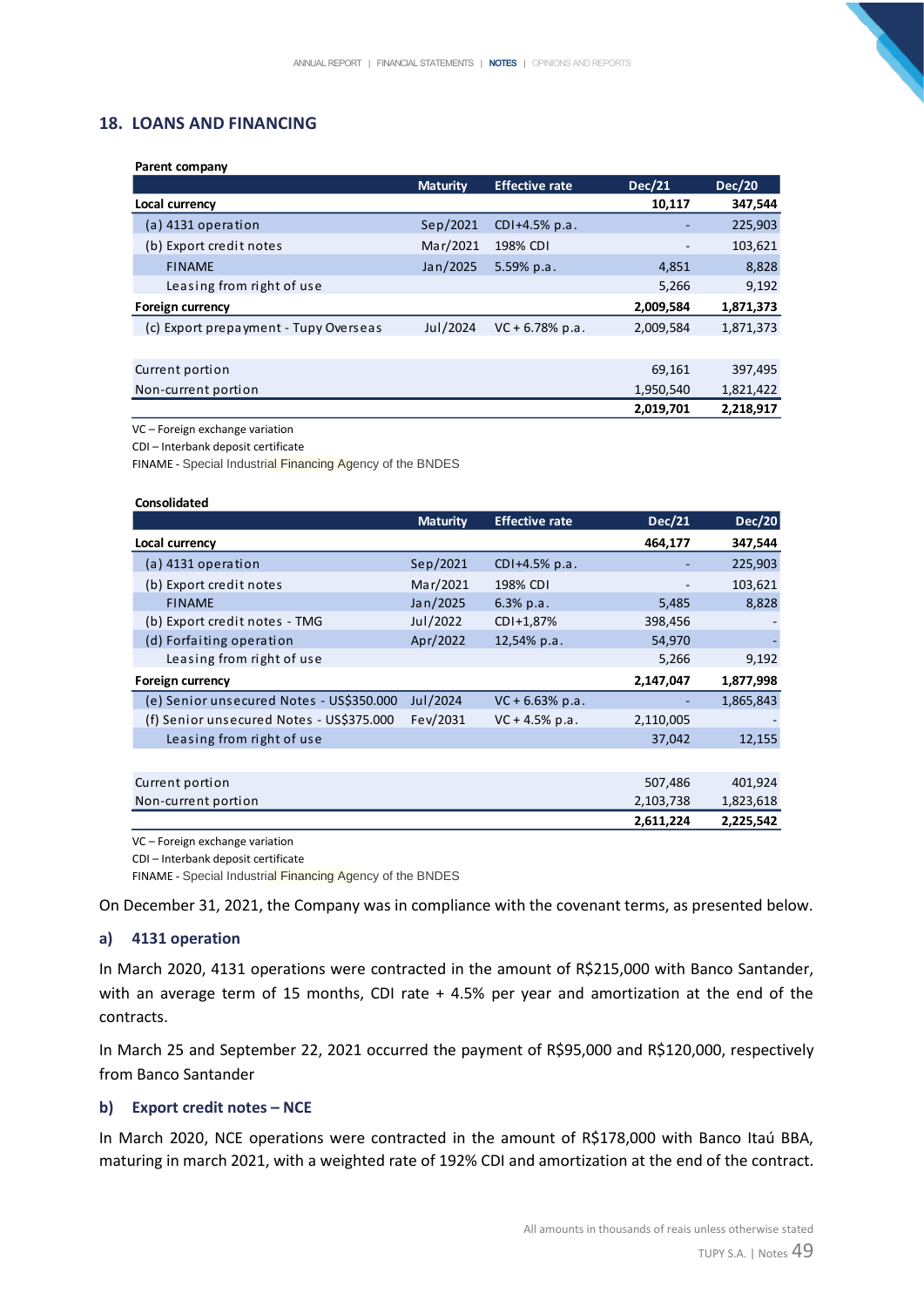Those contracts ware paid in November 30, 2020 amounting of R\$78,000 and R\$100,00 in March 25, 2021 from Banco Itaú BBA.

In the business combination (Note 37) concluded, the Company assumed an export credit note agreements from Tupy Minas Gerais Ltda (former Teksid Iron Ltd.) in the amount of R\$390,166 firmed with Banco Bradesco S.A. maturing until July 2022 and average rate of CDI + 1.87% p.a.

## **c) Export prepayment - Tupy Overseas S.A.**

In January and July 2021, the Parent Company paid an interest of R\$125,773 (R\$113,942 in 2020). The impact of the exchange variation on the Tupy Overseas export prepayment amount in the period was an expense of R\$133,946 . (in the year ended at December 31, 2020 was a loss of 406,934)

## **d) Forfaithing operation**

Term extension operations carried out by Tupy Minas Gerais Ltda (formerly Teksid Iron Ltda.) with Banco Daycoval S.A. and Banco Fidis S.A. The operations are contracted with a maximum due of 120 days and a rate of 12.54% p.a.

## **e) Senior Unsecured Notes – US\$ 350,000**

In February of 2021 the Company announced the repurchase of the senior unsecured notes due in July, 2024, the payment of this operation was R\$58,009 referring to the premium and pro-rata interest.

In January 2021 the Company paid interest of R\$61,003 and e foreign exchange variations reduction recognized between December 31, 2020 until the repurchase in March 03, 2021 was loss of R\$120,762. During the year of 2020 (january and July, summed) the Company payed interestes in the amoung of R\$113,942 and the Exchange rate variation impact was a loss of R\$407,485.

The Issuance includes covenants, the main financial indicator of which is the net debt/ adjusted EBITDA, and, up to March 03, 2021, the Company is in compliance with the covenant terms. According with financial statements of year end of December 31, 2020. (note 16).

## **f) Senior Unsecured Notes - US\$ 375,000**

In February 2021, the Company completed the issuance of bonds ("issuance") in the international market, through its subsidiary Tupy Overseas S.A. These bonds are guaranteed by the Parent company and amount to US\$375,000 (R\$2,018,063), with single amortization in February of 2031. Interest, at the coupon of 4.50% p.a., are paid on a semiannual basis, in February and August. The funds provided by the Issuance are being used to pay Senior unsecured notes USD 350,000, issue by Tupy Overseas in 2014, with maturity in 2024 and coupon of 6.625%, costs related to the issuance amounting US\$3,256, about R\$18,048 and the premium of repurchase of US\$7,728, about R\$42,822 and as well as for ordinary business management. The Senior Unsecured Notes are fully and jointly guaranteed by the Company.

In August of 2021 interests were paid amounting of R\$44,171. The variation occurred in the period between the Issuance and December 31, 2021 was a loss of R\$52,617.

The Issuance includes covenants in annual basis, the main financial indicator of which is the net debt/ adjusted EBITDA, and, on December 31, 2021, the Company is in compliance with the covenant terms. In the case on non-compliance by the Company, they would result in prohibition to: (i) obtaining new loans and financing; (ii) distributing dividends in excess of the minimum amount provided by law; (iii) making investments that are not related to the maintenance of production activities; and (iv) repurchasing shares issued by the Company.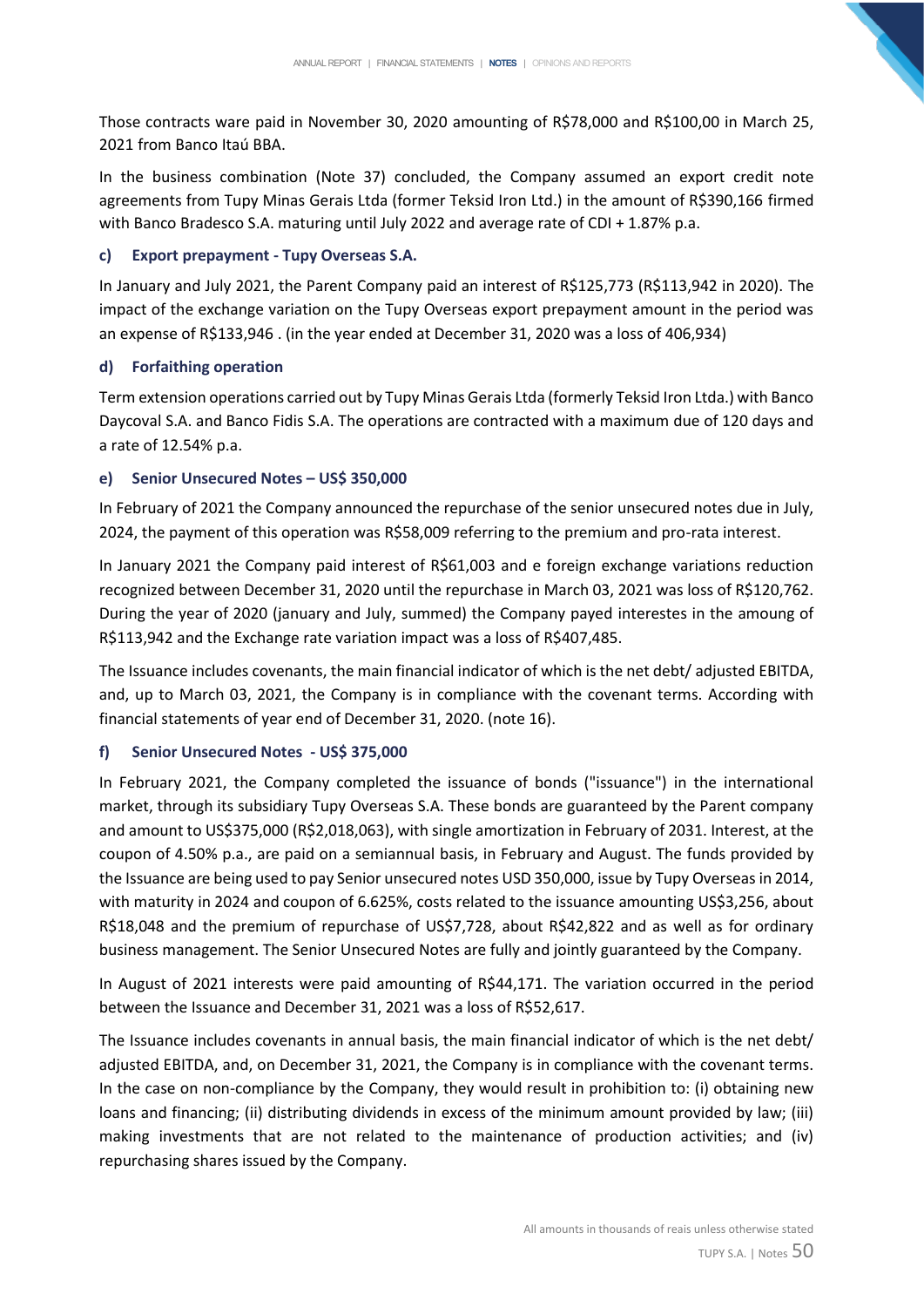Furthermore, the Issuance also includes non-financial Covenants. The main non-financial measure that could cause the early termination of the Issuance is the change in the Company's controlling interest in such a way that it decreases the external risk rating.

## **g) Fair value of loans and financing**

The fair value of the Company's loans and financing (classified in Level 2 of the fair value hierarchy) is calculated through the discount of future flows of their payments at the curves, interest rates and currencies observable in the financial market. At December 31, 2021, the fair value of loans and financing was R\$2,459,977 (R\$2,224,947 at December 31, 2020).

#### **h) Long-term maturities**

|             | Parent company |               | <b>Consolidated</b> |               |
|-------------|----------------|---------------|---------------------|---------------|
| Year        | <b>Dec/21</b>  | <b>Dec/20</b> | Dec/21              | <b>Dec/20</b> |
| 2022-2023   | 2.433          | 28.745        | 22,239              | 28,745        |
| 2024        | 1,948,076      | 1,792,646     | 481                 | 1,794,842     |
| 2025 - 2030 | 31             | 31            | 31                  | 31            |
| 2031        | -              | -             | 2,080,987           | -             |
|             | 1,950,540      | 1.821.422     | 2,103,738           | 1,823,618     |

#### **19. SALARIES, SOCIAL SECURITY CHARGES AND PROFIT SHARING**

|                                                  | Parent company |               | <b>Consolidated</b> |               |
|--------------------------------------------------|----------------|---------------|---------------------|---------------|
|                                                  | <b>Dec/21</b>  | <b>Dec/20</b> | <b>Dec/21</b>       | <b>Dec/20</b> |
| <b>Salaries</b>                                  | 24,395         | 20,220        | 37,540              | 27,550        |
| Provision for vacation pay and 13th month salary | 67,992         | 47,749        | 108,740             | 57,126        |
| Social charges                                   | 15,728         | 15,822        | 56,867              | 31,547        |
| Profit sharing                                   | 41,207         | 29,606        | 67,763              | 40,320        |
| Private pension plan                             | 559            | 3.381         | 559                 | 3,381         |
|                                                  | 149.881        | 116,778       | 271.469             | 159.924       |

The increase substantially reflects the assuming liabilities in business combination process of adquiring the Betim and Aveiro units amounting of R\$56,069, the vacation accruals and profit sharing impacted by profit of the year.

The Company's profit-sharing program applies proportionately according to time in service and is based on financial and operating indicators and individual performance goals. The Company introduced an optional private pension plan for all employees in Brazil. It is a defined contribution plan, for which the amount contributed by the employee, limited to an established percentage on the payroll, is matched with the same amount by the Company.

#### **20. ADVANCES FROM CUSTOMERS**

|                 |               | Parent company |               | Consolidated  |
|-----------------|---------------|----------------|---------------|---------------|
|                 | <b>Dec/21</b> | <b>Dec/20</b>  | <b>Dec/21</b> | <b>Dec/20</b> |
| Domestic market | 22,313        | 13,953         | 51,440        | 13,953        |
| Foreign market  | 2.046         | 13,413         | 74,381        | 155,736       |
|                 | 24,359        | 27,366         | 125,821       | 169,689       |

They refer to advances of funds for the construction of customer tools that will be used in the production process.

The variation in the period arises substantially from closing projects during the year.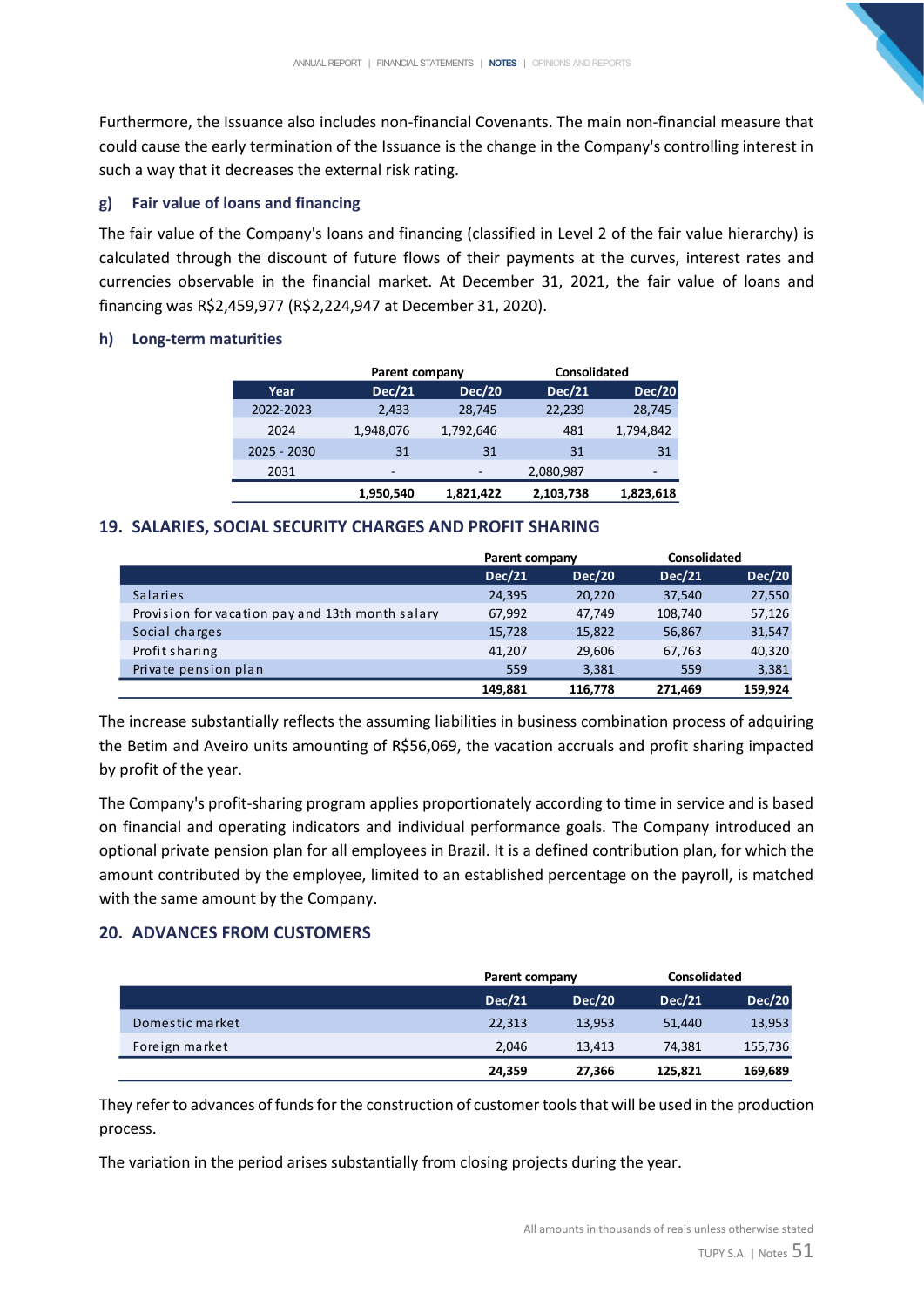## **21. RETIREMENT BENEFIT OBLIGATIONS**

The operations in Mexico have defined benefit obligations. The purpose of these plans is to offer employees retirement benefits, in addition to and complementing those provided by other retirement or pension plans, whether public or private. In addition, the Mexican legislation also establishes other defined benefits such as age premium and legal indemnity.

| Consolidated                              |               |               |
|-------------------------------------------|---------------|---------------|
| Obligations recorded in the balance sheet | <b>Dec/21</b> | <b>Dec/20</b> |
| Social security plan benefits             |               |               |
| Pension plan                              | 15,440        | 17,814        |
| Other employee benefits                   |               |               |
| Seniority premium                         | 24,565        | 15,408        |
| Legal indemnity                           | 32,798        | 32,224        |
|                                           | 72.803        | 65.446        |

The increment observed in the period is mainly due to the devaluation of the Real against the US Dollar, which went from R\$5.1967 on December 31, 2020 to R\$5.5805 on December 31, 2021.

## **22. PROVISION FOR TAX, CIVIL, SOCIAL SECURITY AND LABOR PROCEEDINGS**

The Company and the subsidiaries are a party to ongoing proceedings arising in the normal course of its business and for which provisions for probable losses were recorded based on estimates made by its legal counsel.

The changes in the provisions for tax, civil, social security and labor proceedings in the year ended December 31, 2021 and the related judicial deposits were as follows:

|                      |              |                              |           | <b>Social</b> | <b>Judicial</b> |              |
|----------------------|--------------|------------------------------|-----------|---------------|-----------------|--------------|
|                      | <b>Civil</b> | Tax                          | Labor     | security      | deposits        | <b>Total</b> |
| AT DECEMBER 31, 2019 | 52,949       | 71,267                       | 77,342    | 11,139        | (31,617)        | 181,080      |
| Additions            | 901          |                              | 93        |               | (2,050)         | (1,056)      |
| Restatements         | (5, 410)     | 2,236                        | 38,728    | 456           |                 | 36,010       |
| Remuneration         |              | $\qquad \qquad \blacksquare$ |           |               | (537)           | (537)        |
| Payments             | (12)         | (68)                         | (42, 341) | (568)         |                 | (42, 989)    |
| Deposit Redemption   |              |                              |           |               | 13,959          | 13,959       |
| AT DECEMBER 31, 2020 | 48,428       | 73,435                       | 73,822    | 11,027        | (20, 245)       | 186,467      |
| Additions            |              | $\mathbf{1}$                 | 13        |               | (108)           | (94)         |
| Restatements         | 4,621        | (283)                        | 24,853    | 4,490         |                 | 33,681       |
| Remuneration         |              | -                            |           |               | (385)           | (385)        |
| Payments             | (11,761)     | -                            | (27, 818) | (7, 176)      |                 | (46, 755)    |
| Deposit Redemption   |              |                              |           |               | 11,045          | 11,045       |
| AT DECEMBER 31, 2021 | 41,288       | 73,153                       | 70,870    | 8,341         | (9,693)         | 183,959      |
|                      |              |                              |           |               |                 |              |
| Current              |              |                              |           |               |                 | 34,064       |
| Non-current          |              |                              |           |               |                 | 149,895      |
|                      |              |                              |           |               |                 | 183,959      |

#### **Parent company**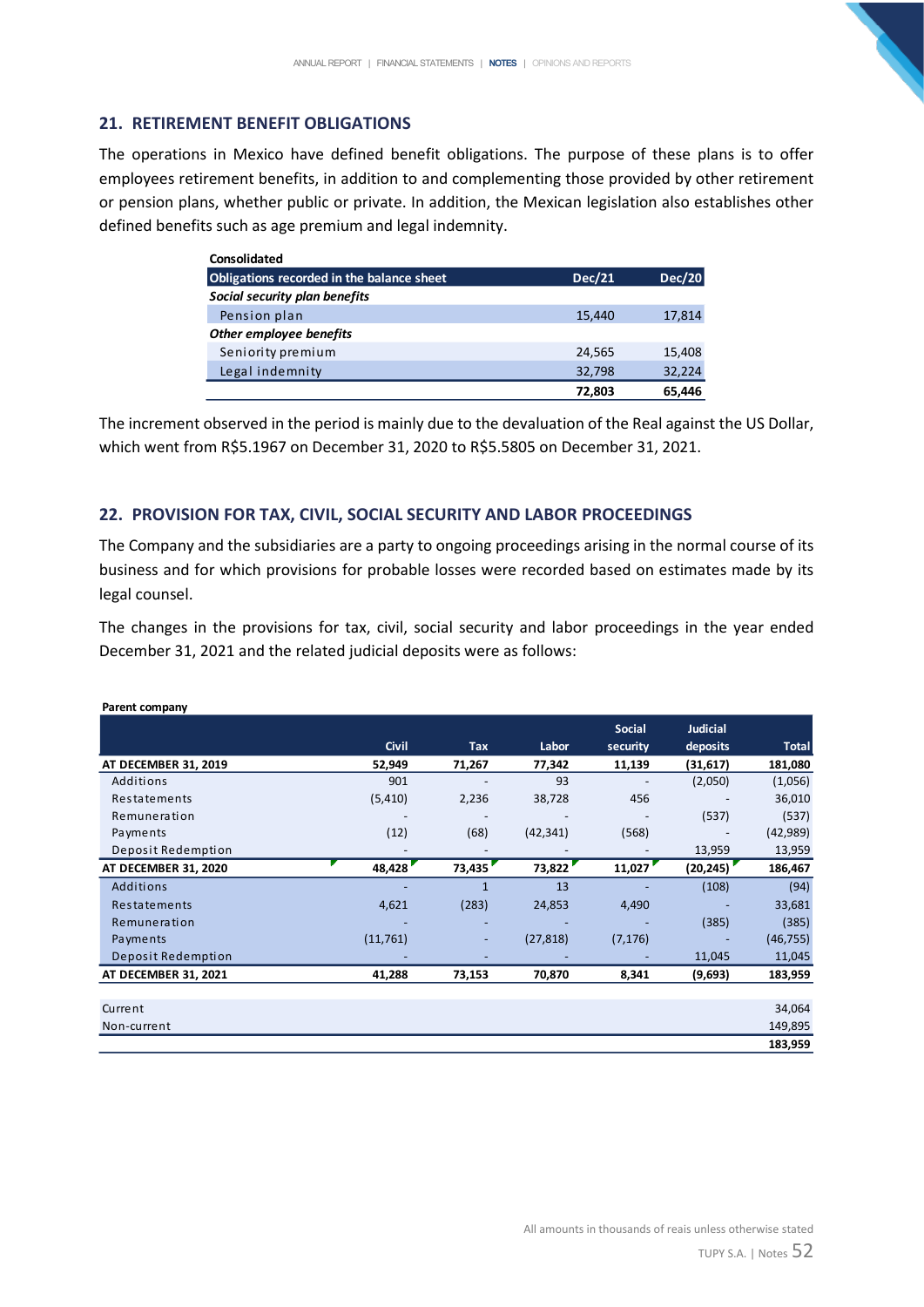|                                |              |                          |           | <b>Social</b> | <b>Judicial</b>          |              |
|--------------------------------|--------------|--------------------------|-----------|---------------|--------------------------|--------------|
|                                | <b>Civil</b> | <b>Tax</b>               | Labor     | security      | deposits                 | <b>Total</b> |
| AT DECEMBER 31, 2019           | 54,253       | 71,267                   | 77,342    | 11,139        | (31, 617)                | 182,384      |
| Additions                      | 901          | $\overline{\phantom{a}}$ | 93        |               | (2,050)                  | (1,056)      |
| Restatements                   | (4, 347)     | 2,236                    | 38,728    | 456           |                          | 37,073       |
| Remuneration                   |              | $\overline{\phantom{a}}$ |           |               | (537)                    | (537)        |
| Payments                       | (12)         | (68)                     | (42, 341) | (568)         |                          | (42, 989)    |
| Deposit Redemption             |              |                          |           |               | 13,959                   | 13,959       |
| AT DECEMBER 31, 2020           | 50,795       | 73,435                   | 73,822    | 11,027        | (20, 245)                | 188,834      |
| Business combination (note 36) |              | 2,163                    | 41,808    |               | (14,003)                 | 29,968       |
| Additions                      |              | $\mathbf{1}$             | 584       |               | (714)                    | (129)        |
| Restatements                   | 5,966        | (277)                    | 23,194    | 4,490         |                          | 33,373       |
| Remuneration                   |              |                          |           |               | (385)                    | (385)        |
| Payments                       | (11,761)     | $\overline{\phantom{a}}$ | (27, 818) | (7, 176)      | $\overline{\phantom{a}}$ | (46, 755)    |
| Deposit Redemption             |              |                          |           |               | 12,302                   | 12,302       |
| AT DECEMBER 31, 2021           | 45,000       | 75,322                   | 111,590   | 8,341         | (23, 045)                | 217,208      |
|                                |              |                          |           |               |                          |              |
| Current                        |              |                          |           |               |                          | 34,064       |
| Non-current                    |              |                          |           |               |                          | 183,144      |
|                                |              |                          |           |               |                          | 217,208      |

Generally, the Company's provisions for legal proceedings are long-term provisions. Considering the formalities of the judicial and administrative proceedings in the Brazilian judicial system, there is difficulties in to making accurate estimates about limit of conclusion of those contingencies, and because of this the Company does not disclose the settlement flow of these liabilities.

The aforementioned provisions are adjusted mainly based on the Special System for Settlement and Custody (SELIC) rate and the General Market Price Index (IGPM), except for labor claims whose indicator is the Special National Consumer Price Index (IPCA-e ), the impact of which on profit or loss for the period is described in Note 28.

#### **a. Civil**

Provisions for civil proceedings at December 31, 2021 amounted to R\$45,000. The residual amount is mainly related to attorney's fees in successful lawsuits.

#### **b. Tax**

Provisions related to tax administrative proceedings involving certain credits taken by the Company in the calculation of ICMS, PIS, COFINS, Corporate Income Tax (IRPJ) and social Contribution on Net Income (CSLL) and tax over intercompany operation.

The changes occurred during 2021, reflects substantially the amount acquired during business combination settled on October 1, 2021. (note 37)

#### **c. Labor**

Lawsuits filed by former employees, by themselves or claimed by the Union of the category, in progress at the Labor Courts, claiming compensation and payroll charges allegedly owed by the Company.

Significant amount of variation for the year is attributed to the business combination carried out on October 1, 2021. (note 37)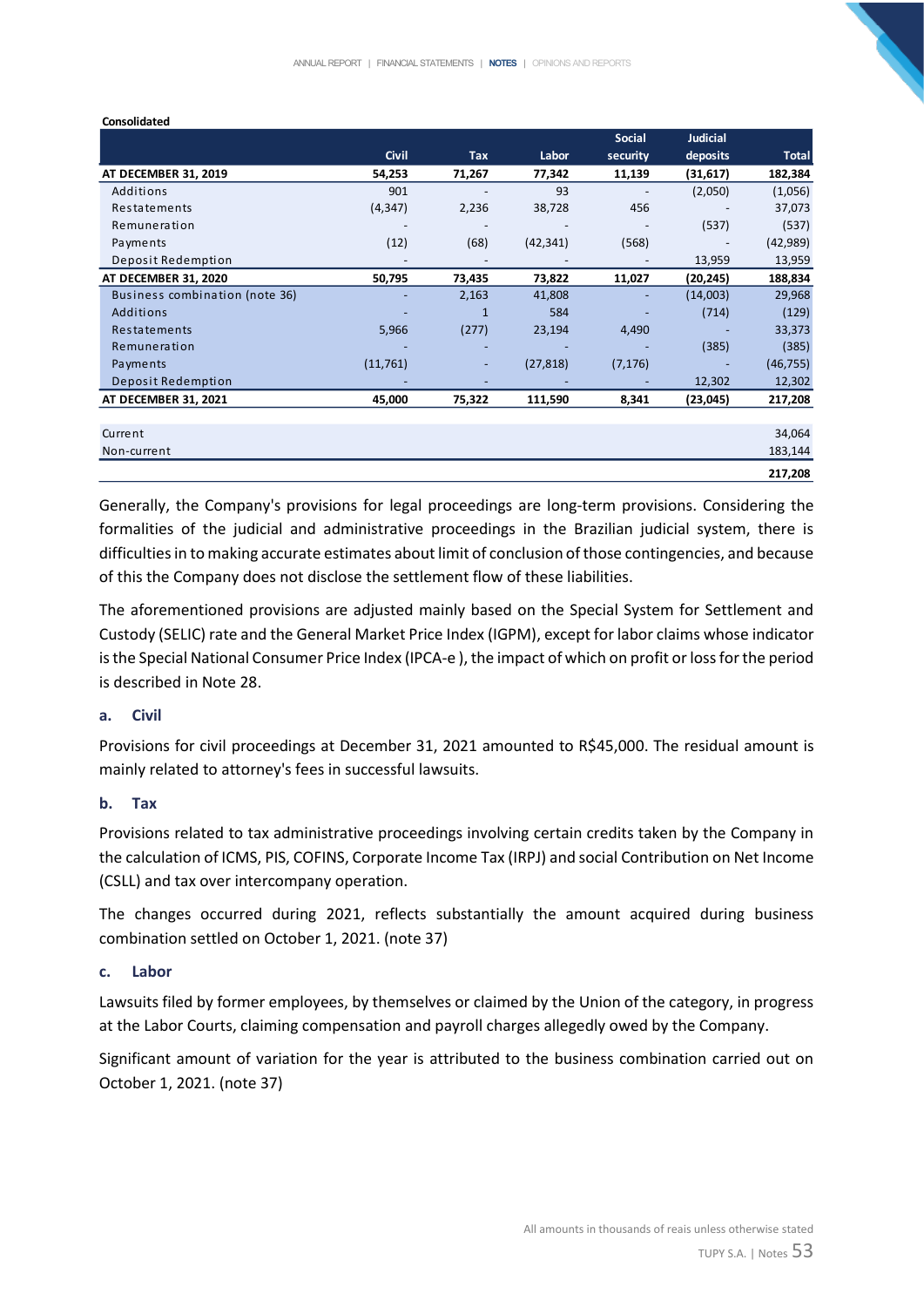## **d. Social security**

Social security provisions relate to alleged debits resulting from differences between the social security contribution form (GFIP) and the respective payment (GPS). These differences arise from amounts challenged by the Company for which judicial deposits were made.

## **Proceedings involving possible losses**

The proceedings involving a risk of loss deemed "possible", according to the assessment made by Management and the Company's outside legal counsel, are described in the table below.

|                             |         | Parent company |               | <b>Consolidated</b> |
|-----------------------------|---------|----------------|---------------|---------------------|
|                             | Dec/21  | <b>Dec/20</b>  | <b>Dec/21</b> | <b>Dec/20</b>       |
| IRPJ and CSLL processes     | 165,334 | 173,473        | 165,706       | 173,845             |
| PIS, COFINS and IPI credits | 165,134 | 152,403        | 165,134       | 152,403             |
| <b>ICMS</b> credits         | 168,509 | 165,667        | 168,509       | 165,667             |
| Expired tax debts           | 143,679 | 144,977        | 143,679       | 144,977             |
| Reintegra credits           | 36,358  | 40,056         | 36,358        | 40,056              |
| Social security             | 76,791  | 82,193         | 76,791        | 82,193              |
| Laborlawsuits               | 68,710  | 67,386         | 68,782        | 67,457              |
| Civil and other             | 67,492  | 42,332         | 67,818        | 42,723              |
|                             | 892,007 | 868,487        | 892,777       | 869,321             |

Except when describe in a different way, all the variance between 2021 and 2020 periods are consequence of monetary update of the amounts.

## **a. IRPJ and CSLL**

Corporate Income Tax (IRPJ) and Social Contribution on Net Income (CSLL): administrative proceedings of 1994 and 2006 in which the Brazilian Federal Revenue Service challenges, respectively, the calculation of taxable income and the use of estimated IRPJ. The Company submitted a defense stating that the tax calculation was correct.

## **b. PIS and COFINS credits**

Social Integration Program (PIS) and Social Contribution on Revenues (COFINS): Administrative and judicial proceedings in which the Brazilian Federal Revenue Service challenged the Company, in the most of the procedures, as to (i) the use of credits generated in the acquisition of inputs from 2004 to 2011; and (ii) appropriation of backdated tax credits. The Company submitted an administrative and a judicial defenses showing the eligibility for the use of credits in accordance with the applicable tax legislation.

## **c. ICMS credits**

Administrative and legal proceeding filed by the tax authorities of the states of São Paulo and Santa Catarina for the years 2008 to 2019, in which the use of certain ICMS credits by the Mauá and Joinville plants are challenged. In all the cases, the Company has shown the eligibility for the use of credits in accordance with the applicable tax legislation.

#### **d. Expired tax debts**

Administrative and judicial tax demands made by the Federal Government related to alleged offsets of debits with IPI premium credit. In its defense, the Company claims that, in administrative and judicial form, the statute of limitation period of said debts has expired, in compliance with case law of higher courts.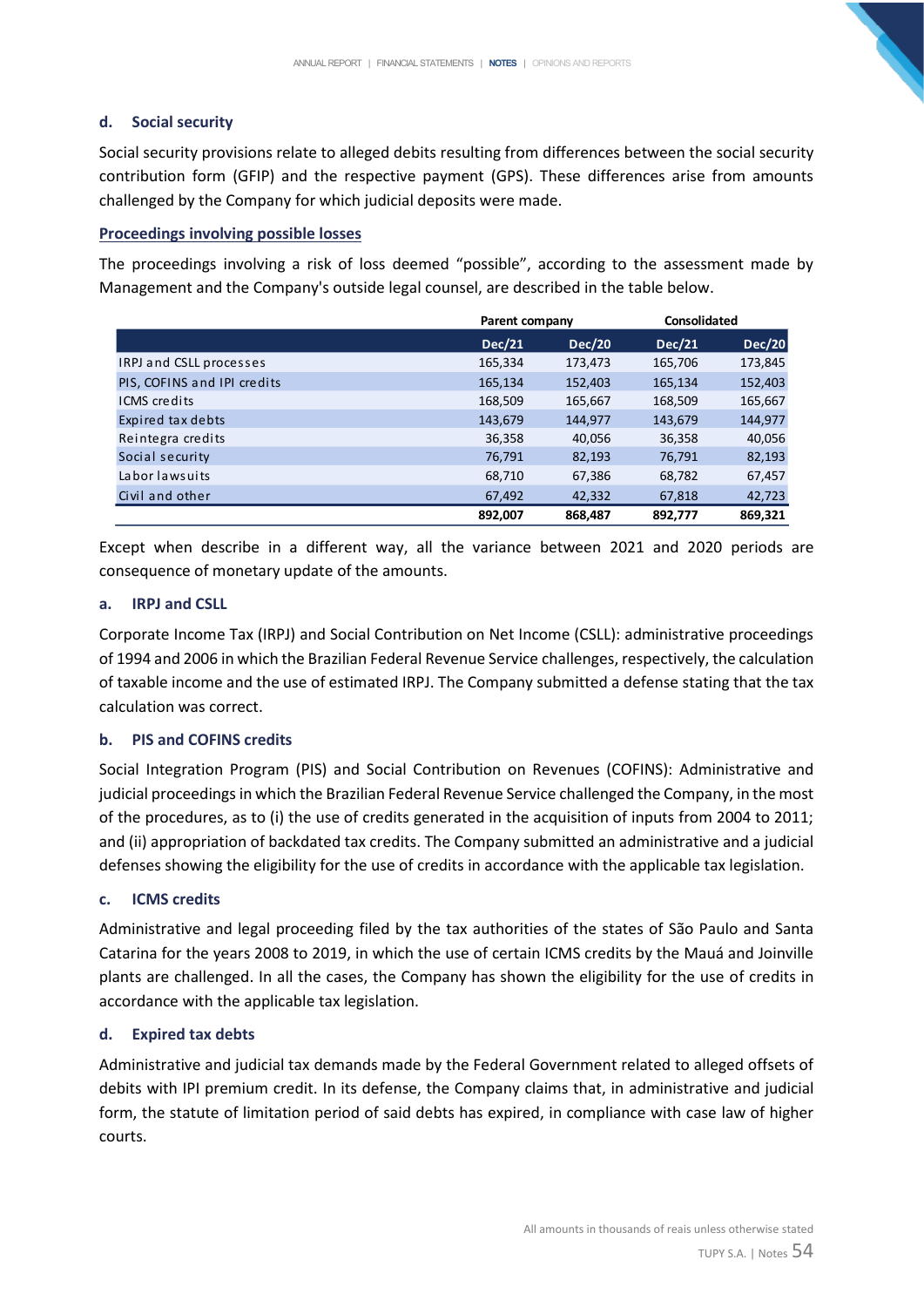## **e. Reintegra credits**

They include administrative proceedings in which the Federal Revenue of Brazil questions the use of credits from the Reintegra, from the period between 2015 to 2018, to offset other debts determined during the year 2020.

## **f. Social security**

Administrative and legal proceedings filed by the Brazilian Federal Revenue Service for 1998 and 2008 concerning alleged debts related to social security contributions on payroll and owed by service providers (joint responsibility). In all the cases, the Company's defense has shown that the procedures adopted are in full compliance with tax legislation.

The variation, in addition to the effect of the monetary variation, refers to social security debts excluded from tax amnesty by the federal tax authorities.

#### **g. Labor**

Lawsuits filed by former employees and a former sales representative in progress at the Labor Courts, claiming compensation and payroll charges allegedly owed by the Company.

The variations were due to increase of new labor claims against the Company, from exchange of loss probability and reflecting the causes status and updates of contingence values.

#### **h. Civil**

In general, the civil lawsuits relate to controversies involving former suppliers of the Company.

## **23. OTHER LIABILITIES**

|                 |               | Parent company |               | Consolidated  |
|-----------------|---------------|----------------|---------------|---------------|
|                 | <b>Dec/21</b> | <b>Dec/20</b>  | <b>Dec/21</b> | <b>Dec/20</b> |
| Domestic market | 20,130        | 18,298         | 39,378        | 18,299        |
| Foreign market  | 47.282        | 48.236         | 78,898        | 66,210        |
|                 | 67,412        | 66,534         | 118,276       | 84,509        |

Others liabilities are provisions for operating costs and expenses and the variation in the period is due, substantially, to the recognition of costs with quality problems in Companys products and contracting of third party services and, the devaluation of the Real against to the North American Dollar (US\$), which went from R\$5.1967 on December 31, 2020 to R\$5.5803 on December 31, 2021.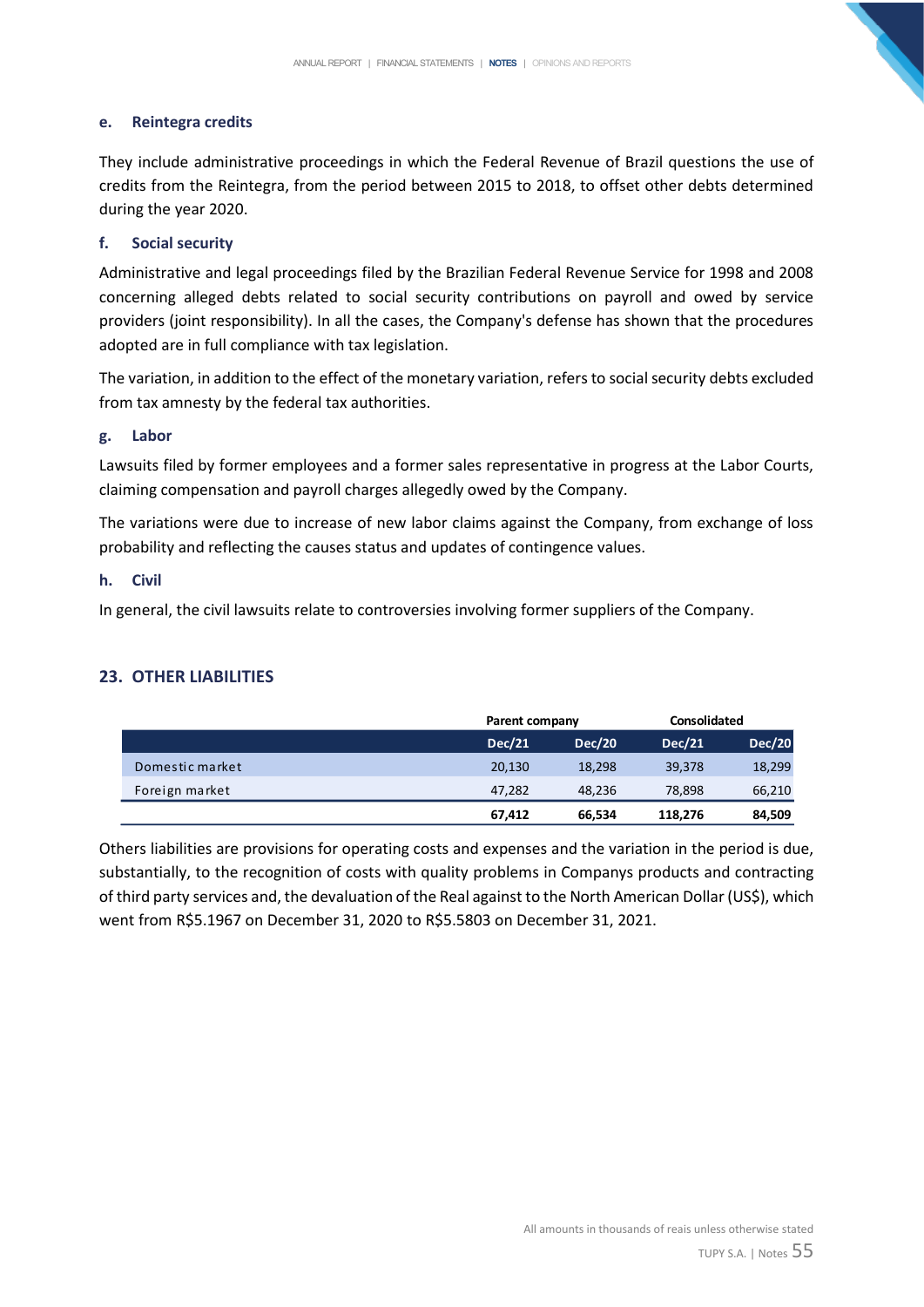## **24. EQUITY**

#### **a) Share capital**

|                                                                  | <b>Dec/21</b> |         | <b>Dec/20</b> |        |
|------------------------------------------------------------------|---------------|---------|---------------|--------|
| Share capital breakdown in number of shares                      | <b>Number</b> | %       | <b>Number</b> | %      |
| <b>Controlling stockholders</b>                                  |               |         |               |        |
| BNDES Participações S.A. - BNDESPAR                              | 40,645,370    | 28.2%   | 40,645,370    | 28.2%  |
| Caixa de Previdência dos Funcionários do Banco do Brasil - PREVI | 35,814,154    | 24.8%   | 35,814,154    | 24.8%  |
| <b>Officers</b>                                                  | 194,482       | 0.1%    | 170,482       | 0.1%   |
| <b>Treasury stock</b>                                            | 300           | $0.0\%$ | 24.656        | 0.0%   |
| Non-controlling interests                                        |               |         |               |        |
| Trígono Capital Ltda                                             | 14,477,100    | 10.0%   |               | 0.0%   |
| Other stockholders                                               | 53,046,094    | 36.9%   | 67,522,838    | 46.9%  |
| <b>Total outstanding shares</b>                                  | 144,177,500   | 100.0%  | 144.177.500   | 100.0% |

The authorized capital is limited to R\$ 1,200,000, represented by registered book-entry common shares with no par value.

The Company, its shareholders, management and members of the Statutory Audit Board are committed to resolve, through arbitration at the Market Arbitration Chamber, any dispute that may arise between them, relating to or originating, especially, from the application, validity, efficacy, interpretation, violation, and their effects, of the provisions of Brazilian Corporation Law, of the Company's bylaws, the regulations issued by the National Monetary Council, the Brazilian Central Bank and the Brazilian Securities Commission, as well as other regulations applicable to the functioning of capital markets in general, besides those comprised in the Regulations of the New Market, the Market Arbitration Chamber , the Sanctions Regulation and the Contract for Participation in the New Market.

#### **b) Treasury stock**

The common shares acquired in 2020 to deliver to beneficiaries which exercise the option of the Stock Option Plan in treasury stock at December 30, 2020 were transferred for beneficiaries in March and April, 2021.

|                                       | Share quantity          |            |                                         |                                                |  |
|---------------------------------------|-------------------------|------------|-----------------------------------------|------------------------------------------------|--|
|                                       | Value (R\$<br>thousand) | Quantity   | <b>Share value</b><br>(R <sup>2</sup> ) | <b>Resultado</b><br>líquido das<br>utilizações |  |
| AT DECEMBER 31, 2019                  | ٠                       |            |                                         |                                                |  |
| Shares repurchase (i)                 | 3,168                   | 150,406    | 21.07                                   |                                                |  |
| Shares used of stock option plan (ii) | (2,794)                 | (125, 750) | 22.22                                   |                                                |  |
| AT DECEMBER 31, 2020                  | 374                     | 24,656     | 15.17                                   |                                                |  |
| Recompra de ações no exercício (i)    | 5                       | 300        | 17.71                                   |                                                |  |
| Shares used of stock option plan (ii) | (374)                   | (24, 656)  | 15.21                                   |                                                |  |
| <b>AT DECEMBER 31, 2021</b>           | 5                       | 300        | 17.71                                   |                                                |  |

(i) Corresponds to repurchases made in the period in order to deliver common shares to Long-Term Incentive Plan (ILP) beneficiaries. The repurchases were made in accordance with rules approved by the Board of Directors, whose lowest and highest prices were R\$14.10 and R\$26.49, respectively.

(ii) Shares used in the granting exercise provided for in the "Program for granting stock options".

(iii) Regarding the business combination (note 37) according to the appraisal report prepared pursuant to §1 of art. 256 of the Brazilian Corporation Law, shareholders were entitled to withdraw from the Company upon reimbursement of the value of their shares calculated based on the Company's book equity as of December 31, 2020. There was reimbursement of the totality of the participation of one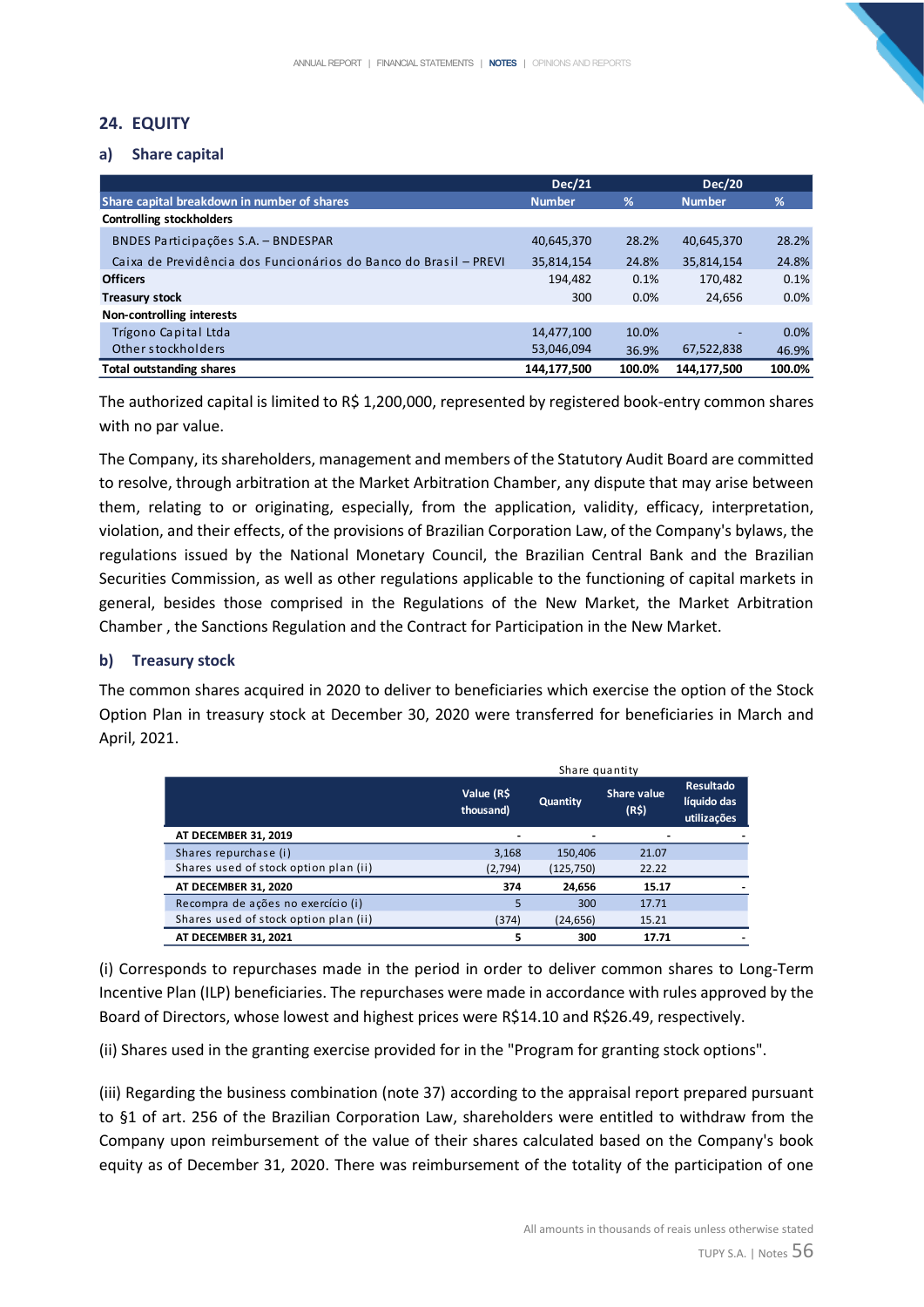shareholder corresponding to 300 shares for the total amount of R\$5,313.00. The shares will be held in treasury.

As of December 31, 2021, the market value of treasury shares was R\$5,985.00.

## **c) Stock option plans**

The Company has two stock option plans. The long term incentive plan mainly purpose are (i) to ensure the competitiveness of the levels of total remuneration practiced; (ii) to support the alignment of the beneficiaries' interests with those of the Company's shareholders, (ii) to motivate and recognize the participants, (iii) to increase the levels of commitment of the executives with the generation of sustainable results; and (iv) reinforcing the retention power of the Company's main leaders.

## **2014 a 2018 plan:**

On November 24, 2014, the Annual General Meeting approved the stock option plan to the Company's statutory board members and the current Chairman of the Board of Directors (Beneficiaries), as Long-Term Incentive Plan (ILP).

The options are granted to the Beneficiaries at a purchase or exercise price equivalent to the average price quotations at Stock Exchanges (weighted by the volume) of the last 30 days prior to the optiongrant date.

The Beneficiaries will be able to exercise their options three years after the grant date (vesting period). The stock options (i) will be exercised on a progressive basis, that is: 33% in the third year, 33% in the fourth year and 34% in the fifth year, and (ii) must be exercised in up to eight months after acquisition of each exercise right or by no later than December 31 (or the previous business day, in case December 31 falls on a non-business day), in the year when the right was acquired, whichever comes first (Exercise Term). In case of restrictions regarding the trading of the Company's shares during the Exercise Term, the final date of the Exercise Term will be postponed for the same number of days of the restriction.

|                       | Shares quantities        |                          |                           |                             |  |  |  |
|-----------------------|--------------------------|--------------------------|---------------------------|-----------------------------|--|--|--|
|                       | <b>Granted</b><br>option | <b>Exercised options</b> | Share option in<br>market | Share option to<br>exercise |  |  |  |
| Granted in 04/11/2015 | 788,060                  | (788,060)                |                           |                             |  |  |  |
| Granted in 04/11/2016 | 737.416                  | (514.987)                | 222.429                   |                             |  |  |  |
| AT DECEMBER 31, 2021  | 1.525.476                | (1,303,047)              | 222.429                   | -                           |  |  |  |

All beneficiaries have been exercised their options during the period of exercise.

## **2019 a 2022 plan:**

In April 2019, the General Meeting approved the stock option plan at the level of the president, vicepresident or director of the Company (Beneficiaries), provided that certain performance and permanence conditions, such as Long Term Incentives (ILP), are met.

The number of units granted will be the result between the gross amount in Real converted by the average of quotations on the Stock Exchange (weighted by volume) for the month of March prior to the concession.

The number of units to be effectively converted into Shares held by the beneficiary at the end of the grace period (3 years) will depend on two performance criteria: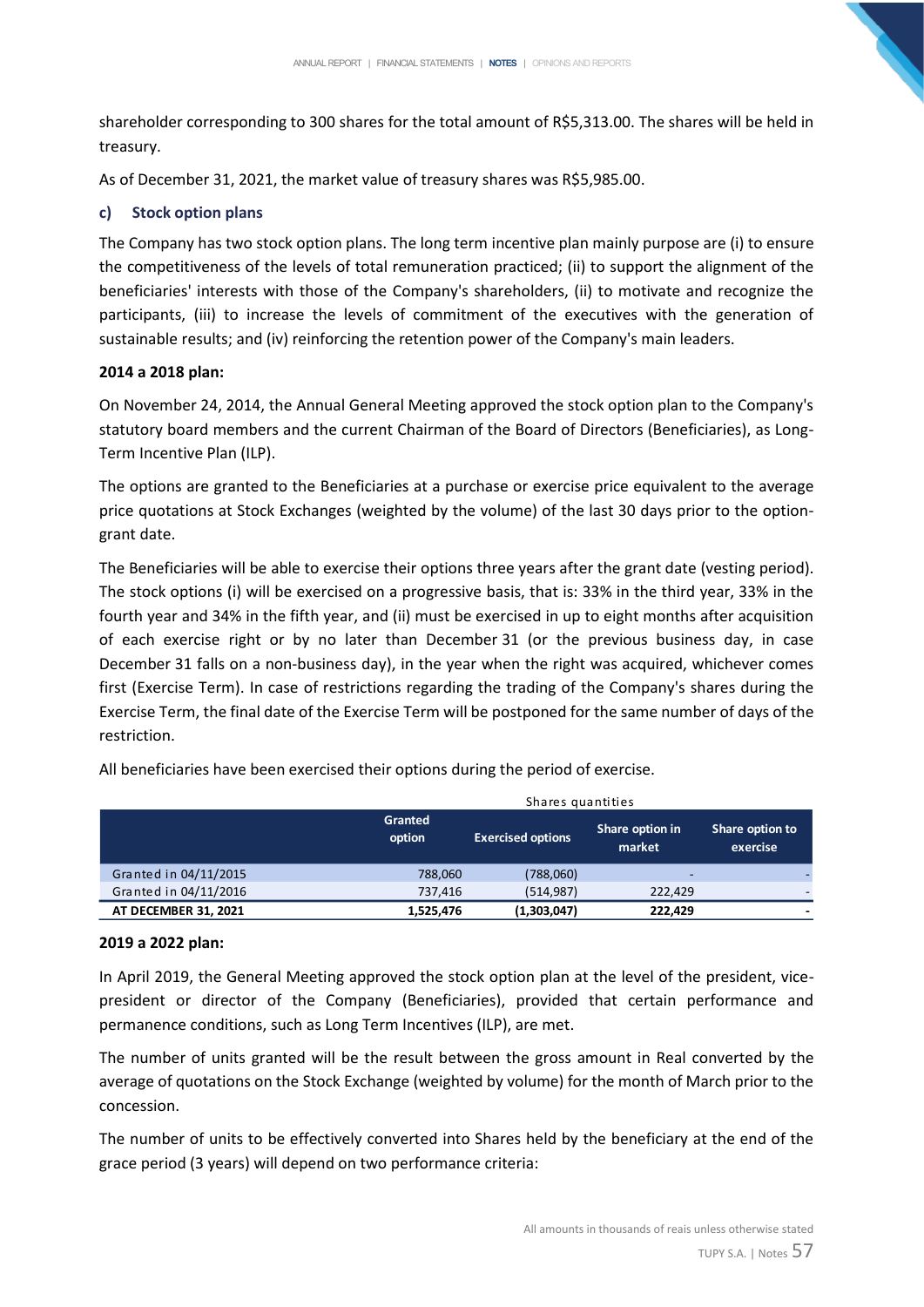- Absolute: 50% of the units, based on the Company's real TSR, that is, incremental to the IPCA;
- Relative: 50% of the units, is based on the Company's TSR compared to a group of selected companies.

The Beneficiaries will be entitled to the shares granted to them, after 3 years from the granting date (Vesting), observing the fulfillment of the above criteria.

|                       | Shares quantities |                          |                           |                             |  |  |
|-----------------------|-------------------|--------------------------|---------------------------|-----------------------------|--|--|
|                       | Granted<br>option | <b>Exercised options</b> | Share option in<br>market | Share option to<br>exercise |  |  |
| Granted in 04/11/2019 | 288,029           | -                        | 288,029                   |                             |  |  |
| Granted in 04/11/2020 | 221,020           |                          | 221,020                   |                             |  |  |
| AT DECEMBER 31, 2021  | 509,049           | $\overline{\phantom{0}}$ | 509,049                   |                             |  |  |

## **d) Carrying value adjustments**

The remaining balance of the "Carrying value adjustment" account refers to the effects arising from translating the balance of subsidiaries operating with a functional currency other than the currency in which these financial statements are presented, as disclosed in Note 2.3 and the impacts reported in Note 13, with the result of the net investment hedge (Note 35 b).

Includes the balance of asset revaluations made in 1990 for the Land and buildings accounts and, in 2005, for the Machinery and equipment account, with residual balance at December 31, 2021 of R\$9,140 (R\$9,555 in 2020) and R\$11,524 (R\$16,629 in 2020), respectively, which were included as an integral part of the costs of the assets. Realization against the Retained earnings account is proportional to the corresponding assets' depreciation, when applicable.

#### **e) Profit reserves**

## ▪ **Legal reserve**

The reserve is recorded at the rate of 5% of the net income for each year, in compliance with Article 193 of Law 6,404/76, up to the limit of 20% of the share capital.

#### ▪ **Investment reserve**

This reserve is recorded in an amount not less than 5% of annual profit, up to the limit of 50% of capital, calculated by year. The balance, together with the other revenue reserves, except for those relating to contingencies, tax incentives and unrealized profits, cannot exceed the amount of capital.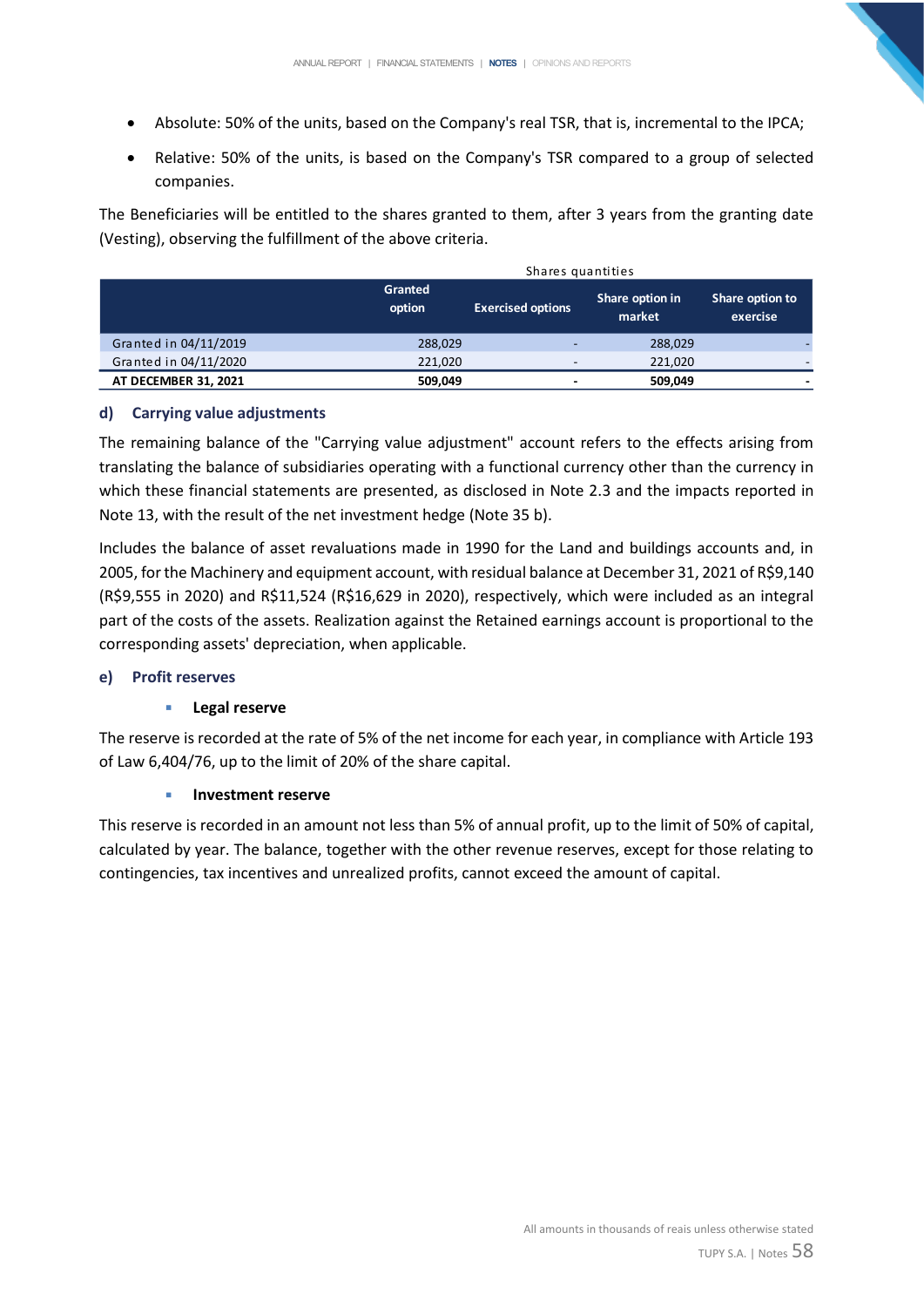| <b>Investment reserve</b> |                     |                          |                         |                |               |
|---------------------------|---------------------|--------------------------|-------------------------|----------------|---------------|
|                           | <b>Constitution</b> | <b>Distribution</b>      | <b>Capital increase</b> | <b>Balance</b> | Expansion (*) |
| 2007                      | 46,963              | ٠                        |                         | 46,963         |               |
| 2008                      | 131,295             | -                        | -                       | 178,258        | 79,864        |
| 2009                      | 98,886              |                          |                         | 277,144        | 65,776        |
| 2010                      | 97,440              | $\overline{\phantom{a}}$ |                         | 374,584        | 61,080        |
| 2011                      | 125,014             | ٠                        | ٠                       | 499,598        | 135,133       |
| 2012                      | 48,220              | -                        | (138, 656)              | 409,162        | 109,035       |
| 2013                      | 71,646              | ٠                        |                         | 480,808        | 93,427        |
| 2014                      | 73,887              | ٠                        | -                       | 554,695        | 84,364        |
| 2015                      | 118,151             | ٠                        | ٠                       | 672,846        | 42,931        |
| 2016                      | (169, 375)          | (100, 358)               |                         | 403,113        | 20,046        |
| 2017                      | 156,651             | (200,000)                |                         | 359,764        | 36,052        |
| 2018                      | 268,948             | (162, 500)               |                         | 466,212        | 43,200        |
| 2019                      | 275,455             | (125,000)                |                         | 616,667        | 130,083       |
| 2020                      | (67, 231)           |                          | -                       | 549,436        | 41,713        |
| 2021                      | 199,518             | (62, 300)                |                         | 686,654        | 106,296       |
|                           |                     |                          |                         | 686,654        | 1,049,001     |
|                           |                     |                          |                         |                |               |

(\*) Refer to strategic investment in property, plant and equipment for expansion of the production capacity.

#### **f) Allocation of profits**

Shareholders are entitled to receive a minimum dividend of 25% of the net income for the year, according the Company´s by-laws, adjusted in accordance with the provisions of Article 202 of Law 6,406/76.

In 2021, R\$199,518 was allocated to the investments reserve account, incorporating the base used for the distribution of dividends of the year. In 2020, R\$67,231 was reverted to the investments reserve account.

The distributions made in 2021 were supported by profit reserves of the subgroup of investment reserves and were allocated to the minimum dividend in accordance with the Company's by-laws in the form of art. 202 of Law 6404/76. The values distributed are greater than the mandatory minimum dividend.

The following tables present the form used (Interest on sharehoders' equity or Dividends), the dates of the Board of Directors' deliberations, the dates of payments, the gross and net values of IRRF and the values per share.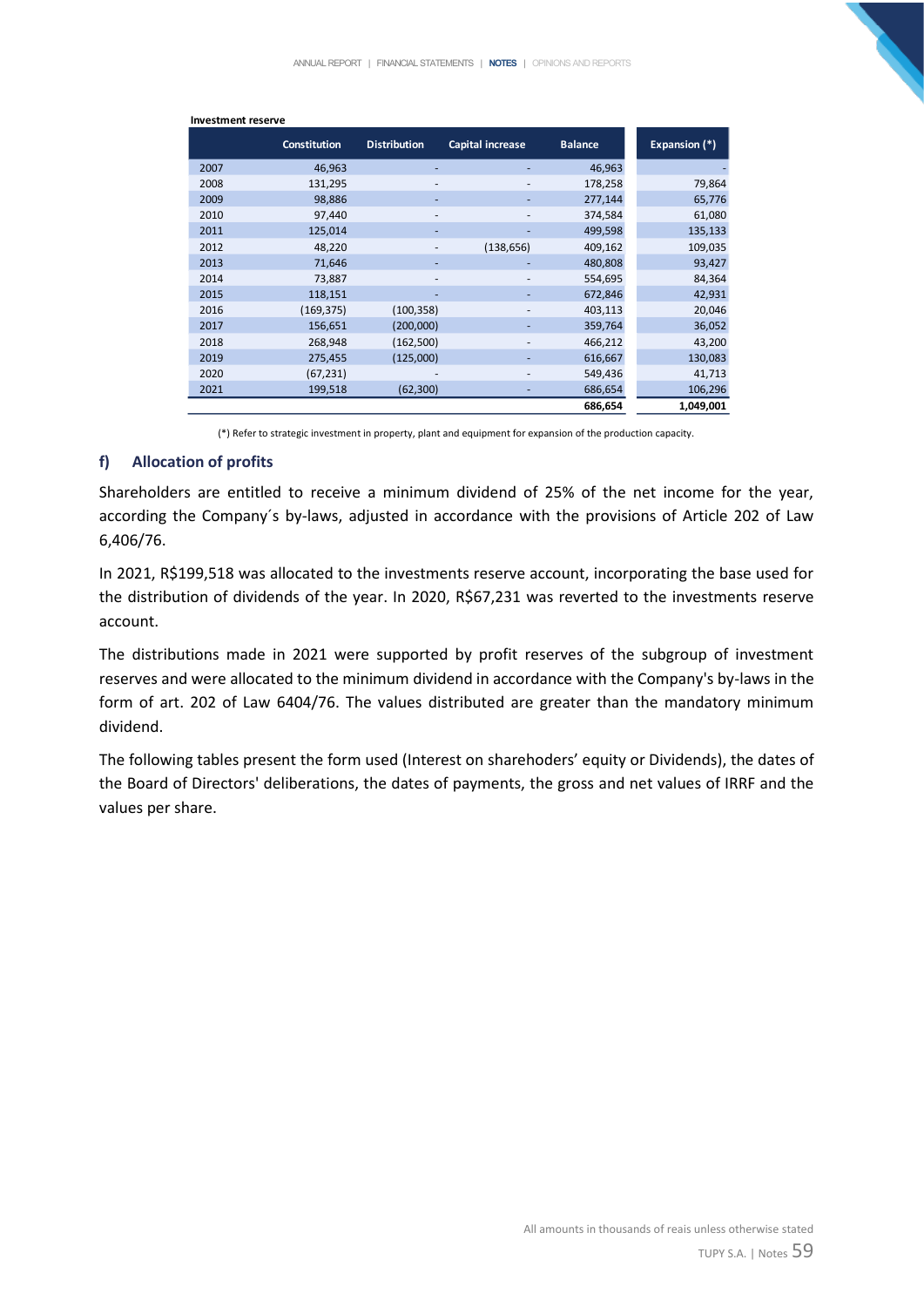## Dividend calculation table for the 2021 dividends:

|                                    | Dec/21  |
|------------------------------------|---------|
| <b>Dividend calculation basis</b>  |         |
| Net income for the year            | 204,208 |
| Transfer to the legal reserve (5%) | 10,210  |
|                                    | 193,998 |
|                                    |         |
| Proposal for allocation (*)        |         |
| Interet on capital, gross          | 62,300  |
| Dividends                          |         |
|                                    |         |

*(\*) For shares outstanding at the balance sheet date*

| Unit amount per share           | Dec/21  |
|---------------------------------|---------|
| Interet on capital, gross       | 0.43211 |
| Total proposed for distribution | 0.43211 |

The approvals and the payments of dividends occurred in 2021 are as follow:

| Dividends of 2021 |                     |              |           |                   |          |
|-------------------|---------------------|--------------|-----------|-------------------|----------|
| Approved          | <b>Form</b>         | <b>Gross</b> | per share | <b>Net amount</b> | Payment  |
| date              |                     | amount       |           |                   | date     |
| 16.07.21          | Interest on capital | 19.641       | 0,1362    | 17.426            | 08.26.21 |
| 09.30.21          | Interest on capital | 20.493       | 0,1421    | 18.723            | 11.25.21 |
| 22.12.21          | Interest on capital | 22.166       | 0,1537    | 20.484            | 27.01.22 |
|                   |                     | 62.300       | 0.4321    | 56.633            |          |

## **25. REVENUES**

The reconciliation between gross and net revenue for is as follows:

|                                    |           | Parent company |           | Consolidated |
|------------------------------------|-----------|----------------|-----------|--------------|
|                                    | 2021      | 2020           | 2021      | 2020         |
| Gross revenue                      | 4,376,505 | 2,596,508      | 7,632,376 | 4,563,988    |
| Returns and rebates                | (56,573)  | (48, 880)      | (164,320) | (129, 293)   |
| Revenue net of returns and rebates | 4,319,932 | 2,547,628      | 7,468,056 | 4,434,695    |
| Sales taxes                        | (348,087) | (177,099)      | (385,521) | (177,099)    |
| Net revenue                        | 3,971,845 | 2,370,529      | 7,082,535 | 4,257,596    |
| Net revenue                        |           |                |           |              |
| Domestic market                    | 1,412,338 | 678,154        | 1,600,201 | 678,154      |
| Foreign market                     | 2,559,507 | 1,692,375      | 5,482,334 | 3,579,442    |
|                                    | 3.971.845 | 2.370.529      | 7.082.535 | 4,257,596    |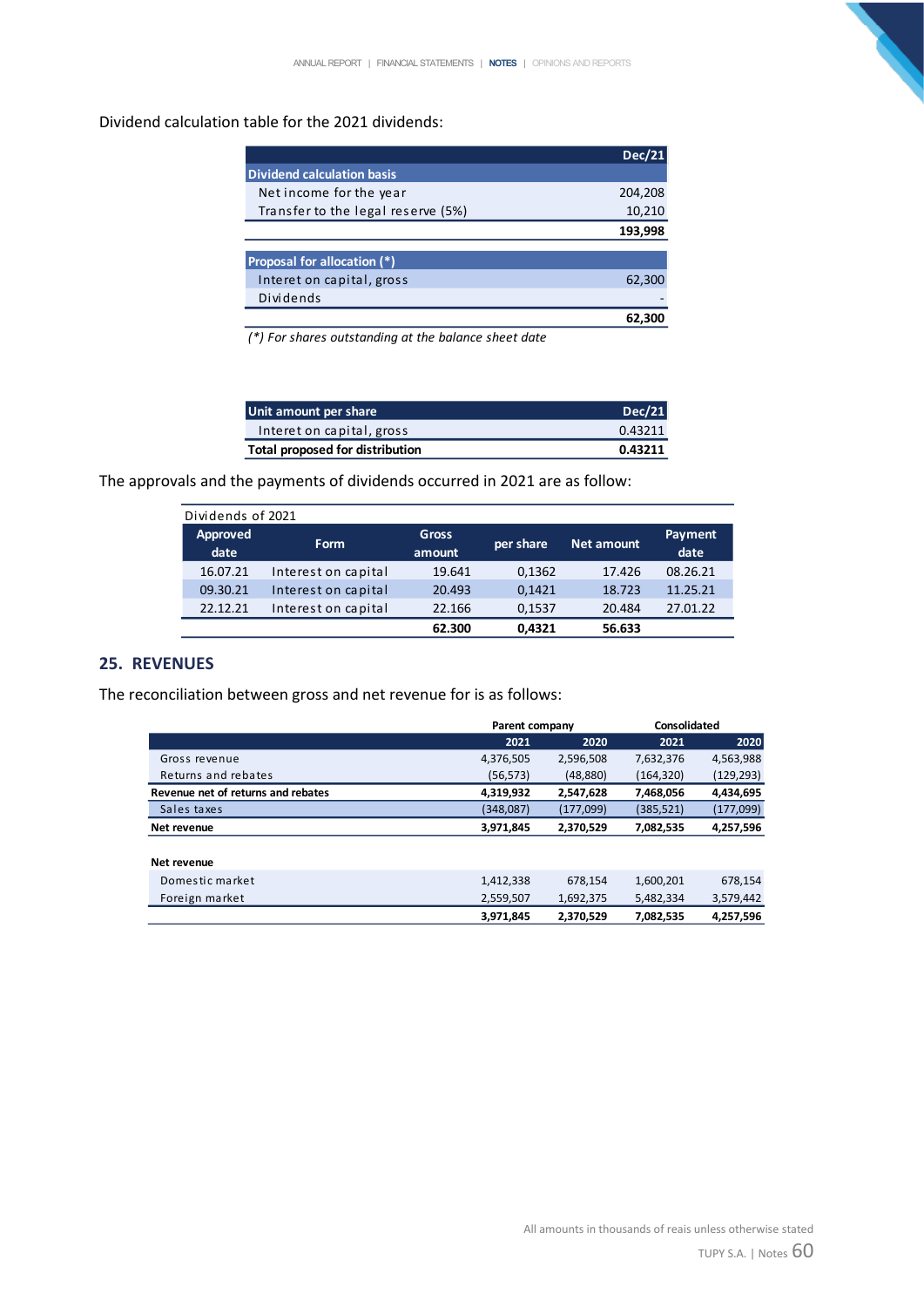## **26. COSTS AND EXPENSES BY NATURE**

The breakdown of costs and expenses by nature, reconciled with costs and expenses by function presented in the statement of income, is as follows:

|                                            |               | Parent company |               | Consolidated |  |  |
|--------------------------------------------|---------------|----------------|---------------|--------------|--|--|
|                                            | 2021          | 2020           | 2021          | 2020         |  |  |
| Raw and processing materials               | (1,946,830)   | (938, 748)     | (3,526,875)   | (1,793,957)  |  |  |
| Maintenance and consumption materials      | (213, 268)    | (206, 575)     | (489, 516)    | (391, 955)   |  |  |
| Salaries, payroll taxes and profit sharing | (716, 386)    | (492, 685)     | (1,349,943)   | (915, 882)   |  |  |
| Social benefits                            | (90, 986)     | (84, 417)      | (95, 847)     | (86, 023)    |  |  |
| Electricity                                | (158, 950)    | (119, 145)     | (343,919)     | (224, 244)   |  |  |
| Freight and commission on sales            | (116, 472)    | (67, 563)      | (241, 341)    | (136, 525)   |  |  |
| Management fees                            | (17,200)      | (14,700)       | (17,200)      | (14, 700)    |  |  |
| Other costs                                | (44, 304)     | (21, 449)      | (140, 254)    | (89,095)     |  |  |
|                                            | (3,304,396)   | (1, 945, 282)  | (6, 204, 895) | (3,652,381)  |  |  |
| Depreciation                               | (140, 575)    | (141, 213)     | (307, 968)    | (304,240)    |  |  |
| Costs and expenses total                   | (3, 444, 971) | (2,086,495)    | (6,512,863)   | (3,956,621)  |  |  |
|                                            |               |                |               |              |  |  |
| Cost of products sold                      | (3, 122, 443) | (1,847,886)    | (5,958,810)   | (3,572,596)  |  |  |
| Selling expenses                           | (143,095)     | (100, 865)     | (300, 616)    | (194, 307)   |  |  |
| Administrative expenses                    | (162, 233)    | (123, 044)     | (236, 237)    | (175, 018)   |  |  |
| Management fees                            | (17, 200)     | (14,700)       | (17, 200)     | (14, 700)    |  |  |
| Costs and expenses total                   | (3,444,971)   | (2,086,495)    | (6,512,863)   | (3,956,621)  |  |  |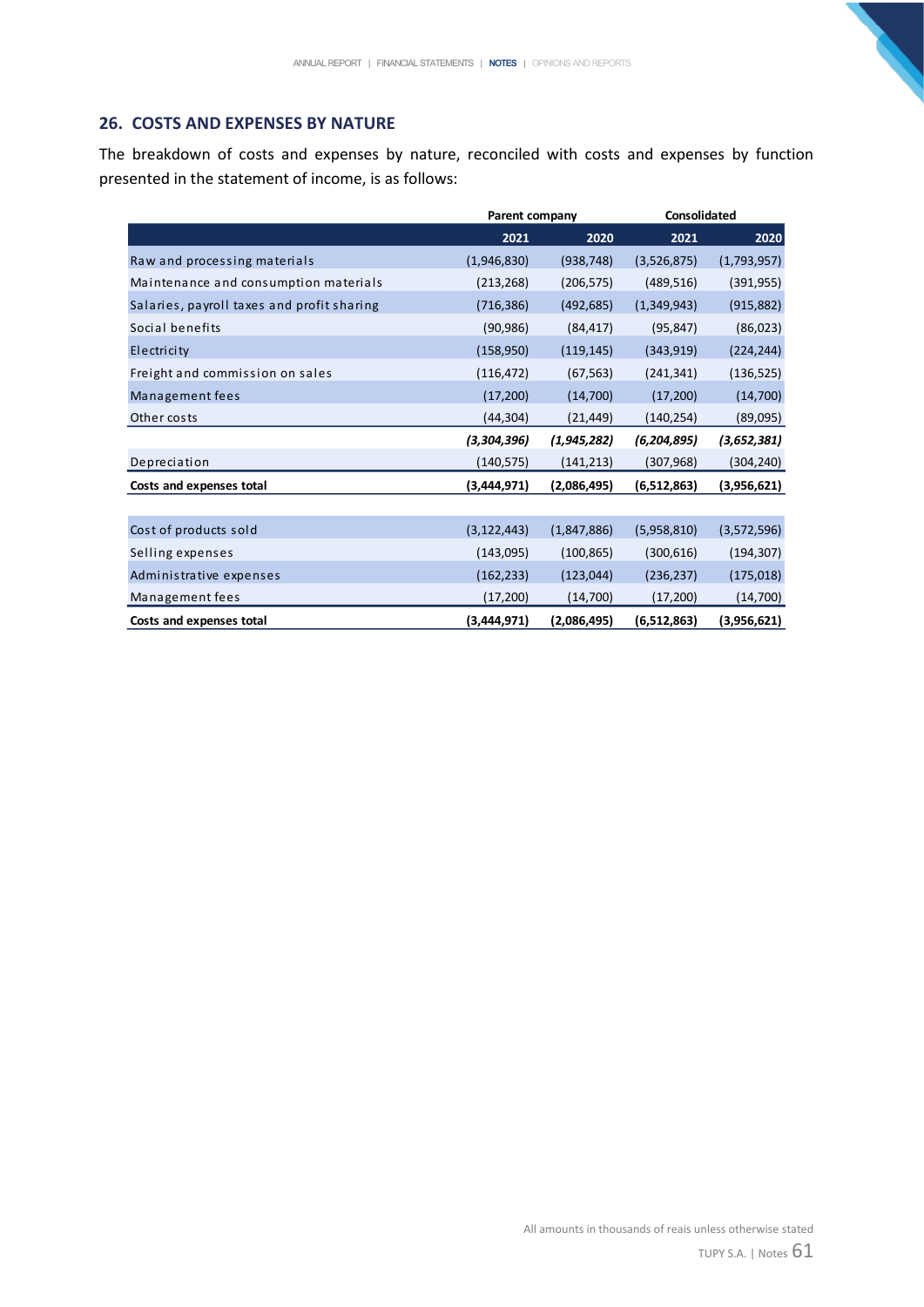# **27. FINANCE RESULTS**

|                                                            | Parent company |            | Consolidated |               |
|------------------------------------------------------------|----------------|------------|--------------|---------------|
| <b>Finance results</b>                                     | Dec/21         | Dec/20     | Dec/21       | <b>Dec/20</b> |
| <b>Financial liabilities at amortized cost</b>             | (138, 581)     | (144, 222) | (169, 412)   | (141,608)     |
| Borrowing                                                  | (138, 294)     | (143, 890) | (169, 125)   | (141, 276)    |
| Notes payable and other financial liabilities              | (287)          | (332)      | (287)        | (332)         |
| Financial liabilities at fair value through profit or loss |                | (4, 458)   |              | (4, 458)      |
| Borrowing                                                  |                | (4, 458)   |              | (4, 458)      |
| Financial assets at fair value through profit or loss      | (10, 605)      | (70,703)   | (10, 605)    | (70,703)      |
| Credits - Eletrobrás (note 11)                             | (10,605)       | (70, 703)  | (10,605)     | (70, 703)     |
| <b>Other finance costs</b>                                 | (9, 421)       | (8,821)    | (27,004)     | (18, 760)     |
| <b>Finance costs</b>                                       | (158, 607)     | (228, 204) | (207, 021)   | (235, 529)    |
|                                                            |                |            |              |               |
| Financial assets at fair value through profit or loss      | 19,376         | (79)       | 19,376       | (79)          |
| Credits - Eletrobrás (note 11)                             | 19,629         |            | 19,629       |               |
| Investments in equity instruments                          | (253)          | (79)       | (253)        | (79)          |
| <b>Amortized cost</b>                                      | 25,344         | 18,585     | 22,146       | 18,585        |
| Cash and cash equivalents                                  | 22,146         | 18,585     | 22,146       | 18,585        |
| Mútuo                                                      | 3,198          |            |              |               |
| Tax credits and other finance income                       | 5,266          | 17,795     | 6,460        | 21,106        |
| <b>Finance income</b>                                      | 49,986         | 36,301     | 47,982       | 39,612        |
|                                                            |                |            |              |               |
| Monetary and foreign exchange variations, net              |                |            |              |               |
| Foreign exchange variations                                | 23,905         | 70,635     | 12,763       | 68,588        |
| Derivative financial instruments                           | (1, 376)       | (164, 138) | (921)        | (213, 608)    |
| Foreign exchange variations, net                           | 22,529         | (93, 503)  | 11,842       | (145, 020)    |
|                                                            |                |            |              |               |
| Finance results, net                                       | (86,092)       | (285, 406) | (147, 197)   | (340, 937)    |

# **28. OTHER OPERATING INCOME (EXPENSES)**

|                                                       | Parent company |           | <b>Consolidated</b> |           |
|-------------------------------------------------------|----------------|-----------|---------------------|-----------|
|                                                       | 2021           | 2020      | 2021                | 2020      |
| Bargain purchase (note 37)                            | 48,804         |           | 48,804              |           |
| Exclusion of ICMS from the PIS and COFINS calculation |                | 58,123    |                     | 58,123    |
| Recognition of Reintegra (note 7)                     |                | 17,155    |                     | 17,155    |
| Disposals of property, plant and equipment            | (35)           | 8,600     | (3,841)             | 1,952     |
| Provision for devaluation of maintenance parts        |                | (9, 146)  |                     | (9, 146)  |
| Constitution and restatement of provision             | (33, 695)      | (37,004)  | (33,958)            | (38,067)  |
| Property sale                                         |                |           |                     | 9,635     |
| Result on the sale of unusable and other assets       | (94, 863)      | (59, 659) | (85, 753)           | (58, 562) |
|                                                       | (79, 789)      | (21, 931) | (74,748)            | (18, 910) |
| Depreciation of non-operating assets                  | (617)          | (646)     | (2, 440)            | (649)     |
| Amortization of intangible assets (note 15)           |                |           | (57,260)            | (45, 251) |
| Total other operating expenses, net                   | (80, 406)      | (22, 577) | (134, 448)          | (64, 810) |
|                                                       |                |           |                     |           |
| Fixed assets impairment (note 14)                     |                | (3,404)   |                     | (3,404)   |
| Intangible asset mpairments (note 15)                 |                |           |                     | (15,950)  |
| <b>Total impairment adjustments</b>                   |                | (3,404)   |                     | (19,354)  |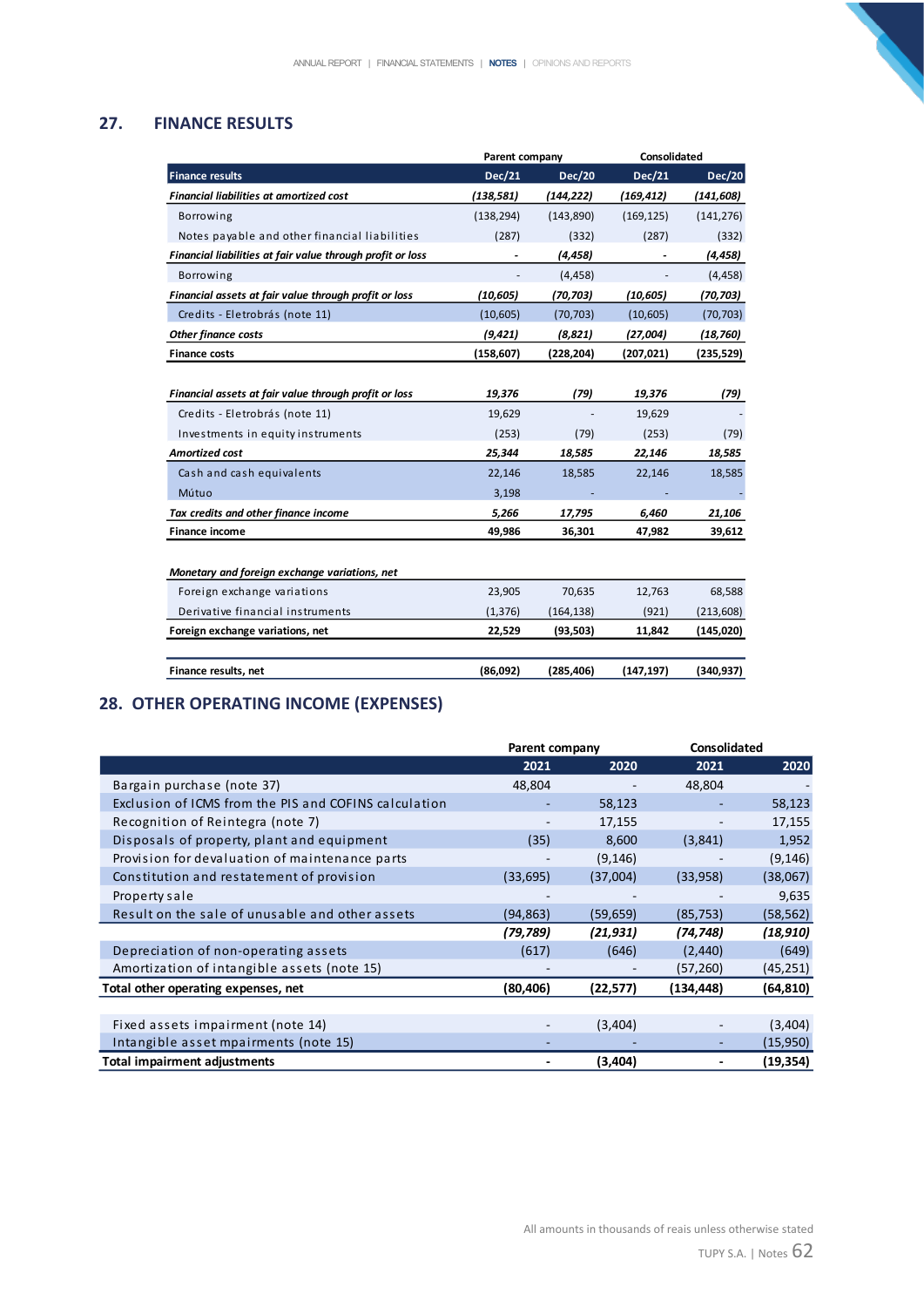# **29. INCOME TAX AND SOCIAL CONTRIBUTION IN THE RESULTS**

|                                                        | Parent company |               | <b>Consolidated</b> |               |
|--------------------------------------------------------|----------------|---------------|---------------------|---------------|
|                                                        | <b>Dec/21</b>  | <b>Dec/20</b> | Dec/21              | <b>Dec/20</b> |
| Net income (loss) before tax effects                   | 315,907        | (102,063)     | 288,027             | (124,126)     |
| Statutory tax rate                                     | 34%            | 34%           | 34%                 | 34%           |
| Expenses at statutory rate                             | (107,409)      | 34,701        | (97, 929)           | 42,203        |
| Tax effect of permanent (additions) exclusions:        |                |               |                     |               |
| Additional income tax (Services Companies - Mexico)    |                |               | (7, 918)            | (8, 179)      |
| Finance income from monetary assets                    |                |               | 6,464               | (7, 271)      |
| Reintegra – benefit                                    | 834            | 17,616        | 834                 | 17,616        |
| Depreciation of non-operating assets                   | (210)          | (220)         | (210)               | (220)         |
| Additional income tax (Subsidiaries)                   |                |               |                     | (638)         |
| Effect of correction of fixed assets                   |                |               | 2,498               | (236)         |
| Interests on capital                                   | 21,182         |               | 21,182              |               |
| Share of results of subsidiaries                       | (15, 119)      | (25, 401)     |                     |               |
| Other permanent (additions) exclusions                 | (10, 977)      | (843)         | (7, 242)            | 726           |
| Tax effects recorded in the statement of income before | (111,699)      | 25,853        | (82, 321)           | 44,001        |
| Effective rate of income tax before exchange effects   | 35%            | 25%           | 29%                 | 35%           |
| Effect of functional currency on tax base (a)          |                |               | (2,794)             | 3,915         |
| Tax effects recorded in the statement of income        | (111,699)      | 25,853        | (85, 115)           | 47,916        |
| <b>Effective rate of income tax</b>                    | 35%            | 25%           | 30%                 | 39%           |

#### **a) Effect of the functional currency on tax base**

The tax bases of the assets and liabilities of the companies located in Mexico, where the functional currency is the U.S. dollar, are maintained at their historical amounts, in Mexican pesos. Because the changes in the foreign exchange rates impact the tax bases, the foreign exchange effects are recognized as "Deferred tax income and/or expenses".

#### **b) Composition of the tax effects recorded in the statement of income:**

|                                                 | Parent company |          | Consolidated |               |
|-------------------------------------------------|----------------|----------|--------------|---------------|
|                                                 | <b>Dec/21</b>  | Dec/20   | Dec/21       | <b>Dec/20</b> |
| Tax effects recorded in the statement of income |                |          |              |               |
| Current income tax and social contribution      | (59, 565)      | (13,668) | (92,700)     | (19,095)      |
| Deferred income tax and social contribution     | (52, 134)      | 39.521   | 7.585        | 67,011        |
|                                                 | (111, 699)     | 25.853   | (85, 115)    | 47.916        |

## **30. EARNINGS PER SHARE**

#### **a) Basic**

Basic earnings per share is calculated by dividing profit or loss attributable to the Parent company's shareholders by the weighted average number of common shares outstanding during the period.

|                                                        | Dec/21      | Dec/20      |
|--------------------------------------------------------|-------------|-------------|
| Profit attributable to the stockholders of the Company | 204.208     | (76, 210)   |
| Outstanding shares                                     | 144,172,491 | 144,056,263 |
| Basic results per share - R\$                          | 1.41642     | (0.52903)   |

## **b) Diluted**

Diluted earnings per share is measured by the weighted average number of common shares outstanding, with the addition of the weighted average number of common shares that would be issued on conversion of all the dilutive potential common shares. The Company issue a potential convertible stock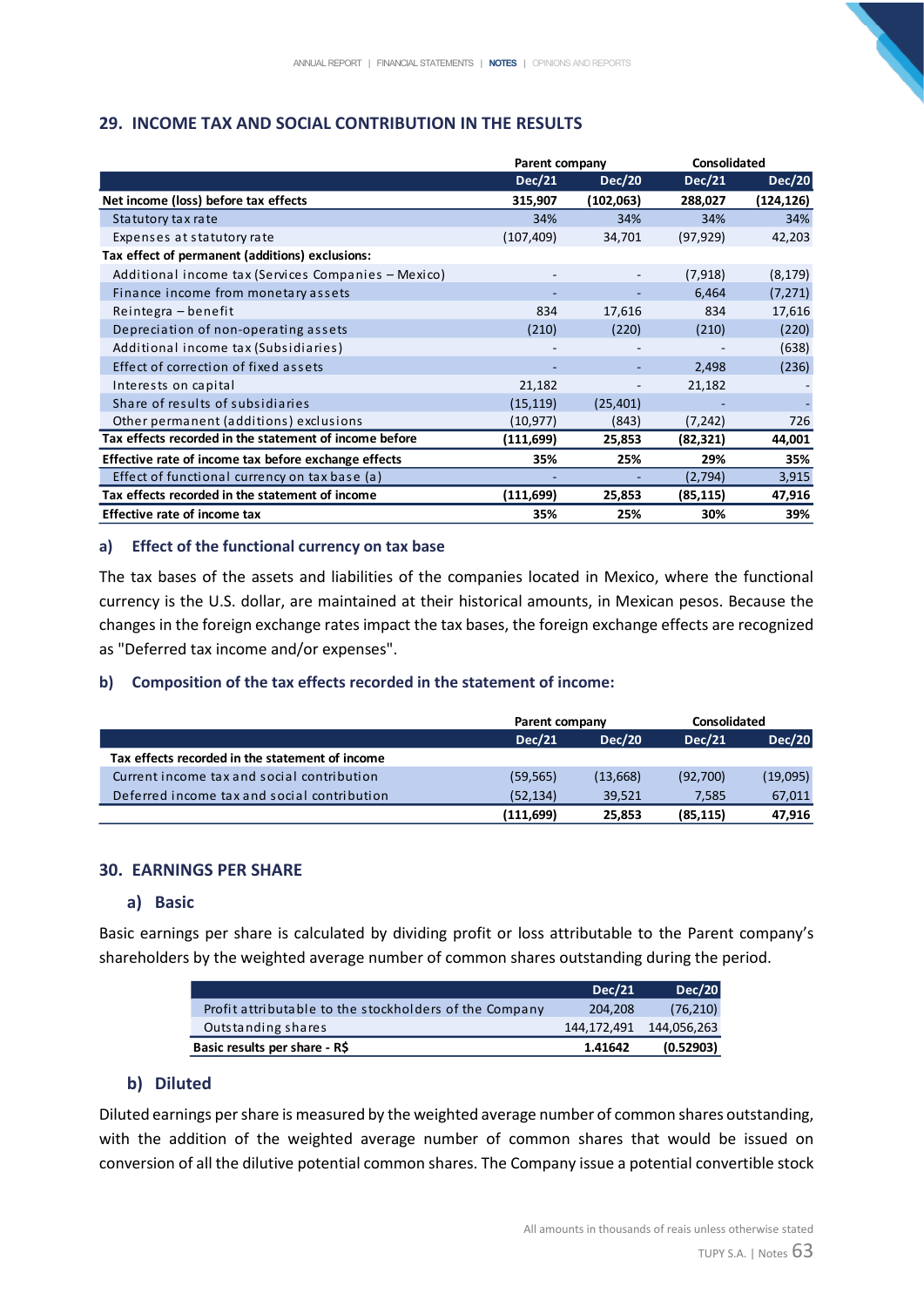option plan. The number of common shares that would be issued is determined from fair value, based on market price.

|                                                        | Dec/21      | <b>Dec/20</b> |
|--------------------------------------------------------|-------------|---------------|
| Profit attributable to the stockholders of the Company | 204.208     | (76, 210)     |
| Outstanding shares                                     | 145,069,660 | 144.806.191   |
| Diluted results per share - R\$                        | 1.40766     | (0.52629)     |

#### **31. SEGMENT REPORTING**

The Company discloses information by operating segment based on the information reported to management and utilized in decision-making, in order to allocate funds to the segments and to assess their performance, as described below:

**Transportation, infrastructure & agriculture** - manufacture, to order, of cast and machined products, with significant technological content, such as powertrain (blocks and cylinder heads), brake, transmission, steering, axle and suspension components for global manufacturers of engines, passenger vehicles, commercial vehicles (trucks, buses, etc.), construction machines, tractors, agricultural machines and power generators.

**Hydraulics** - manufacture of flexible iron connections for the construction industry and cast-iron shapes for general use

The following is the information on each reported segment:

#### **a) Reconciliation of revenues, costs,expenses and net income (loss)**

|                                                       | <b>Tranportation, infrastructure</b> |               |                   |               |               |               |
|-------------------------------------------------------|--------------------------------------|---------------|-------------------|---------------|---------------|---------------|
| Consolidated                                          | & agriculture                        |               | <b>Hydraulics</b> |               | Total         |               |
|                                                       | <b>Dec/21</b>                        | <b>Dec/20</b> | <b>Dec/21</b>     | <b>Dec/20</b> | <b>Dec/21</b> | <b>Dec/20</b> |
| Net revenue (Note 25)                                 | 6,748,877                            | 4,061,866     | 333,658           | 195,730       | 7,082,535     | 4,257,596     |
| Costs and expenses, except depreciation (Note 26)     | (5,935,546)                          | (3,474,991)   | (269, 349)        | (177, 390)    | (6,204,895)   | (3,652,381)   |
| Other operating expenses, net, except amortization of |                                      |               |                   |               |               |               |
| intangible assets and depreciation (Note 28)          | (69, 480)                            | (17,703)      | (5,268)           | (1,207)       | (74, 748)     | (18,910)      |
| Depreciation and amortization                         | (359, 348)                           | (341, 735)    | (8,320)           | (8,405)       | (367, 668)    | (350, 140)    |
| Impairment (notes 14 and 15)                          |                                      | (19, 354)     |                   |               |               | (19, 354)     |
| Profit before finance results                         | 384.503                              | 208,082       | 50,721            | 8,728         | 435.224       | 216,811       |
| Finance results (Note 27)                             |                                      |               |                   |               | (147, 197)    | (340, 937)    |
| Profit before taxation                                |                                      |               |                   |               | 288,027       | (124, 126)    |
| Income tax and social contribution (Note 29)          |                                      |               |                   |               | (85, 115)     | 47,916        |
| Profit (loss) for the period                          |                                      |               |                   |               | 202,912       | (76, 210)     |

#### **b) Reconciliation of costs and expenses by segment**

|                                       | <b>Tranportation, infrastructure</b> |               |            |                   |             |             |
|---------------------------------------|--------------------------------------|---------------|------------|-------------------|-------------|-------------|
| <b>Consolidated</b>                   |                                      | & agriculture |            | <b>Hydraulics</b> |             | Total       |
|                                       | 2021                                 | 2020          | 2021       | 2020              | 2021        | 2020        |
| Raw and processing materials          | (3,382,705)                          | (1,727,062)   | (144, 170) | (66, 895)         | (3,526,875) | (1,793,957) |
| Maintenance and consumption materials | (474,732)                            | (377,700)     | (14, 784)  | (14, 255)         | (489, 516)  | (391, 955)  |
| Salaries and payroll taxes            | (1, 281, 854)                        | (863, 351)    | (68,089)   | (52, 531)         | (1,349,943) | (915, 882)  |
| Social benefits                       | (93,996)                             | (84, 371)     | (1,851)    | (1,652)           | (95, 847)   | (86,023)    |
| Electricity                           | (323, 802)                           | (209, 026)    | (20, 117)  | (15, 218)         | (343, 919)  | (224, 244)  |
| Depreciation                          | (299,648)                            | (295, 835)    | (8, 320)   | (8,405)           | (307, 968)  | (304, 240)  |
| Freight and commissions on sales      | (219, 494)                           | (122, 598)    | (21, 847)  | (13, 927)         | (241, 341)  | (136, 525)  |
| Management fees                       | (15, 867)                            | (13, 525)     | (1, 333)   | (1, 175)          | (17,200)    | (14,700)    |
| Other costs                           | (143,096)                            | (77, 358)     | 2,842      | (11, 737)         | (140, 254)  | (89,095)    |
|                                       | (6.235.194)                          | (3,770,826)   | (277.669)  | (185.795)         | (6,512,863) | (3,956,621) |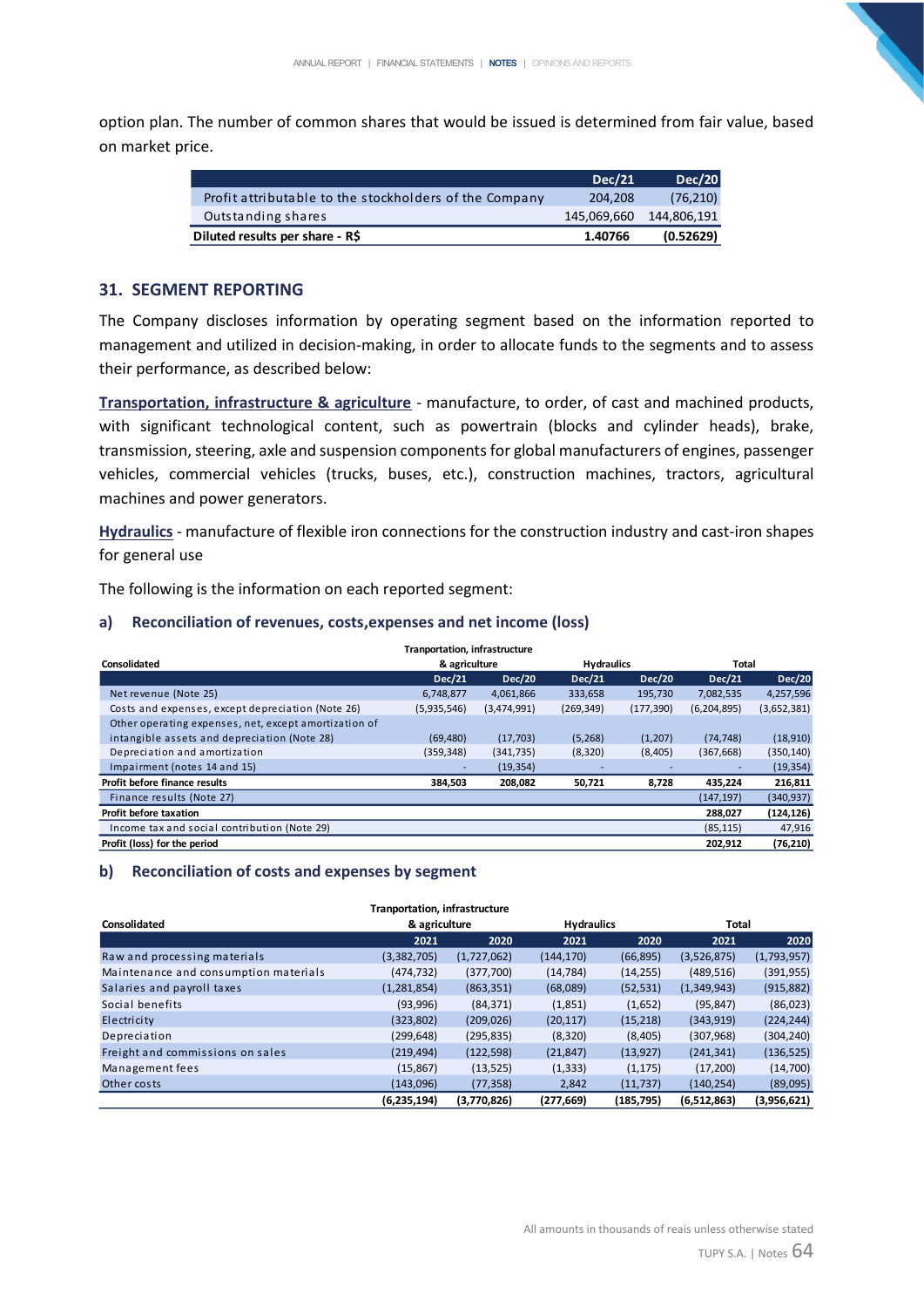## **c) Reconciliation of assets and liabilities**

|                                         | <b>Tranportation, infrastructure</b> |               |                   |               |               |               |
|-----------------------------------------|--------------------------------------|---------------|-------------------|---------------|---------------|---------------|
| Consolidated                            | & agriculture                        |               | <b>Hydraulics</b> |               | Total         |               |
| <b>ASSETS</b>                           | <b>Dec/21</b>                        | <b>Dec/20</b> | Dec/21            | <b>Dec/20</b> | <b>Dec/21</b> | <b>Dec/20</b> |
| Trade account receivables (Note 4)      | 1,208,792                            | 646,023       | 42,305            | 37,381        | 1,251,097     | 683,404       |
| Inventories (Note 5)                    | 1,400,448                            | 702,987       | 87,486            | 51,499        | 1,487,934     | 754,486       |
| Tooling (Note 6)                        | 141,703                              | 183,146       | ٠                 | ٠             | 141,703       | 183,146       |
| Other assets (Note 16)                  | 100,834                              | 51,305        | 6,035             | 4.694         | 106,869       | 55,999        |
| Property, plant and equipment (Note 14) | 2,088,032                            | 1,676,661     | 44,497            | 50,196        | 2,132,529     | 1,726,857     |
| Intangible assets (Note 15)             | 125,392                              | 171.746       |                   |               | 125,392       | 171,746       |
| Other assets not allocated (Note 16)    |                                      |               |                   | ٠             | 2,265,104     | 2,537,681     |
| <b>Total assets</b>                     | 5.065.201                            | 3,431,868     | 180.323           | 143.770       | 7,510,628     | 6,113,319     |

| <b>Tranportation, infrastructure</b>                 |               |                          |                          |               |               |               |
|------------------------------------------------------|---------------|--------------------------|--------------------------|---------------|---------------|---------------|
| Consolidated                                         | & agriculture |                          | <b>Hydraulics</b>        |               | Total         |               |
| <b>LIABILITIES</b>                                   | <b>Dec/21</b> | <b>Dec/20</b>            | Dec/21                   | <b>Dec/20</b> | <b>Dec/21</b> | <b>Dec/20</b> |
| Trade accounts payables (Note 17)                    | 1,210,308     | 593,218                  | 29,520                   | 22,976        | 1,239,828     | 616,194       |
| Income taxes payable                                 | 32.203        | 40,311                   | 900                      | 248           | 33,103        | 40,559        |
| Salaries, social security charges and profit sharing | 259,479       | 150,582                  | 11,990                   | 9,342         | 271,469       | 159,924       |
| Advances from customers (Note 20)                    | 113,191       | 167,324                  | 12,630                   | 2,365         | 125,821       | 169,689       |
| Other liabilities (Note 23)                          | 111,027       | 84,509                   | 7,249                    | ٠             | 118,276       | 84,509        |
| Deferred tax on intangible assets (Note 9)           | 5,909         | 22,012                   | $\overline{\phantom{a}}$ | ٠             | 5,909         | 22,012        |
| Income and social contribution tax                   | 39,340        | 2,403                    | ٠                        | ٠             | 39.340        | 2,403         |
| Other liabilities not allocated                      | -             | $\overline{\phantom{a}}$ | ٠                        | -             | 2,923,668     | 2,464,572     |
| Equity (Note 24)                                     | -             |                          |                          | ۰             | 2,753,214     | 2,553,457     |
| <b>Total liabilities and equity</b>                  | 1,771,457     | 1,060,359                | 62,289                   | 34,931        | 7,510,628     | 6,113,319     |

Segment specific assets and liabilities are allocated directly to each segment, and criteria relating to applicability and origin are used for common assets and liabilities. The Company does not allocate cash and cash equivalents, recoverable and deferred taxes, judicial and other deposits, and investments in companies to the reporting segments, as they are not directly related to the operations. For the same reason, loans and financing, dividends, provisions, deferred taxes and other long-term liabilities are also not allocated to the segments.

#### **d) Major customers accounting for over 10% of the Company's total revenues**

The Company has a diversified portfolio of local and foreign customers. The transportation, infrastructure & agriculture segment has customers that individually account for more than 10% of consolidated revenues, as follows:

| <b>Consolidated</b>                        |               |       |               |       |
|--------------------------------------------|---------------|-------|---------------|-------|
| <b>Revenue</b>                             | <b>Dec/21</b> | %     | <b>Dec/20</b> | %     |
| Tranportation, infrastructure & agricultur | 6,748,877     | 95.3  | 4,061,866     | 95.4  |
| Customer A                                 | 1,371,808     | 19.4  | 540,765       | 12.7  |
| Customer B                                 | 1,223,992     | 17.3  | 657,405       | 15.4  |
| Customer C                                 | 672,511       | 9.5   | 443,700       | 10.4  |
| Other customers                            | 3,480,566     | 49.1  | 2.419.996     | 56.8  |
|                                            |               |       |               |       |
| <b>Hydraulics</b>                          | 333,658       | 4.7   | 195,730       | 4.6   |
| <b>Total Revenue</b>                       | 7,082,535     | 100.0 | 4,257,596     | 100.0 |

The sales in the Hydraulics segment are diversified.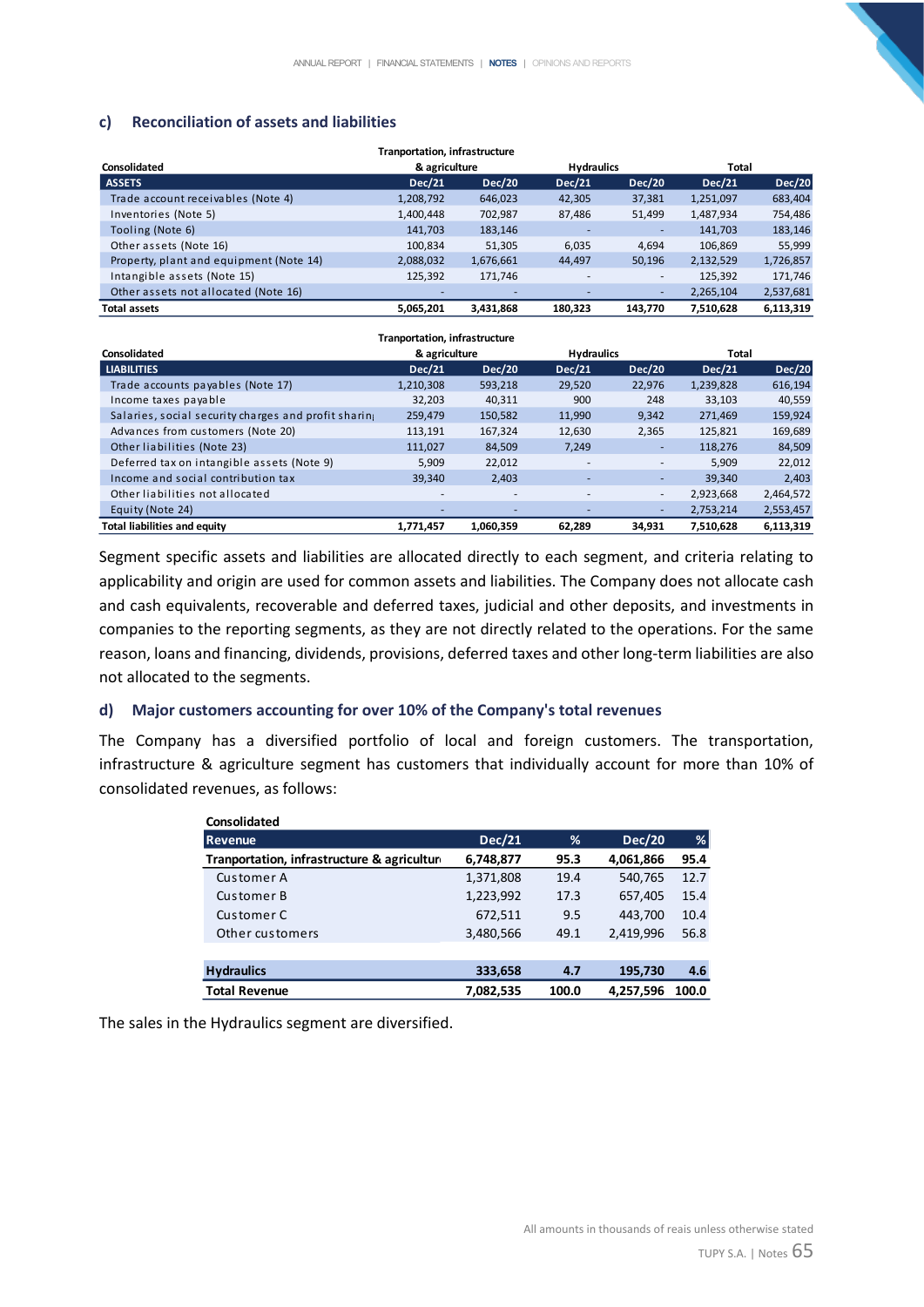#### **e) Information on the countries from which the Company derives revenue**

The revenue derived from customers in Brazil and from customers in each foreign country, and their respective shares in the Company's total revenue for the year, are as follow:

| <b>Consolidated</b>               |           |       |           |       |
|-----------------------------------|-----------|-------|-----------|-------|
|                                   | 2021      | %     | 2020      | %     |
| <b>North America</b>              | 4,140,553 | 58.5  | 2,872,776 | 67.5  |
| <b>United States</b>              | 2,477,716 | 35.0  | 1,530,737 | 36.0  |
| Mexico                            | 1,623,754 | 22.9  | 1,324,625 | 31.1  |
| Canada                            | 39,083    | 0.6   | 17,414    | 0.4   |
| <b>South and Central Americas</b> | 1,656,341 | 23.4  | 707,397   | 16.6  |
| Brazil - head office              | 1,600,201 | 22.6  | 678.154   | 15.9  |
| Other countries                   | 56,140    | 0.8   | 29,243    | 0.7   |
| <b>Europe</b>                     | 964,753   | 13.7  | 510,912   | 12.1  |
| United Kingdom                    | 317,084   | 4.5   | 182,450   | 4.3   |
| Sweden                            | 183,574   | 2.6   | 114,235   | 2.7   |
| Italy                             | 149,887   | 2.1   | 42,175    | 1.0   |
| Netherlands                       | 138,832   | 2.0   | 56,723    | 1.3   |
| Germany                           | 60,660    | 0.9   | 36,915    | 0.9   |
| <b>Hungary</b>                    | 56,504    | 0.8   | 63,502    | 1.5   |
| Other countries                   | 58,212    | 0.8   | 14,912    | 0.4   |
| Asia, Africa and Oceania          | 320,888   | 4.4   | 166,511   | 3.8   |
| Japan                             | 150,324   | 2.1   | 42,599    | 1.0   |
| South Africa                      | 90,600    | 1.3   | 38,900    | 0.9   |
| China                             | 57,772    | 0.8   | 44,351    | 1.0   |
| Other countries                   | 22,192    | 0.2   | 40,661    | 0.9   |
| Total                             | 7,082,535 | 100.0 | 4,257,596 | 100.0 |

#### **f) Non-current assets**

Non-current assets in this case correspond to investments in equity instruments, investment properties, property, plant and equipment and intangible assets and their participation in the Company's noncurrent assets for the year are as follows:

| 399       |
|-----------|
|           |
|           |
| 1,115,165 |
| 801,047   |
| 2020      |
|           |

<sup>(\*)</sup> United States and Germany

#### **32. INSURANCE COVERAGE**

The Company contracts insurance taking into account the nature and level of risks involved, according to the guidance of its insurance advisors, and at amounts considered adequate by management.

The sufficiency of insurance coverage is the responsibility of the Company´s Management, which considers it adequate to cover eventual claims.

The covered risks include the following items and corresponding amounts: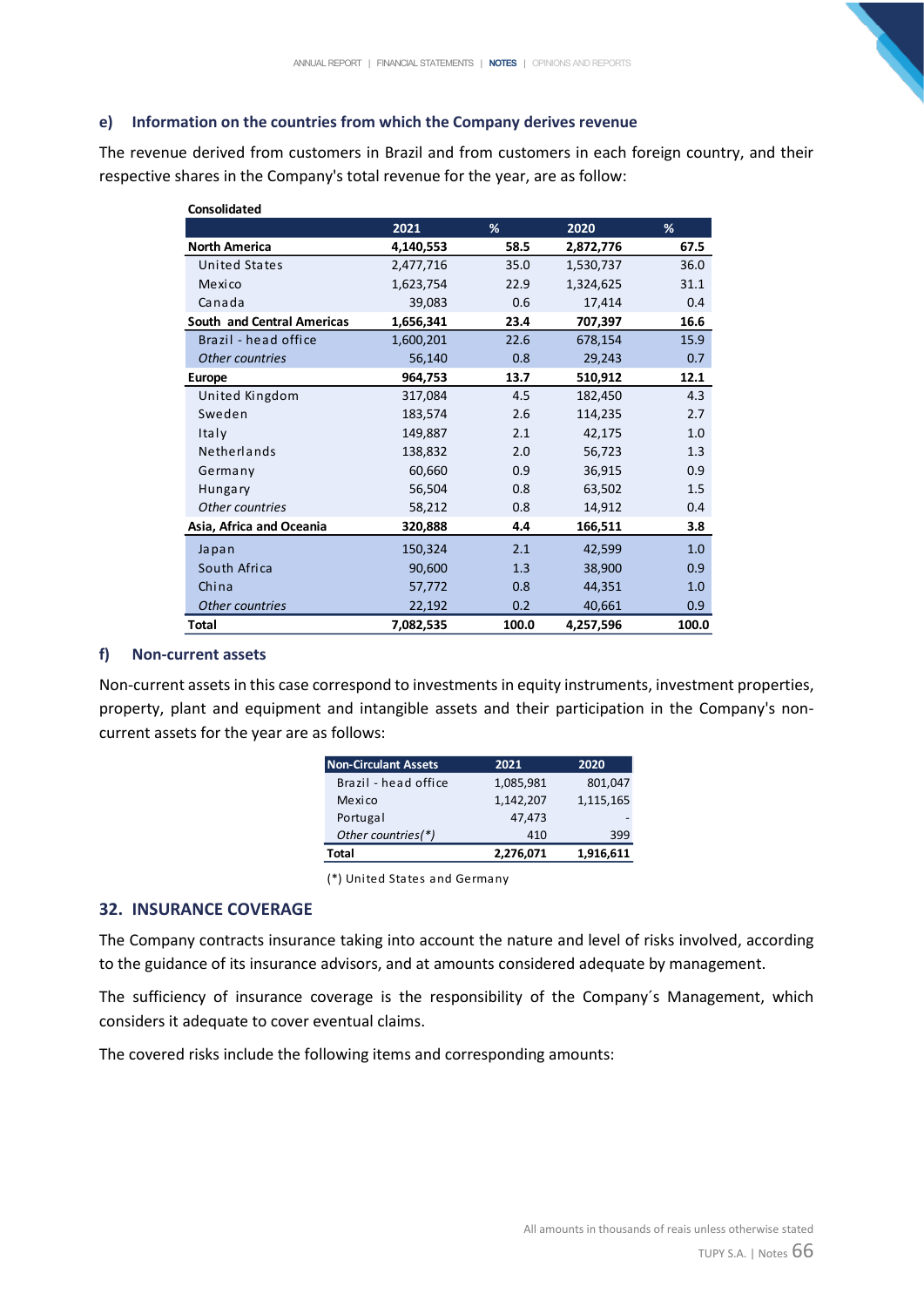|                                                 | <b>Dec/21</b> | <b>Dec/20</b> |
|-------------------------------------------------|---------------|---------------|
| <b>Buildings</b>                                | 859,225       | 610,461       |
| Machinery and equipment, furniture and fittings | 4,603,110     | 3,732,178     |
| Inventories                                     | 676,525       | 410,265       |
| Loss of profit                                  | 1,615,524     | 942,779       |
| General civil liability                         | 330,625       | 75,590        |
| Civil liability - management                    | 181,386       | 58,197        |
| Environmental Civil Liability*                  | 63,210        |               |
| Data and cyber protection                       | 50,000        |               |
|                                                 |               |               |

*\*Only for Funfrap - Fundição Portuguesa S.A.*

#### **33. COMMITTMENTS**

The Company has commitments for the acquisition of long-lived operational assets, that is, expenditure contracted at the reporting date but not yet incurred, in the consolidated amount of R\$100,158 (R\$66,652 at December 31, 2020), which will be settled with its own resources.

## **34. FINANCIAL INSTRUMENTS**

|                                                            |             | Parent company |               | Consolidated |               |
|------------------------------------------------------------|-------------|----------------|---------------|--------------|---------------|
|                                                            | <b>Note</b> | Dec/21         | <b>Dec/20</b> | Dec/21       | <b>Dec/20</b> |
| Financial assets at amortized cost                         |             | 1,593,196      | 1,425,078     | 2,643,761    | 2,213,340     |
| Cash and cash equivalents                                  | 3           | 712,364        | 832,175       | 1,272,445    | 1,425,113     |
| Trade account receivables(*)                               | 4           | 684,487        | 499,141       | 1,251,097    | 683,404       |
| Mutuo                                                      | 10          | 125,198        |               |              |               |
| Notes and other financial assets                           |             | 71,147         | 93,762        | 120,219      | 104,823       |
| <b>Effect on the Income Statement</b>                      |             | 32,283         | 10,402        | 27,980       | 10,769        |
|                                                            |             |                |               |              |               |
| Financial assets at fair value through profit or loss      |             | 2,483          | 84,899        | 13,112       | 94,327        |
| Credits - Eletrobrás                                       |             |                | 81,446        |              | 81,446        |
| Investments in equity instruments                          |             | 2,097          | 2,350         | 12,434       | 11,645        |
| Derivative financial instruments                           | 35          | 386            | 1,103         | 678          | 1,236         |
| <b>Effect on the Income Statement</b>                      |             | 19,091         | (1,611)       | 19,440       | (2,737)       |
|                                                            |             |                |               |              |               |
| <b>Financial liabilities at amortized cost</b>             |             | 2,614,533      | 2,626,662     | 3,996,267    | 2,931,302     |
| Trade accounts payables                                    |             | 502,076        | 336,604       | 1,239,828    | 616,194       |
| Loans and financing                                        | 18          | 2,019,701      | 2,218,917     | 2,611,224    | 2,225,542     |
| Dividends and interest on capital                          |             | 22,312         | 135           | 22,312       | 135           |
| Notes payable and other financial liabilities              |             | 70,444         | 71,006        | 122,903      | 89,431        |
| <b>Effect on the Income Statement</b>                      |             | (138, 581)     | (144,222)     | (169,412)    | (141,608)     |
| Financial liabilities at fair value through profit or loss |             |                |               |              |               |
| Loans and financing                                        | 18          |                |               |              |               |
| <b>Effect on the Income Statement</b>                      |             |                | (4, 458)      |              | (4,458)       |
| Financial liabilities at fair value through profit or loss |             | 1,220          | 1,468         | 1,403        | 1,705         |
| Derivative financial instruments                           | 25          | 1,220          | 1,468         | 1,403        | 1,705         |
| <b>Effect on the Income Statement</b>                      |             | (1,091)        | (3,991)       | (985)        | (3,991)       |

*(\*) Includes the provision for impaired receivables*

#### **35. DERIVATIVE FINANCIAL INSTRUMENTS AND HEDGE OF NET INVESTMENT ABROAD**

#### **a) Derivative financial instruments**

.

In order to minimize the impact of foreign exchange rate on future cash flows, the Company contracted derivative financial instruments such as ZCC - zero-cost collar, which consists of purchasing a "PUT" option and the sale of a "CALL" option. Those operations have the same notional value, same counterparty, same maturity and there is no net premium. The fair value of this instrument is determined by observable market pricing model (through market information providers) and widely used by market participants to measure similar instruments.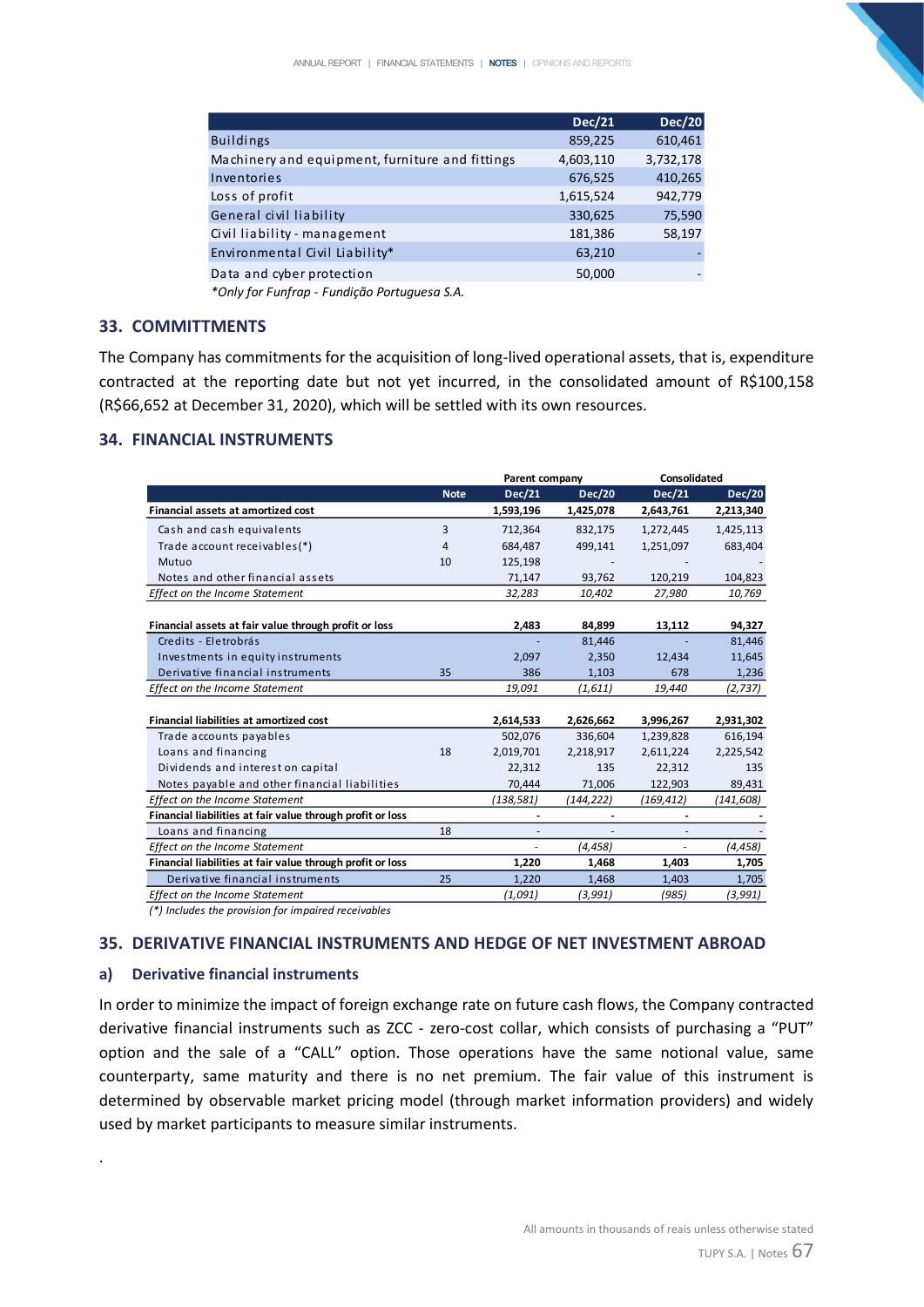The inflationary persistence has increased the expectation of higher interest rate trajectories worldwide. In this scenario, the dynamics of emerging currencies continues to be influenced by the different magnitudes of monetary shrinkage between countries, in addition to changes in the perception of endogenous and exogenous risk-return to these countries. In the comparison between December 31, 2020 and December 31, 2021, the real depreciated by 7.4% against the US Dollar, and the Mexican Peso depreciated by 2.8%.

i. Parent company

On December 31, 2021, financial instruments totaled the amount of US\$57,000 in zero-cost collar operations, consisting of: purchase of PUT with average exercise price of R\$5.1787 and sales of CALL with average price average of R\$6.3620, maturing up to October 17, 2022.

In the year ended at December 31, 2021, the Company recognized in financial results as net loss of R\$1,376, of which R\$907 was paid from settlement of contracts in the period and a loss of R\$469 due to the mark-to-market of these instruments. In the same period in 2020, the Company recognized in financial results as net loss of R\$164,138, of which R\$161,124 was paid from settlement of contracts in the period and a loss of R\$3,000 due to the mark-to-market of these instruments.

ii. Subsidiaries

At December 31, 2021, the subsidiaries have derivative financial instruments of US\$41,500. The financial instruments in operations of zero-cost collar which were made purchasing the sale option "PUT" with an average weighted price of exercise of MXN19.5727 and sales "CALL" with an average weighted price of exercise of MXN23.1905, due October 21, 2022.

On December 31, 2021, the Mexican subsidiaries recognized in their finance results as net gain the amount of R\$455. Considering, due to the mark to market of these instruments. In the same period of 2020 the Mexican subsidiaries recognized in their finance results as net loss the amount of R\$49,470. Considering, loss of R\$61,277 from the payment of contracts in the period and gain of R\$11,807 due to the mark to market of these instruments..

## iii - Consolidated

In the period ended December 31, 2021, net loss of R\$921 was recognized in the Consolidated financial result, with loss of R\$907 from the settlement of contracts in the period and loss of R\$14 for the markto-market of these instruments. In the period ended December 31, 2020, net loss of R\$213,608 was recognized in the Consolidated financial result, with loss of R\$222,401 from the settlement of contracts in the period and gain of R\$8,793 for the mark-to-market of these instruments.

The financial derivative instruments net position in December 31, 2021 and 2020 are presented as follow:

|                                         | Parent company |               | <b>Consolidated</b> |               |
|-----------------------------------------|----------------|---------------|---------------------|---------------|
|                                         | <b>Dec/21</b>  | <b>Dec/20</b> | <b>Dec/21</b>       | <b>Dec/20</b> |
| <b>Financial derivative instruments</b> |                |               |                     |               |
| Liabilities                             | (1,220)        | (1, 468)      | (1,403)             | (1,705)       |
| Assets                                  | 386            | 1,103         | 678                 | 1,236         |
|                                         |                |               |                     |               |
| Financial derivative instruments, net   | (834)          | (365)         | (725)               | (469)         |

All amounts in thousands of reais unless otherwise stated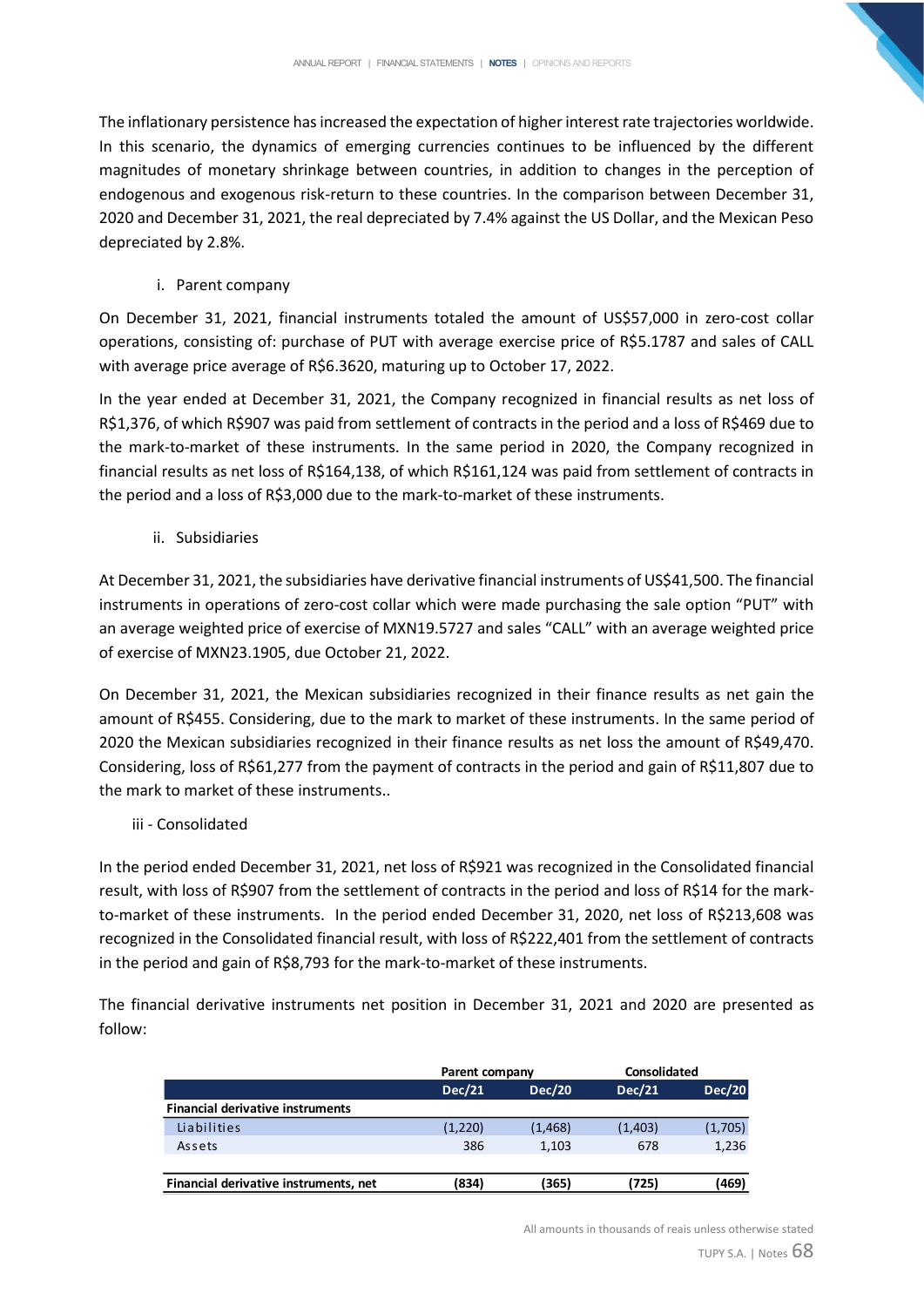|                                 | <b>Parent company</b> | <b>Subsidiaries</b> | <b>Consolidated</b> |
|---------------------------------|-----------------------|---------------------|---------------------|
| Recognized in financial results | (1, 376)              | 455                 | (921)               |
| Settlement                      | 907                   |                     | 907                 |
| Market to market                | (469)                 | 455                 | (14)                |
| Foreign exchange impact         |                       | (242)               | (242)               |
| AT December 31, 2020            | (365)                 | (104)               | (469)               |
| AT December 31, 2021            | (834)                 | 109                 | (725)               |
| <b>Maturity date</b>            |                       |                     |                     |
| Due March 31, 2022              | (303)                 | 4                   | (299)               |
| Due June 30, 2022               | (482)                 | (110)               | (592)               |
| Due September 30, 2022          | (84)                  | (15)                | (99)                |
| Due December 31, 2022           | 35                    | 230                 | 265                 |
| <b>AT December 31, 2021</b>     | (834)                 | 109                 | (725)               |

Below are the demonstrate the variation in the period and the due position at December 31, 2021:

## **b) Hedges of net investments abroad**

With the objective of mitigating the effects of foreign exchange volatility on the results, the Company started adopting the hedge of net investment abroad (net investment hedge) on January 10, 2014.

On July 22, 2014, the Company designated the export prepayment contract - Tupy Overseas S.A. (Note 17), amounting to US\$349,000, equivalent to R\$772,302, as a hedging instrument for the investments in subsidiaries in Mexico.

At December 31, 2021, the Company has export prepayment contracts amounting to US\$349,000, equivalent to R\$1,947,594, designated as hedging instruments for the investments in subsidiaries in Mexico, Tupy México Saltillo, S.A. de C.V. and Technocast, S.A. de C.V., whose functional currency is the U.S. dollar and whose net assets amount to US\$328,692, equivalent to R\$1,834,267, representing a 106.2% effectiveness.

In the year ended December 31, 2021, the Company recognized a gross loss of R\$127,966 in "Carrying value adjustments", in equity. This loss results from the foreign currency translation of the export prepayment contracts designated as hedging instruments. In the year ended December 31, 2020, the Company recognized a gross loss of R\$403,692 in "Carrying value adjustments", in equity. This loss results from the foreign currency translation of the export prepayment contracts designated as hedging instruments.

## **36. FINANCIAL RISK MANAGEMENT**

The Company has a financial management policy and internal procedures monitored by Risk and internal controlling area, which determines practices to identify, monitoring and controlling the exposure to financial risk.

#### **36.1 Credit risk**

Credit risk arises from cash and cash equivalents, derivative financial instruments and financial investments, as well from credit exposure to customers, including outstanding trade receivables.

The Company sets exposure limits for each customer to limit the credit risk on trade receivables and risks are managed according to specific credit rating criteria, which include an analysis of customers in based on their payment ability, indebtedness level, market behavior and history with the Company. Furthermore, the Company carries out quantitative and qualitative analyses of its portfolio of trade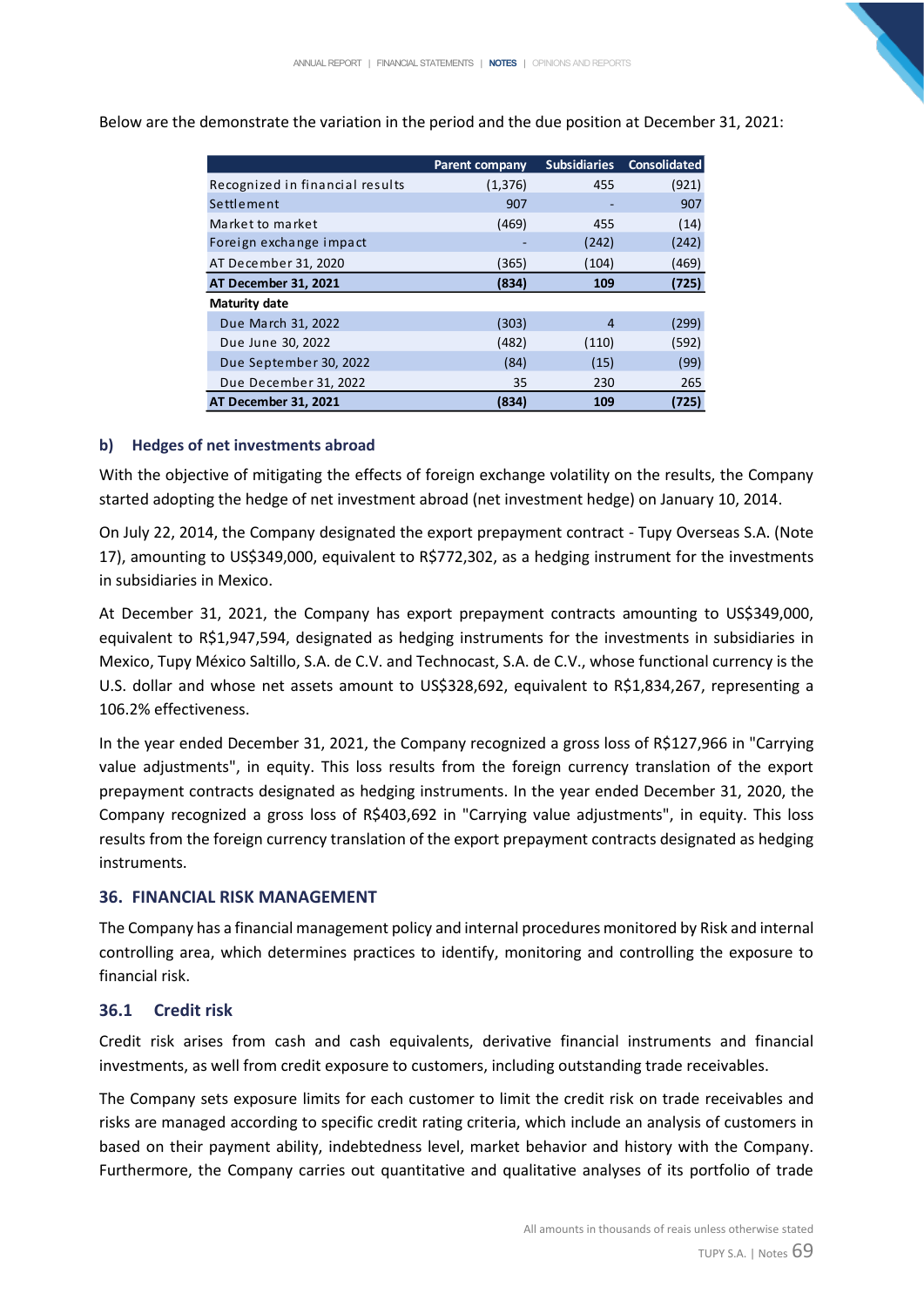receivables in order to determine the estimate of expected losses on receivables. As at December 31, 2021, expected losses on trade accounts receivables amounted to R\$11,256 (R\$10,500 as at December 31, 2020), representing 0.9% of the consolidated balance of outstanding receivables at that date (1.5% as at December 31, 2020).

The Company does not expect material adjustments due to the impacts caused by the COVID-19 pandemic.

Considering the assets nature and historical indicators, the Company does not hold credit guarantee to cover credit risks related to its financial assets.

## **Credit quality of financial assets**

The credit quality of financial assets is assessed by reference to external credit ratings (if available) or based on historical information about counterparty default rates:

| Parent company           |           | Consolidated             |           |
|--------------------------|-----------|--------------------------|-----------|
| Dec/21                   | Dec/20    | Dec/21                   | Dec/20    |
|                          |           |                          |           |
| 712.364                  | 832,175   | 1,272,445                | 1,425,113 |
| 385,275                  | 190,102   | 443.614                  | 195,550   |
| 267,220                  | 495,005   | 361,614                  | 662,992   |
| 59.869                   | 147,068   | 467,217                  | 566,571   |
| 386                      | 1,103     | 678                      | 1,236     |
| 264                      | 1,103     | 264                      | 1,236     |
| 25                       |           | 25                       |           |
| 97                       |           | 389                      |           |
|                          | 81,446    | $\overline{\phantom{a}}$ | 81,446    |
| $\overline{\phantom{a}}$ | 81,446    |                          | 81,446    |
|                          |           |                          |           |
|                          |           |                          |           |
| 684,487                  | 499,141   | 1,251,097                | 683,404   |
| 642,364                  | 468,408   | 1,208,974                | 646,185   |
| 42,123                   | 29,569    | 42,123                   | 35,261    |
| 4,439                    | 10,400    | 11,197                   | 12,458    |
| (4, 439)                 | (9,236)   | (11, 197)                | (10, 500) |
| 73,244                   | 96,112    | 132,653                  | 116,468   |
|                          |           |                          |           |
| 1,470,481                | 1,509,977 | 2,656,873                | 2,307,667 |
|                          |           |                          |           |

*(\*) The Company considers, for the classification of risk, the lowest rating between the rating agencies.*

The risk assessment of trade receivables is as follows:

- Low risk transportation, infrastructure and agriculture segment customers, except those customers with a history of losses.
- **■** Moderate risk hydraulics segment customers, except those who already have a history of losses.
- High risk customers with provisioned balances and historical losses.

The other financial assets held by the Company are considered of high quality and do not present indications of losses.

## **36.2 Liquidity risk**

Liquidity risk is the risk that the Company will have difficulty complying with its obligations associated with financial liabilities that are to be settled in cash or other financial assets. The Company's approach to managing this risk is the maintenance of a minimum cash.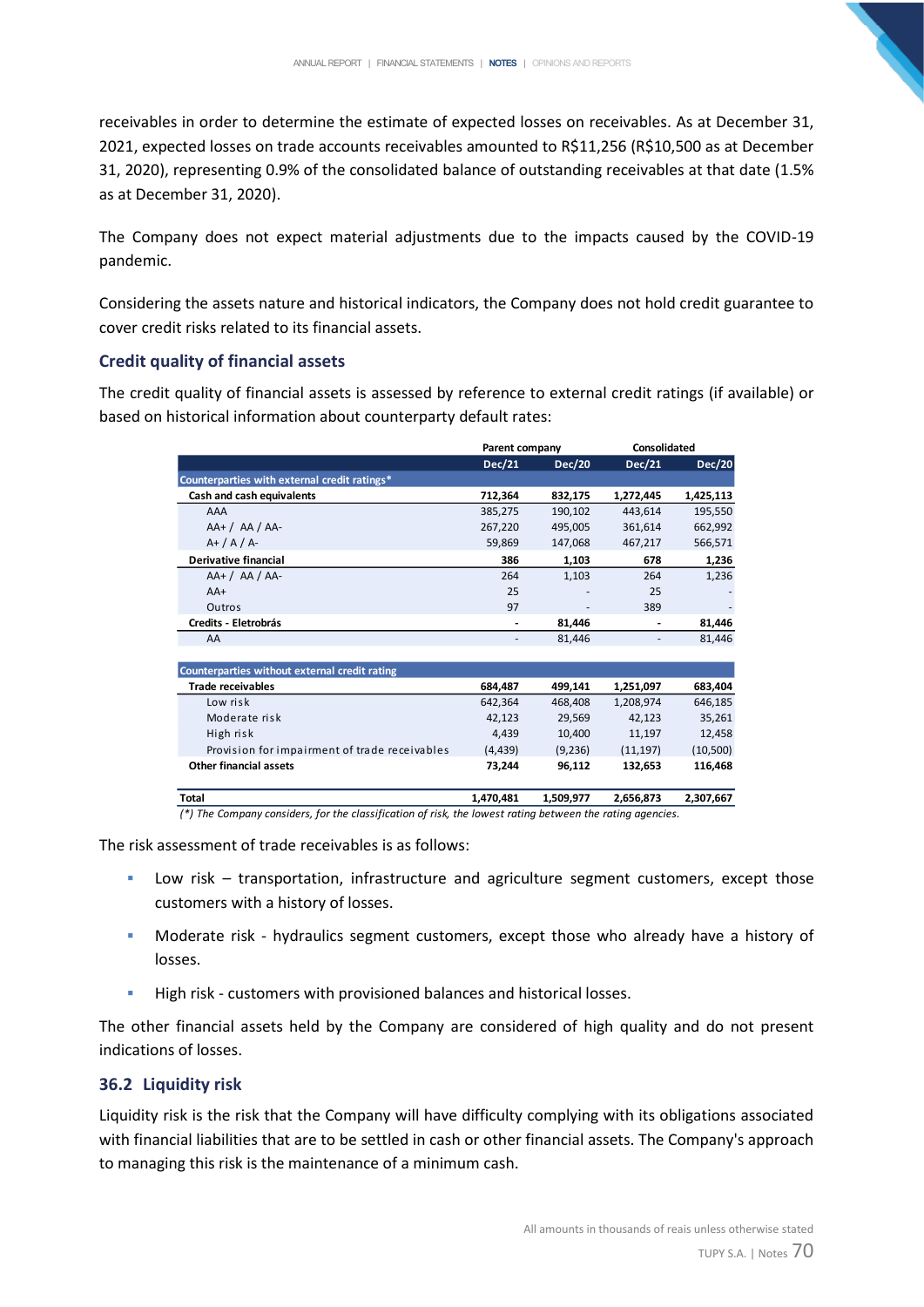The Company is a counterparty to some financial agreements, which require the maintenance of financial ratios, or compliance with other specific clauses. The main operation, the Senior Unsecured Notes issued in 2021 require the Company to meet the Financial Debt / EBITDA financial index, if not complied with, may impose restrictions, which are detailed in Note 18.

Conform is determined in the financial management policy, which aims at ensuring that the Company has sufficient liquidity to settle its obligations without incurring losses or affecting its operations. This minimum cash amount corresponds to the projection of two-month of payments to trade accounts, salaries and social security, tax payments, deducted 50% discount for the same period, plus the balance of the short-term loans and financing, net of derivative instruments. Moreover, the Company manages its investment portfolio using criteria for maximum concentration in financial institutions, in addition to global and local ratings.

| Consolidated                       | <b>Contractual cash flow</b> |                     |                   |         |         |                                        |                   |
|------------------------------------|------------------------------|---------------------|-------------------|---------|---------|----------------------------------------|-------------------|
| <b>FINANCIAL LIABILITIES</b>       | Carrying<br>amount           | 6 months or<br>less | 6 to 12<br>months |         |         | 1 to 2 years 2 to 5 years Over 5 years | <b>Total flow</b> |
| <b>Borrowings</b>                  | 2,611,224                    | 454,751             | 56,000            | 116.849 | 283.114 | 2.516.456                              | 3,427,170         |
| Financial derivative instruments   | 1,403                        | 1,569               | (166)             | -       | ۰       | $\overline{\phantom{a}}$               | 1,403             |
| Trade payables and notes and other | 1,358,104                    | 1,358,104           | ٠                 |         |         | ۰                                      | 1,358,104         |
| Dividends payable                  | 22,312                       | 22,312              | ۰                 |         |         | $\overline{\phantom{a}}$               | 22,312            |
|                                    | 3,993,043                    | 1,836,736           | 55.834            | 116.849 | 283.114 | 2,516,456                              | 4,808,989         |

The contractual maturities of financial liabilities are as follow:

The Company does not expect that the cash outflows, included in its maturity analyses, will occur significantly sooner or at amounts which are significantly different. Furthermore, the Company generates sufficient cash to cover future payment obligations.

#### **36.3 Market risk**

The Brazilian Federal Government's economic policies can have important effects on Brazilian companies, including the Company, as well as market conditions and the prices of securities of Brazilian companies. Considering the nature of the Company's business and operations, the main market risk factors to which it is exposed are related to: Exchange Rate, Interest Rate, Inflation in the main inputs, Credit Risk and Liquidity Risk. The objective of market risk management is to maintain exposure to market risks within acceptable levels, while optimizing returns.

## **Interest rate risk**

**Consolidated**

This risk refers to the Company's financial investments and loans and financing. The financial instruments with floating rates expose the Company to cash flow variation risk, whereas the financial instruments with fixed rates expose the Company to fair value risk. The Company uses derivative financial instruments, as follow:

| consolidated                     |             |             |             |
|----------------------------------|-------------|-------------|-------------|
|                                  | <b>Note</b> | 2021        | 2020        |
| <b>Floating-rate instruments</b> |             | 244,221     | 425,401     |
| Financial assets                 |             | 642,678     | 754,925     |
| <b>Financial liabilities</b>     | 18          | (398, 457)  | (329, 524)  |
| <b>Fixed-rate instruments</b>    |             | (1,583,000) | (1,225,830) |
| Financial assets                 |             | 629,767     | 670,188     |
| <b>Financial liabilities</b>     | 18          | (2,212,767) | (1,896,018) |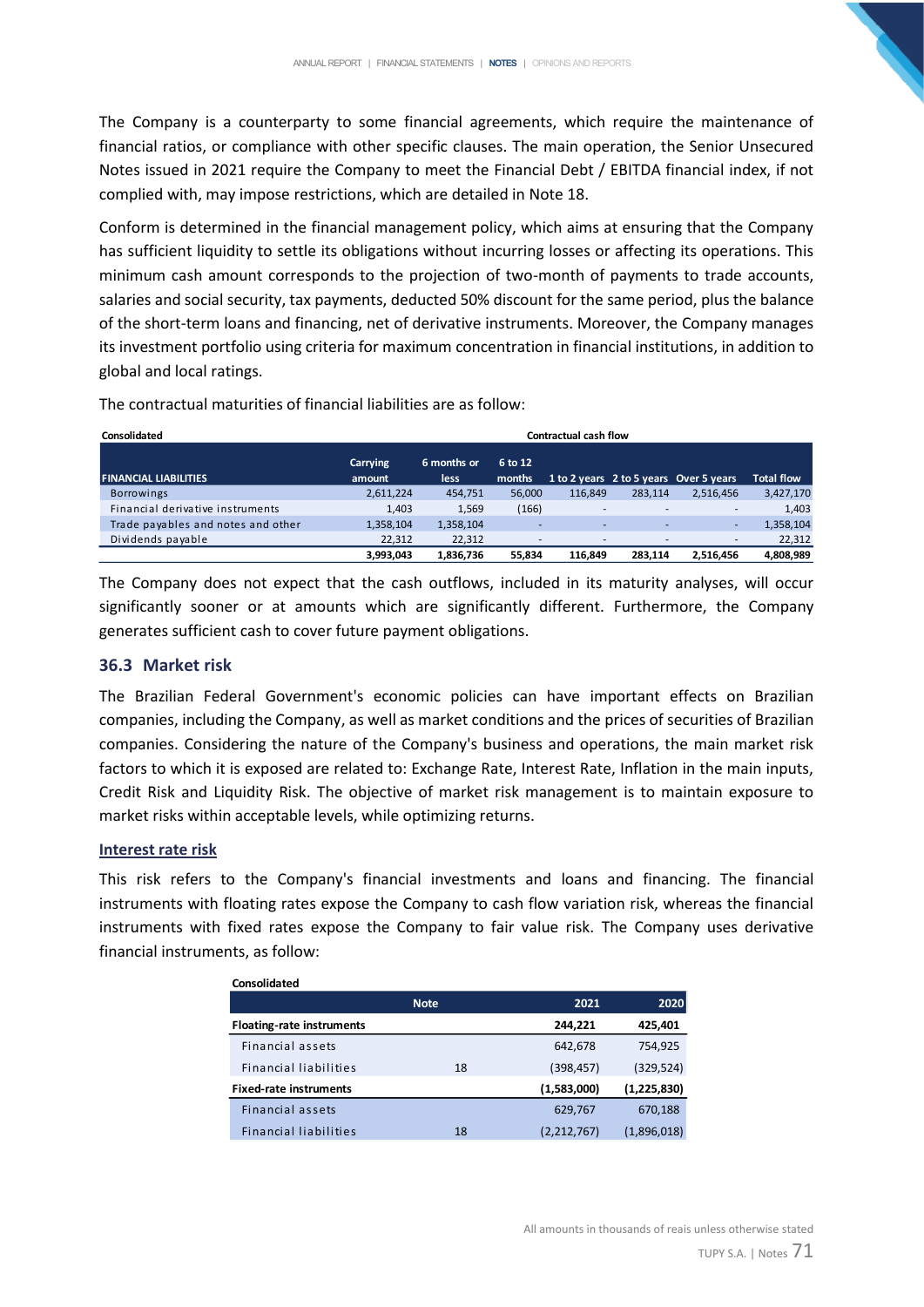#### **Sensitivity analysis of variations in floating interest rates**

The Company has financial investments exposed to the CDI (Interbank Deposit Certificate) rate variation. The fluctuations in interest rates may affect the Company's future results. Presented below are the impacts that would have been generated by changes in interest rates to which the Company is exposed.

| Interest rate risk               |                               |                          |          |           |                  |           | Consolidated |
|----------------------------------|-------------------------------|--------------------------|----------|-----------|------------------|-----------|--------------|
|                                  |                               |                          |          |           | <b>Scenarios</b> |           |              |
| <b>Floating rate instruments</b> | <b>Risk</b>                   | <b>Disclosed</b>         | Probable | $+25%$    | $+50%$           | $-25%$    | $-50%$       |
| In Brazilian reais               |                               |                          |          |           |                  |           |              |
| <b>Investments</b>               | Interest rate (CDI - % p.a.)  | 9.15                     | 11.65    | 14.56     | 17.48            | 8.74      | 5.83         |
| Financial assets                 |                               | 642.678                  | 642.678  | 642.678   | 642.678          | 642.678   | 642.678      |
| Potential impact                 |                               | $\overline{\phantom{a}}$ | 14.720   | 16.765    | 33,530           | (17, 214) | (35, 375)    |
| <b>Borrowings</b>                | Taxa de Juros (CDI - % a.a)   | 9.15                     | 11.65    | 14.56     | 17.48            | 8.74      | 5.83         |
| <b>Financial liabilities</b>     |                               | 398.457                  | 398,457  | 398,457   | 398,457          | 398.457   | 398,457      |
| Potential impact                 |                               | $\overline{\phantom{0}}$ | (9, 126) | (10, 394) | (20, 788)        | 10.673    | 21,933       |
| <b>Borrowings</b>                | Taxa de Juros (SELIC - % a.a) | 9.25                     | 11.75    | 14.69     | 17.63            | 8.81      | 5.88         |
| <b>Financial liabilities</b>     |                               | 298                      | 298      | 298       | 298              | 298       | 298          |
| Potential impact                 |                               | $\overline{\phantom{a}}$ | (7)      | (8)       | (16)             | 8         | 17           |

Foreign currency risk

The Company is exposed to foreign currency risk on sales, purchases and loans and financing denominated in currencies other than the Company´s functional currency, the Brazilian Real, while the Mexican subsidiary is exposed to foreign currency risk on costs and expenses denominated in a currency other than its functional currency, the US Dollar. Considering the Brazilian subsidiary, Tupy Minas Gerais Ltda, which has the Brazilian Real as functional currency, the main in risk is trading operation in Euro. Transactions of the Company are carried out in foreign currency are mainly denominated is U.S. dollar and the transactions in Mexican subsidiaries are mainly denominated in Mexican Peso.

In addition, considering the importance of the Company's operations in Mexico, the variation of the Mexican Peso has an impact on the income tax. Since the functional currency of the subsidiaries in Mexico is the U.S. dollar (US\$). (Note 28)

The Company manages its exposure to foreign currency risk through a combination of debts, financial investments, accounts receivable and export revenues in foreign currency, hedges of the net investments abroad. The Company's exposure to foreign currency risk, considering the subsidiaries that use the Real (R\$) as their functional currency, is as follows:

| Parent company                   |             |               |               |
|----------------------------------|-------------|---------------|---------------|
| Net exposure impacting profit    | <b>Note</b> | <b>Dec/21</b> | <b>Dec/20</b> |
| <b>Assets</b>                    |             | 592,687       | 474,585       |
| Cash and cash equivalents abroad | 3           | 59,869        | 59,667        |
| Customers in the foreign market  | 4           | 532,818       | 414,918       |
| <b>Liabilities</b>               |             | (238,964)     | (119, 555)    |
| Borrowings in foreign currency   | 18          | (2,009,584)   | (1,871,373)   |
| Hedge of net investment abroad   | 35          | 1,947,595     | 1,813,648     |
| Other amounts                    |             | (176, 974)    | (61, 830)     |
|                                  |             |               |               |
| Net exposure impacting profit    |             |               |               |
| In thousands of R\$              |             | 353,724       | 355,030       |
| In thousands of USS              |             | 57,028        | 63,318        |
| In thousands of EUR              |             | 5,071         | 3,921         |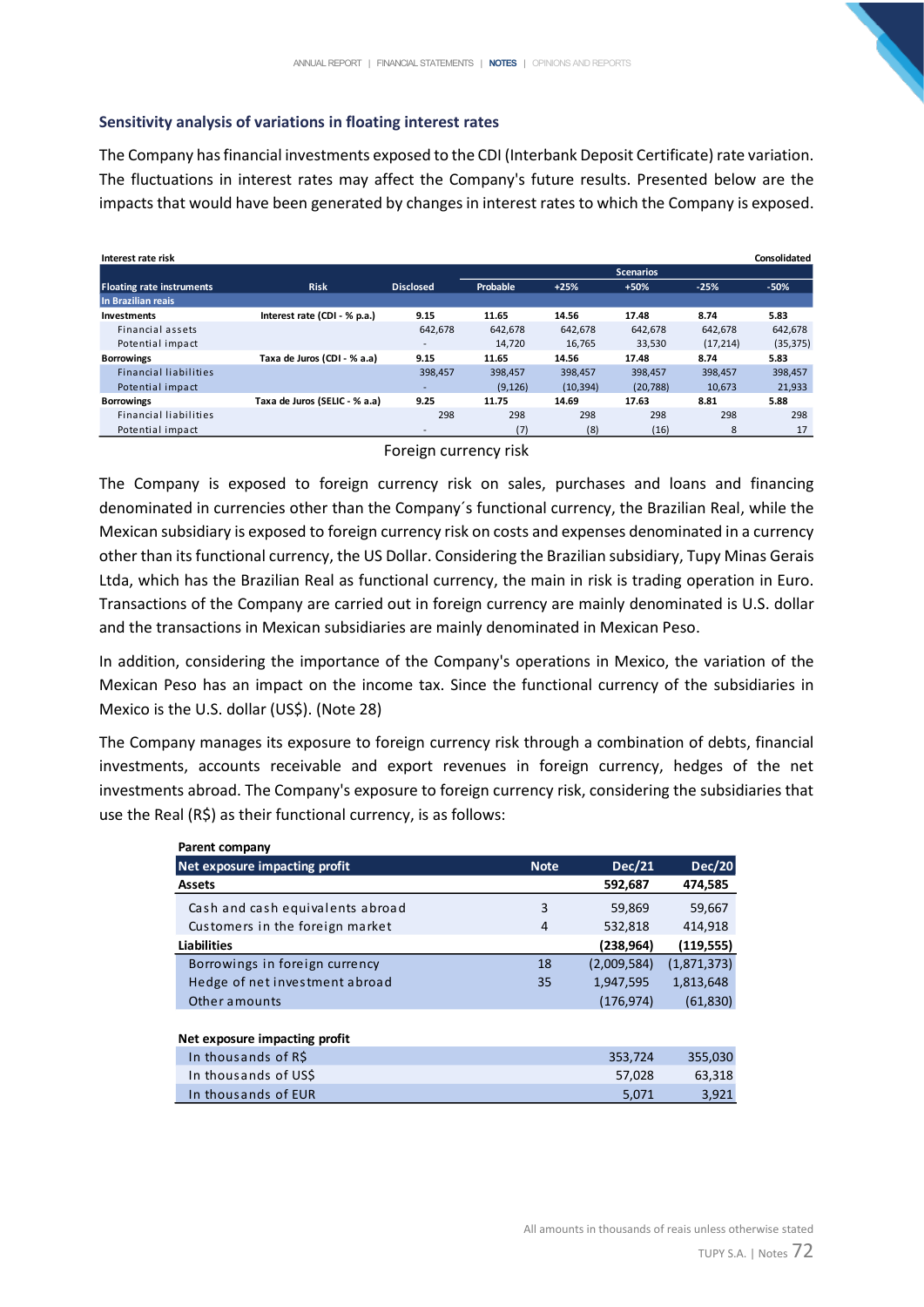The exposure of subsidiaries that use the Brazilian Real, U.S. dollar and EURO as functional currency is demonstrated bellow:

| <b>Subsidiaries</b>              |               |               |
|----------------------------------|---------------|---------------|
| Net exposure impacting profit    | <b>Dec/21</b> | <b>Dec/20</b> |
| <b>Assets</b>                    | 213,666       | 105,763       |
| Cash and cash equivalents abroad | 80,181        | 7,627         |
| Customers in the foreign market  | 25,421        | 7,793         |
| Tax return                       | 108,064       | 90,343        |
| <b>Liabilities</b>               | (390, 248)    | (214, 441)    |
| Trade accounts payables          | (193, 975)    | (83, 191)     |
| Other amounts                    | (196, 273)    | (131, 250)    |
|                                  |               |               |
| Net exposure impacting profit    |               |               |
| In thousands of R\$              | (176, 582)    | (108, 678)    |
| In thousands of MXN              | (968, 830)    | (416, 391)    |
| In thousands of USS              | 7,474         | 4,899         |
| In thousands of EUR              | 7,309         |               |

#### **Sensitivity analysis of foreign currency exposure, except for derivative financial instruments**

This analysis is based on the foreign exchange rate fluctuation, , in which the risk variables are evaluated with a 25% and 50% fluctuation compared to the probable scenario estimated by the Company. This analysis assumes that all other variables, especially the interest rates, will remain constant.

| Consolidated                    |                  | <b>Scenarios</b> |            |            |            |            |
|---------------------------------|------------------|------------------|------------|------------|------------|------------|
|                                 | <b>Disclosed</b> | Probable         | $+25%$     | $+50%$     | $-25%$     | $-50%$     |
| <b>U.S. Dollar rate</b>         | 5.5805           | 5.53             | 6.91       | 8.30       | 4.15       | 2.77       |
| Asset position                  | 592,687          | 587,324          | 733,889    | 881,516    | 440.758    | 294,193    |
| Liability position              | (238, 964)       | (236, 801)       | (295, 894) | (355, 416) | (177, 708) | (118, 615) |
| Net exposure (R\$ thousand)     | 353,724          | 350,523          | 437,995    | 526,100    | 263,050    | 175,578    |
| Net exposure (US\$ thousand)    | 63,386           | 63,386           | 63,386     | 63,386     | 63,386     | 63,386     |
| Potential impact (R\$ thousand) | $\blacksquare$   | (3,201)          | 84,272     | 172,377    | (90,674)   | (178, 146) |

## **Sensitivity analysis of foreign currency exposure of derivatives**

This analysis is based on the foreign exchange rate fluctuation against "CALL" and 'PUT", in which the risk variables are evaluated with a 25% and 50% fluctuation compared to the probable scenario estimated by the Company. This analysis assumes that all other variables will remain constant.

|                                 |                  |          | Scenarios |           |        |         |
|---------------------------------|------------------|----------|-----------|-----------|--------|---------|
| <b>Parent company</b>           | <b>Disclosed</b> | Probable | $+25%$    | $+50%$    | $-25%$ | $-50%$  |
| U.S. Dollar rate                | 5.5805           | 5.53     | 6.91      | 8.30      | 4.15   | 2.77    |
| MTM Controladora                | (834)            | (247)    | (41.589)  | (118.801) | 50.562 | 125.322 |
| Potential impact (R\$ thousand) |                  | 587      | (40.755)  | (117.967) | 51.396 | 126.156 |

|                                              |                  |          | <b>Scenarios</b> |           |        |         |
|----------------------------------------------|------------------|----------|------------------|-----------|--------|---------|
| <b>Subsidiaries</b>                          | <b>Disclosed</b> | Probable | $+25%$           | $+50%$    | $-25%$ | $-50%$  |
| U.S. Dollar rate vs. Mexican peso            | 20.4672          | 20.74    | 25.93            | 31.11     | 15.56  | 10.37   |
| MTM Subsidiaries (US\$ mil)                  | 19               | (65)     | (4,975)          | (10,930)  | 9,526  | 34,124  |
| MTM Subsidiaries (R\$ mil)                   | 109              | (357)    | (34.374)         | (90, 718) | 39,533 | 94,522  |
| Potential impact (R\$ thousand)              |                  | (466)    | (34,483)         | (90, 826) | 39.424 | 94,414  |
| Consolidated potential impact (R\$ thousand) |                  | 120      | (75,238)         | (208,793) | 90,820 | 220.570 |

#### **Price risk**

This risk relates to the possibility of fluctuations in the market prices of the inputs used in the manufacturing process, especially scrap, pig iron, metal alloys, coke and electricity. These price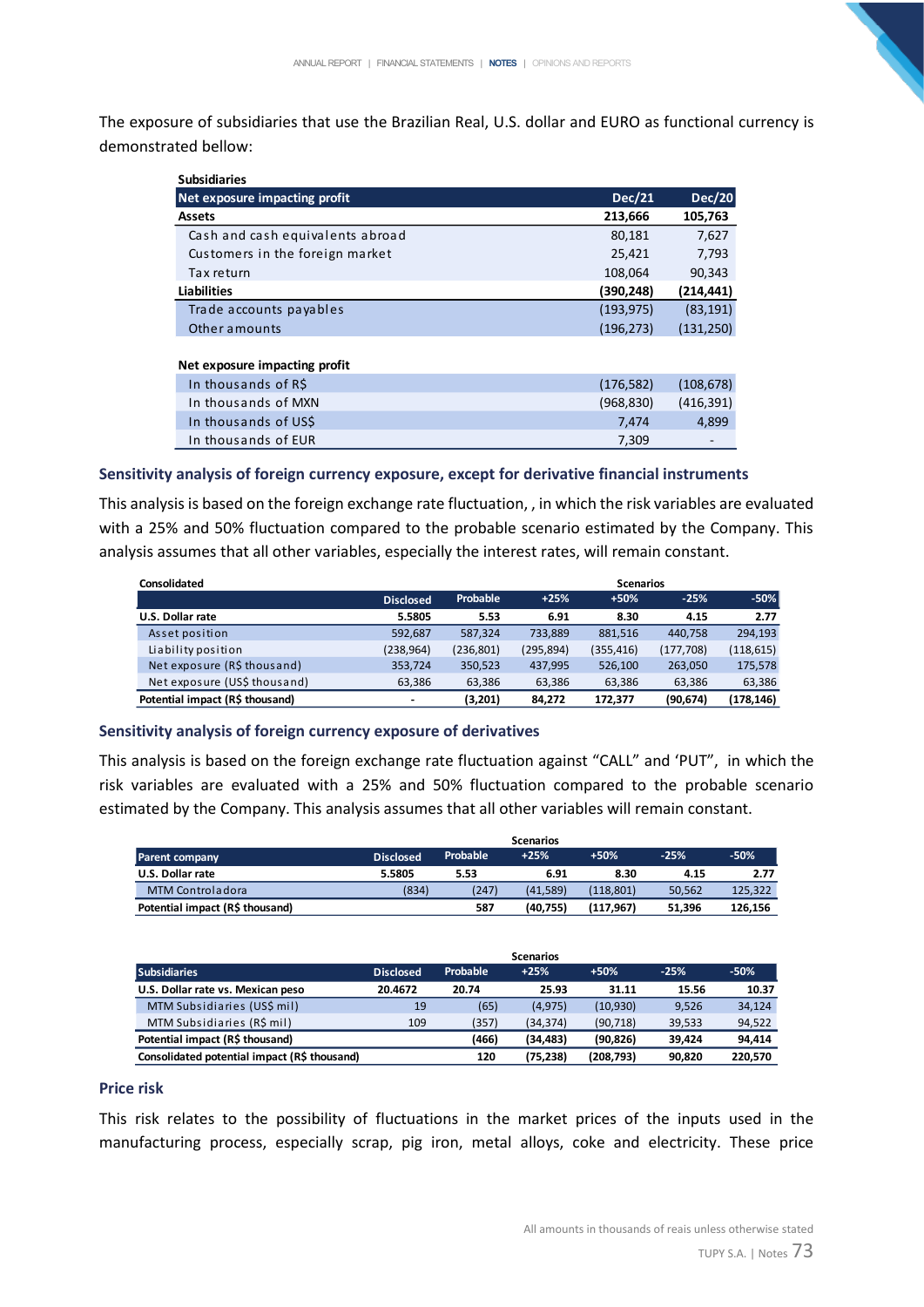fluctuations could have an impact on the Company's costs. The Company monitors these prices, in order to pass on to customers any changes in its input prices.

# **36.4 Operating risk**

This risk arises from all of the Company's operations and can cause direct or indirect losses associated with a variety of factors, such as processes, personnel, technology, infrastructure and external factors.

The Company's objective is to manage the operating risk to avoid losses and damages to its reputation, and to seek cost efficiencies.

The primary responsibility for developing and implementing operating risk controls lies with a centralized area of internal controls reporting to senior management.

# **36.5 Capital management**

The Company's objectives when managing capital are to safeguard its ability to continue as a going concern in order to provide returns for its shareholders and benefits for other stakeholders and to maintain an optimal capital structure to reduce the cost of capital.

In order to maintain or adjust the capital structure, management can make (or can propose to the shareholders, when their approval is required) adjustments to the amount of dividends paid to shareholders, capital return to shareholders, issue new shares or sell assets to reduce, for example, debt.

The Company's management monitors the relationship between the Company's own capital (equity) and third-party capital that the Company utilizes to finance its operations. To mitigate liquidity risks and optimize the average cost of capital, the Company monitors its compliance with financial ratios required under loans and financing agreements.

The relationship between own capital versus third-party capital, at the end of each year, was as follows:

| Consolidated                                 |             |               |               |
|----------------------------------------------|-------------|---------------|---------------|
|                                              | <b>Note</b> | <b>Dec/21</b> | <b>Dec/20</b> |
| Own capital                                  |             | 2,753,214     | 2,553,457     |
| Equity                                       | 24          | 2,753,214     | 2,553,457     |
| Third party capital                          |             | 3,484,969     | 2,134,749     |
| Total current and non-current liabilities    |             | 4,757,414     | 3,559,862     |
| Cash and cash equivalents                    | 3           | (1,272,445)   | (1,425,113)   |
| Own capital versus third-party capital ratio |             | 0.79          | 1.20          |

# **36.6 Fair value**

The carrying values of cash and cash equivalents and trade accounts receivables and payables, less impairment in the case of trade accounts receivables, are assumed to approximate their fair values.

All financial instruments classified as financial assets and financial liabilities at fair value through profit or loss (Note 33) and the fair value of loans and financing disclosed in Note 17 are calculated by discounting the future contractual cash flow at the current market interest rate that is available to the Company for similar financial instruments.

The valuations technique used by the Company are classified at Level 2 of the fair value hierarchy. The fair value of financial instruments that are not traded in an active market (Level 2) is determined using valuation techniques. These valuation techniques maximize the use of observable market data where it is available and rely to the minimum extent possible on the Company-specific estimates.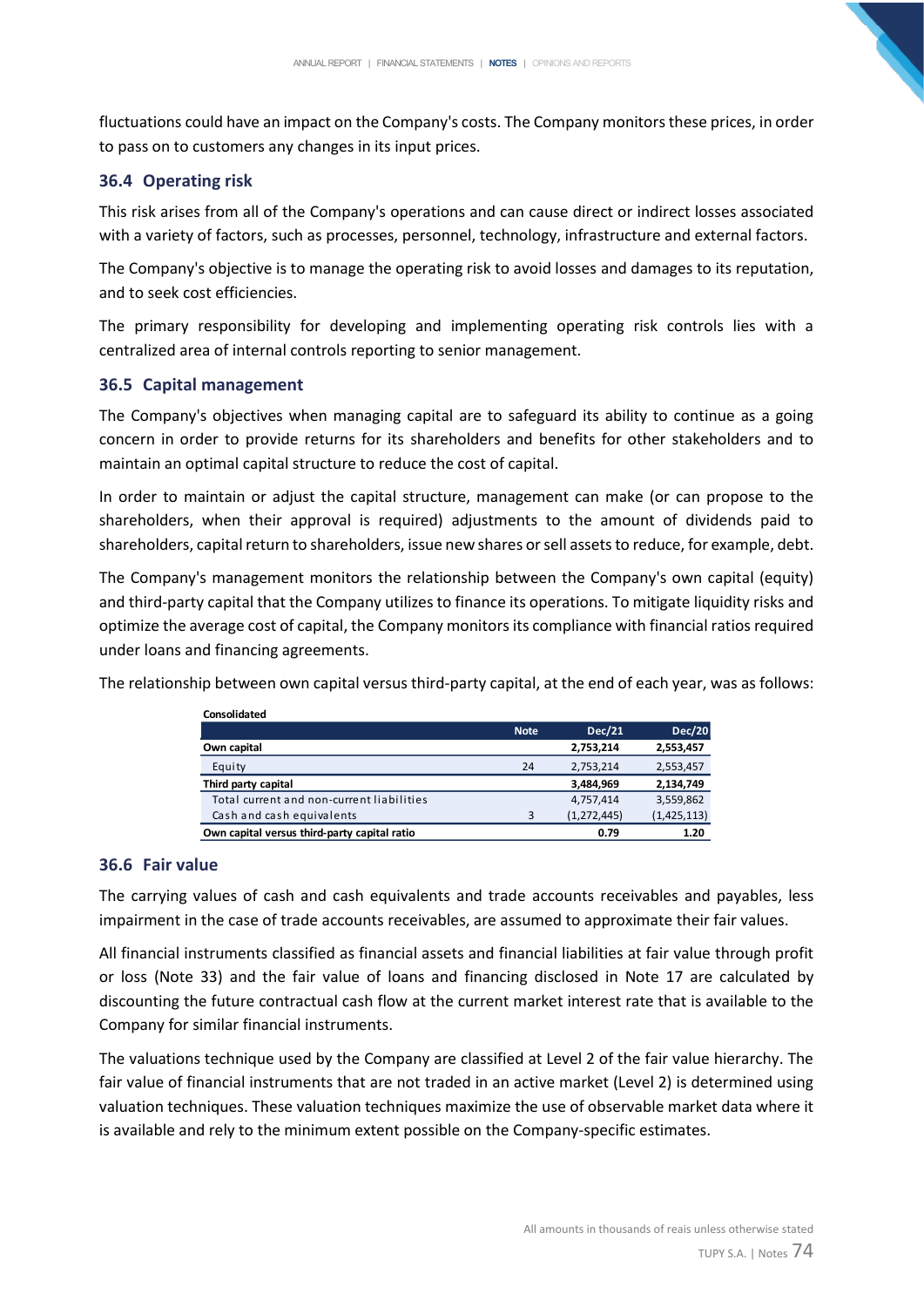### **37. BUSINESS COMBINATION**

On December 19, 2019, the Company singned a Share Purchase Agreement with Fiat Chrysler Automobiles NV for the acquisition of 100% of Teksid's iron foundry business, including operations located in Brazil, Mexico, Poland, Portugal and China (the latter, a joint venture in which Teksid holds a 50% stake), as well as offices in the United States and Italy.

Based on the review and comments of the US antitrust authorities, Tupy and Stellantis, successor to Fiat Chrysler Automobiles N.V., agreed to review the transaction. In this new perimeter, the Company opted to acquire the assets with greater strategic alignment, and decided not to proceed with the acquisition of the plants in Mexico, Poland, assuming part of a joint venture in China and the administrative structures located in Italy and the United States.

On July 1,2021 the Company signed with Stellantis NV, and with Teksid SpA, a fully owned subsidiary of Stellantis, the Amendment to the Share Purchase Agreement dated December 19, 2019 for the acquisition of the Brazilian and Portuguese operations of cast iron components, through the acquisition of Teksid's interest in the subsidiaries Teksid Iron do Brasil Ltda. and Funfrap-Fundição Portuguesa S.A. The Transaction was approved by the Company's Board of Directors on that date.

On August 5th, the Transaction was approved by the Extraordinary General Meeting.

On October 1, 2021, the Company concluded the acquisition, thus obtaining control of Teksid SpA's Brazilian and Portuguese operations of iron components, through the acquisition of Teksid's interest in the subsidiaries Teksid Iron do Brasil Ltda. (corporate name changed to Tupy Minas Gerais Ltda) and Funfrap-Fundição Portuguesa S.A.

The enterprise value is €67,500. The purchase price is the result of the enterprise value, plus the working capital balance and cash amount, minus indebtedness and non-controlling interest, based on the estimated closing balance on September 30, 2021. The final adjustment of transaction amount agreed between the parts is a amount to be received by the Company. Considering R\$13,002 respect to Tupy Minas Gerais Ltda and R\$554 the part of Funfrap – fundição Portuguesa S.A.

In this transaction Tupy S.A. acquired 100% of the share capital of the company Tupy Minas Gerais Ltda (former Teksid Iron do Brasil Ltda), located in the city of Betim, state of Minas Gerais. On the same date, through its fully owned subsidiary Tupy Material & Components B.V., located in the Netherlands, the Company acquired 83.6% of the share capital of the company FUNFRAP – Fundição Portuguesa, S.A. located in the city of Aveiro, Portugal.

Through these acquisitions, the Company will expand its products and customer portfolio, which, together with the increased flexibility and scale of purchases, will generate greater value for shareholders. From an operational point of view, in addition to the combination of assets, there are other opportunities for synergy and gains of scale, expanding the share of machining and assembly services for customers at the Betim and Portugal plants, which will be implemented over time. The Company now has 5 plants on 3 continents with a combined capacity of more than 950,000 tons per year, reinforcing its position with customers as a global partner, including production strategies to address issues of local content and distribution of products more efficiently.

Specialists were hired to assess and determine the fair value of assets acquired and liabilities assumed in the acquisition, including also purchase price allocation, in accordance with CPC 15 (R1) – Business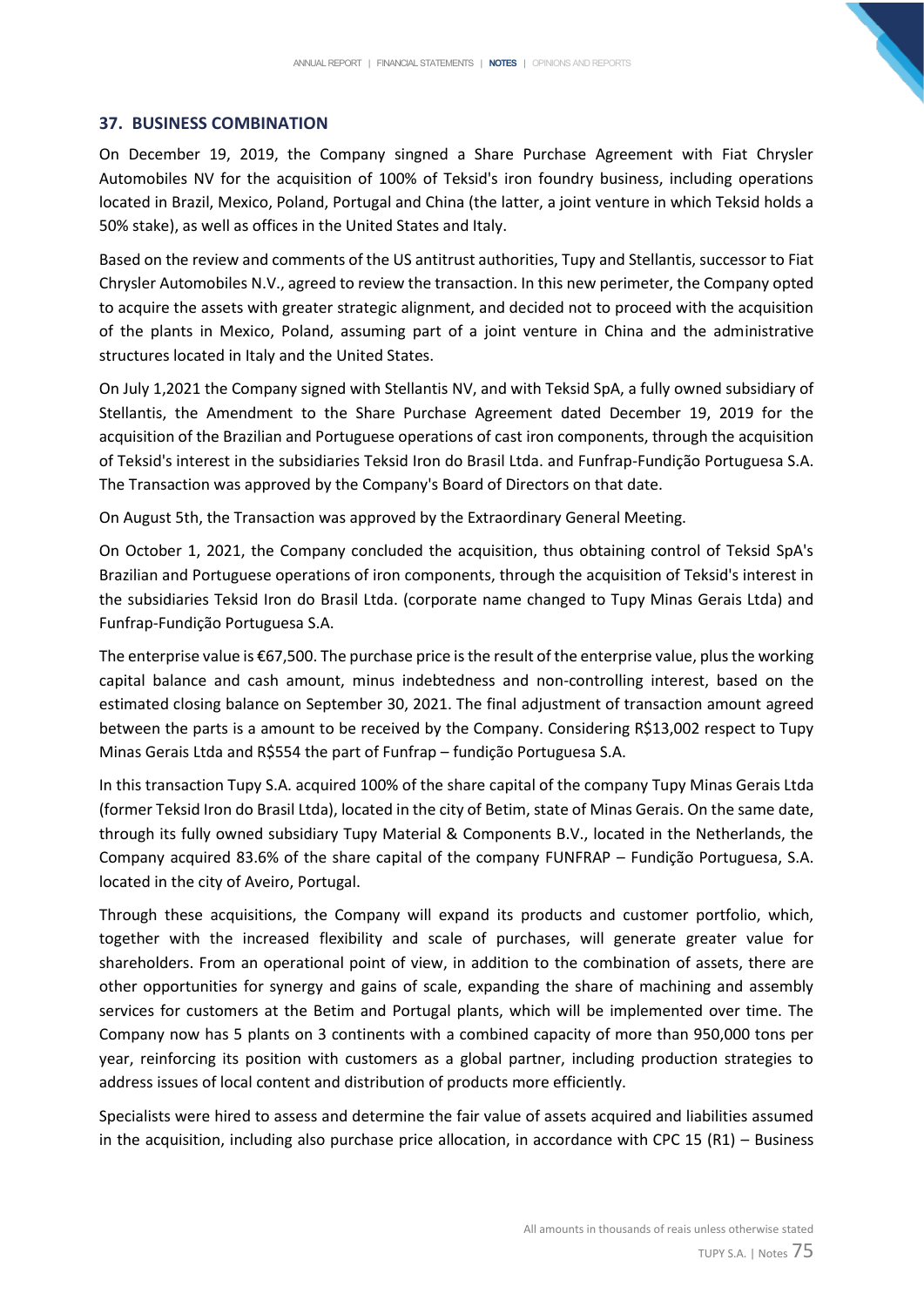Combinations (IFRS 3). Intangible assets were not identify and there is any loss estimation in accounts receivables.

The initial assessment of the fair value of property, plant and equipment identified a added value for the Betim plant in the amount of R\$285,400 and R\$52,400 for the Aveiro plant. When evaluating the acquisitions from the perspective of the economic capacity realization, an impairment was identify by the Company. Which were already considered in the opening balance when measuring the fair value, representing R\$240,400 for the Betim plant and R\$122,200 for the Aveiro plant.

The impacts of price adjustments in accordance with the provisions of the acquisition agreement and the added value identified in inventories and property, plant and equipment, after application of the adjustment for realization due to economic obsolescence - impairment, are presented below, segregated by plant:

|  | Tupy Minas Gerais Ltda. (former Teksid Iron Ltda.) |  |  |  |
|--|----------------------------------------------------|--|--|--|
|--|----------------------------------------------------|--|--|--|

|                                                                 | Carrying   |                   |
|-----------------------------------------------------------------|------------|-------------------|
| Tupy Minas Gerais Ltda (former Teksid Iron Ltda.)               | amount     | <b>Fair value</b> |
| <b>Assets acquired</b>                                          | 769,015    | 819,385           |
| Cash and cash equivalents                                       | 20,623     | 20,623            |
| Trade accounts receivables                                      | 215,718    | 215,718           |
| Inventories                                                     | 184,454    | 189,625           |
| Other assets                                                    | 71,742     | 71,742            |
| Property, plant and equipment                                   | 269,712    | 314,911           |
| Intangible assets                                               | 6,766      | 6,766             |
| Liabilities assumed                                             | (817, 608) | (817, 608)        |
| <b>Suppliers</b>                                                | (281, 429) | (281,429)         |
| Loans and financing                                             | (390, 166) | (390,166)         |
| <b>Other liabilities</b>                                        | (102, 042) | (102,042)         |
| Provision for tax, civil, social security and labor proceedings | (43, 971)  | (43,971)          |
| Acquired (assumed) net assets                                   | (48,593)   | 1,777             |

The fact that Tupy Minas Gerais Ltda, at the acquisition date, had an indebtedness level higher than the enterprise value, makes the Company receive at closing date consideration transferred in order to assume exceed liabilities over the enterprise value. In addition there is the probable adjust to be receive of R\$13,002 and considering the assets acquired and liabilities assumed at fair value, the transaction is a gain on a bargain purchase of R\$48,804, was recognized as revenue operational and is shown as follows:

| <b>Consideration transferred calculation</b> | <b>EURO</b> | <b>BRL</b> |
|----------------------------------------------|-------------|------------|
| Enterprise value                             | 60,000      | 369,900    |
| Purchase price adjustments                   | (65, 519)   | (403, 925) |
| Consideration received - 10.01.2021          | (5,519)     | (34,025)   |
| Amount to be receive                         |             | (13,002)   |
| <b>Total consideration receive</b>           |             | (47, 027)  |
|                                              |             |            |
| Acquired (assumed) net assets                |             | 1,777      |
| Gain on a bargain purchase (note 28)         |             | 48,804     |
| <b>Consideration received</b>                |             | (47,027)   |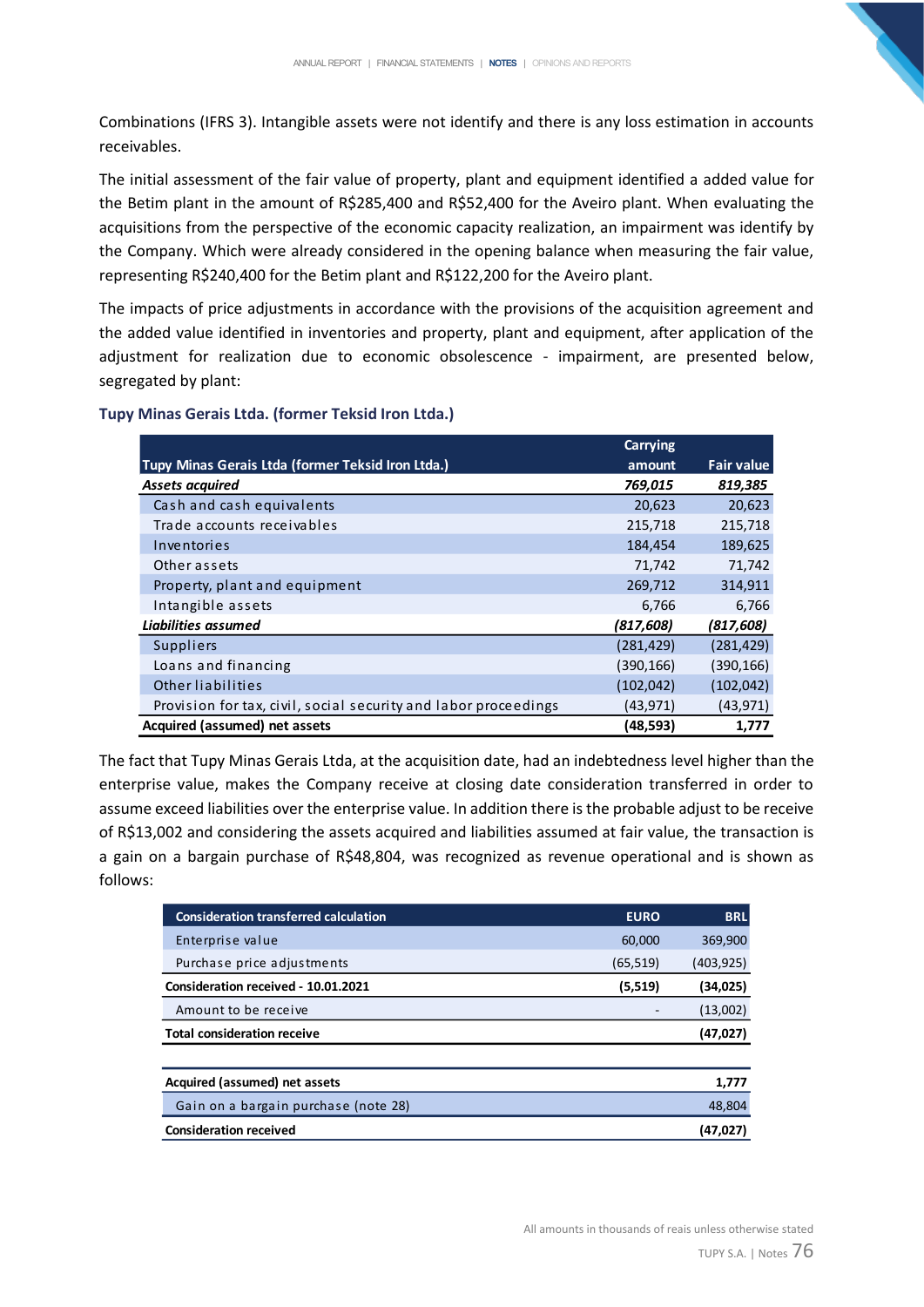## **Funfrap – Fundição Portuguesa S.A.**

|                                                                 | Carrying   |                   |
|-----------------------------------------------------------------|------------|-------------------|
| Funfrap - Fundição Portuguesa S.A.                              | amount     | <b>Fair value</b> |
| <b>Assets acquired</b>                                          | 151,969    | 152,259           |
| Cash and cash equivalents                                       | 17,056     | 17,056            |
| Trade accounts receivables                                      | 43,410     | 43,410            |
| Inventories                                                     | 41,315     | 41,605            |
| Other assets                                                    | 5,023      | 5,023             |
| Property, plant and equipment                                   | 45,165     | 45,165            |
| Intangible assets                                               | (138, 795) | (138, 795)        |
| Suppliers                                                       | (44, 849)  | (44, 849)         |
| Loans and financing                                             | (6,035)    | (6,035)           |
| Other liabilities                                               | (86, 704)  | (86, 704)         |
| Provision for tax, civil, social security and labor proceedings | (1,207)    | (1,207)           |
| Acquired (assumed) net assets                                   | 13,174     | 13,464            |

The transaction result of Funfrap – Fundição Portuguesa S.A. considering the consideration paid of R\$11,719, the most probable consideration to be receive of R\$554 and the fair value of the assets acquired and liabilities assumed, and the non-controlling interest was zero, was demonstrated as follows:

| <b>Consideration transferred calculation</b> | <b>EURO</b> | <b>BRL</b> |
|----------------------------------------------|-------------|------------|
| Enterprise value                             | 7,500       | 48,399     |
| Purchase price adjustments                   | (5,494)     | (35, 454)  |
| Consideration received - 10.01.2021          | (190)       | (1,226)    |
| Consideration received - 10.01.2021          | 1,816       | 11,719     |
| Amount to be receive                         |             | (554)      |
| <b>Total consideration receive</b>           |             | 11,165     |
|                                              |             |            |
| Acquired (assumed) net assets                |             | 13,464     |
| Non-controlling interest at fair value       |             | (2, 299)   |
| Operation results                            |             |            |
| <b>Consideration received</b>                |             | 11,165     |

The value of the non-controlling interest in the investee Funfrap – Fundição Portuguesa S.A. on the acquisition date at fair value was R\$2,299.

The Company's consolidated income statement includes the amount of R\$301,853 of revenue and R\$24,840 of net loss generated by the acquired companies during October 01 to December 31, 2021.

The Company estimates a net revenue of R\$8,268,286 and net income of R\$113,845 if it had occurred on January 1, 2021.

## **38. SUBSEQUENT EVENT**

## **Loans and financing**

In February 11, 2022, Companys subsidiary Tupy Minas Gerais Ltda contracted an Export Credit Note with Banco do Brasil S.A. in the amount of R\$450,000 with a rate of CDI + 1.62 p.a. and semestral amortization after February 10, 2023. The operation does not include covenants.

\* \* \*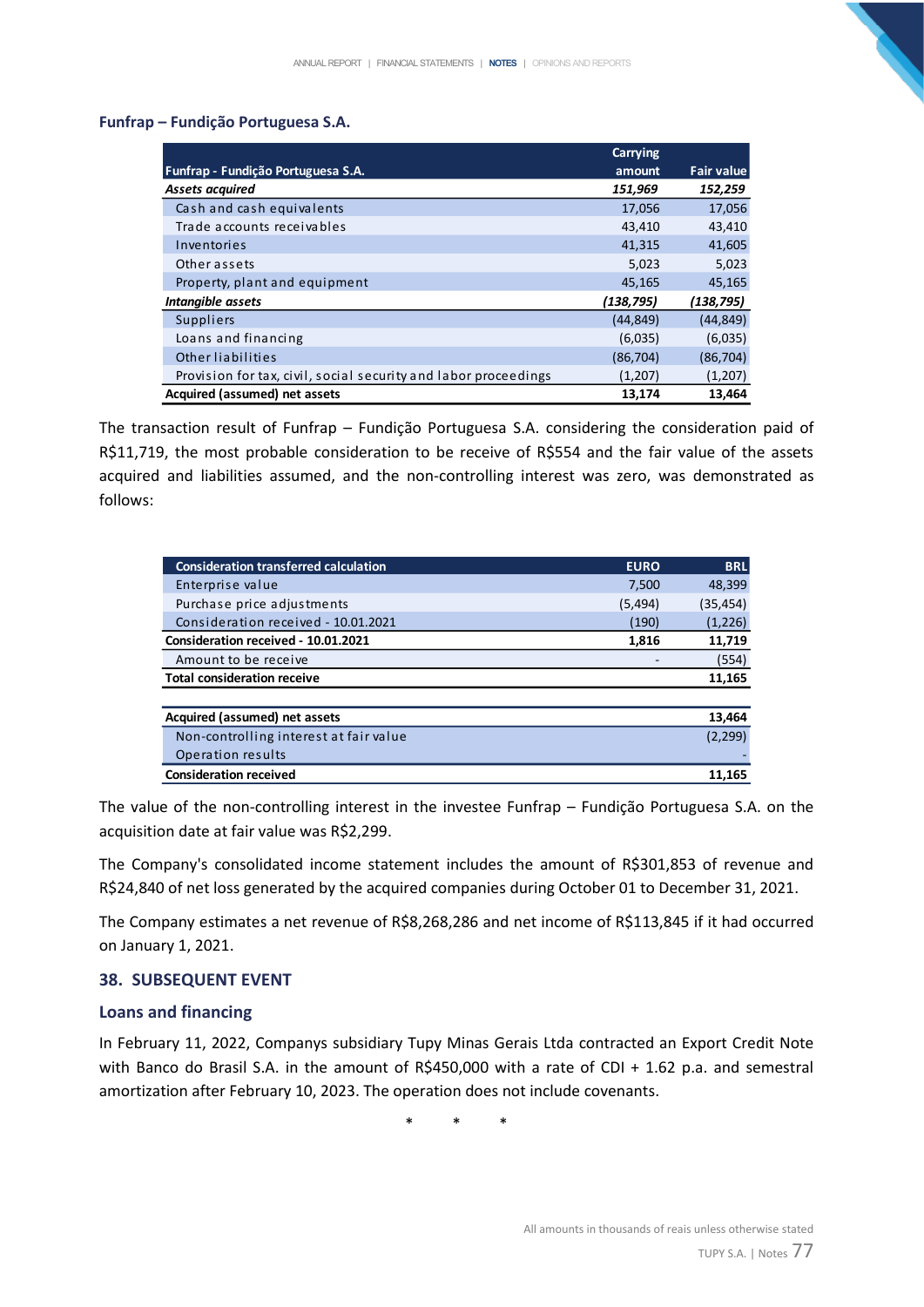

#### **INDEPENDENT AUDITOR´S REPORT**

#### **(A free translation of the original in Portuguese)**

To Shareholders, Board of Directors and Officers of **Tupy S.A.**  Joinville - SC

#### **Opinion**

We have audited the individual and consolidated financial statements of Tupy S.A. ("Company"), identified as Individual and Consolidated, respectively, which comprise the statement of financial position as at December 31, 2021, and the statements of profit or loss, of comprehensive income, of changes in equity, and of cash flows for the year then ended, and notes to the financial statements, including a summary of significant accounting policies.

In our opinion, the individual and consolidated financial statements referred to above present fairly, in all material respects, the individual and consolidated financial position of the Company as at December 31, 2021, and its individual and consolidated financial performance and cash flows for the year then ended, in accordance with accounting practices adopted in Brazil and with the International Financial Reporting Standards (IFRS) issued by the International Accounting Standards Board (IASB).

#### **Basis for opinion**

We conducted our audit in accordance with Brazilian and International Standards on Auditing. Our responsibilities under those standards are further described in the Auditor's responsibilities for the audit of the individual and consolidated financial statements section of our report. We are independent of the Company and its subsidiaries in accordance with the relevant ethical principles set forth in the Code of Professional Ethics for Accountants and the professional standards issued by Brazil's National Association of State Boards of Accountancy (CFC), and we have fulfilled our other ethical responsibilities in accordance with these requirements. We believe that the audit evidence we have obtained is sufficient and appropriate to provide a basis for our audit opinion.

#### **Key audit matters**

Key audit matters are those that, in our professional judgment, were of most significance in our audit of the financial statements of the current year. These matters were addressed in the context of our audit of the individual and consolidated financial statements as a whole, and in forming our opinion thereon, and we do not provide an individual opinion on these matters. For each matter below, our description of how our audit addressed the matter, including any commentary on the findings or outcome of our procedures, is provided in that context.

We have fulfilled the responsibilities described in the Auditor's responsibilities for the audit of the individual and consolidated financial statements section of our report, including in relation to these matters. Accordingly, our audit included the performance of procedures designed to respond to our assessment of the risks of material misstatement of the financial statements. The results of our audit procedures, including the procedures performed to address the matters below, provide the basis for our audit opinion on the accompanying financial statements.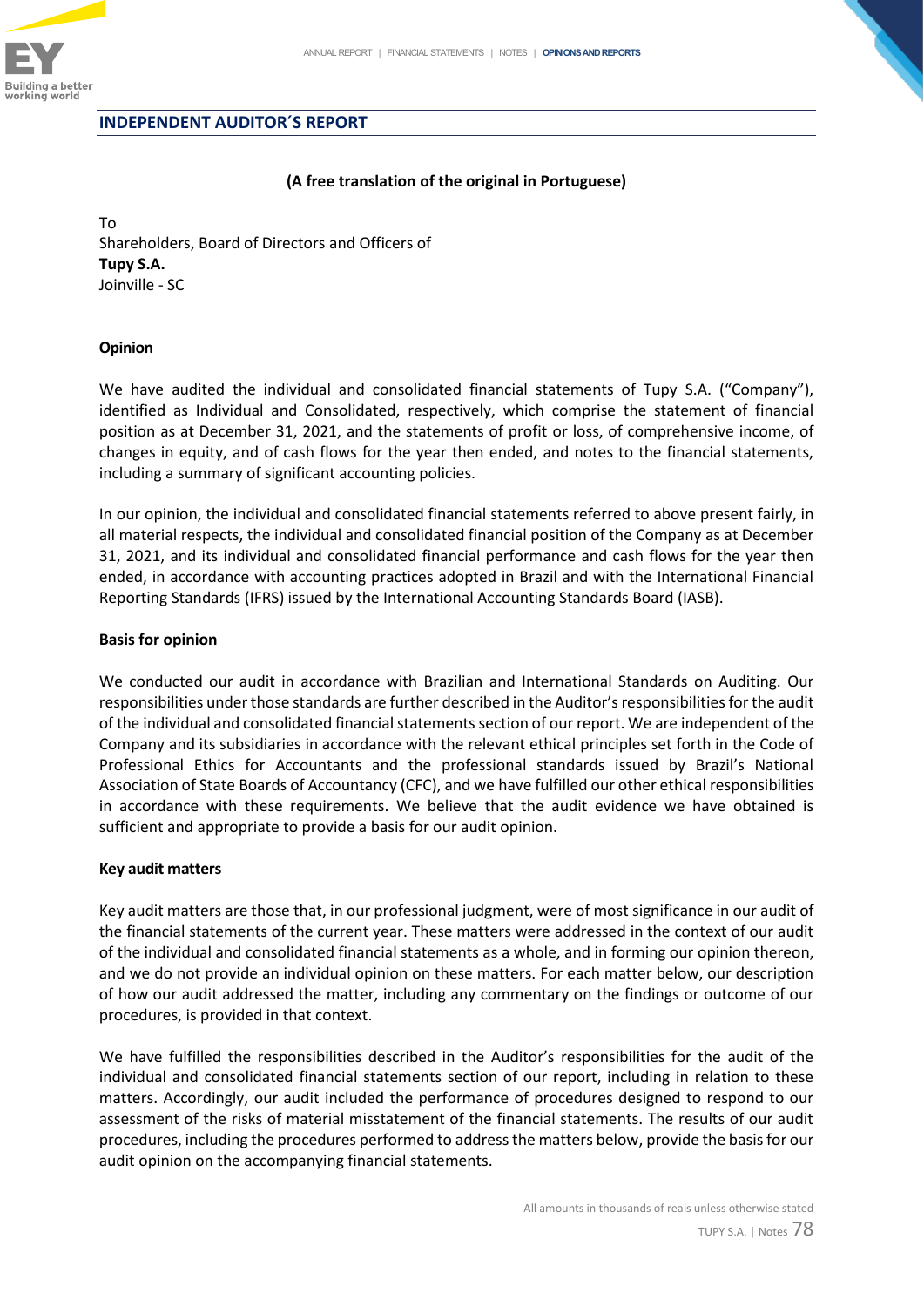

#### *Revenue recognition*

The Company recognizes revenue from sales to domestic and international customers under a variety of terms and conditions, and delivery of the product does not necessarily take place on the same date as the invoice is issued. The measurement of the amount of revenue to be recognized, including the determination of the appropriate timing of recognition of this revenue based on the determination of when the customer obtains control of the product for each sales transaction, implies a certain level of judgment by the executive board. The revenues earned by the Company and the criteria for recognition in P&L are disclosed in Notes 2.6(l) and 25 to the individual and consolidated financial statements.

This matter was considered significant for our audit given the materiality of the amounts involved and the risk of revenue recognition in an incorrect accounting period, especially with regard to the monthly accounting closing period (cut-off period), considering the judgment applied in determining when the customer obtains control over the product sold.

## *How our audit addressed this matter*

Our procedures included recalculation of the estimates for the reversal of sales billed in the cut-off period for which the control of the products has not been fully transferred to customers, analysis of entries considered unusual, reading and understanding of the contractual terms with customers, and inspection of documentation for a sample of sales recorded during the year with observance of the effective financial realization, among others.

Based on the result of the audit procedures carried out on revenue recognition in the year, which is consistent with the executive board's assessment, we consider that the criteria and assumptions adopted by the executive board to account for revenues, as well as the respective disclosures in Notes 2.6 (l) and 25, are acceptable in the context of the individual and consolidated financial statements taken as a whole.

## *Provision for tax, social security, civil and labor contingencies*

The Company is a party to various judicial and administrative proceedings related to tax, civil and labor issues, as disclosed in Note 22. For proceedings whose likelihood of loss was assessed as probable, the Company set up provision for tax, social security, civil and labor contingencies of R\$183,959 thousand and R\$217,208 thousand in the individual and consolidated financial statements, respectively, as of December 31, 2021.

This is considered a key audit matter due to the potential risk related to certain claims, as well as the fact that assessment of these proceedings requires significant judgment by the executive board, supported by its legal counsel, especially with regard to their classification as a contingent liability or provision.

## *How our audit addressed this matter*

Our procedures included obtaining and analyzing confirmation letters from the Company's outside and inside legal counsel in order to compare their assessments of cases in progress with the positions considered by the executive board, among other procedures. We involved our tax specialists, when necessary, to assist in the interpretation and assessment of the risks of the more subjective cases and made inquiries of the executive board and its specialists to discuss the developments of the major suits in progress.

Based on the result of the audit procedures conducted, which is consistent with the executive board's assessment, we consider that the criteria and assumptions adopted by the executive board, as well as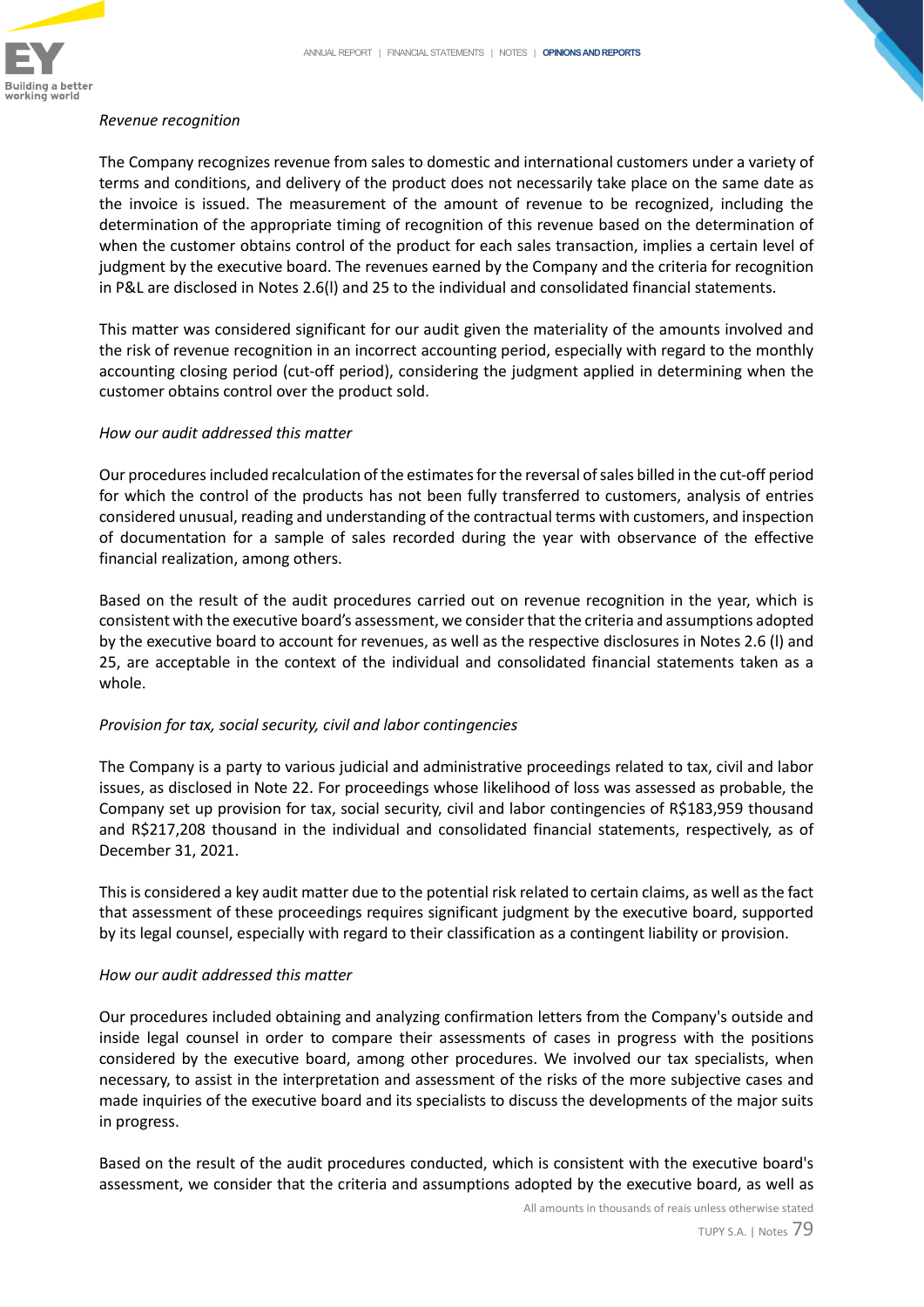

the respective disclosures in Note 22, are acceptable in the context of the individual and consolidated financial statements taken as a whole.

## *Business combination*

In 2021, the Company obtained control of the Brazilian and Portuguese iron component operations of Teksid S.p.A, through acquisition of interest held by Teksid in the subsidiaries Teksid Iron do Brasil Ltda. ("Teksid Iron") and Fundição Portuguesa S.A. ("Funfrap"). After measuring the assets acquired and liabilities assumed at fair value, a gain on bargain purchase of R\$48,804 thousand was determined, as described in Notes 28 and 37.

This was considered an area of focus given the level of judgment involved in identifying and determining the fair value of assets acquired and liabilities assumed. Evaluation and measurement of assets acquired and liabilities assumed at fair value and determination of the acquisition price were conducted by the executive board, in addition to involvement of market specialists. This process involved the use of complex judgments and estimates by the executive board and specialists.

## *How our audit addressed this matter*

We obtained an understanding of the processes established by the executive board, including the completeness and integrity of the database and the calculation models for determination of the purchase price allocation. With the support of our specialists, we evaluated the reasonableness of the methodology and discussed the main assumptions adopted in the identification and measurement of the fair value of assets acquired and liabilities assumed in the transaction for acquisition of control of Teksid Iron and Funfrap, making a comparison with available historical information, observable market and/or segment data, and the purchase and sale agreement resulting from the transaction.

We evaluated the competence and objectivity of external specialists engaged by the executive board to issue the purchase price allocation report regarding the business combination, analyzed the accounting and tax impacts of measuring the assets acquired and liabilities assumed in the business combination at fair value determined by the executive board, and read the disclosures made by the executive board in the financial statements.

Based on the result of the audit procedures conducted, which is consistent with the executive board's assessment, we consider that the criteria and assumptions adopted by the executive board, as well as the respective disclosures in Notes 28 and 37, are acceptable in the context of the individual and consolidated financial statements taken as a whole.

## **Other matters**

## *Statements of value added*

The individual and consolidated statements of value added (SVA) for the year ended December 31, 2021, prepared under the responsibility of the Company's executive board, and presented as supplementary information for IFRS purposes, were submitted to audit procedures conducted jointly with the audit of the Company's financial statements. To form our opinion, we evaluated if these statements are reconciled to the financial statements and accounting records, as applicable, and if their form and content comply with the criteria defined by Accounting Pronouncement NBC TG 09 – Statement of Value Added. In our opinion, these statements of value added were prepared fairly, in all material respects, in accordance with the criteria defined in the abovementioned accounting pronouncement, and are consistent in relation to the individual and consolidated financial statements taken as a whole.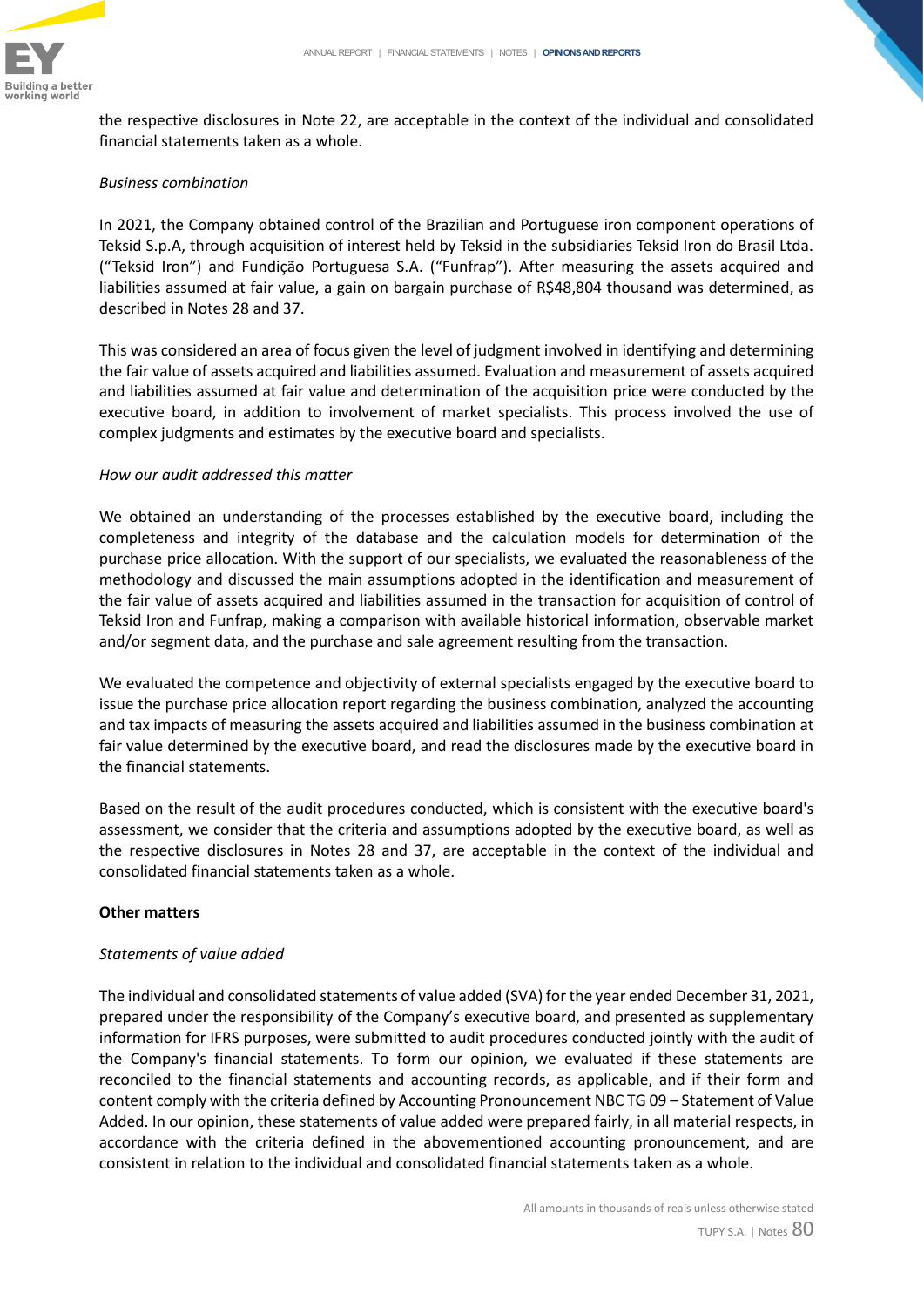

# **Other information accompanying the individual and consolidated financial statements and the auditor's report**

The executive board is responsible for such other information, which comprises the Management Report.

Our opinion on the individual and consolidated financial statements does not cover the Management Report and we do not express any form of assurance conclusion thereon.

In connection with our audit of the individual and consolidated financial statements, our responsibility is to read the Management Report and, in doing so, consider whether this report is materially inconsistent with the financial statements or our knowledge obtained in the audit or otherwise appears to be materially misstated. If, based on the work we have performed, we conclude that there is a material misstatement of the Management Report, we are required to report that fact. We have nothing to report in this regard.

# **Responsibilities of management and those charged with governance for the individual and consolidated financial statements**

Management is responsible for the preparation and fair presentation of the individual and consolidated financial statements in accordance with accounting practices adopted in Brazil and with the International Financial Reporting Standards (IFRS) issued by the International Accounting Standards Board (IASB), and for such internal control as management determines is necessary to enable the preparation of financial statements that are free from material misstatement, whether due to fraud or error.

In preparing the individual and consolidated financial statements, management is responsible for assessing the Company's ability to continue as a going concern, disclosing, as applicable, matters related to going concern and using the going concern basis of accounting unless management either intends to liquidate the Company or to cease operations, or has no realistic alternative but to do so.

Those charged with governance are responsible for overseeing the Company's and its subsidiaries' financial reporting process.

# **Auditor's responsibilities for the audit of the individual and consolidated financial statements**

Our objectives are to obtain reasonable assurance about whether the individual and consolidated financial statements as a whole are free from material misstatement, whether due to fraud or error, and to issue an auditor's report that includes our opinion. Reasonable assurance is a high level of assurance, but is not a guarantee that an audit conducted in accordance with Brazilian and International Standards on Auditing will always detect a material misstatement when it exists. Misstatements can arise from fraud or error and are considered material if, individually or in the aggregate, they could reasonably be expected to influence the economic decisions of users taken on the basis of these financial statements.

As part of an audit in accordance with Brazilian and International Standards on Auditing, we exercise professional judgment and maintain professional skepticism throughout the audit. We also:

• Identified and assessed risks of material misstatements of the individual and consolidated financial statements, whether due to fraud or error, designed and performed audit procedures responsive to those risks, and obtained audit evidence that is sufficient and appropriate to provide a basis for our opinion. The risk of not detecting a material misstatement resulting from fraud is higher than for one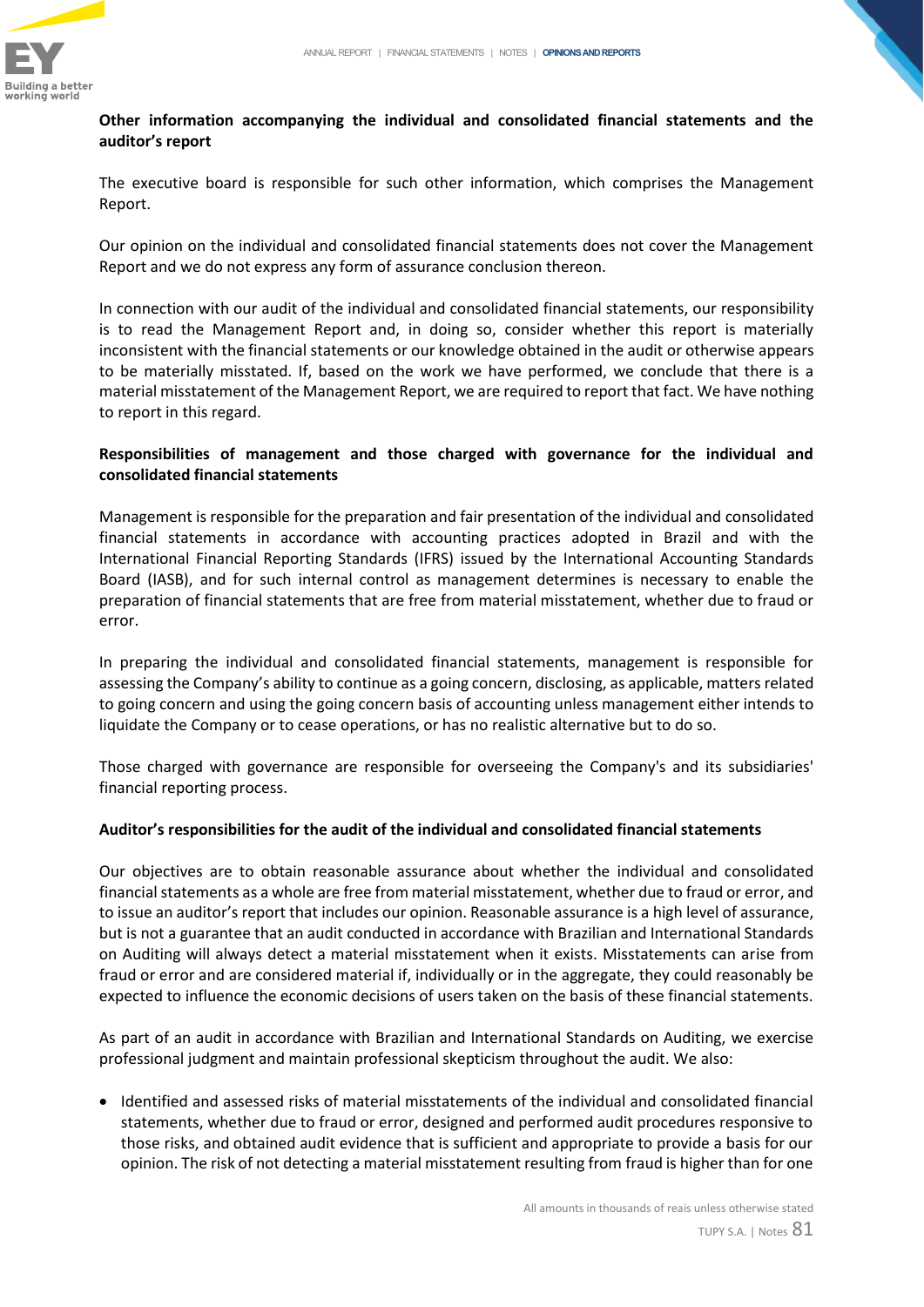

resulting from error, as fraud may involve collusion, forgery, intentional omissions, misrepresentations, or the override of internal control.

- Obtained an understanding of internal control relevant to the audit in order to design audit procedures that are appropriate in the circumstances, but not for the purpose of expressing an opinion on the effectiveness of the Company's and its subsidiaries' internal control.
- Evaluated the appropriateness of accounting policies used and the reasonableness of accounting estimates and related disclosures made by management.
- Concluded on the appropriateness of management's use of the going concern basis of accounting and, based on the audit evidence obtained, whether a material uncertainty exists related to events or conditions that may cast significant doubt on the Company's ability to continue as a going concern. If we conclude that a material uncertainty exists, we are required to draw attention in our auditor's report to the related disclosures in the individual and consolidated financial statements or, if such disclosures are inadequate, to modify our opinion. Our conclusions are based on the audit evidence obtained up to the date of our report. However, future events or conditions may cause the Company to cease to continue as a going concern.
- Evaluated the overall presentation, structure and content of the financial statements, including the disclosures, and whether the individual and consolidated financial statements represent the underlying transactions and events in a manner that achieves fair presentation.
- Obtained sufficient appropriate audit evidence regarding the financial information of the entities or business activities within the Group to express an opinion on the individual and consolidated financial statements. We are responsible for the direction, supervision and performance of the Group's audit and, consequently, for the audit opinion.

We communicate with those charged with governance regarding, among other matters, the planned scope and timing of the audit and significant audit findings, including any significant deficiencies in internal control that we identify during our audit.

We also provide those charged with governance with a statement that we have complied with relevant ethical requirements, including applicable independence requirements, and communicated with them all relationships and other matters that may reasonably be thought to bear on our independence, and where applicable, related safeguards.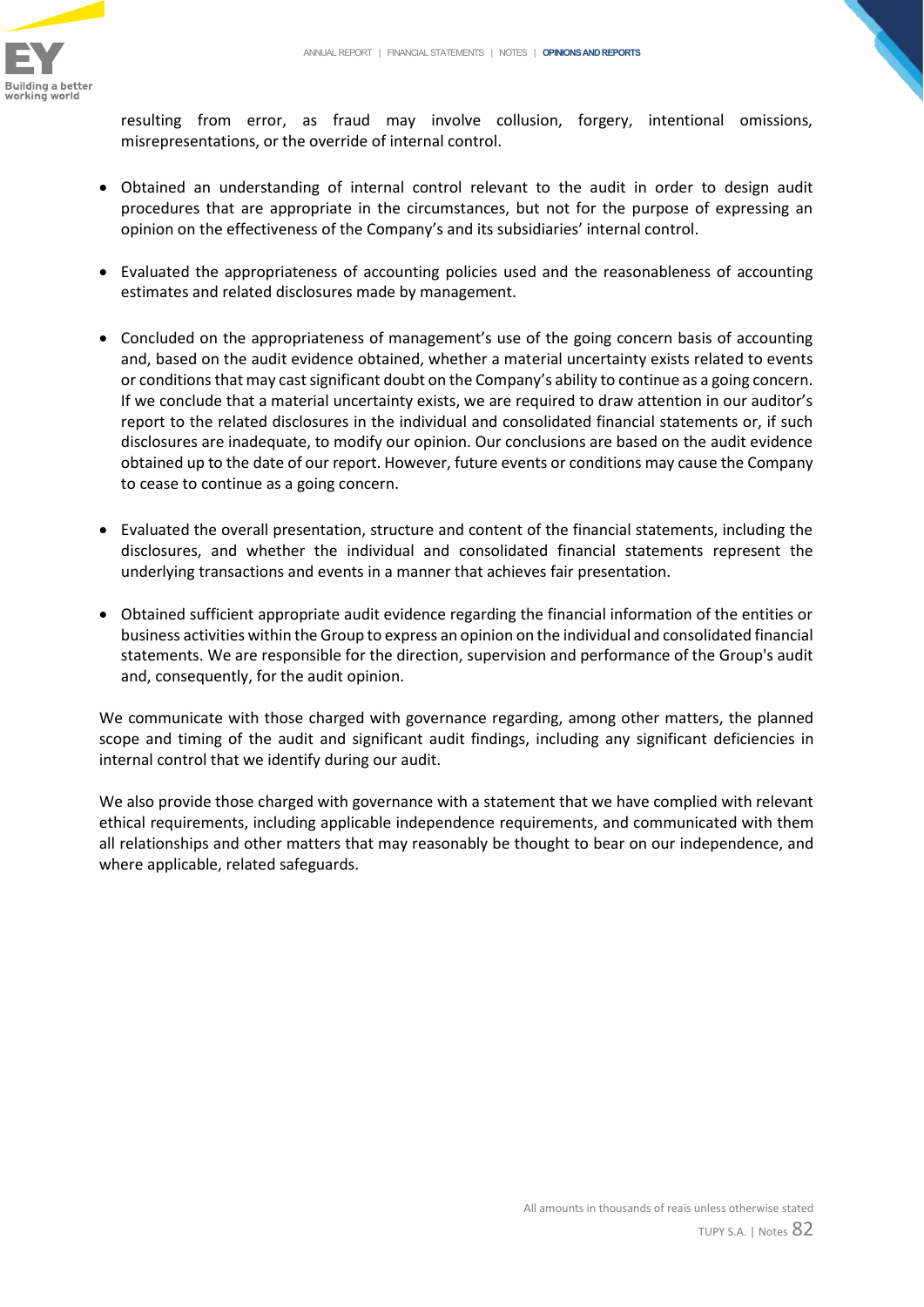

From the matters communicated with those charged with governance, we determined those matters that were of most significance in the audit of the financial statements of the current year and are therefore the key audit matters. We describe these matters in our auditor's report unless law or regulation precludes public disclosure about the matter or when, in extremely rare circumstances, we determine that a matter should not be communicated in our report because the adverse consequences of doing so would reasonably be expected to outweigh the public interest benefits of such communication.

Blumenau, March 29, 2022.

ERNST & YOUNG Auditores Independentes S.S. CRC SC-000048/F-0

Alexandre Rubio Accountant CRC 1SP223361/O-2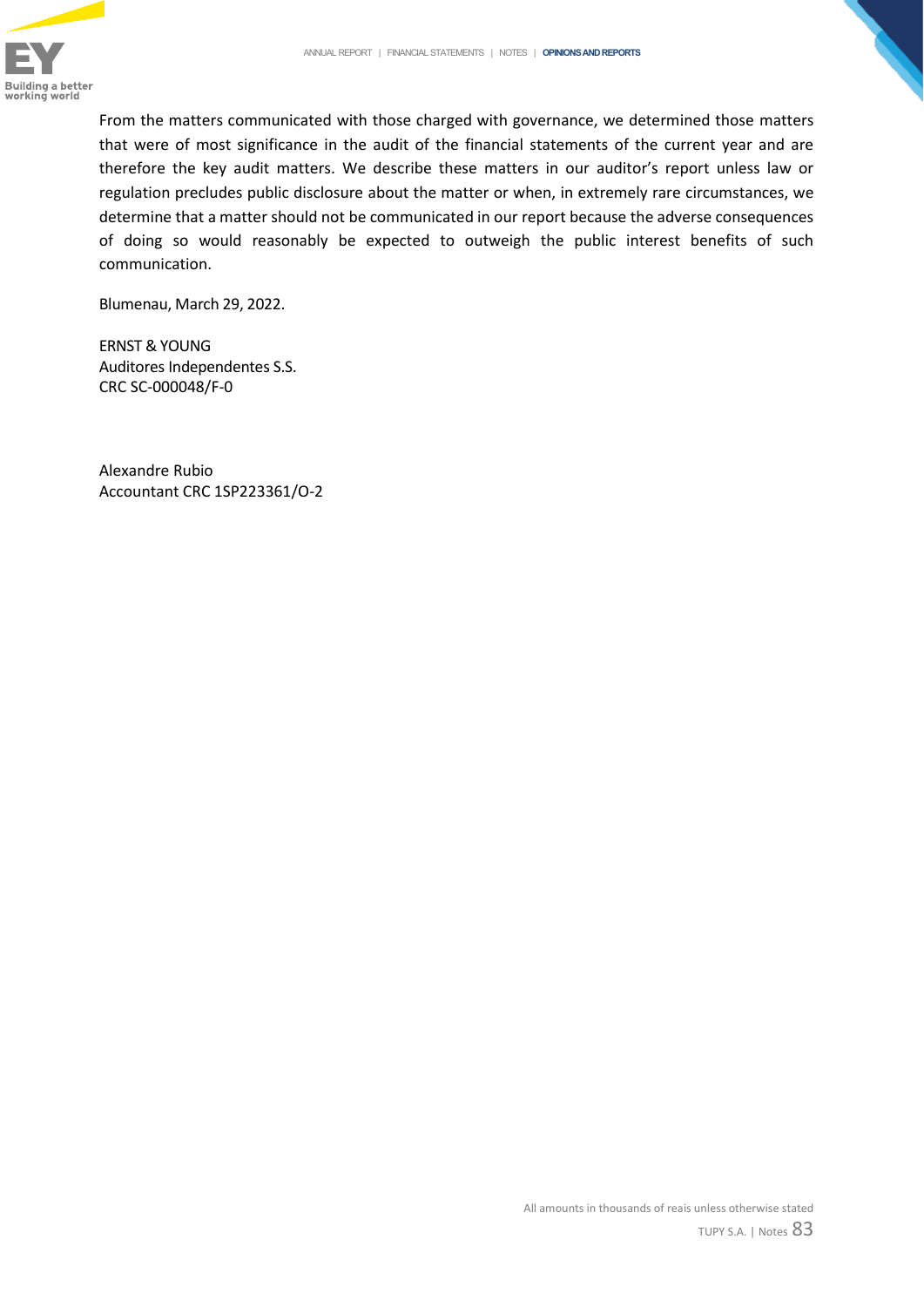## **STATUTORY AUDIT AND RISK COMMITTEE REPORT - CAE**

The members of the Audit and Statutory Risks Committee of TUPY S.A., in the exercise of their duties and legal responsibilities, as provided for in its Internal Regulations, reviewed the Financial Statements, accompanied by the report of Ernst & Young Auditores Independentes, issued without reservations in March 29, 2022, of the Management's annual report corresponding to the fiscal year ended December 31, 2021 and, considering the other information provided by the Company's Management and by the Independent Auditors, as well as the proposal for the allocation of income for the year 2021 , unanimously believe that the aforementioned documents adequately reflect, in all material aspects, the equity and financial positions of the Company and its subsidiaries, and recommend the approval of the documents by the Company's Board of Directors for submission to the Annual General Meeting of Shareholders, pursuant to the Brazilian Corporation Law.

Joinville (SC), March 29, 2022.

José Rubens de la Rosa

Independent Board Member - Committee Coordinator

Jaime Luiz Kalsing External member Jorge Roberto Manoel External member

Marcos Alexandre Teixeira

External member

Roger Allan Downey Board of Directors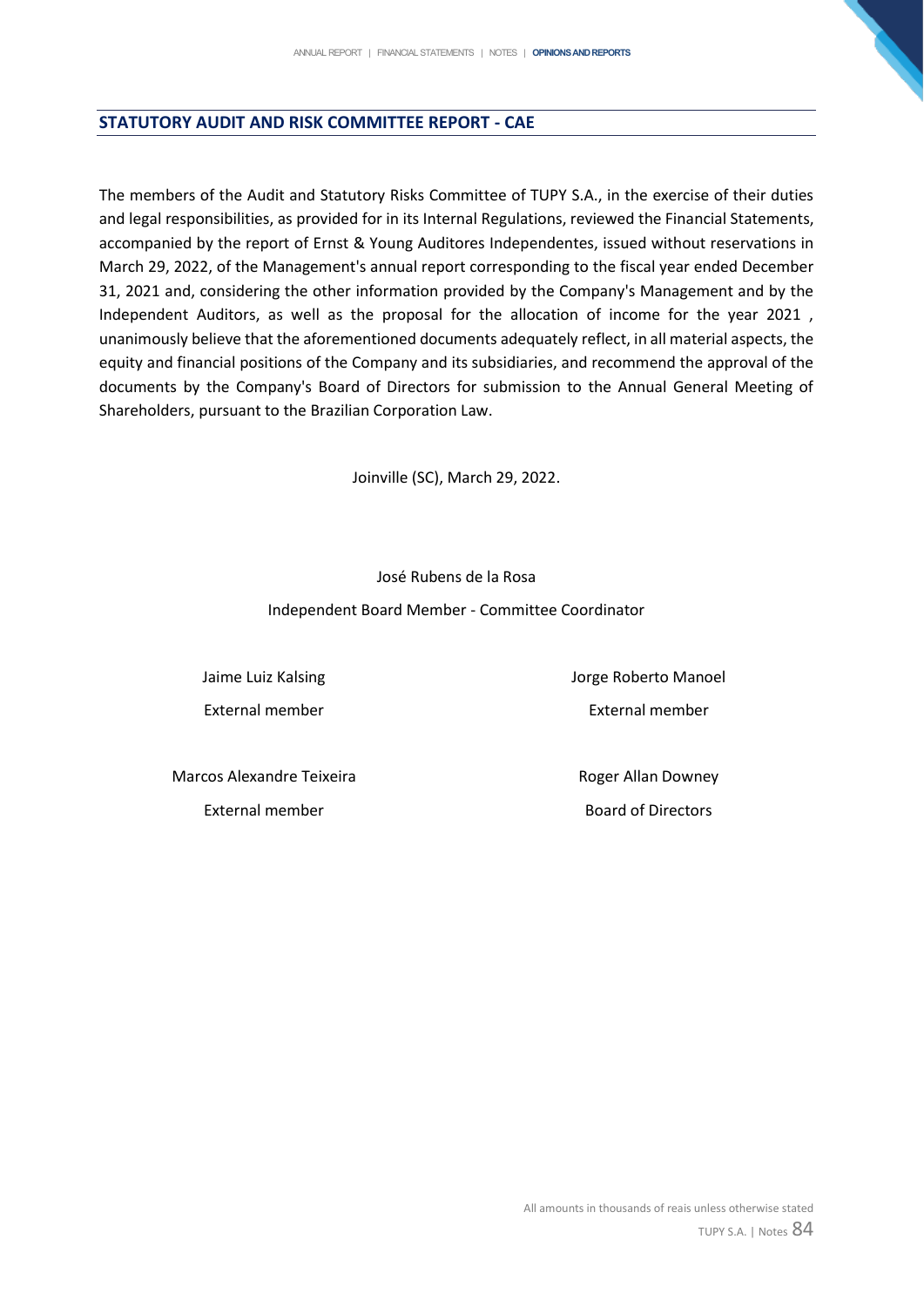#### **OPINION OF THE FISCAL COUNCIL**

The Fiscal Council of TUPY S.A., in the course of its legal and statutory activities, has analyzed the Company's management report and the financial statements for the year ended December 31st, 21, which comprise the balance sheet and the statements of income, comprehensive income, changes in equity, cash flow and value added and the respective explanatory notes, and the management's proposals related to the allocation of net Income. Such analyses has also been followed by the review of documents and substantially by information and clarifications provided by the external auditors and the Company's management during the year.

Therefore, based on such analyses, on the report of the Statutory Audit and Risk Committee and on the independent auditor's report issued by Ernst & Young Auditores Independentes S.S. on March 29th, 2022, with an unqualified opinion, the Fiscal Council unanimously gives the opinion that the documents mentioned in the paragraph above and the management proposal regarding the allocation of net Income are adequate to be submitted to the Annual General Meeting of Shareholders.

Joinville, SC, March 29, 2022.

João Augusto Monteiro Fiscal council president

Daniela Maluf Pfeiffer Fiscal council member

Luiz Cláudio Moraes Fiscal council member